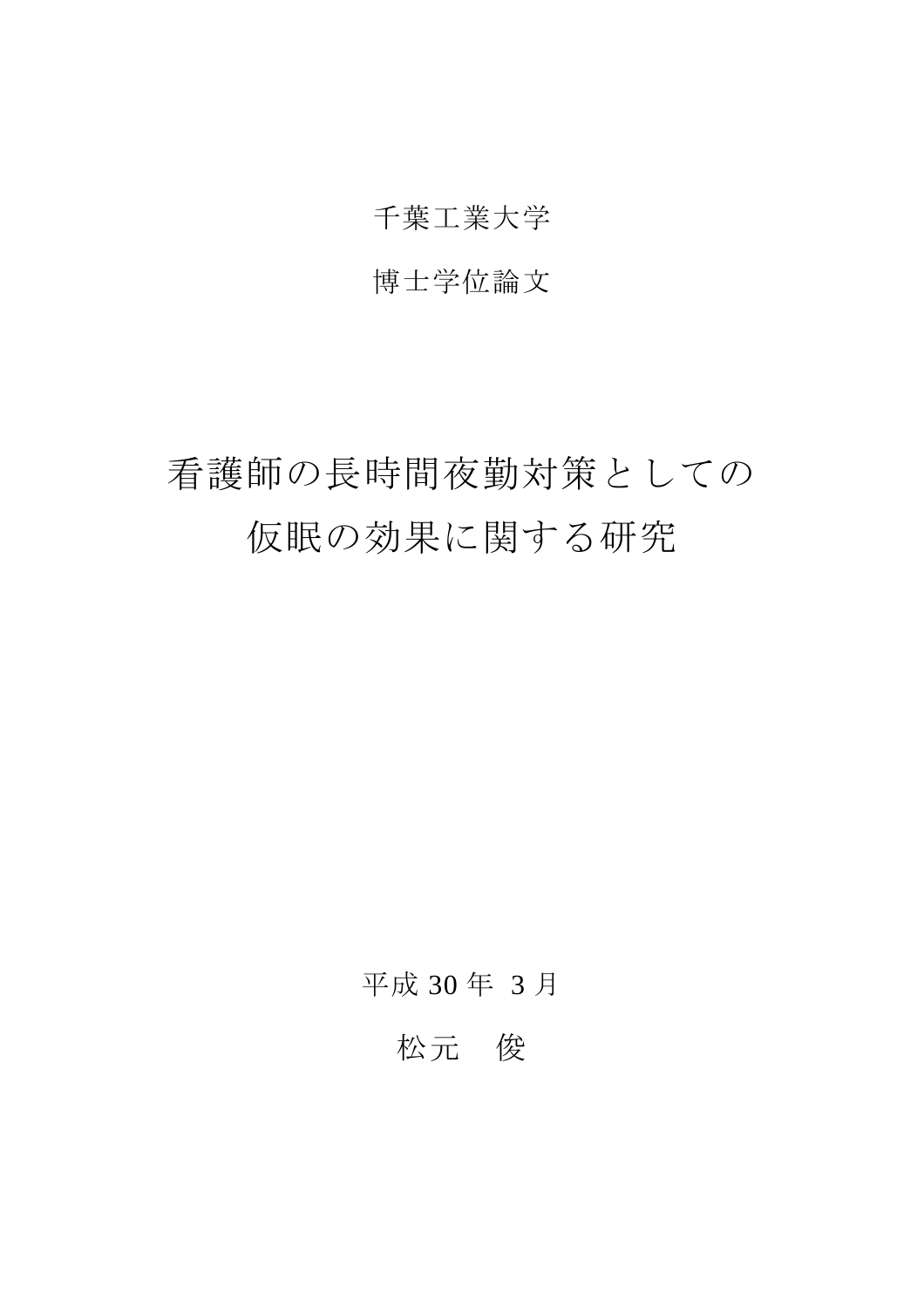論文内容の要旨

看護師の長時間夜勤対策としての仮眠の効果に関する研究

本研究は,わが国の看護職場で導入が進む 16 時間夜勤を伴う 2 交代制におい て,夜勤中にとられる仮眠が看護師の安全性,健康性,生活性に及ぼす効果を検 証することを目的とした。また,長時間夜勤を伴う 2 交代制とともに現在も多く 行われている,8 時間未満の短い勤務間隔を伴う逆循環の 3 交代制において,深 夜勤前の日勤を半日勤に短縮して勤務間隔時間を延長することが,深夜勤前の仮 眠と深夜勤後の疲労感に及ぼす効果を検証した。

長時間夜勤の安全性については「16 時間夜勤を行う看護師の主観的眠気の発現」 研究から,長時間夜勤の健康性については「看護師が 16 時間夜勤中の 3 つの異な る時刻にとる仮眠の尿中 6-スルファトキシメラトニン分泌量」研究から,長時間 夜勤の生活性については「16 時間夜勤が看護師の生活時間に及ぼす影響」研究か ら,逆循環 3 交代制の勤務間隔時間の延長効果については「日勤短縮による深夜 勤前の勤務間隔時間の延長が看護師の睡眠と疲労感に及ぼす効果」研究から論じ た。

長時間夜勤の安全性については,16 時間夜勤(16:30-9:30 の 17 時間拘束)を行 っている 8 病院 9 病棟の看護師 145 人を対象に,夜勤時に交代でとられる 2 時間 の仮眠が主観的眠気に及ぼす影響を検討した。夜勤時の眠気の出現率と繁忙感は 逆相関を示した(p<0.001)。また夜勤前半の繁忙感や眠気よりも,夜勤後半のそ れらの訴え率は高かった(p<0.001)。仮眠は,前仮眠(23:19-1:22),中仮眠(1:21- 3:21), 後仮眠 (3:20-5:25) の 3 つの時刻帯に取られていた。眠気の出現率が最も 高かった時刻は 5:20 (26.8%)で,次いで 9:10, 3:10, 0:30, 0:20 と続いた。これ らは 9:10 を除いて,いずれも各仮眠直後の時刻帯と一致した。夜勤全体での眠気 の出現率は,後仮眠条件で他条件よりも高かった(p<0.05)。また眠気の出現率を 勤務開始時から仮眠前,仮眠後から勤務終了時に二分して分析した結果,仮眠前 も仮眠後においても,後仮眠条件の眠気の出現率が高かった(前者;p<0.001,後 者;p<0.05)。これらのことから,生体リズムが夜勤に適さない日勤志向型を維持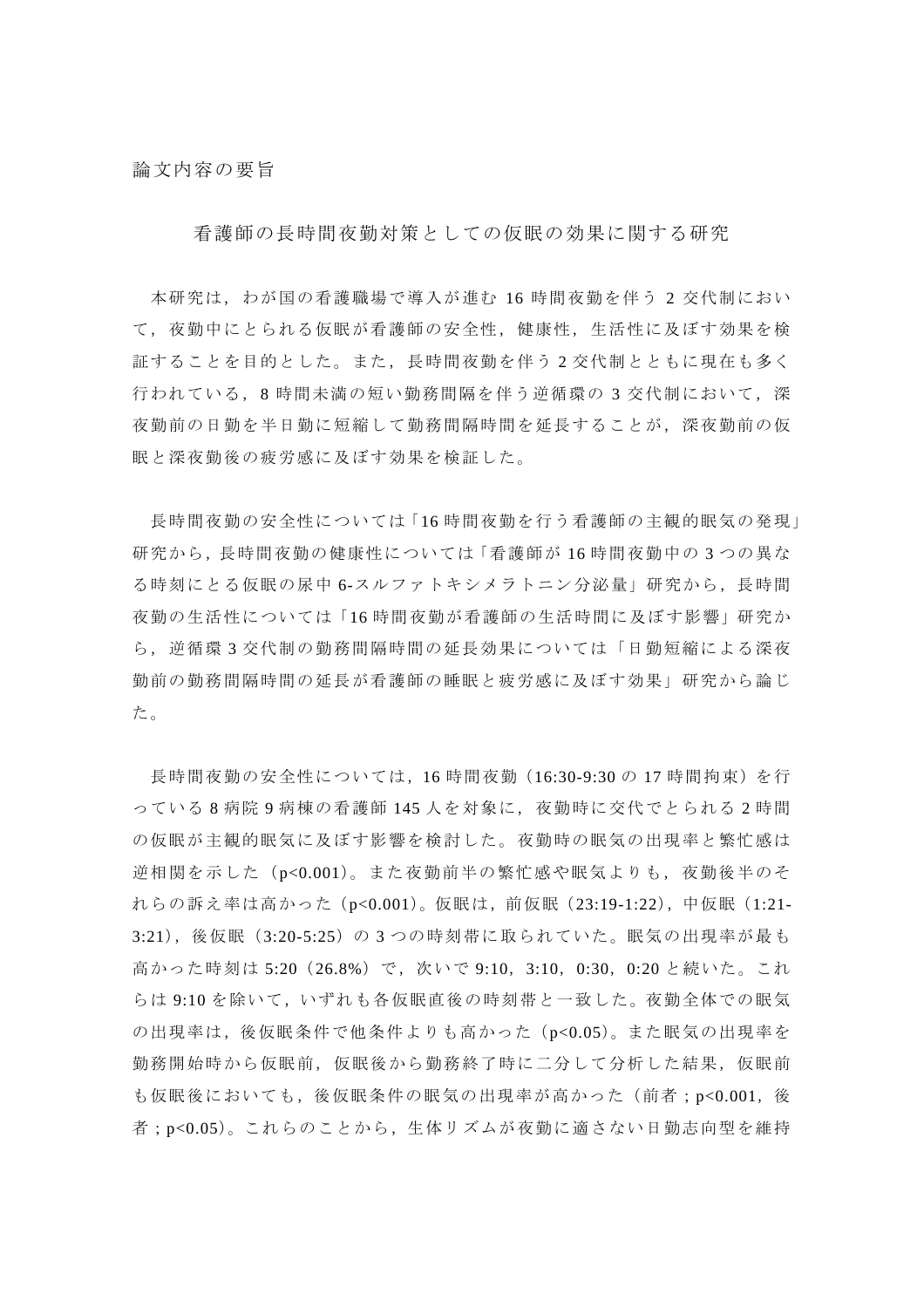する 16 時間夜勤は,どの時刻帯に仮眠を取っても患者の安全に係る潜在的な問 題を孕んでおり,とりわけ後仮眠条件で問題が突出していたと結論付けた。

長時間夜勤の健康性については, 16 時間夜勤 (16:30-9:30 の 17 時間拘束) を行 っている 13 病院 14 病棟の看護師 134 名を対象にして,夜勤時に取られる 2 時間 の仮眠後の,尿中 6-スルファトキシメラトニン分泌量(aMT6s)を測定した。また統 制条件として日勤ー日勤間の夜間睡眠後の尿も採取した。仮眠後の尿は、交代で 取られていた仮眠を前仮眠(23:15-01:22),中仮眠(01:20-03:23),後仮眠(03:26- 05:21)の 3 つの時刻条件に分けて分析した。その結果,夜間睡眠(6.9 時間)後 の aMT6s 分泌量は, いずれの仮眠時刻条件よりも有意に多かった (p<0.01)。ま た,仮眠時刻条件間では aMT6s 分泌量に有意差は示されず,交互作用もみられな かった。そこで仮眠時間と開始時刻を考慮して分析したが,いずれも有意差が示 されなかった。これらのことから,16 時間夜勤を行っている看護師が取る 2 時間 の仮眠の aMT6s 分泌量は、夜間睡眠に及ばないものの、どの時刻帯に取っても変 わらないことが明らかになった。

長時間夜勤の生活性については,8 時間夜勤の逆循環 3 交代制を行っている病 棟への 16 時間夜勤を伴う 2 交代制の導入が,看護師の夜勤明けおよび休日の生 活行動時間に及ぼす影響を調べた。眼科・整形外科の混合病棟の 18 名の女性看護 師が 2 交代勤務に 1 か月間従事し,その後の 1 か月間は 3 交代勤務に従事して, 連続する 2 か月間の調査に参加した。その結果,16 時間夜勤(16:15-9:15 の 17 時 間拘束)では 8 時間夜勤(0:30-9:15 の 8 時間 45 分拘束)よりも夜勤中の仮眠時 間が長くとられており(113.0±33.8 分 vs 63.1±42.5 分),取得率(72.5% vs 24.1%) が高かった。しかし,16 時間夜勤と 8 時間夜勤の夜勤明けの昼間睡眠(254.1± 135.7 分 vs 261.5±134.7 分)と夜間睡眠(508.4±137.2 分 vs 548.2±116.0 分),休 日の夜間睡眠 (542.5±141.7 分 vs 523.2±172.0 分)のいずれにおいても睡眠時間 に差はみられなかった。生活行動時間は,夜勤明けでは食事時間が 2 交代制(60.8 分)で3交代制(43.0分)より有意に長かったが (p<0.05), 反対に休日では自宅 外での趣味・娯楽が 2 交代制 (161.5 分) と比較して 3 交代制 (234.6 分) で長か った(p<0.05)。以上より,2 交代制の導入により 3 交代制に比して生活時間が改 善する様子はみられず,自宅外活動が減少していた。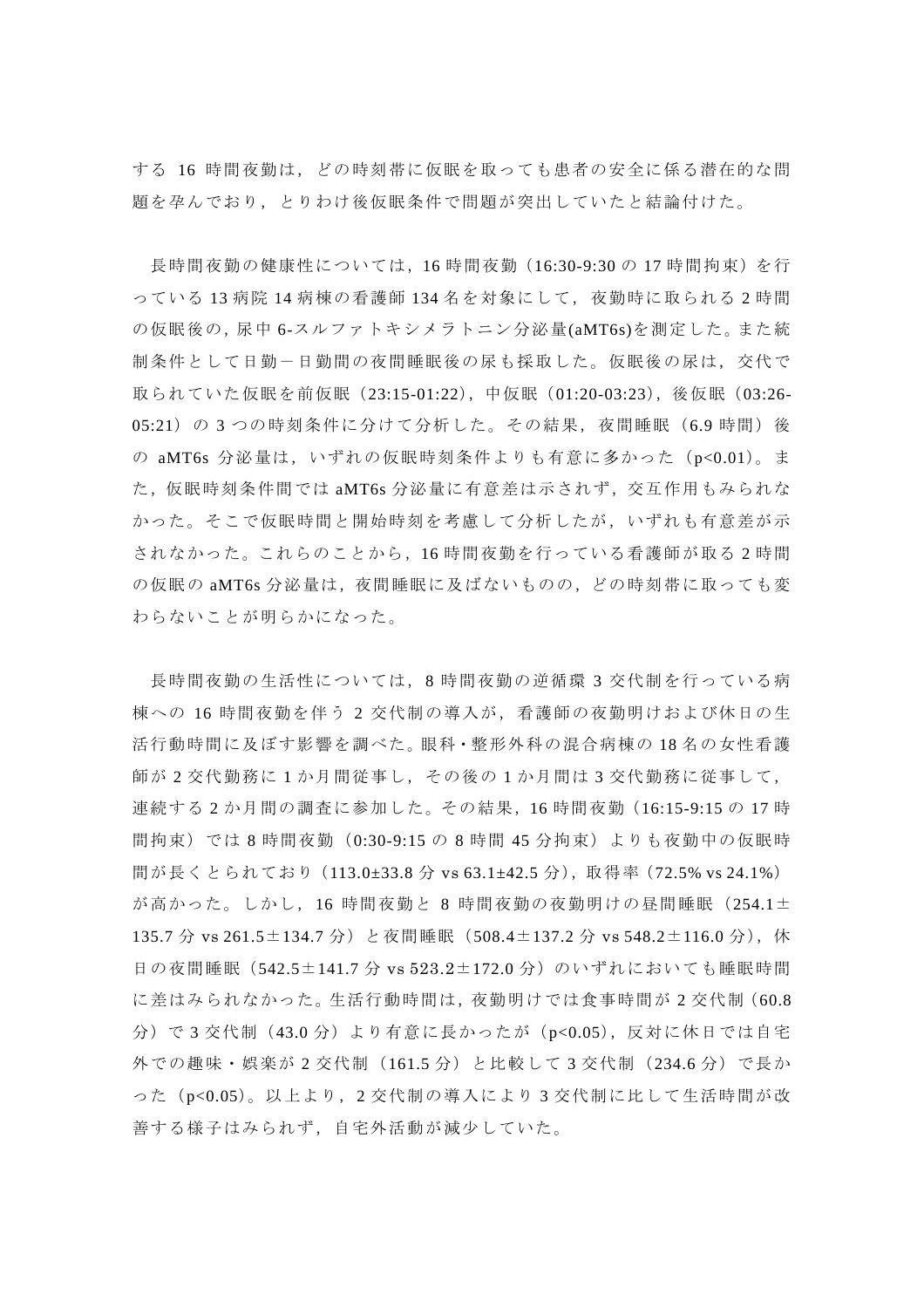逆循環 3 交代制の勤務間隔時間の延長効果については,総合診療科病棟の 20 名 の看護師に対して,深夜勤務(0:30-9:30)前の日勤(8:30-17:30)を半日勤(8:30- 12:30)に変更することによる深夜勤前の仮眠と深夜勤後の疲労感への影響を調べ た。その結果,深夜勤務前にとられる仮眠時間は日勤条件の 117.9±70.4 分に比し て勤務間隔の延長をともなう半日勤条件で 209.7±128.1 分と長く(p<0.01),また 半日勤条件における仮眠は分割してとる方が 301.0±68.9 分で,一括でとる 205.6±110.2 分よりも仮眠時間が長かった(p<0.01)。半日勤条件では日勤条件に 比して,半日勤終了時から深夜勤終了時までの疲労感は抑制された(p<0.001)。 しかし,勤務条件および仮眠のとり方(一括もしくは分割)による睡眠時間の長 さの違いにかかわらず,いずれの条件においても深夜勤時の疲労感は開始時から 終了時に向かい増加し,改善されなかった。したがって,日中にとられる仮眠に よる深夜勤時の疲労感を抑制する効果は限定的であり,日勤の労働時間短縮に伴 う疲労感の低下が,その後の深夜勤時の疲労感を抑制するために重要であると結 論づけられた。

以上,4 つの研究より,16 時間夜勤の 2 交代制に従事する看護師において夜勤 中にとられる2時間の仮眠は,眠気からみた夜勤中の安全性と自宅外活動からみ た夜勤後や休日の生活性を改善しなかった。また健康性については,メラトニン の分泌量は 16 時間夜勤中の仮眠において時間や時刻による差はみられなかった ものの,夜間睡眠より少なく主睡眠と同等の効果は期待できないことが明らかに なった。したがって,16 時間もの長時間の夜勤は,可能な限り従事する回数を減 らすことが望ましいことが確認された。逆循環の8時間3交代制においては,夜 勤の疲労軽減策の一つとして,夜勤前の日勤の労働時間短縮に伴う勤務間隔時間 の延長が、仮眠時間の増大を介して有効であることが確認された。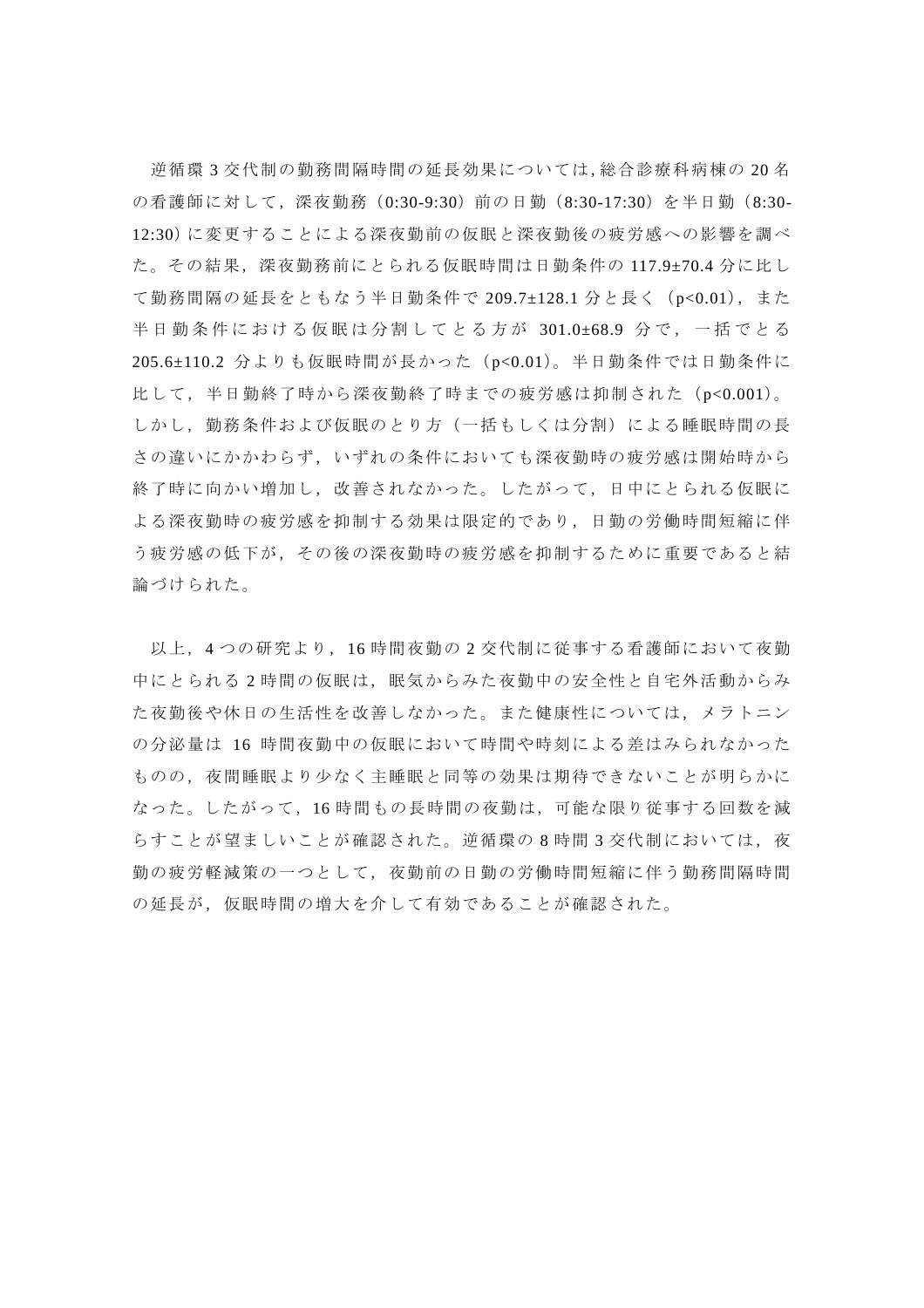#### Summary

### Effects of napping as a compensatory measure for hospital nurses working 16-hour or 8-hour night shifts

This study investigated the effects of napping as a compensatory measure for hospital nurses working 16-hour night shifts in light of safety, health, and daily activity. The present study also examined the sleep, naps, and subjective fatigue of nurses who changed their shift patterns from a full-day shift to a half-day shift under counterclockwise rotating 8-hour night shifts.

#### (1) Safety of nurses working 16-hour night shifts

Subjective sleepiness was measured for a total of 145 nurses working in 9 wards of 8 hospitals. A 2-hour nap was allowed to be taken at three different times during the night shift, starting around 23:00 (the first nap), 1:00 (the second nap), and 3:00 (the third nap). The highest sleepiness was reported at 5:20 (27%), followed by 9:10, 3:10, 0:20 and 0:30. The third nappers showed the highest sleepiness than other nappers during working hours until the nap time and during early morning hours after the nap period. We concluded that the 16-hour night shift may have certain benefits in maintaining circadian rhythm for daytime work, since the night shift occurs only once in 5 days and nurses can take a nap during the night shift. However, it also resulted in frequent sleepiness, particularly, in the case of the third nappers, during such a long night shift.

#### (2) Health of nurses working 16-hour night shifts.

Urinary 6-sulphatoximelatonin (aMT6s) was measured for 134 nurses working 16-hour night shifts with three different timings of naps: the first nap (23:15-01:22), the second nap (01:20-03:23) and the third nap (03:26-05:21). Levels of urinary aMT6s during the nighttime sleep after a day shift were found to be significantly higher than during the nap in the night shift. However, no significant differences in levels of aMT6s were observed among the nap timings. We concluded that the timing of 2-hour nap during the 16-hour night shift was unrelated to the urinary aMT6s levels, though reduced compared to levels during the nighttime sleep following a day shift.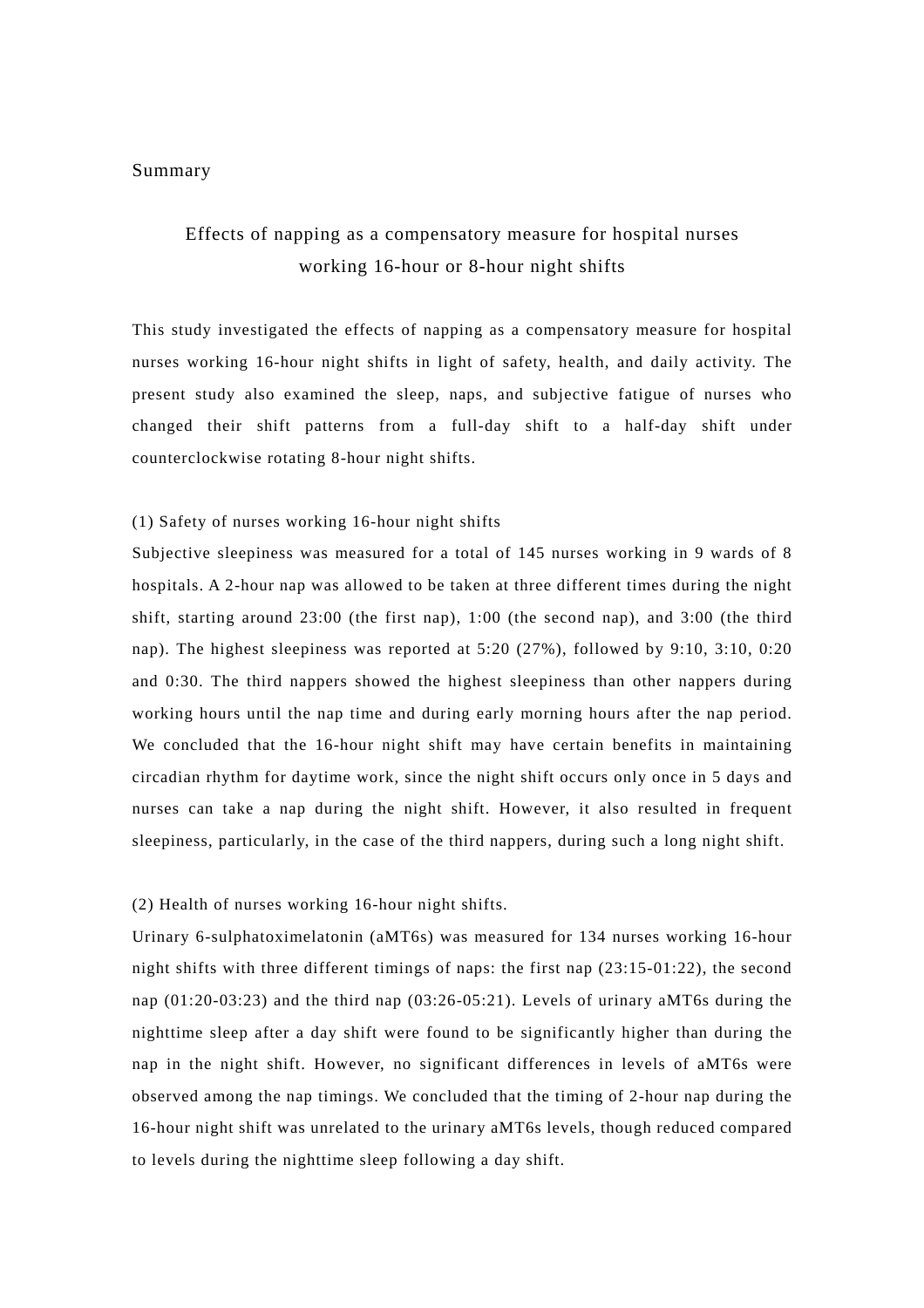#### (3) Daily activity of nurses working 16-hour night shifts

A variety of daily activities were measured among 18 hospital nurses who worked under a two-shift system with 16-hour night shifts for one month and subsequently a three-shift system with 8-hour night shifts for the next month. No significant differences in "sleep/nap" period after the night shift and on the day off were found between the shift systems. The time for "hobby/amusement in place other than home" on a day off was significantly shorter after the 16-hour night shift than after the 8-hour night shift. We concluded from the present findings that the two-shift system with 16-hour night shifts may not be associated with improved daily activities compared to the three-shift systems.

(4) Effects of reduced duration of day shift under a counterclockwise rotating shift schedule

Sleep and subjective fatigue were examined in 20 nurses under a counterclockwise 8 hour rotating shift schedule at the same ward of a public hospital, where duration of a day shift was preliminarily reduced by half before starting the night shift. Naps taken before the night shift were found to be significantly longer on the half-day shift condition than on the full-day shift condition. Subjective fatigue from the day shift start to the night shift end was significantly suppressed on the half-day shift condition in comparison with the full-day shift condition. However, the fatigue level at the night shift was comparable for either shift conditions or nap times. We concluded that the half-day shift was not effective in alleviating subjective fatigue on the night shift, despite the resultant longer duration of the prophylactic nap.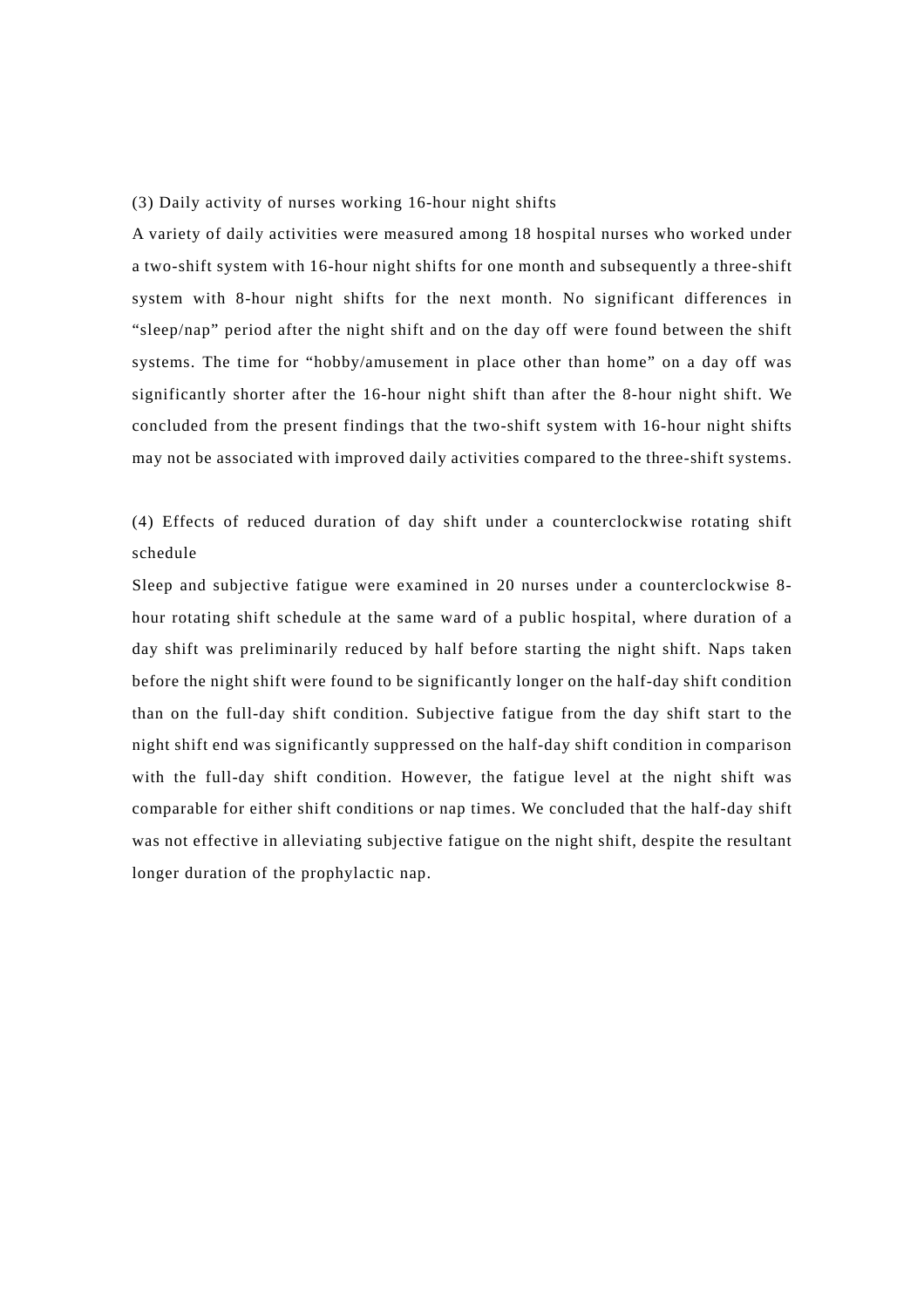| 第1章       |                                         |
|-----------|-----------------------------------------|
| $1 - 1$ . |                                         |
|           |                                         |
| $1-3.$    |                                         |
| $1-4.$    |                                         |
|           |                                         |
|           |                                         |
| 第2章       |                                         |
|           |                                         |
|           |                                         |
|           |                                         |
|           |                                         |
|           | 第3章 看護師が 16時間夜勤中の3つの異なる時刻にとる仮眠の尿中 6-スルフ |
|           |                                         |
|           |                                         |
|           |                                         |
|           |                                         |
|           |                                         |
|           |                                         |
|           |                                         |
| 第4章       |                                         |
|           |                                         |
|           |                                         |
|           |                                         |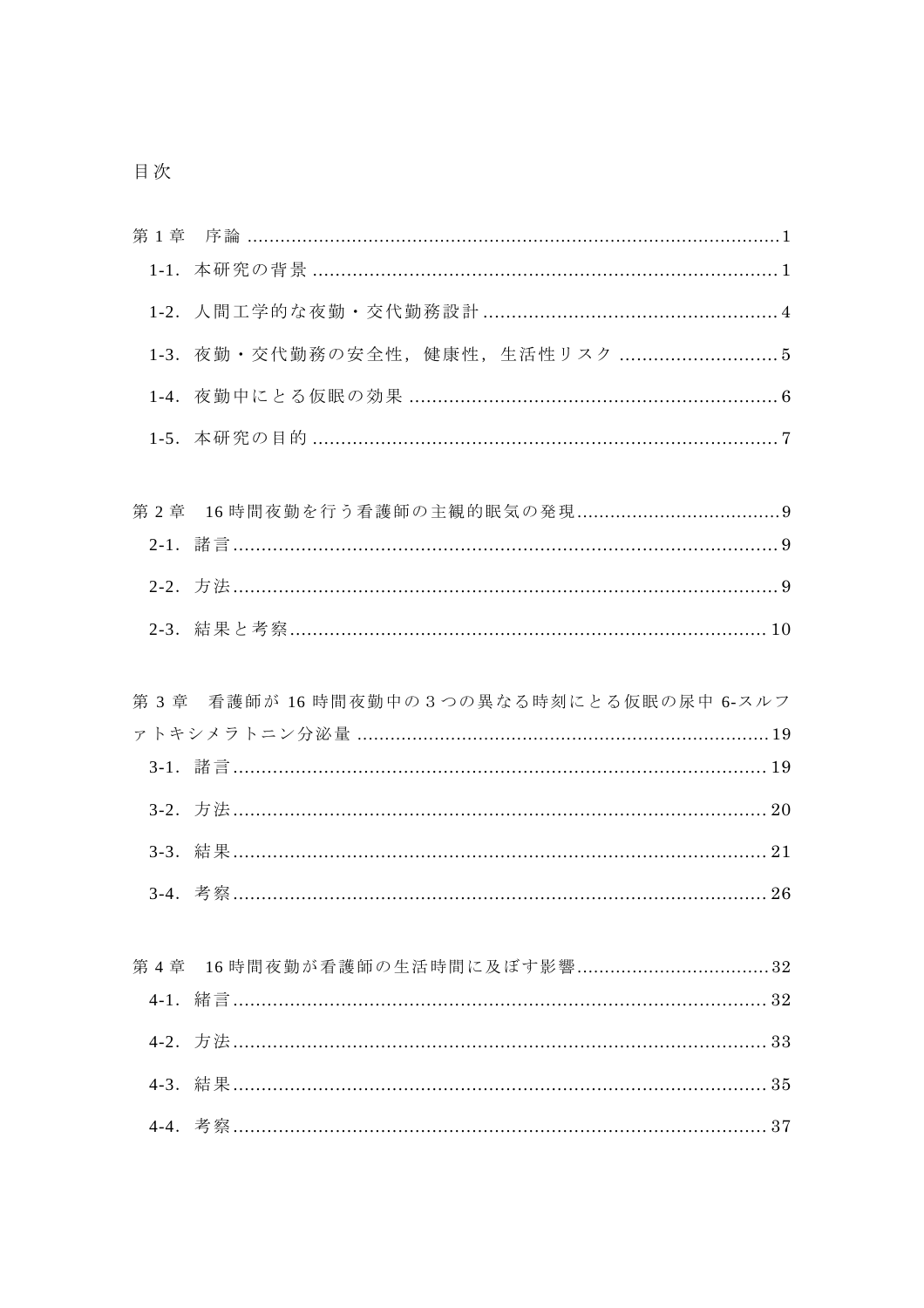| 第 5 章 | 日勤短縮による深夜勤前の勤務間隔時間の延長が看護師の睡眠と疲労感          |
|-------|-------------------------------------------|
|       |                                           |
|       |                                           |
|       |                                           |
|       |                                           |
|       |                                           |
|       |                                           |
| 第6章   |                                           |
|       | 引用文献 …………………………………………………………………………………………56 |
|       |                                           |
|       |                                           |
|       |                                           |
|       |                                           |
|       |                                           |
|       |                                           |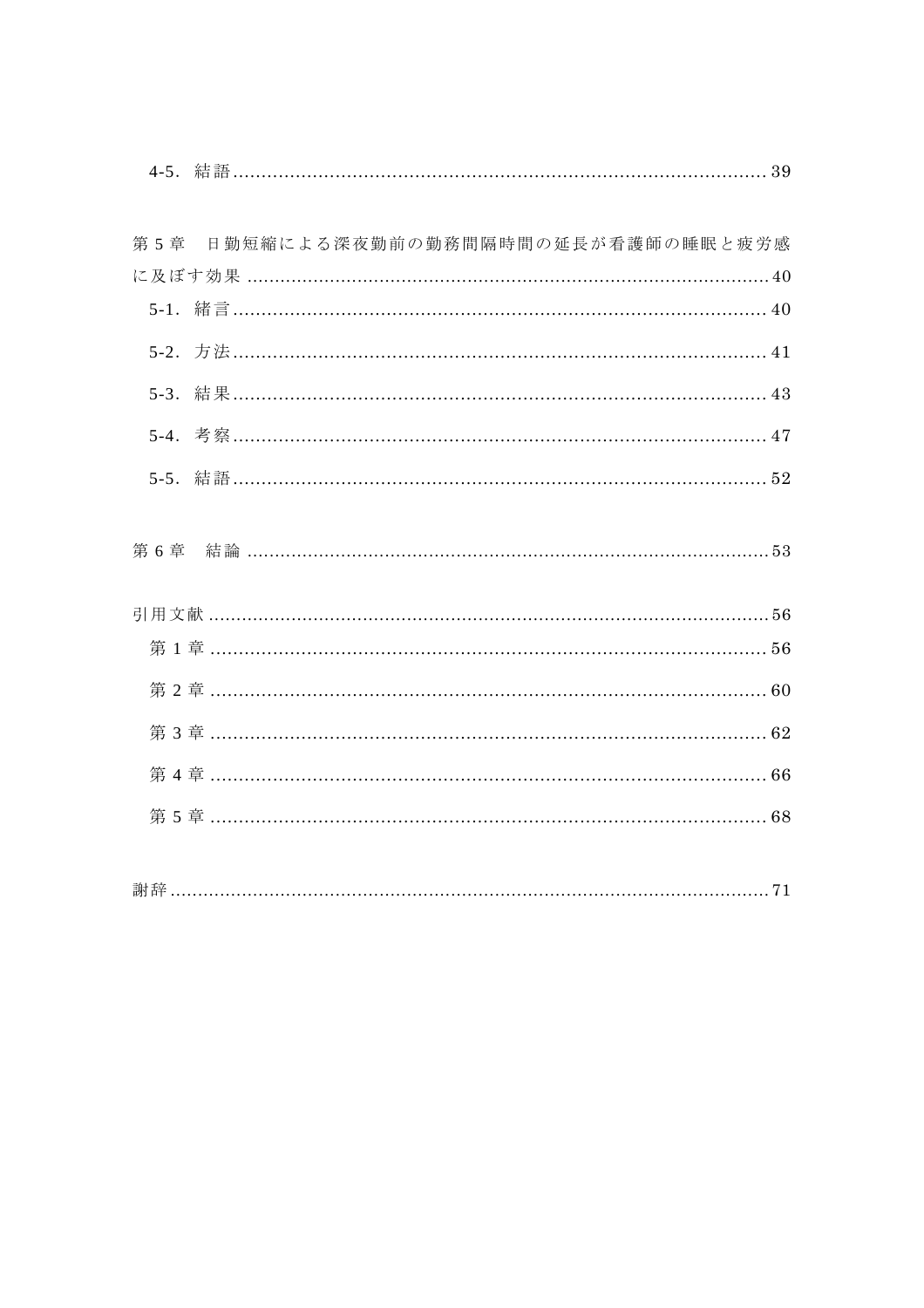#### 第 1 章 序論

1-1.本研究の背景

現代では,いわゆる月曜日から金曜日まで 9 時 5 時と呼ばれるような標準 的な労働時間で働く人は希であり,そのような働き方をしているのは EU 諸 国において労働人口の 24%に過ぎないという報告がある <sup>1)</sup>。また,欧州にお いて,交代勤務や夜勤などに就く労働者が男性の 22%,女性の 11%に見られ ることも報告されている 2 )。この傾向は,日本でも変わらず,平成 24 年の労 働者健康状況調査 3において,およそ1万人の労働者の回答から過去6か月 間で深夜業に従事したと回答した労働者は 21.8%にのぼった。また,深夜業 に従事していると回答した割合が高い業種は,上位 3 業種を挙げると,生活 関連サービス業,娯楽業の 36.0%,医療,福祉業の 32.3%,宿泊業,飲食サー ビス業の 28.6%であった。これらの知見が国内外の異なる年代において報告 されていることは,近年において夜勤・交代勤務を含む不規則な時間で働く 労働者が,先進工業国の労働人口の 2 割程度を常に占めることを意味してお り,日本では対人サービス業において夜勤従事者が多いことが示された。

深夜業を行っている労働者の割合が多い医療,福祉業において,特に近年 の日本の看護職場では夜勤の長時間化が著しい。これまで行われてきた 8 時 間 3 交代制に対して,16 時間夜勤と 8 時間日勤の 2 交代制の導入が進んでい る 4,5)。2016年に行われた日本看護協会の病院看護実態調査 4)では、回答が 得られた 3549 施設のうち 62%で,夜勤 1 回あたり 16 時間以上の 2 交代制が 行われていた。また,2016 年に行われた日本医療労働組合連合会の夜勤実態 調査<sup>5</sup>)では,回答が得られた 442 施設のうち 54.9%で, 2 交代制(2 交代制と 3 交代制の両方を行っている場合を含む)が行われていた。さらに, 2 交代制 を行っている施設のうち 55.1%で 16 時間以上の夜勤を行っていると報告さ れた。同じ調査から,2005 年までは病棟に占める 2 交代制の割合が 10%未 満 で あ っ た の に 対 し て ,そ れ 以 降 に 2 交代制の導入が年々進み,10 年後の 2016 年では調査対象病棟の 38.4%まで拡大していた(図 1)。

1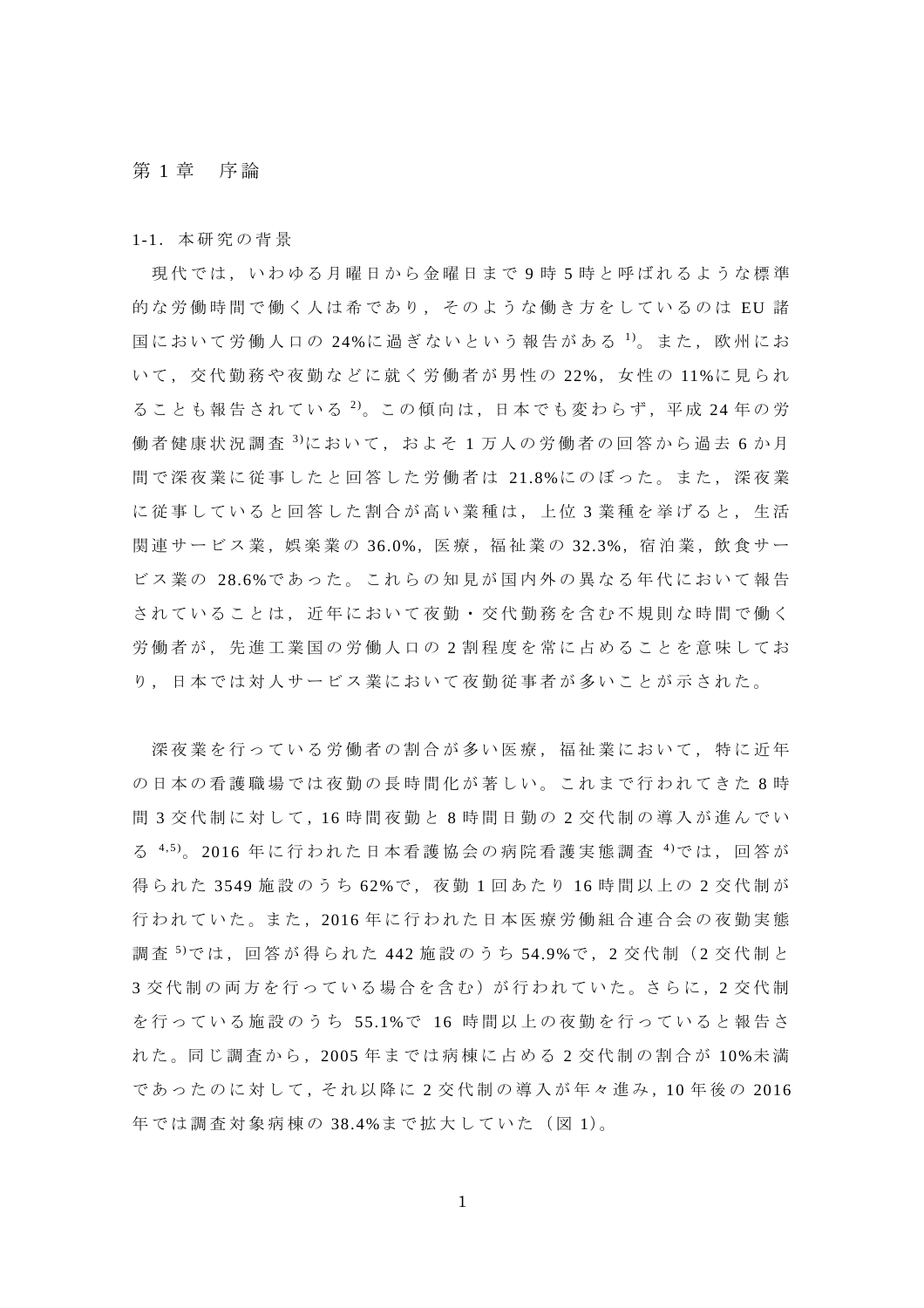|          |    | □ 3交替 |      | ■2交替 |    |            |
|----------|----|-------|------|------|----|------------|
| $\Omega$ | 20 |       | 40   | 60   | 80 | (9)<br>100 |
| 1999年    |    |       | 93.5 |      |    | 6.5        |
| 2000年    |    |       | 92.3 |      |    | 7.7        |
| 2001年    |    |       | 92.6 |      |    | 7.4        |
| 2002年    |    |       | 91.5 |      |    | 8.5        |
| 2003年    |    |       | 91.7 |      |    | 8.3        |
| 2004年    |    |       | 91.5 |      |    | 8.5        |
| 2005年    |    |       | 91.7 |      |    | 8.3        |
| 2006年    |    |       | 88.7 |      |    | 11.3       |
| 2007年    |    |       | 87.5 |      |    | 12.5       |
| 2008年    |    |       | 83.3 |      |    | 16.7       |
| 2009年    |    |       | 82.4 |      |    | 17.6       |
| 2010年    |    |       | 74.5 |      |    | 25.5       |
| 2011年    |    | 76.3  |      |      |    | 23.7       |
| 2012年    |    | 72.0  |      |      |    | 28.0       |
| 2013年    |    | 70.6  |      |      |    | 29.4       |
| 2014年    |    | 70.0  |      |      |    | 30.0       |
| 2015年    |    | 67.9  |      |      |    | 32.1       |
| 2016年    |    | 61.6  |      |      |    | 38.4       |

図 1. 2 交代病棟の経年推移(日本医療労働組合連合会, 2016)

16 時間もの長時間夜勤を伴う2交代制の導入が進む理由は、これまで日本 で行われてきた8時間3交代制が、人間工学的な夜勤·交代勤務編成の提言 <sup>6</sup>) に反する内容であることに由来すると考えられる。日本の看護職場におい て多く行われている3交代制は、日勤ー深夜勤や準夜勤ー日勤の勤務の組み 合わせに見られる,勤務間隔時間が極端に短い 8 時間未満になるような勤務 の特徴を持っている<sup>7</sup>。このような勤務の交代時刻が前にずれていく組み合 わせは逆循環( counter clockwise rotation) 8,9)と呼ばれる。 3 交代制において 日勤-日勤などの組み合わせにおける勤務間隔時間は 16 時間あるのに対し て ,8 時間未満になるような勤務の組み合わせは 2 交代制を含めて他にない。 特に,逆循環の3交代制における日勤-深夜勤の組み合わせでは,深夜勤に 備えて疲労回復に十分な勤務間隔時間を確保出来ない 10)ことが指摘されて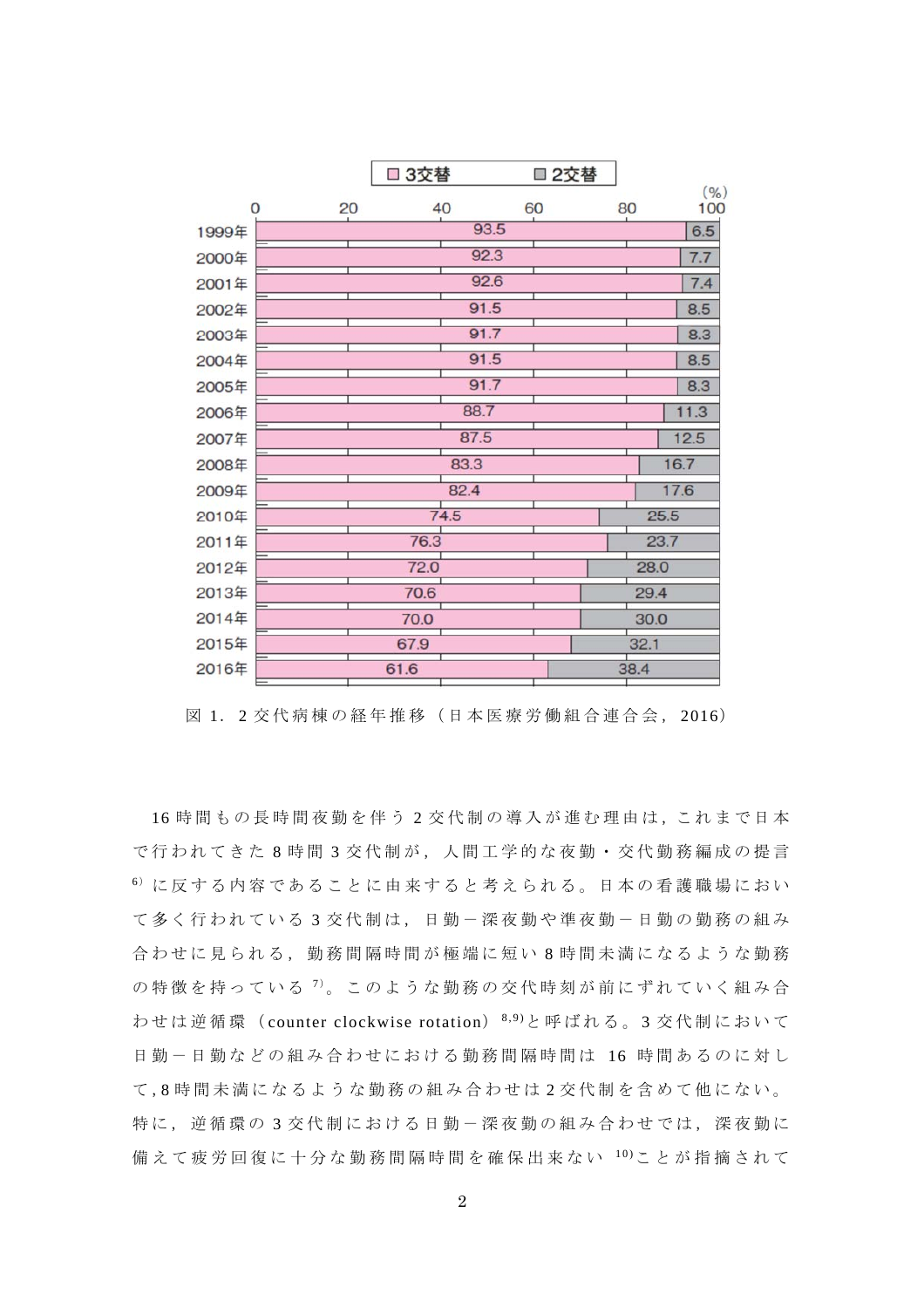いる。反対に, 8 時間日勤, 16 時間夜勤の 2 交代制は夜勤が長時間になるも のの,夜勤人員配置を 2 名のところを 3 名に増員すること,通勤回数が減る こと,休日を含む勤務間隔時間を十分にとることを理由として,逆循環の 3 交代制が忌避される形で選択されていることが考えられる(図 2)。また, 2 交代には他に 12 時間日勤と 12 時間夜勤の均等 2 交代制も考えられるが, 日 勤が長時間化すること,夜勤が連続する可能性があること,勤務間隔時間が 12 時間未満になる勤務の組み合わせ等の人間工学的な夜勤・交代勤務編成の 提言に反する勤務となっており,これらの問題点を評価した研究もない。



図 2. 看護師の交代勤務パターンモデルと勤務間隔時間

しかし、日本の看護職場で多くみられる 16時間もの長時間夜勤は、海外で は通常勤務としては希である。Rosa $^{11)}$ は著書の中で, 16 時間勤務(文中では, 8 時間勤務の 2 倍を意味する,double 8-hour shifts と表記されている)が行わ れるのは,慢性的な人員不足か偶発的な同僚の欠勤の場合であると報告して いる。また Rogers ら 12)は,米国の 393 名の看護師の 5317 回の交代勤務のう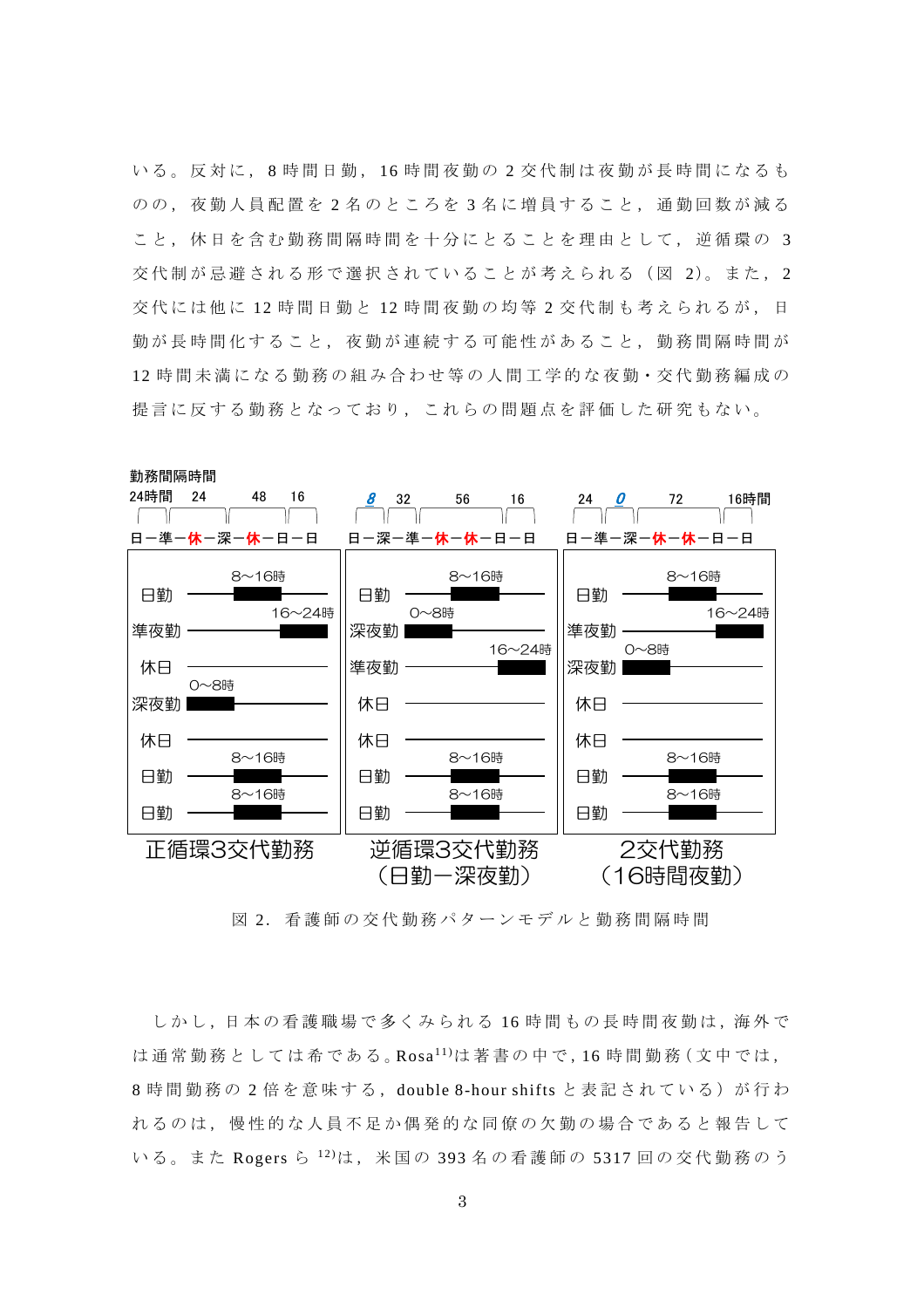ち,所定の拘束時間が12.5 時間以上ある勤務が30.9%を占めたが、実際には 4 週間の調査期間において少なくとも 1 回 は 16 時間以上ある勤務への従事が 看護師の 14%に みら れたと 報 告した 。彼 らはこ の 調査結 果 より,16 時間勤務 (double shifts) が行われるのは非常事態に限定されないとしているものの, 14%のうち夜勤を 16 時間以上行っていた看護師の数は不明であり, 16 時 間 勤務や 16 時間夜勤という言葉を使用していないことから,わが国で定常的 に行われているような 16 時間夜勤を伴う 2 交代制はないことが推測される。

1-2.人間工学的な夜勤・交代勤務設計

現在,わが国の看護職場で多く導入されている 16 時間夜勤を伴う 2 交代 制や逆循環の 3 交代制は,どちらも人間工学的な夜勤・交代勤務編成の提言 6,13,14)に反する部分を持つ勤務である。提言のうち代表的なものとしては, Knauth と Rutenfranz 13)があり,彼らは人間工学的な夜勤・交代勤務編成の設 計のための9つの原則を示した(図 3)。原則は,(1)連続夜勤は避けるべき である,( 2)日勤の開始時刻は早くすべきでない,( 3)シフトの交代時刻は 個人に融通性をもたせるほうがよい,( 4)シフトの長さは労働負担によって 決め,夜勤は他の勤務より短くすべきである,( 5) 2 つのシフトの短い勤務 間隔時間はさけるべきである, (6) 連続勤務を行う場合は, 少なくとも 2 連 続休日の週末を含むべきである, (7) 連続勤務においては, (時計回りの循環 の)正循環にすべきである, (8) シフトの (勤務開始から休日までの)1周期 は長くすべきでない,(9)シフトの循環は規則正しく行われるべきである, であった。人間工学的な夜勤・交代勤務編成に関するいずれの提言 6,13,14)に おいても共通して, 16 時間夜勤の 2 交代制は原則の( 4)シフトの長さは労 働負担によって決め,夜勤は他の勤務より短くすべきであることに反してお り,逆循環の 3 交代制は原則の( 5)2 つのシフトの短い勤務間隔時間はさけ るべきである,( 7)連続勤務においては,(時計回りの循環の)正循環にすべ きであることに反する勤務である。

4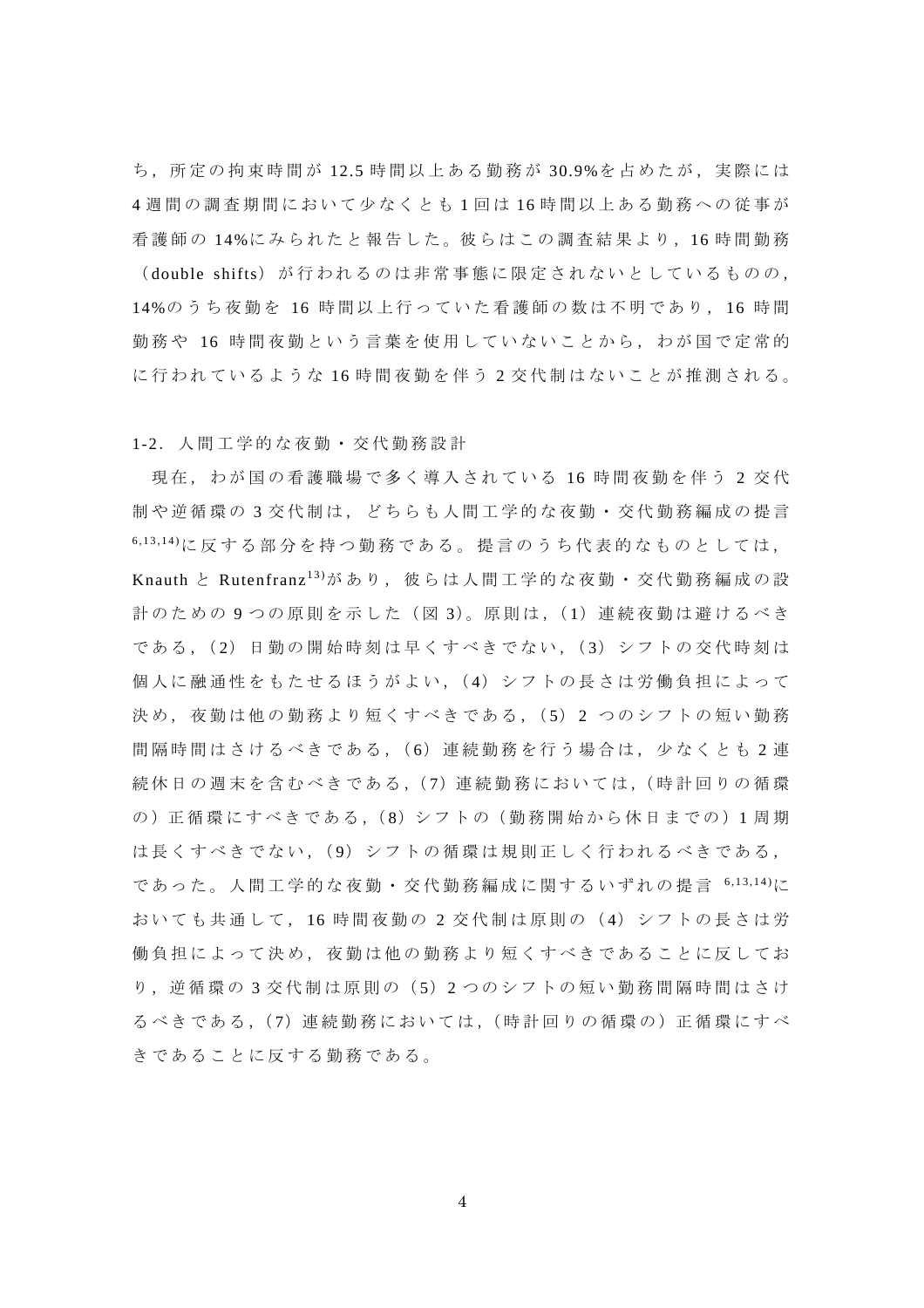- 1. a shift system should have few night shifts in succession;
- 2. the morning shift should not begin too early;
- 3. the shift change times should allow individuals some flexibility;
- 4. the length of the shift should depend on the physical and mental load of the task, and the night shift could be shorter than the morning and afternoon shifts:
- 5. short intervals of time between two shifts should be avoided:
- 6. continuous shift systems should include some free weekends with at least two successive full days off;
- 7. in continuous shift systems a forward rotation should be preferred;
- 8. the duration of the shift cycle should not be too long;
- 9. shift rotas should be regular.

図 3. 人間工学的な夜勤・交代勤務編成の提言

 $(Knauth \geq Rutenfranz, 1982)$ 

1-3.夜勤・交代勤務の安全性,健康性,生活性リスク

 以上の原則からも見てとれるように,看護労働を含む夜勤・交代勤務のリ スクは安全性,健康性,生活性の3つの社会的価値 15)から評価されている。 まず, 夜勤・交代勤務において安全性が低下することは, 夜間の眠気(覚醒 度)の変化によって明らかである。眠気は概日リズムの影響を受けて深夜か ら早朝にかけて最も強く生じる $16$ )。その程度について,Dawson と Reid $17$ )は, 9 時から翌日 13 時までの 28 時間の断眠実験において, 3 時から 11 時の間の パフォーマンステストの成績が酒に酔った状態でのテストの成績と変わらな かったことを示している。実際に、高速道路の交通事故の発生率が、実験結 果と同じく 3 時から 4 時に多い 18,19)ことも報告されている。

次に, 夜勤·交代勤務の健康性については,これまでに睡眠障害 $\hbar$ とえば 20,21) や脳・心臓疾患,胃腸障害,がん,代謝障害,糖尿病
たとえば 22)といった問題 が疫学研究の知見を中心に指摘されてきた。中でも、がんについては 2007年 に国際がん研究機関(IARC)が夜勤·交代勤務を発がん性因子としてグルー プ 2A「おそらく発がん性がある」に区分  $^{23,24)}$ したことから、夜勤・交代勤務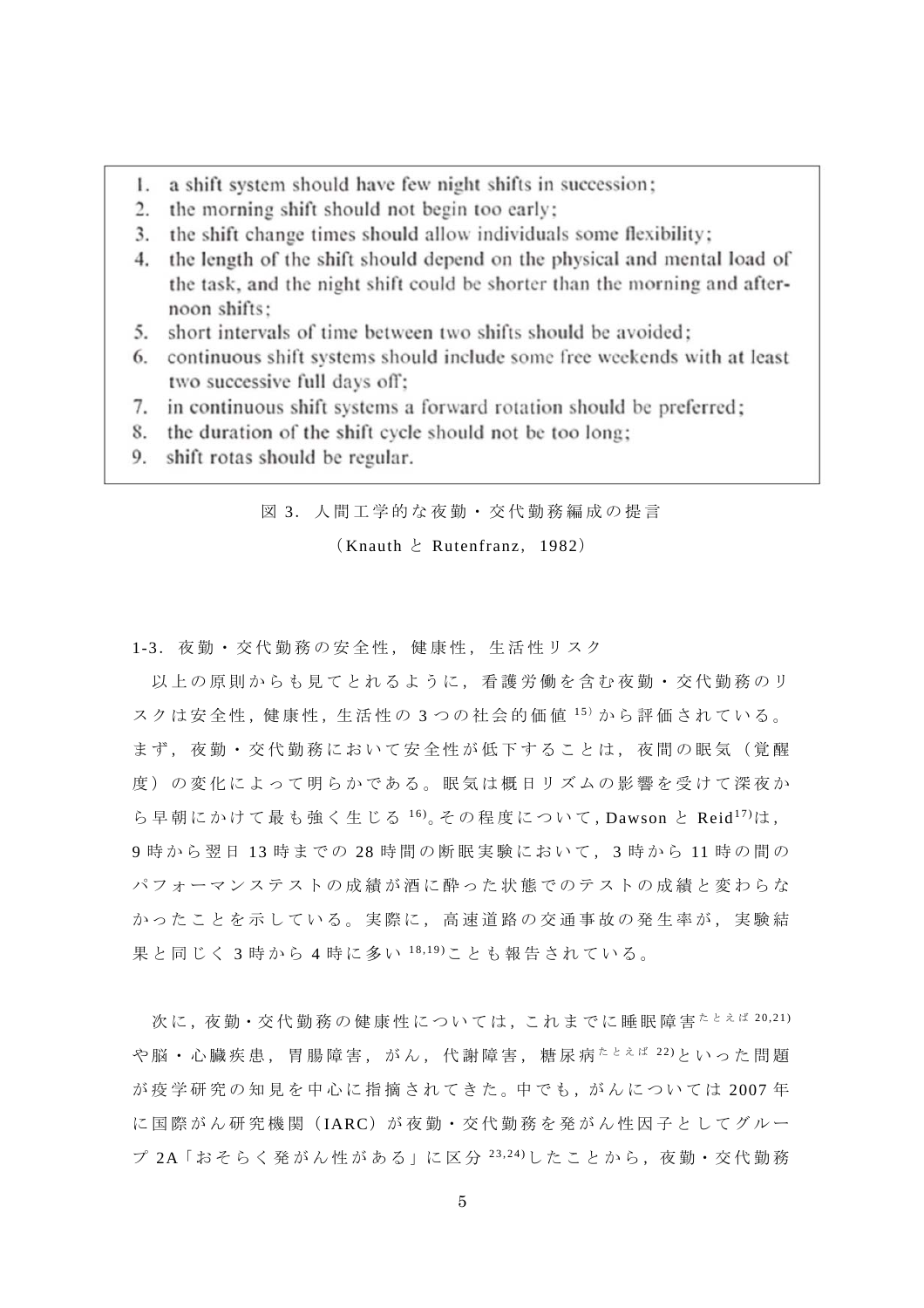の健康影響に関する研究において注目される課題の一つである。とりわけ女 性が多い看護職においては,夜勤・交代勤務者の乳がん発症のメカニズムと して, LAN (Light At Night)によって, 夜間睡眠中に出現するメラトニンが 抑制され,性ホルモンのエストロゲンが腫瘍を増大させること<sup>25)</sup>や,夜勤· 交代勤務が様々な時刻帯で働かざるを得ないことから,月経周期などのリズ ムが乖離する chronodisruption (時間障害) <sup>26</sup>)のためであると報告されている。

最後に, 夜勤·交代勤務の生活性について, Knauth と Rutenfranz<sup>13)</sup>が原則 ( 6)連続勤務を行う場合は,少なくとも 2 連続休日の週末を含むべきであ る,と示していることからもわかるように,休日が常に週末にとられる日勤 者に比して,夜勤・交代勤務者の休日は週末にとれるとは限らず不規則にな りやすい。そのため,家族との生活や,地域社会における役割が果たしにく い 15)ことが知られている。また,夜勤·交代勤務者は様々な時刻帯で働くこ とになるため,生活パターンが日勤者とは異なる。看護師では,特に夜勤前 では勤務に備えて,夜勤後では勤務の疲労を回復するために日中に仮眠がと られている  $^{27)}$ 。このことは, 夜勤・交代勤務者が自由な時間においても勤務 に心理的に拘束されており,夜勤前の外出を控えるという行動をとる<sup>28</sup> とと一致して,生活性に問題が生じることが示されている。

1-4.夜勤中にとる仮眠の効果

人間工学的な夜勤・交代勤務編成の提言 6,13,14)はあるものの,全ての提言 にしたがって実際に夜勤・交代勤務編成を組み換えることは難しい。このこ とは,現在も看護職場では逆循環 3 交代制と 16 時間夜勤の 2 交代制が多く 行われていること,どちらも人間工学的な夜勤・交代勤務編成の提言に反し ており問題点が異なることにもあらわれている。夜勤・交代勤務者にとって 勤務編成にかかわらず負担の大きい夜勤において,勤務編成を変えることな く実行可能な夜勤対策として,夜勤中の仮眠が夜勤・交代勤務者の安全性, 健康性,生活性に及ぼす効果が実験や現場介入調査により検証されてきた<sup>29)</sup>。 特に,日本では古くから様々な業種において夜勤中に仮眠がとられてきた $30-$ 32)が , 1994 年 に NASA が 9-12 時間の長時間運航時の航空機パイロットにお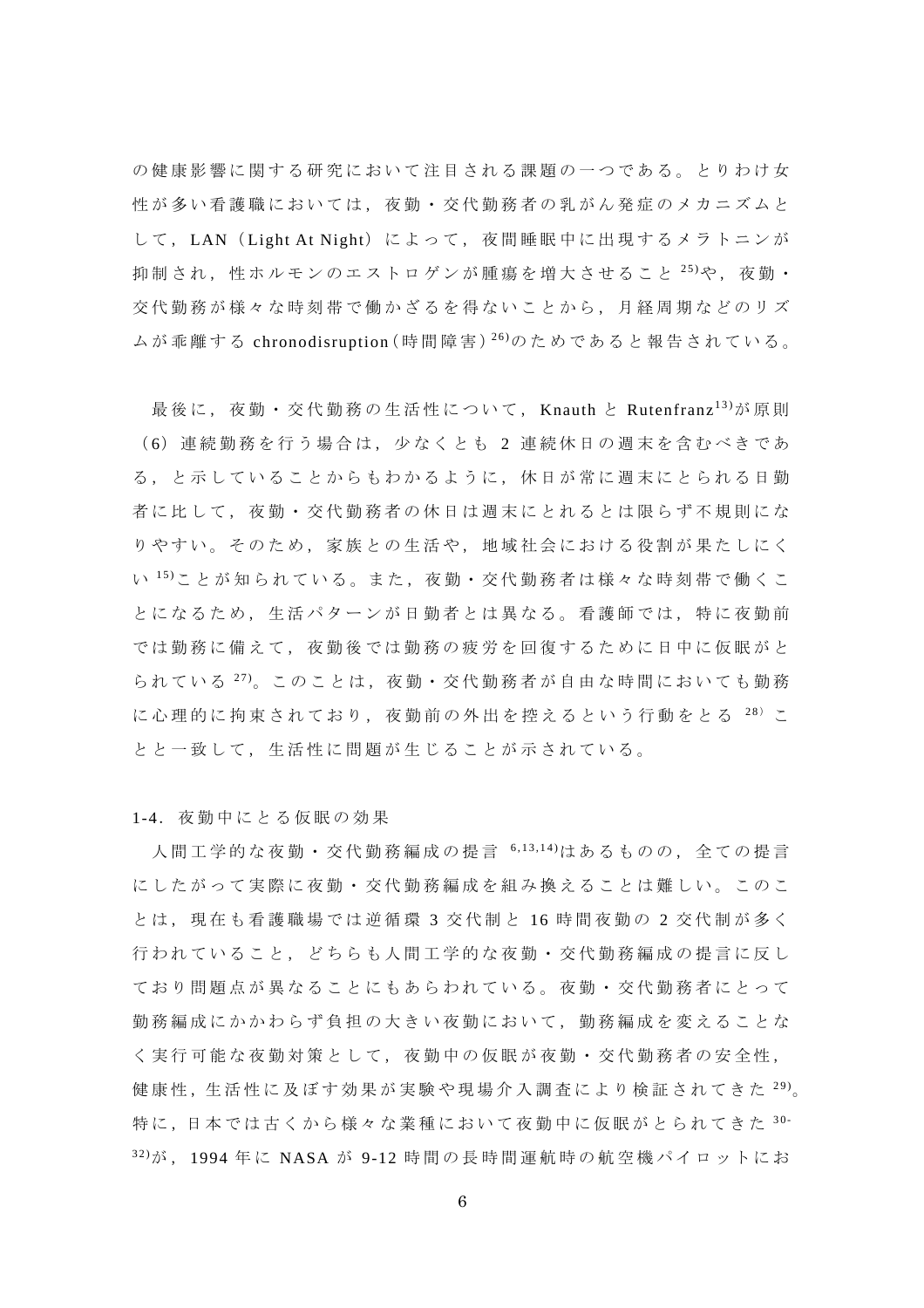い て 40 分の仮眠がパフォーマンステストの成績を維持するという報告 33)を 出してから世界的にも夜勤中の仮眠に関する研究が広まった。

 夜勤の深夜時刻帯においては作業を中断して一連続作業時間を短くするだ けでは作業遂行能力は回復せず, 職場でもできるような光, 温度, 音 (音楽) などの刺激へのばく露による覚醒維持策は効果が限定的である  $34$ )。対して, 夜勤中の仮眠の効果はこれまでの知見より,安全性については主観的な疲労 感の低減 <sup>35)</sup>, パフォーマンスレベルの維持 <sup>33)</sup>が挙げられる。また, 健康性に ついては,深夜にとる仮眠が昼夜逆転の勤務を行うことによる生体リズムへ の影響を抑制し日勤者と同じ昼間中心の整える係留睡眠効果  $36,37$ )や、血圧を 下げること <sup>38</sup>, 乳がんに関係する性ホルモンであるエストロゲンを抑制する 39)ことが挙げられる。さらに,生活性については,夜勤中の仮眠時間が長い ほど,夜勤後の昼間の睡眠時間が減少し,他の生活行動を行う時間的な余裕 を生じさせる 40,41)ことが挙げられる。

 日本の看護職場における 16 時間夜勤を伴う 2 交代制では,長時間夜勤の 労働負担を軽減するために,多くの職場で 2 時間の仮眠がとられている 42,43)。 しかし,長時間夜勤の影響と仮眠の効果に関する研究はわずかであり 44,45), 昨今の医療の高度化や,患者の高齢化,在院日数の短縮化などに伴う勤務状 況の変化の中での安全性や,健康性のとりわけ抗腫瘍,抗酸化作用のあるメ ラトニンとの関係,生活性について科学的に検討された研究はない。また, 未だに多く行われている逆循環の 3 交代制では夜勤中に仮眠が保証されてお らず  $42,43$ ), 8 時間未満の短い勤務間隔時間に伴う夜勤負担を軽減する有効な 対策を検討した研究もわずかである 46,47)。

1-5.本研究の目的

以上より,本研究は,日本の看護現場で導入が進む2 交代制において, 16 時間夜勤中にとられる仮眠が看護師の安全性,健康性,生活性に及ぼす効果 を検証することを目的とした。また、現在も16時間2交代制とともに多く行 われている逆循環 3 交代制において,深夜勤前の日勤を半日勤に短縮して勤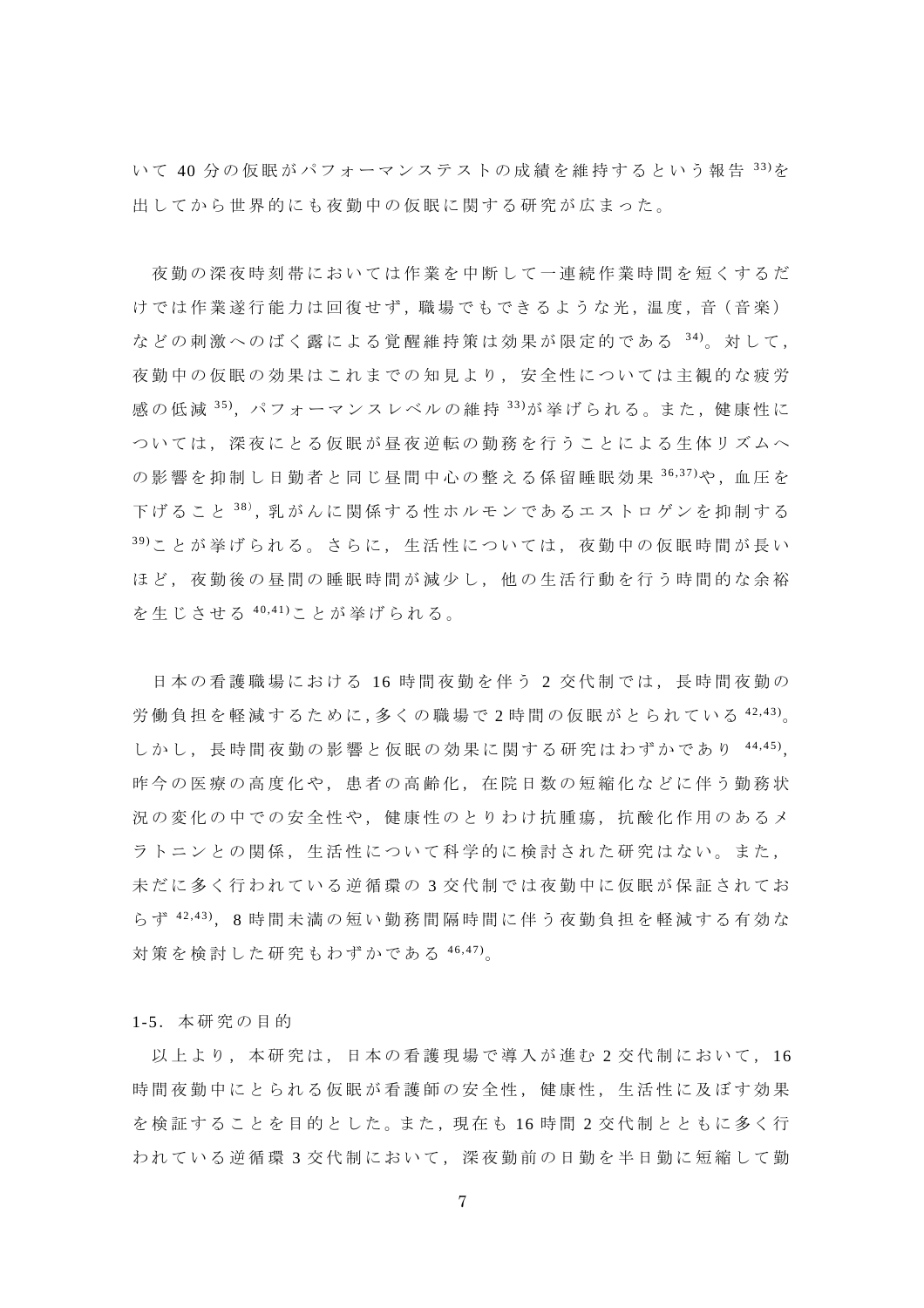務間隔時間を延長することが,深夜勤前にとられる仮眠と深夜勤後の疲労感 に及ぼす効果を検証した。

しがたって,第 2 章では長時間夜勤の安全性について「 16 時間夜勤を行う 看護師の主観的眠気の発現」から,第 3 章では長時間夜勤の健康性について 「看護師が 16 時間夜勤中の 3 つの異なる時刻にとる仮眠の尿中 6-スルファ トキシメラトニン分泌量」から, 第4章では長時間夜勤の生活性について「16 時間夜勤が看護師の生活時間に及ぼす影響」から、第5章では逆循環3 交代 制の勤務間隔時間の延長効果について「日勤短縮による深夜勤前の勤務間隔 時間の延長が看護師の睡眠と疲労感に及ぼす効果」から論じた。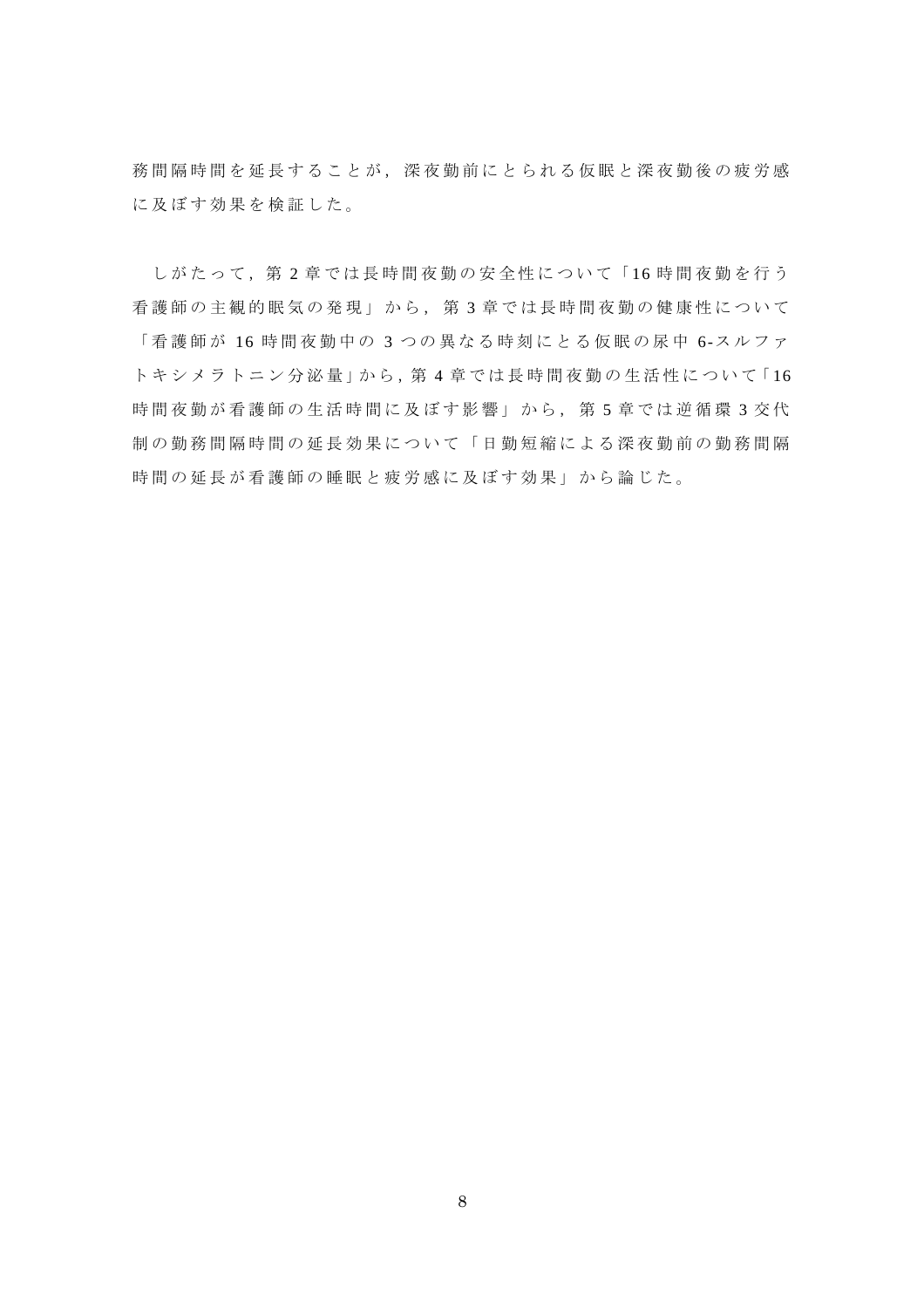第 2 章 16 時間夜勤を行う看護師の主観的眠気の発現 -長時間夜勤中の仮眠と安全性-

#### 2-1.諸言

近年,日本の看護師の交代勤務制は,従来の 3 交代勤務から 2 交代勤務へ 急 激 に 移 行 し て い る 。と り わ け 16 時 間 以 上 の 長 時 間 夜 勤 の 増 加 が 著 し い 。日 本看護協会調査結果 <sup>1</sup>では 2 交代勤務を行っている病棟の 87.7%, 日本医労 連調査結果 2 )で は 59.6%の病棟が 16 時間夜勤を実施していると報告してい る 。16 時間夜勤は,準勤務と深夜勤を一度に行うことから,生体リズムに反 する夜勤が週に1回のみで済むこと、2時間程度の仮眠を保証するため、夜 勤配置人員を増員して行われることなど,労働負担としては従来の逆循環 3 交代勤務よりは,きつくなく<sup>3</sup>, 安全上も優れている<sup>4</sup>と言う知見がある。

また 16 時間夜勤は, 夜勤後の休息時間を延長させる圧縮勤務 5)の一形熊で あることから,連続休暇が取りにくい看護師の生活対策として位置付けられ, とりわけ若年の看護師には人気がある 6 )とされる。

しかし一方で,たとえ夜勤中に仮眠が取れたとしても,昨今の医療の高度 化,患者の高齢化,在院日数の短縮化などに伴う勤務状況の変化を考慮した 場合,患者の安全性の点から 16 時間もの長時間の夜勤が根本的な夜勤対策 になり得るか否かの検討は十分になされていないように思われる。そこで本 調査では,16 時間以上の長時間夜勤の眠気の出現様式を検討することを目的 とした。

2-2.方法

#### 2-2-1.調査概要

本調査は 16 時間夜勤 (16 時 30 分~9 時 30 分;拘束 17 時間夜勤)を 10 年 以上行っている東京都内にある同系列の 8 病 院 9 病棟について 2010 年 11 月 1 日から 12 月 20 日の約 1 か月間にわたって行われた。 9 病棟の内訳は,内 科 系 5 病棟, 外 科 系 4 病棟 で あ っ た 。病 床 数 は い ず れ も 42 床 で あ っ た 。当 該 病院では, 1 病棟の夜勤の配置人員が 3 人であった。そこで 1 病棟について, 業務負担の異なる土曜日と日曜日を除いた月曜日から金曜日までの 5 日間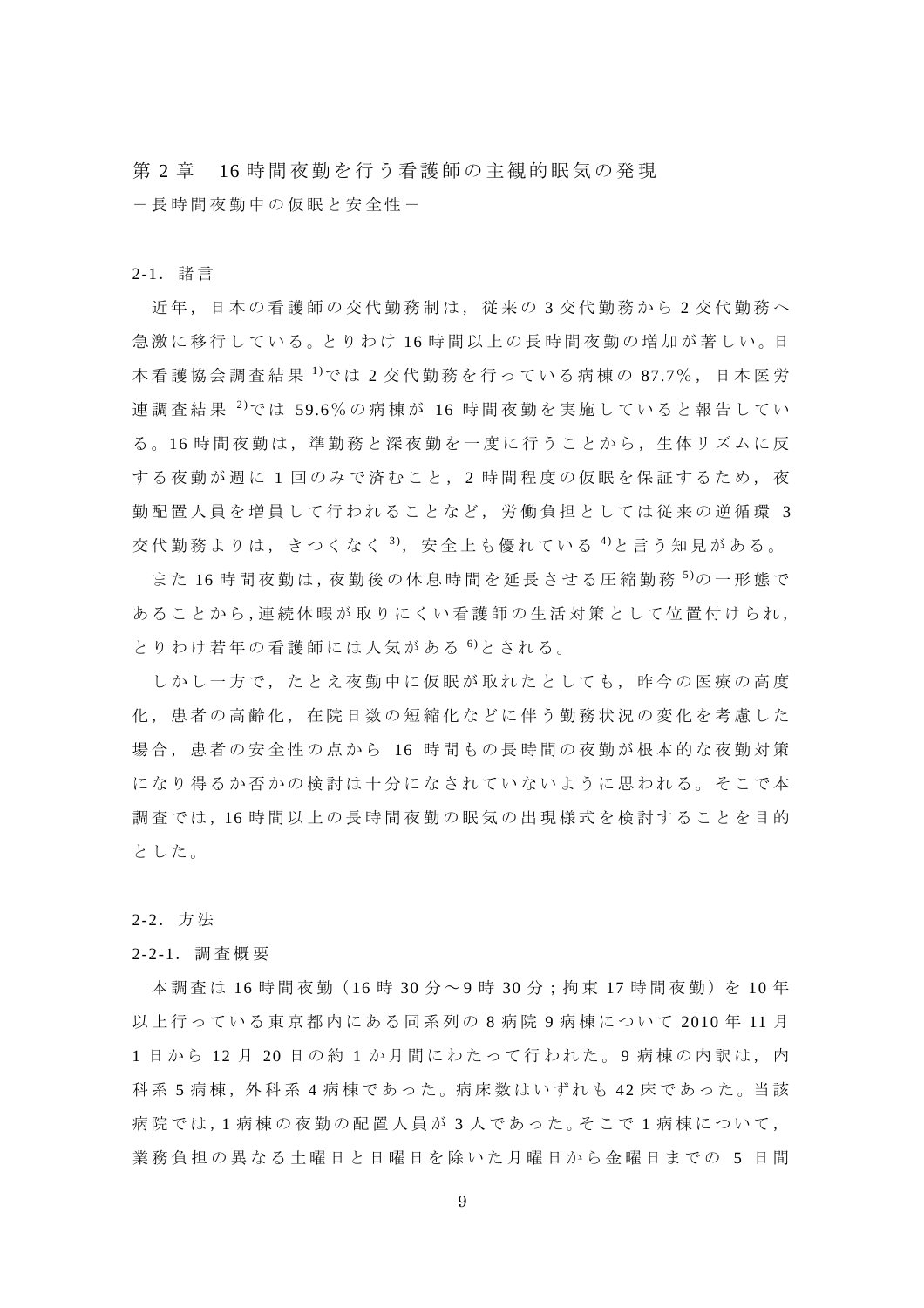にわたって全夜勤の労働負担,主観的眠気および繁忙感を測定した。労働負 担は, 非利き足に装着された Actiwatch®AW-64 (Mini Mitter Company, U.S.A) を用いて 1 分精度で測定された身体活動量値と 10 分精度の自記式の生活時 間調査票で評定された繁忙感の値から判定した。眠気も同様に生活時間調査 票で評定された値を用いた。対象看護師は,勤務開始前後,休憩前後,仮眠 前後に Actiwatch®AW-64 のイベントボタンを押すように教示された。また調 査対象者は, A4 サイズの冊子で作成された「生活時間ノート」を常に携帯し て,繁忙感や眠気を感じた時には,記入するよう教示された。

#### 2-2-2.データの記述の方法と統計的検定

データは、平均値±標準偏差で記した。統計的分析には、IBM SPSS® for Windows ver. 19.0 J を用いた。2つ以上の平均値の比較には t 検定を, 2 変 量の相関には,ピアソンの積率相関係数を求めた。また3つ以上の平均値の 比較には一元配置の分散分析を用い,有意差が生じた場合は,下位検定とし て Tukey HSD を行った。なお百分率で表されたデータを用いる際は,逆正 弦変換を行い,正規化した後に統計的検定を施した。いずれも有意水準を 5%(両側)に設定した。

#### 2-2-3.倫理委員会

 本調査では,調査前に調査対象者に対して口頭および書面にて説明を行 い,同意を得た。また公益財団法人労働科学研究所の「調査研究のための倫 理委員会」の承認を得て行われた。本研究への参加は任意であり,研究協力 者への謝礼は無かった。

#### 2-3.結果と考察

#### 2-3-1.調査対象者の属性

調査対象者は 145 人であったが, 3 人の看護師が調査期間中の 5 日間に 2 回夜勤を行っていたため,データ数は 148 人日になった。対象看護師の年齢 は 33.6±8.9 歳であった。看護師経験年数は 4.7±4.9 年であり,当該病棟の経 験 年 数 は ,同 じ 系 列 に 属 す る 病 院 の 定 期 的 な 職 場 の 人 事 異 動 に 影 響 で 2.2±1.8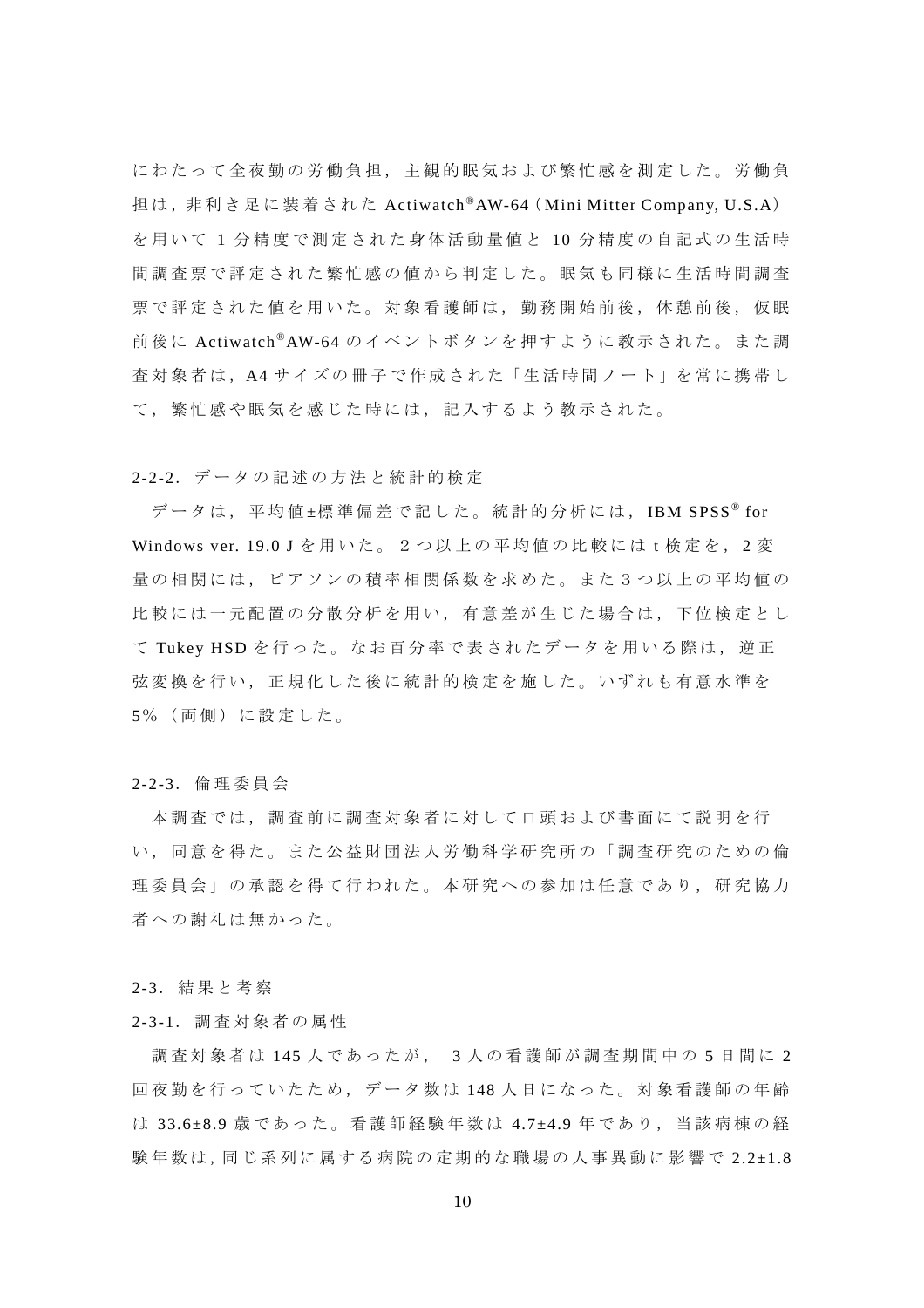年と短くなった。また対象者の 94.5%は女性であり,対象者の 40.5%が独身 独居者であった。

2-3-2.調査時の労働実態

調査対象者の勤務開始時刻は 15:34±33分,勤務終了時刻は 9:41±33分であ り,拘束時間は 18.3±0.8 時間であった。したがって本調査対象者は,規定の 勤務開始時刻( 16:30)より約 1 時間早く出勤しており,また規定の勤務拘束 時間(17時間)より,約1時間長く勤務していたことになる。一方,勤務終 了時刻の延長は約10分であった。そこでこれらの労働実態が,看護師勤務年 数によるかを,看護師の卒後研修年度の区切りを参考に,勤務1年目(35人), 勤務 2 年目 ( 21 人 ), 勤務 3~ 4 年目 ( 28 人 ), 勤務 5~ 6 年目 ( 20 人 ), 勤務 7 年目以上( 36 人)に 5 区分して検討した。その結果,勤務 1 年目の看護師 の勤務開始時刻が 15:24±40 分, 2 年目は 15:24 分±23 分, 3~4 年目は 15:32±26 分 , 5~ 6 年目は 15:43±32 分 , 7 年目以上が 15:47±31 分と勤務経験年数にし たがって勤務開始時刻が遅くなる傾向にあった。統計的検定の結果,有意差 が生じ( F[4,138]=3.207, p=0.015),下位検定の結果,勤務 1 年目と 7 年以上 (p=0.028)に有意差,勤務 2 年目と 7 年以上 (p=0.08)の間に傾向差が生じた。 このことから,勤務経験年数が若い 1 年目, 2 年目の看護師が早く出勤して いることが明らかになった。

次に勤務終了時刻は、勤務経験 1年目では 9:40±31 分, 2年目は 9:52±43 分, 3~4年目は 9:31±21 分, 5~6年目は 9:34±27 分, 7年目以上が 9:49±41 分と,経験年数の関数ではなく,経験年数の短い看護師(経験1年,2年) と長い看護師( 7 年以上)で勤務終了時刻が遅い傾向が示されたが,有意差 は示されなかった。

また拘束時間は,勤務経験 1 年目では 18.4±1.0 時間, 2 年目は 18.6±0.7 時 間 , 3~ 4 年目は 18.1±0.5 時間, 5~ 6 年目は 18.0±0.8 時間, 7 年目以上が 18.2±0.9 時間であり, 経験年数の短い看護師の勤務拘束時間が長い傾向にあ った。しかし統計的検定の結果,傾向差 (F[4,138]=2.148,p=0.078) が示され たのみであった。なお最も早い看護師の勤務開始時刻は 13:40 であり,最も 遅い勤務終了時刻は 12:00, 最も長い勤務拘束時間は規定の勤務拘束時間(17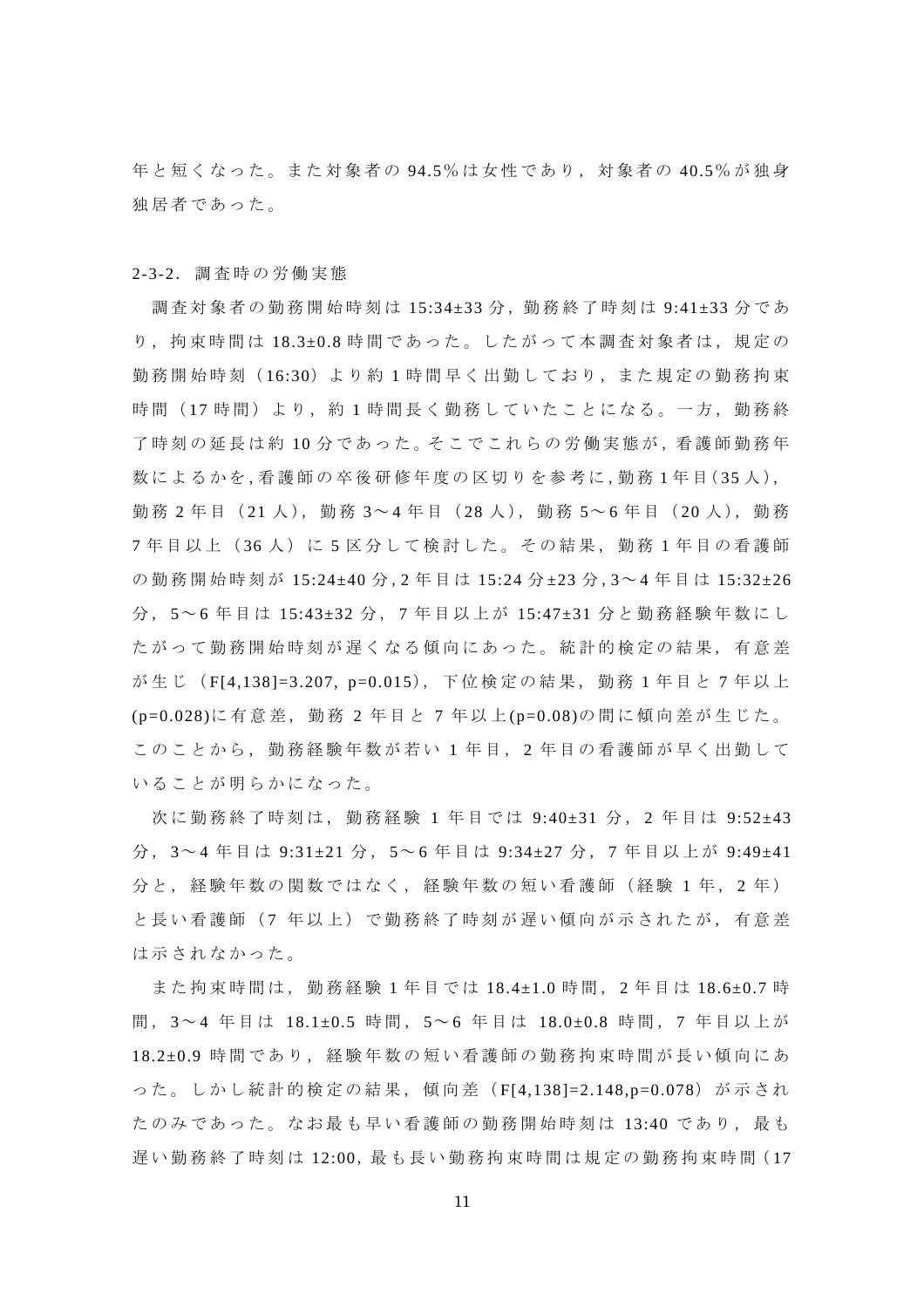時間)より4時間長い21時間であった。

夜勤の 3 人の看護師は,深夜勤務時刻帯に時間をずらして 3 つの時刻帯で 仮眠を取っていた。看護師は,この仮眠がいつ取れるかについては,勤務前 までに正確に知ることができなかった。本論文では,便宜的に,それらを前 仮眠,中仮眠,後仮眠と記述する。具体的には前仮眠( n=47) は 23:19±67.0 分に開始され 1:22±58.6 分に終了した。したがって仮眠時間は 2.0±0.7 時間で あった。中仮眠 (n=48)は 1:21±47.0 分に開始され 3:21±45.4 分に終了, 仮眠 時間は 2.0±0.7 時間であった。後仮眠 (n=44) は 3:20±48.0 分に開始され, 5:25±39.8 分に終了し, 仮眠時間は 1.8±0.8 時間であった。後仮眠の仮眠時間 が,規定の仮眠時間( 2 時間)よりも短い傾向にあったが,3 条件の仮眠時間 の間には統計的な有意差は示されなかった。仮眠をとらなかった,またとれ なかった日は 9 人日 (6.1%) あった。なお前仮眠取得者の拘束時間は 18.1±0.9 時間,中仮眠所得者では 18.3±0.7 時間,後仮眠取得者では 18.4±0.9 時間であ り,これらの仮眠条件別勤務拘束時間の間には統計的有意差は示されなかっ た。

2-3-3.身体活動量と生活時間調査票の繁忙感の関係

まず,客観的指標と主観的指標の関係を明らかにするために,図 1 に規定 の勤務拘束時間内 (16:30~09:30)の身体活動量 (×) と繁忙感 (■) の値の時 系列変化を示した。身体活動量は 1 分間の値を 10 分毎の平均値として示し た。また繁忙感の値は、生活時間調査票の10分間隔のメモリにチェックした 人数比(%)を用いた。その結果,夜勤時の客観的な身体活動量値と主観的 な繁忙感は,ともに二峰性を示し,そのピークは 18 時台と 7 時台にあった。 また身体活動量と繁忙感の間には有意な正の相関が示された( r=0.907, p<0.001)。したがって看護師が記録した主観的な値は、客観性を担保してい るものと解釈された。

12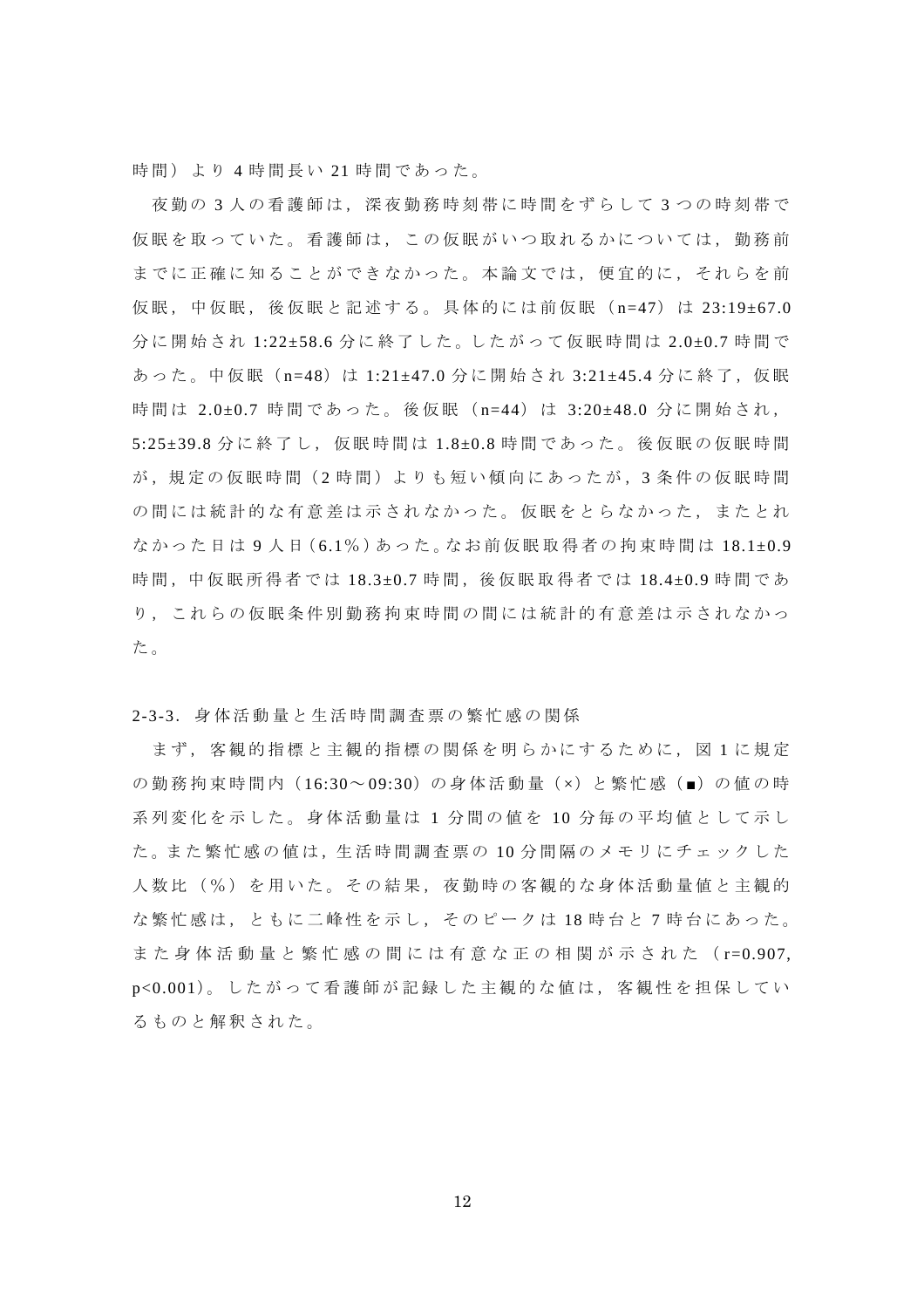

図 1. 16 時間夜勤中の繁忙感と身体活動量の時系列変化

2-3-4.眠気の変化

2-3-4-1.繁忙感と主観的眠気の関係

次に図 2 に規定の勤務拘束時間 (16:30~9:30) 内の繁忙感と主観的眠気の 値の時系列変化を示した。繁忙感も眠気も 10 分単位の生活時間票でチェッ クした人数比(%)で示した。眠気の訴え率は,深夜時刻帯の 24 時以降に急 激に増加し,5 時 20 分に向かって増加した。しかしその比率は,いずれの時 刻帯においても 30%までには至らなかった。この 16 時間夜勤の眠気の時系 列変化と訴え率の値は,16 時間夜勤( 15:50~ 8:10)を行う大学病院看護師を 対象にした Fukuda ら <sup>7)</sup>の眠気の時系列変化と大変よく似ていた。また繁忙感 を多く訴えた時刻帯は,眠気の訴えが少なく,逆に眠気の訴えが多い時刻帯 は,繁忙感の訴えが低い傾向を示した。統計的検定の結果,繁忙感と主観的 眠気の間に有意な逆相関が認められた (r=-0.515, p<0.001)。 ( 18:10 ) 19:20;60.2%) は、最後の電気の電気の電気の電気の電気の電気の電気を変え、最も最もの間に有量な変化の高いで、最も最も最も最も最も最も最もある。それまで、最近の時系の時代は、これは、19:20分に向かって増加した。しかしその広率は、いずれの購入の量をにおいてよりの強化を示した。既気の薪え確固、タークの電話の事業の可能性のの場所を取り取り、これは、これは、これは、これは、これは、これは、これは、これは、これは、

また最も繁忙感の高い時刻帯 (7:10~8:00;70.0%)は深夜勤務帯の後半に あり、その時刻帯の眠気の訴え率は9.8%であった。次に繁忙感の高い時刻帯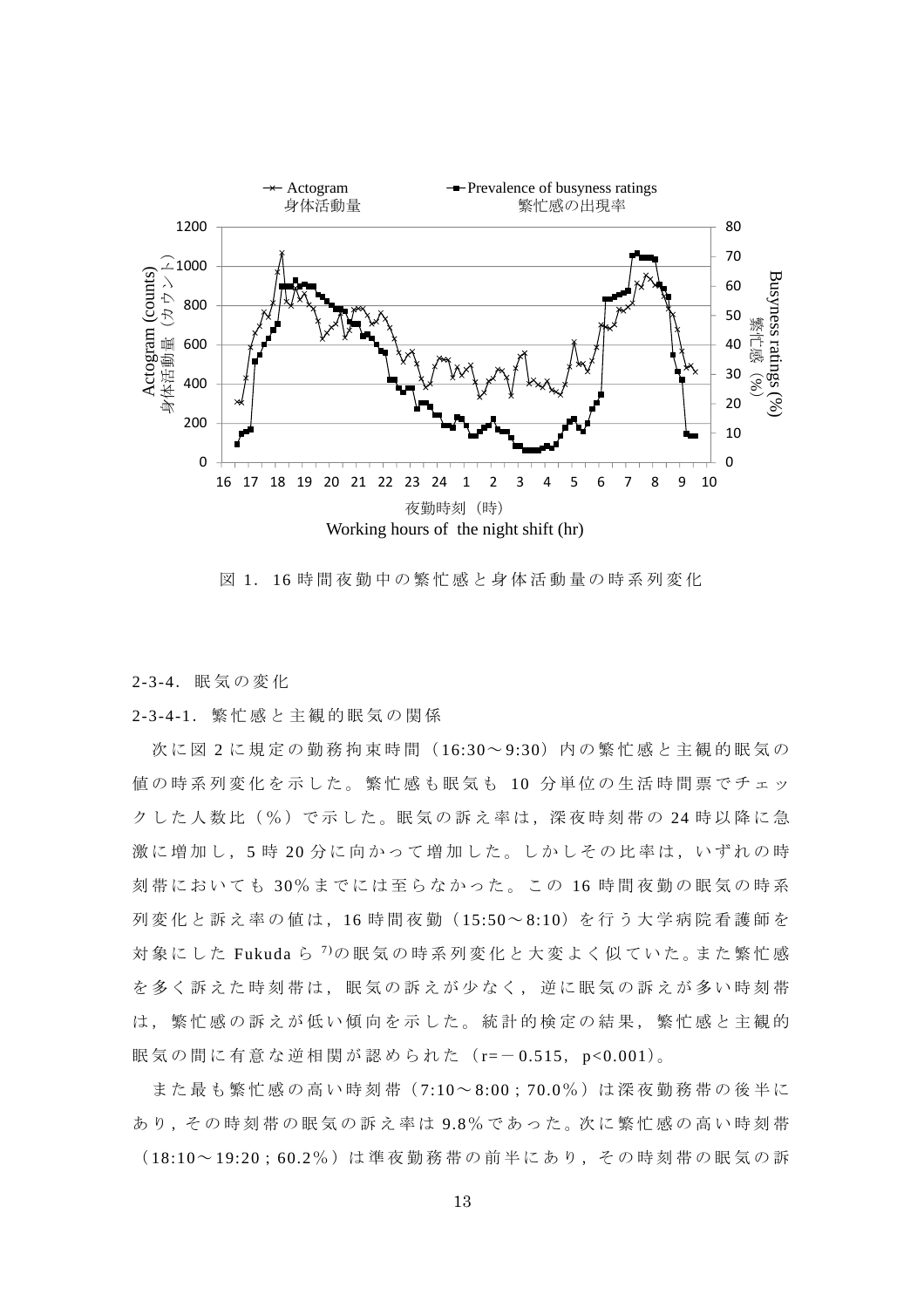え率は 2.5%であった。いずれの時刻帯も約 1 時間にわたって続くことが特 徴であった。これらの時刻帯は患者の食事時刻に朝の処置(深夜勤務帯)や 検査や手術後の患者の搬送(準夜勤)が重なっているためと思われた。統計 的検定の結果,深夜勤務時刻帯(7:10~8:00)の最も繁忙感が高い時刻帯と準 夜勤務で繁忙感が最も高い時刻帯( 18:10~ 19:20)の繁忙感( t[12]=24.279, p<0.001) および眠気の訴え率 (t[12]=19.65, p<0.001) に有意差が生じた。

なお夜勤中にとりわけ眠気が突出していたのは, 0:20 ( 15.6 % ), 0:30 ( 15.6%), 3:10( 22.1%), 5:20( 26.8%), 9:10( 26.1%)の5時点であった。 それらは 9:10 を除いて,各仮眠直後の時刻帯と一致していた。



図 2. 16 時間夜勤中の眠気と繁忙感の時系列変化

2-3-4-2. 仮眠条件別の主観的眠気の出現率の時系列変化

図 3 に規定の勤務拘束時間 (16:30~9:30) 内の各仮眠条件別に主観的眠気 の出現率の時系列変化を示した。加えて図中に、眠気の訴え率が突出してい た (25%以上)時刻とその値を記した。仮眠条件別では、まず前仮眠取得者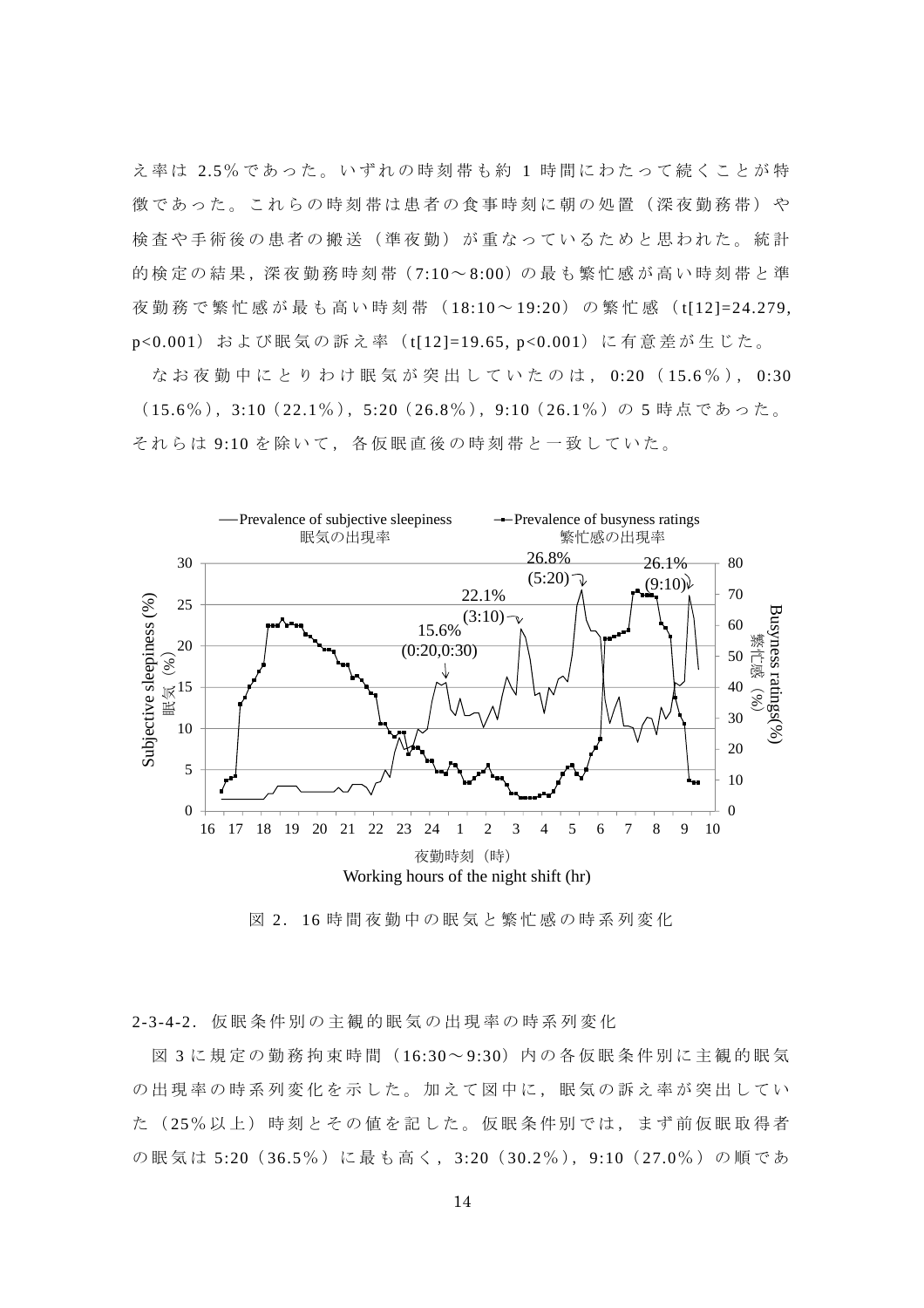った。中仮眠取得者では 9:10 (27.1%) が最も高く, 5:20 (25.0%) が続いた。 後仮眠取得者は 25%以上の眠気を示した時刻が 6回にも及び, それは前仮眠 取得者や中仮眠取得者より多かった。後仮眠において、最も眠気の出現率が 高かった時刻は, 2:30 (32.4%)と 2:40 (32.4%) であり, 順に 2:10 (29.7%), 9:20 (27.1%), 5:40 (27.0%)と 5:50 (27.0%)と続いた。夜勤全体を通した 眠気の訴え率においても前仮眠は 16.8±8.5%, 中仮眠は 12.5±9.5%, 後仮眠 は 19.8±7.0%であり,後仮眠所得者で高かった。統計的検定の結果,仮眠条 件間に有意差が示された (F[2,308]=19.559, p<0.001)。下位検定の結果, すべ ての組み合わせで有意差が生じた(後仮眠>前仮眠,後仮眠>中仮眠,p<0.05)。 16 時間夜勤( 16:30~ 9:00)を行っている看護師を対象として,夜勤中の仮眠 取得が疲労感に及ぼす影響を検討した松元ら 8)は, 仮眠時間が 2 時間未満 (79±22分)と2時間以上(134±15分)では,仮眠取得後の疲労感の変化に 差が生じないと報告している。したがって同じ仮眠時間であった本研究にお いては,仮眠のとられる時刻帯が眠気の出現率に影響したと見て取れる。

一般に,眠気(覚醒度)の水準は,概日リズム (プロセス C),先行覚醒時 間(プロセスS ')および睡眠慣性(プロセスW)の三過程モデル <sup>9)</sup>で説明で きるから,本研究の後仮眠取得者は,とくにこのバランスが悪かったものと 推測された。そこで,この 3 要因について本研究の眠気の訴え率の変化を見 ると,まず概日リズムは,その底点が最も眠気が高いことが知られており 10,11),それは強烈な覚醒剤であるモデファニルを経口しても変わらないとさ れる $12$ )。また概日リズムの変動は強固で 1 日の夜勤のみでは変化せず $13$ ), 通常の概日リズムに底点は 5 時付近にあるとされる 14)。したがって本研究に おいても仮眠時刻に係わらず,眠気の訴え率は5時台に高かったことから, この付近に概日リズムの底点があり、強烈な眠気が生じたと解釈された。

次に先行覚醒時間については,勤務開始時刻から各仮眠開始時刻までの眠 気の出現率を見ると, 前仮眠 (16:30~23:10) で 8.3±2.2%, 中仮眠 (16:30~ 1:20)で 6.4±7.7%,後仮眠( 16:30~ 3:10)で 18.2±7.5%と後仮眠取得者で最 も 眠 気 の 出 現 率 が 高 か っ た 。統 計 的 検 定 の 結 果 ,有意差が生( F[2,156]=51.572) じ,下位検定の結果, 前仮眠と中仮眠(p<0.001), 中仮眠と後仮眠(p<0.001) の間に有意差が生じた。したがって先行覚醒時間も後仮眠取得者の眠気の増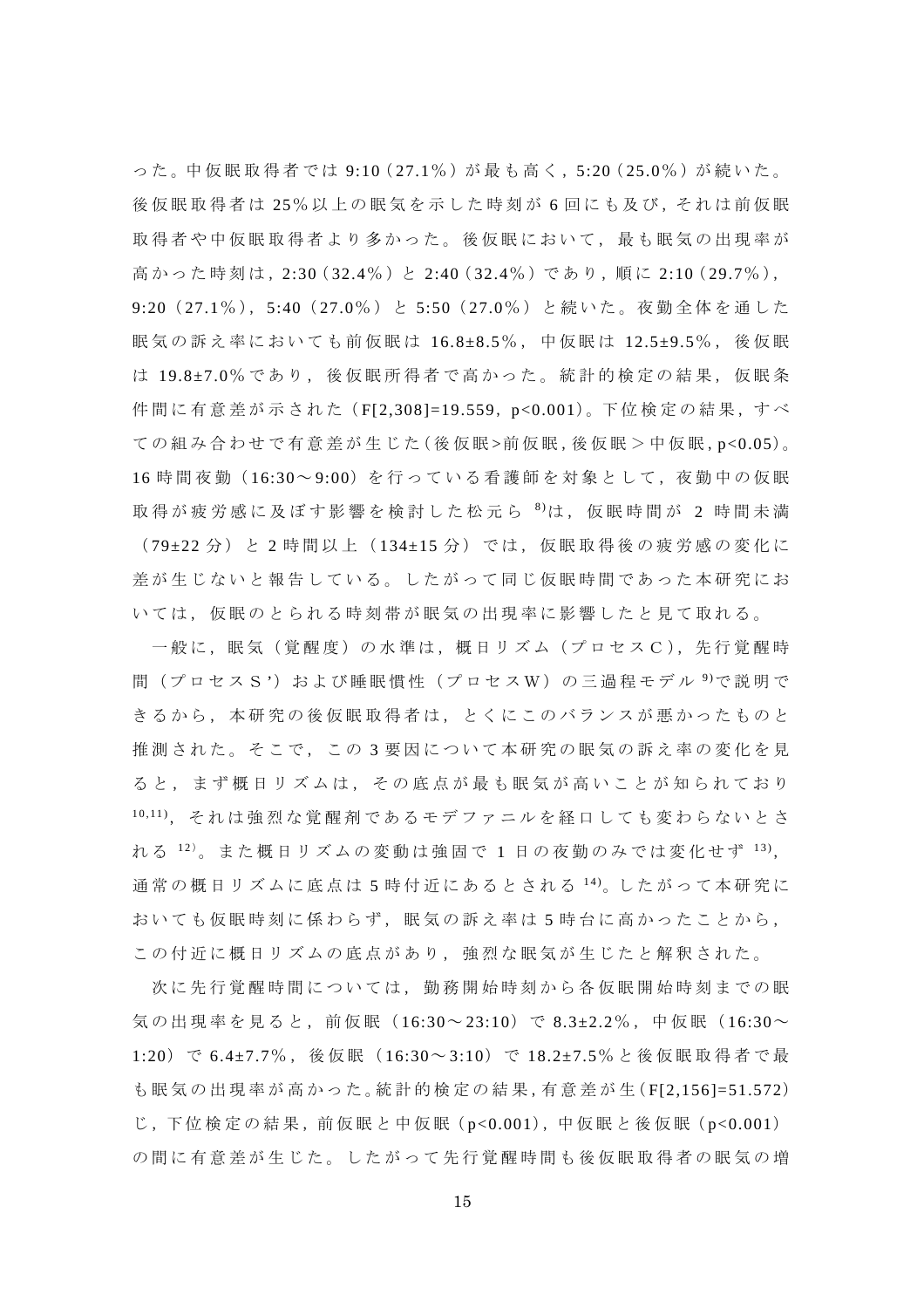大に寄与していることが明らかになった。



図 3. 16 時間夜勤中にとる 3 つの仮眠取得条件の主観的眠気の分布

次に睡眠から覚醒後30分以内に眠気が生じる睡眠慣性 15)の点については, 仮眠条件別の眠気の訴え率が,仮眠後 30 分間で,後仮眠( 28.3±2.8%)>中 仮眠( 21.7±4.2%)>前仮眠( 19.0±0.9%)の順に高かった。統計的検定の結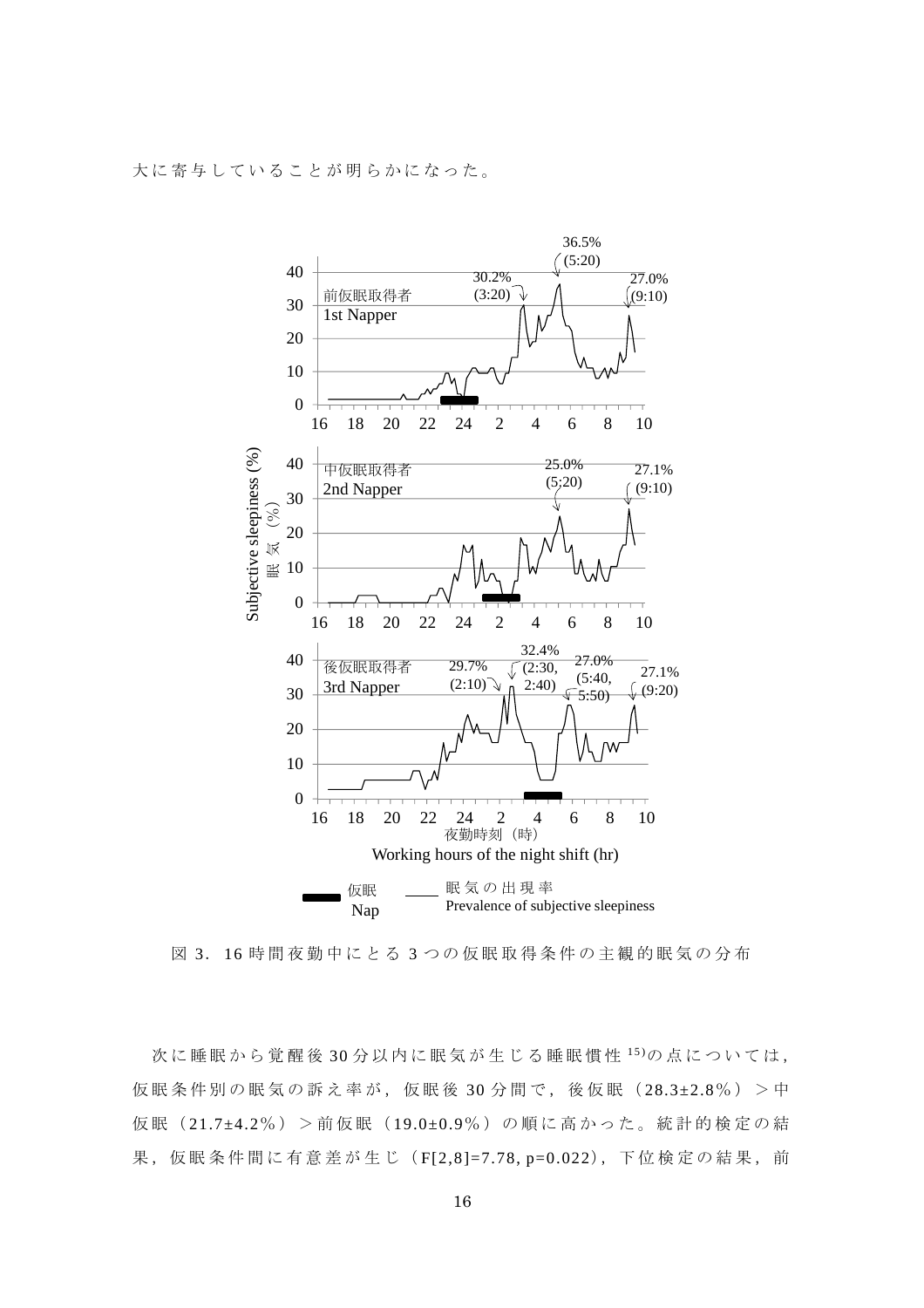仮眠と後仮眠の間に有意差( p=0.02),中仮眠と後仮眠の間に傾向差( p=0.077) が生じた。睡眠慣性は,睡眠時間が短いこと,起床時に体温の底点があるこ と,起床時に徐波睡眠があること,長い先行覚醒時間の影響を受けることが 知られている 16)。本研究の仮眠時間は, 3 条件とともに同じであり,体温の 底点も 5 時にあることが推測されている。また拘束 14 時間夜勤中 (19:00~ 9:00)に前,中,後に交代でとる約 90 分間の仮眠の睡眠構築への影響を検討 した佐々木ら 17)の知見では, 3 条件間の徐波睡眠に差が生じなかったと報告 している。したがって本研究の睡眠慣性の発現には,先行覚醒時間の影響が 強いことが推測された。また本知見で,睡眠慣性による眠気の出現率におい て,中仮眠と後仮眠の間に傾向差しか生じなかった原因として, 22:00~ 24:00, 2:00~ 4:00, 4:00~ 6:00, 6:00~8:00 の 4 つの時刻帯に 2 時間の仮眠を とらせ, その時の直腸温の低下を検討した Matsumoto<sup>18)</sup>が, 2:00~4:00 と 4:00 ~ 6:00 にとられる仮眠の体温の低下は似ていたと報告していることも関係し ていると考えられた。

仮眠終了時刻~規定の勤務終了時刻の眠気の訴え率は,前仮眠が 23.6±6.1%,中仮眠が 21.1±4.6%,後仮眠が 24.4±3.8%であった。統計的検定 の結果,仮眠条件間に有意差が示された (F[2,113]=3.916,p=0.023)。また下位 検定の結果,中仮眠と後仮眠( p=0.041)の間に有意差,前仮眠と中仮眠の間 に傾向差(p=0.052)が示された。後仮眠取得者で先行覚醒時間が短いにも係 らず、眠気の出現率が高かったのは、後仮眠取得者では、睡眠慣性と概日リ ズムの底点が重なって後仮眠のこの時刻帯に生じたためと考えられた。

また各仮眠取得者に共通して,勤務終了間際の 9 時付近の眠気の出現率が 高い傾向にあった。この時刻帯は,日勤との交代前に座位姿勢で電子カルテ の入力をしている時刻帯であり,それは図 2 に記されているように,繁忙感 も夜勤中で最も低下していることからも窺える。この時刻帯の眠気の出現率 が似ていることは,今回対象としたような長時間の夜勤においては,どの時 刻帯に仮眠をとっても,眠気が生じる環境が整えば,同じように眠気が生じ ることを意味していると考えられ,大変興味深い。

これらの結果を踏まえると,諸言で言及したように 16 時間夜勤は, 準夜勤 と深夜勤の連続勤務になることから,多くは夜勤が一週間のうち 1 回しか配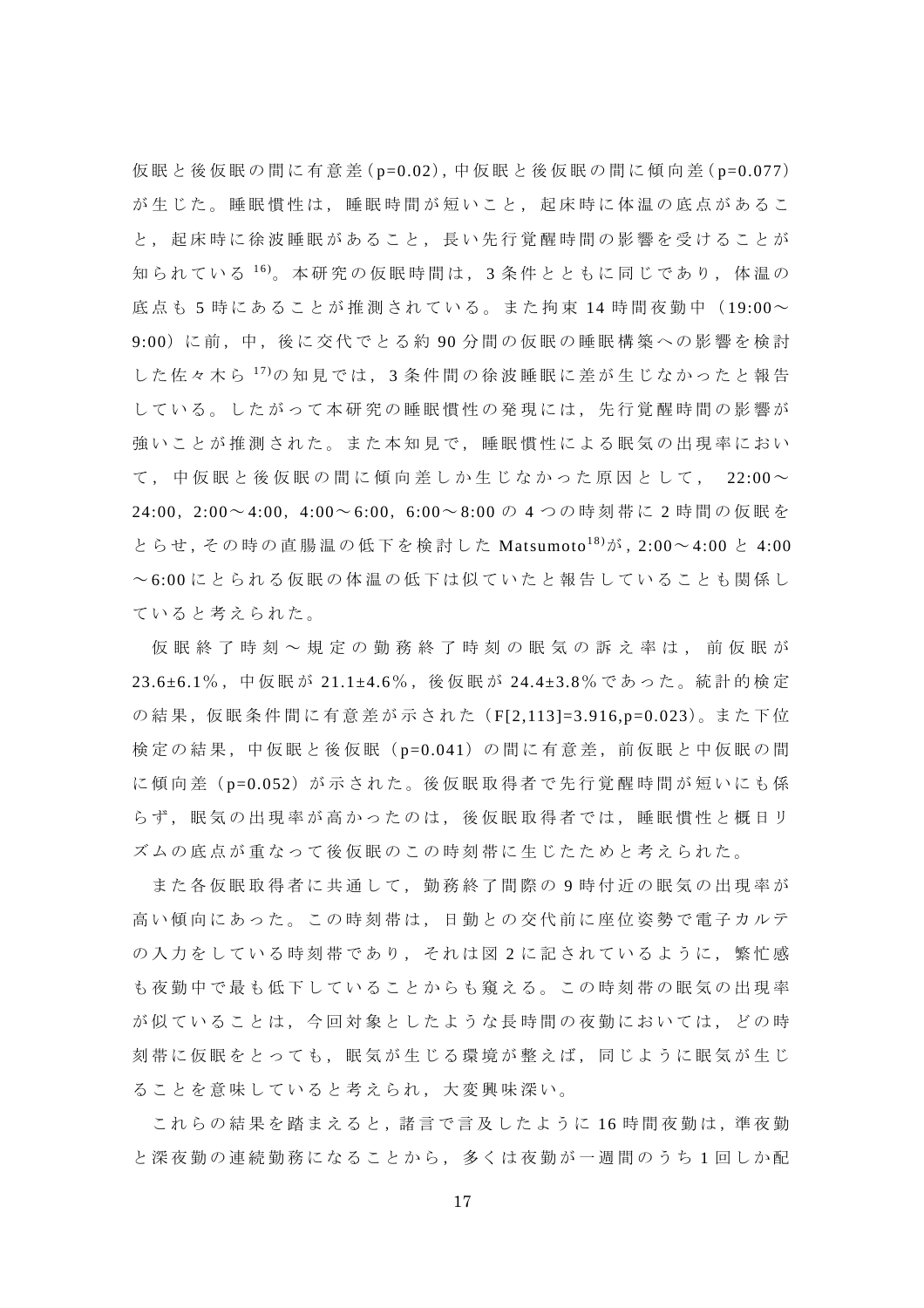置されないこと,2 時間程度の仮眠が係留睡眠効果 19,20)を持つことなどから, 夜勤に生体リズムが適応するのではなく,日勤志向型のリズムが持続してい ることが推測された。このことは, 20 日間にわたり 16 時 間 2 交代勤務看護 師と 8 時間 3 交代勤務看護師, それぞれ一事例の睡眠-覚醒パターンを示し て、3 交代よりも2 交代の方が生体リズム上で乱れが生じなかったとする市 川 21)の知見とも符合する。

したがって 16 時間夜勤のような長時間夜勤では,たとえ仮眠が 2 時間程 度取れたとしても,夜勤に適さない日勤志向型生体リズムが維持されるため, 深夜勤時刻帯の眠気の出現率が高く,とりわけ後半に仮眠をとった看護師の 眠気の出現率が高く生じることは,患者の安全性の点から問題があると結論 づけられる。また本研究対象看護病棟のように,準夜勤時刻帯よりも深夜勤 時刻帯の繁忙感が高い場合(図1,図2)は,危険度が一層高まるものと思わ れる。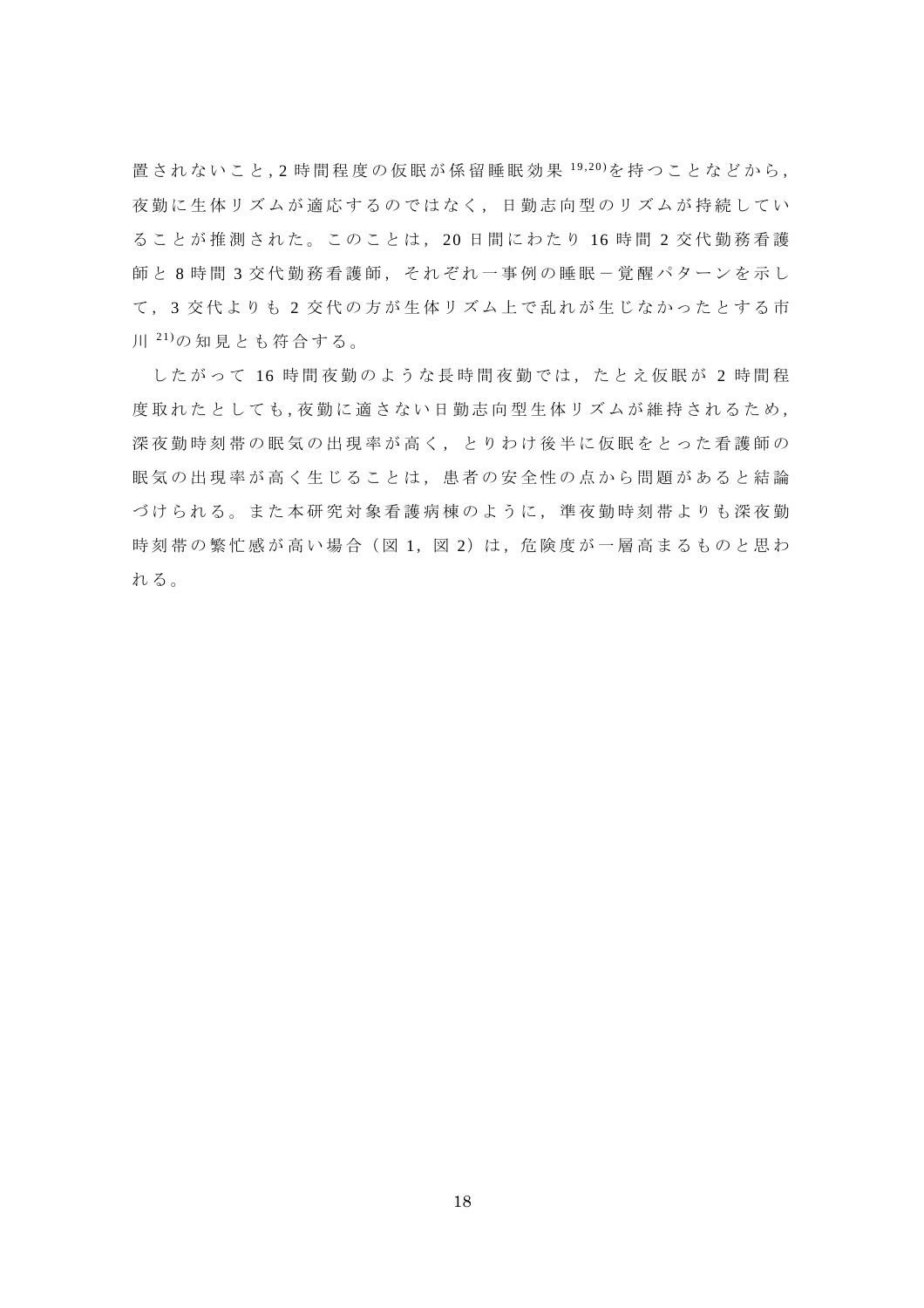第3章 看護師が16時間夜勤中の3つの異なる時刻にとる仮眠の尿 中 6-スルファトキシメラトニン分泌量

-長時間夜勤中の仮眠と健康性-

3-1.諸言

わが国の看護職場においては,医療技術の高度化にともなって労働負担が 強まっている。そのため従来多くの看護職場で行われてきた逆循環の 8 時間 3 交代制度に代わって,夜勤後に,より一層の勤務間隔時間が確保できると して準夜勤と深夜勤を連続勤務する 16 時間 2 交代制が看護職場の多くを占 めるようになってきた 1。しかもその傾向は、日本看護協会が長時間労働で ある 16 時間 夜勤に 警鐘 を鳴らした 「看護職の夜勤・交代制勤務に関するガイ ドライン」<sup>2)</sup>が策定された後でも大きく変わっていない<sup>3)</sup>。

一方で,近年の夜勤・交代勤務研究では,夜勤の健康影響の知見の蓄積が めざましく<sup>たとえば 4,5</sup>), そのような観点から夜勤の問題性を再点検する動きが ある。その中でも国際がん研究機関の発がん性分類によれば夜勤・交代勤務 をグループ 2A の「おそらく発がん性がある」に区分したことは特筆される 6,7)。

現在のところ,このメカニズムとしては,メラトニンには抗腫瘍,抗酸化 作用があるため 8,9), 夜勤時に曝露される人工照明よってメラトニン分泌量が 抑 制 10)されることが有力である。そこでその対策として,夜勤時に取られる 仮眠が注目されている。なぜなら,メラトニンは,夜間に最も多く分泌され る <sup>11</sup>)こ と や , 夜 間 睡 眠 が 長 く な れ ば 多 く 分 泌 さ れ る た め 1<sup>2</sup>), 夜 勤 中 に 仮 眠 を とることでメラトニン分泌量を補償することが考えられるからである。

わが国で行われている 16 時間夜勤職場でも,長時間夜勤ゆえに仮眠が取 られているが,多くの場合, 3 名の看護師が交代で 120 分の仮眠を取ってい る実態がある 13)。常日勤者のメラトニン分泌量には, 2 時 ~ 4 時頃にピーク がある時刻依存性  $14\cdot16$ が知られていることから,看護師が夜勤時に取る仮眠 においても仮眠取得時刻によってメラトニン分泌量に差が生じるか否かは, 看護師の健康,とりわけ発がん性を念頭においた夜勤対策としては重要な課 題と思われる。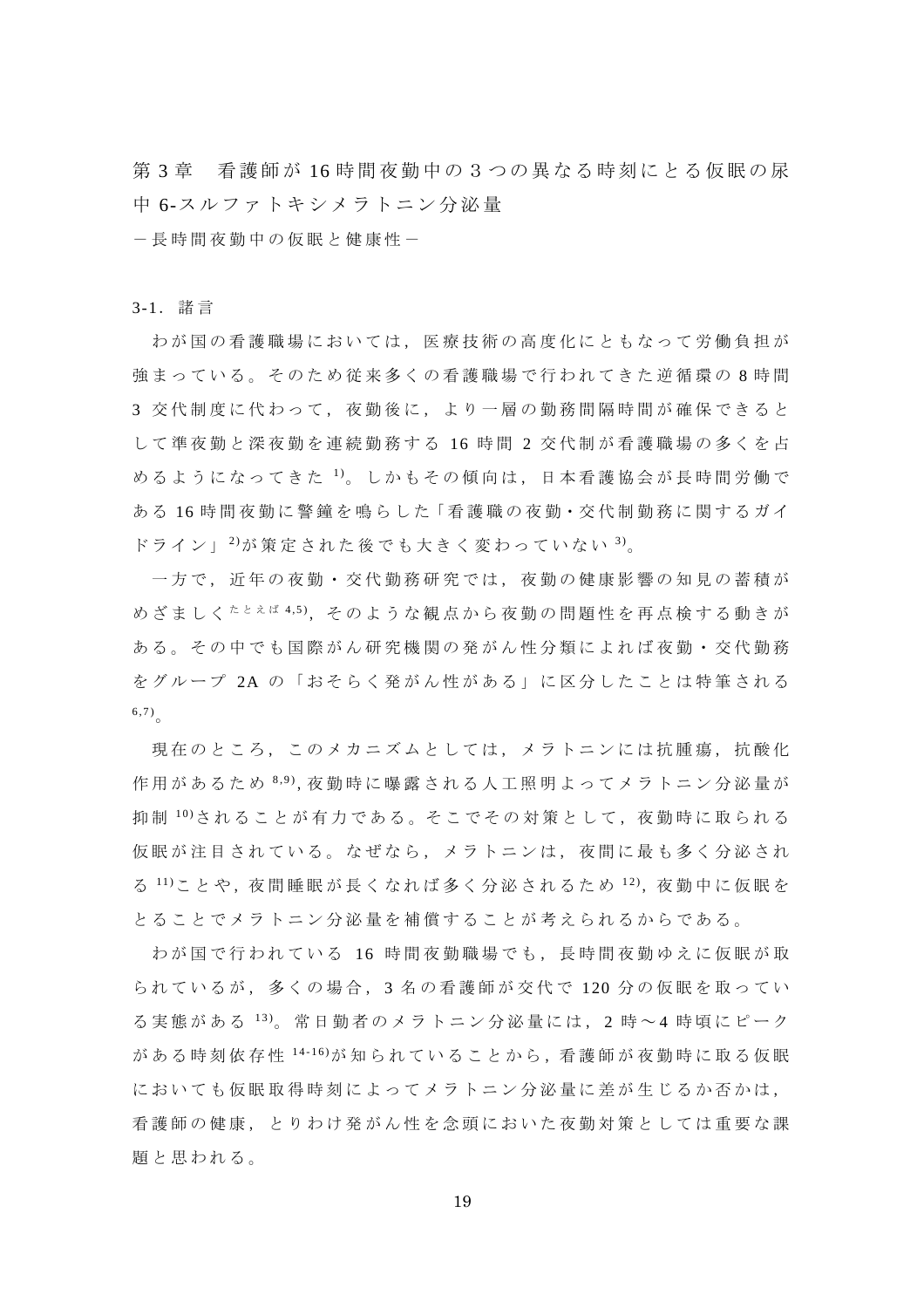そこで,本研究では, 16 時間夜勤看護師における仮眠取得時刻別のメラ トニン分泌量を検討した。その際,メラトニンとして,体内の循環メラトニ ン分泌量の 70%を代表するとされ 17),また血中メラトニン分泌量を反映す るとされている 18-20)メラトニン代謝物の尿中 6-スルファトキシメラトニン ( aMT6s)を指標とした。

3-2.方法

3-2-1.調査概要

2-2-1-1.調査病院ならびに仮眠取得状況

本調査は, 2012 年 11 月 17 日 ~ 2013 年 2 月 25 日の月曜日から日曜日の連 統1週間に行われた。本調査には 16時間夜勤 (16:30-09:30;拘束 17 時間 夜勤)を10年以上行っている東京都内にある同系列の13病院14病棟(精神 科 1,内 科 系 6,外 科 系 6,混 合 1 病 棟 )に勤務する看護師 199 名が参加した。 当該病院では,基本的に1週間の夜勤回数は一人1回であり,また夜勤時の 配置人員は 3 名であった。この 3 名は,夜勤中に 120 分の仮眠を,前仮眠 ( 23:00-1:00),中仮眠( 01:00-3:00),後仮眠( 03:00-5:00)のように,夜勤時 に患者の就寝後から患者の起床前の時刻を 3 分割して取っていた。また病棟 の様子が平穏の場合は,看護師長の裁量によって 120 分より長い時間の仮眠 が取られることもあった。

2-2-1-2.調査の手続きと分析方法

調査対象者は,属性を問う質問紙に回答し,夜勤を含む連続 1 週間(月曜 ~日曜)について, 10分精度の自記式の生活時間調査票に,睡眠開始時刻, 睡眠終了時刻,勤務開始時刻,仮眠開始時刻,仮眠終了時刻,勤務終了時刻 などを記入するように求められた。同時にそれらの時刻を客観的に把握する ことを目的として,業務に支障が生じないよう左足首に装着した Actiwatch® AW-64( Mini Mitter Company, U.S.A) の イベントスイッチを押すように教示 された。 aMT6s 用の尿は, 同 1 週間内に夜勤の前に配置された日勤-日勤間 の夜間睡眠後(統制条件),および夜勤時の仮眠後(実験条件)に看護師自ら 採取した。また尿採取が行われる日勤時の夜間睡眠前と夜勤開始前には,排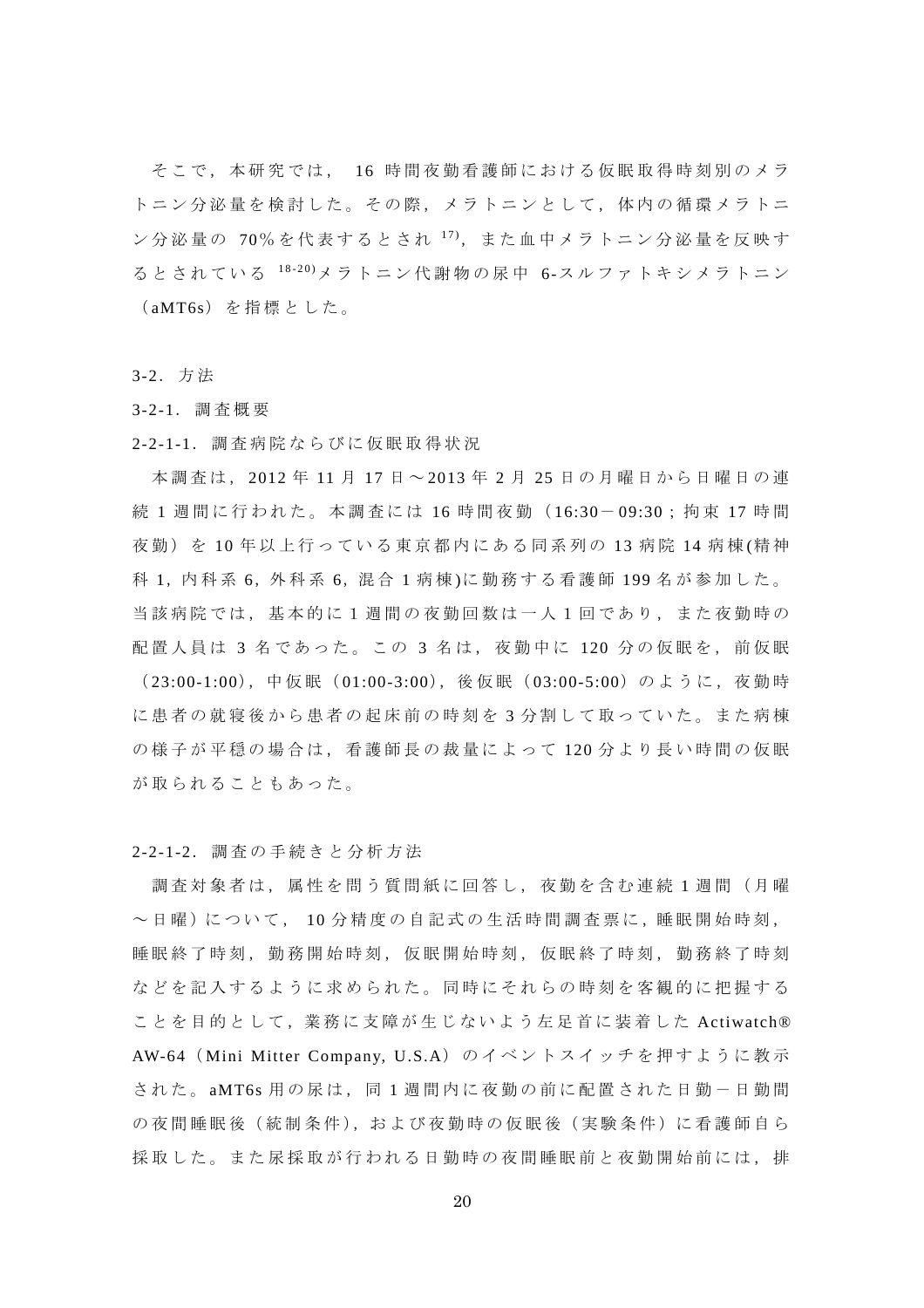尿するように教示された。 aMT6s 分泌量の分析法については,高速液体クロ マトグラフィーを用いて Minami ら 21)の方法に準じて行い,濃度はクレアチ ニン (Cr) で補正 して示 した。尿の分析は,仮眠を前仮眠時刻条件,中仮眠時刻 条件,後仮眠時刻条件に3分割して分析した。

#### 3-2-2.データの記述方法と統計的検定

本文,表におけるデータは平均値±標準偏差で表記した。 しかし図中におけ るエラーバーは標準誤差を用いた。統計的検定は,IBM SPSS 23 .0 for Windows 日本語版を用い,一元配置および二元配置の分散分析(繰り返しも含む)を 行った。

3-2-3.倫理委員会

本調査計画は, (公財)労働科学研究所の「調査のための倫理委員会」の承認 を得,調査対象者には,調査前に調査目的を口頭で説明し,書面にて同意を 得た。本研究への参加は任意であり,研究協力者への謝礼は無かった。

3-3.結果

3-3-1. 仮眠時刻条件別の看護師の属性,睡眠

 調査対象者 199 名のうち, 1 週間の調査期間に夜勤が 2 回配置された看護 師,月経周期が排卵期にあった看護師,および調査票の未記入個所があった 看護師を除いた 134 名 ( 67.3%)を解析対象とした。

表1に仮眠時刻条件別の看護師の属性,睡眠を示した。その結果,後仮眠 時刻条件の看護師の年齢は, 36.0±8.9 歳, 前仮眠時刻条件は 34.2 歳±9.6 歳, 中仮眠時刻条件は 33.5 歳±9.6 歳であり, 後仮眠時刻条件の看護師の年齢が高 い 傾 向 に あ っ た 。同 様 に ,経 験 年 数 に お い て も 後 仮 眠 時 刻 条 件 が 6.1±5.2 年 , 前仮眠時刻条件が 4.3±3.8 年,中仮眠時刻条件で 4.8±5.8 年と,後仮眠時刻条 件の看護師の経験年数は長い傾向にあった。また看護師らの夜間睡眠の開始 時刻は,前仮眠時刻条件で 0:11±1:16 であり,中仮眠時刻条件で 0:15±1:16, 後仮眠時刻条件で 0:14±2:17, 終了時刻は, 前仮眠時刻条件で 6:20±2:16, 中 仮眠時刻条件で 6:19±1:17,後仮眠時刻条件で 6:20±2:19 であり,各仮眠時刻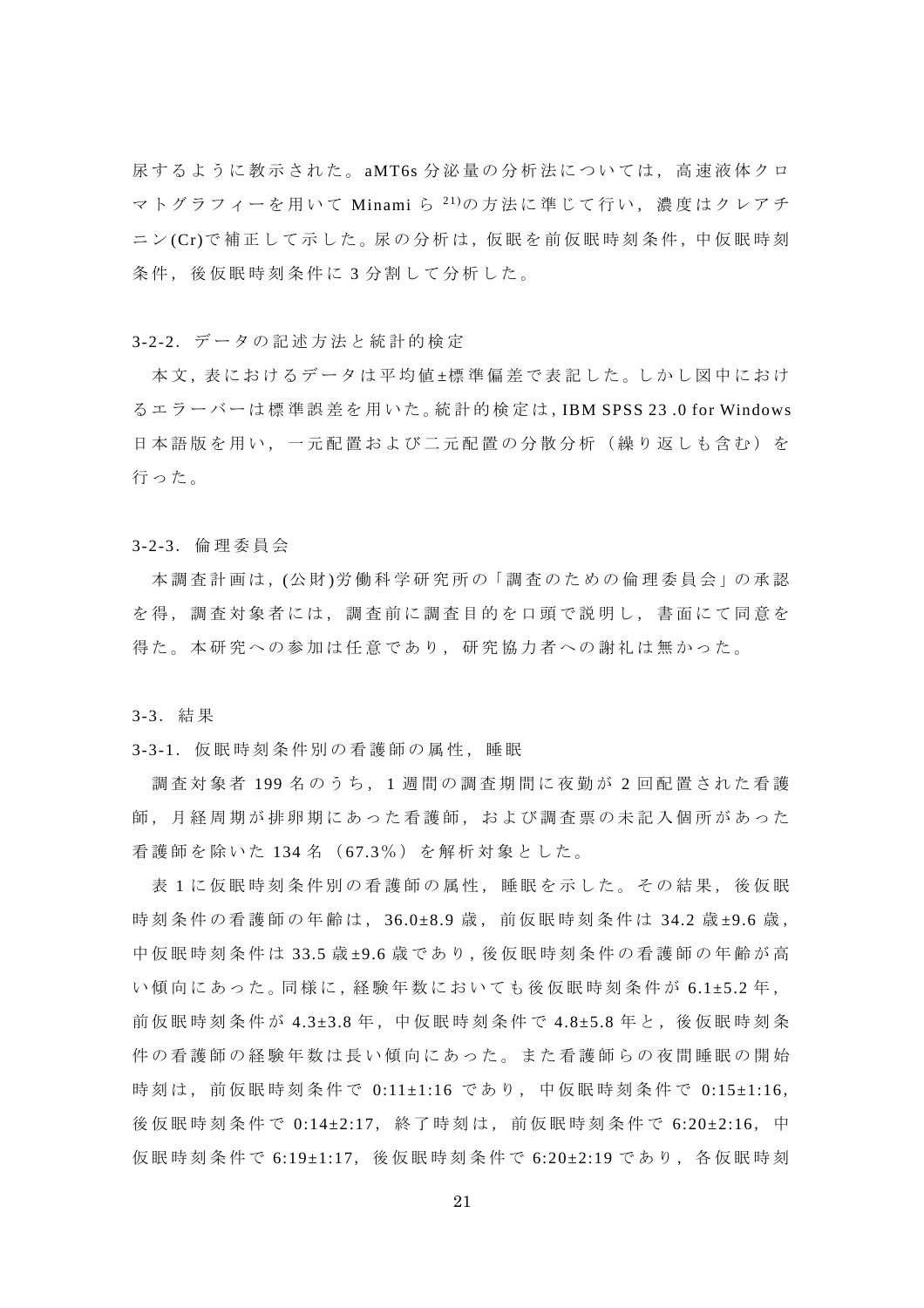条件において差異は認められなかった。仮眠の開始時刻は、前仮眠時刻条件 で 23:15±1:17,中仮眠時刻条件で 01:20±1:17,後仮眠時刻条件で 03:26±1:17, 終了時刻は前仮眠時刻条件で 01:22±1:19,中仮眠時刻条件で 03:23±1:19, 後 仮眠時刻条件で 05:21±1:18 であった。仮眠時間は,前仮眠時刻条件で 1:54±0:48,中仮眠時刻条件で 2:00±0:36,後仮眠時刻条件で 1:36±0:42 であり, 前仮眠時刻条件で短い傾向にあった。しかしながら,一元配置の分散分析の 結果,全ての属性,睡眠に置いて,統計的有意差は示されなかった。

| Variables                                                | 1st Napper                       | 2nd Napper      | 3rd Napper          |
|----------------------------------------------------------|----------------------------------|-----------------|---------------------|
| Number of participants                                   | 45                               | 46              | 43                  |
| Sex (women/men)                                          | 43<br>$\overline{2}$<br>$\prime$ | 42<br>/4        | 40<br>$\frac{1}{3}$ |
| Age (years)                                              | $34.2 \pm 9.6$                   | $33.5 \pm 9.6$  | $36.0 \pm 8.9$      |
| Nurse seniority (years)                                  | $4.3 \pm 3.8$                    | $4.8 \pm 5.8$   | 6.1 $\pm$ 5.2       |
| Start time of nighttime sleep after a day shift (hr:min) | $0:11 \pm 1:16$                  | $0:15 \pm 1:16$ | $0:14 \pm 2:17$     |
| End time of nighttime sleep after a day shift (hr:min)   | $6:20 \pm 2:16$                  | 6:19 $\pm$ 1:17 | $6:20 \pm 2:19$     |
| Hours of nighttime sleep after a day shift (hr:min)      | $6:54 \pm 2:12$                  | $6:48 \pm 1:36$ | $6:54 \pm 2:18$     |
| Start time of nocturnal nap during night shift (hr:min)  | 23:15<br>1:17<br>$+$             | $1:20 \pm 1:17$ | $3:26 \pm 1:17$     |
| End time of nocturnal nap during night shift (hr:min)    | 1:22<br>$\pm$ 1:19               | $3:23 \pm 1:19$ | $5:21 \pm 1:18$     |
| Nap hours during night shift (hr:min)                    | $1:54 \pm$<br>0:48               | $2:00 \pm 0.36$ | $1:36 \pm 0:42$     |

表 1. 仮眠時刻条件別に記した看護師の属性および睡眠時間

There are no significant differences among nap conditions.

#### 3-3-2.仮眠時刻条件別の aMT6s 分泌量

図 1 に夜間睡眠の aMT6s 分泌量と仮眠時刻条件別の aMT6s 分泌量を示し た。前仮眠時刻条件の夜間睡眠中の aMT6s 分泌量は 21.9±33.2μg/mg Cr, 仮眠 中の aMT6s 分泌量は 15.8±19.7µg/mg Cr, 中仮眠時刻条件の夜間睡眠中は 34.9±72.6μg/mg Cr, 仮眠中は 12.9±18.1μg/mg Cr, 後仮眠時刻条件の夜間睡眠 中は 20.4±32.7μg/mg Cr, 仮眠中は 14.7±19.6μg/mg Cr であった。いずれの夜 間睡眠中においても,aMT6s 分泌量は仮眠中の aMT6s 分泌量よりも多い傾向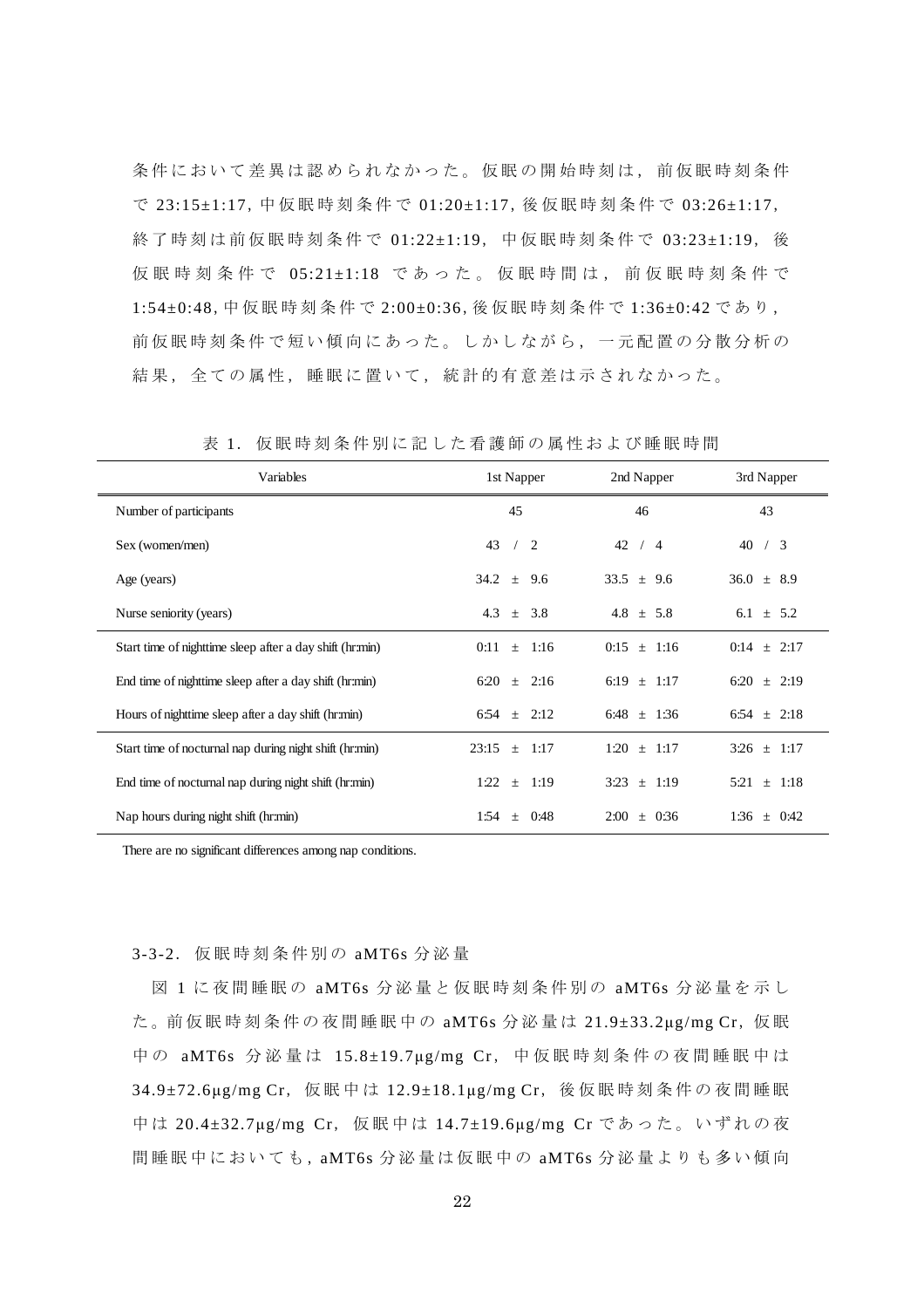を示した。繰り返しのある二元配置の分散分析の結果,睡眠条件の主効果が 示され,仮眠中より夜間睡眠中の aMT6s 分泌量が有意に多かった (F[1,131]=7.43,p=0.007) が, 仮眠時刻条件の主効果は示されず, 仮眠時刻条 件による aMT6s 量の変化は認められなかった。また睡眠条件と仮眠時刻条件 の交互作用も示されなかった。



The repeated two-way ANOVA results indicate a significant main effect for sleep condition ( $p = 0.007$ ) but not for

図 1. 仮眠時刻条件間の 6-スルファトキシメラトニン量

3-3-3.仮眠取得時間別の aMT6s 分泌量

図 2 に仮眠取得時間を 90 分以下 (n=45), 91 分以上 120 分以下 (n=43), 121 分以上 (n=46) に 3 区分した際の aMT6s 分泌量の比較を示した。90 分以 下の平均仮眠取得時間は,62.6±19.6 分 ,91 分以上 120 分以下は 112.1±9.1 分 , 121 分以上は 155.9±20.6 分であった。各仮眠取得時間別の aMT6s 分泌量は, 90 分以下の aMT6s 分泌量が 13.7±24.2μg/mg Cr,91 分以上 120 分以下の aMT6s 分泌量は 17.8±20.3μg/mg Cr,121 分以上の aMT6s 分泌量は 12.0±16.7μg/mg Cr であった。 91 分以上 120 分以下の仮眠取得時間者の aMT6s 分泌量が他の仮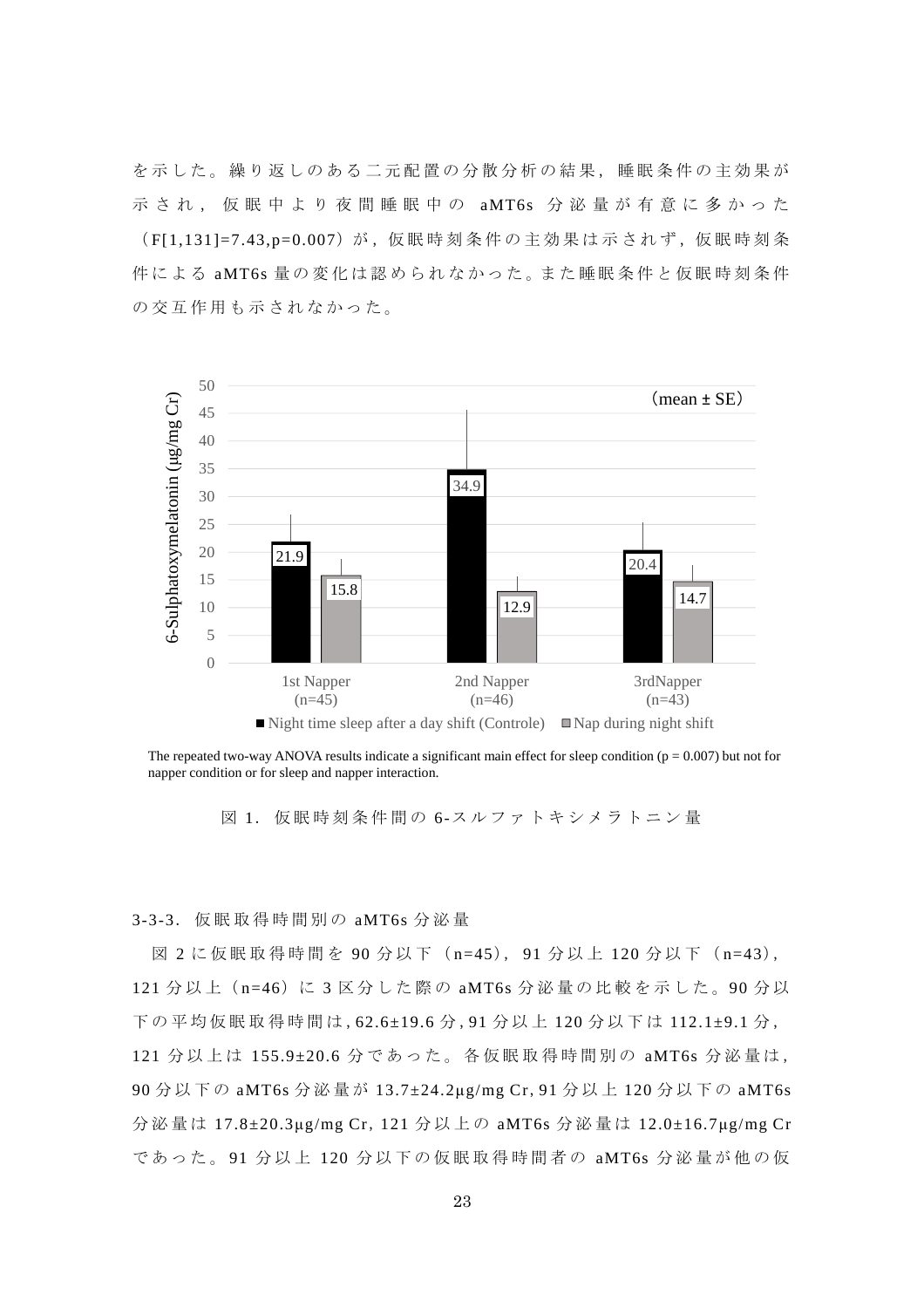眠者に比して多い傾向にあったが,一元配置の分散分析の結果,統計的有意 差は示されなかった。



 $(mean \pm SE)$ 

There are no significant differences by one-way ANOVA.

図 2. 夜勤中の仮眠時間と 6-スルファトキシメラトニン量

#### 3-3-4.仮眠開始時刻別の aMT6s 分泌量

図 3 に仮眠開始時刻別の aMT6s 分泌量を示した。仮眠開始時刻は 21 時 台 から 5 時台まで広く分布していた。その中でも 1 時台の睡眠開始時刻 ( 23.2±27.7μg/mg Cr)の aMT6s 分泌量が他の仮眠開始時刻より多い傾向にあ った。しかしながら,一元配置の分散分析の結果,統計的有意差は示されな かった。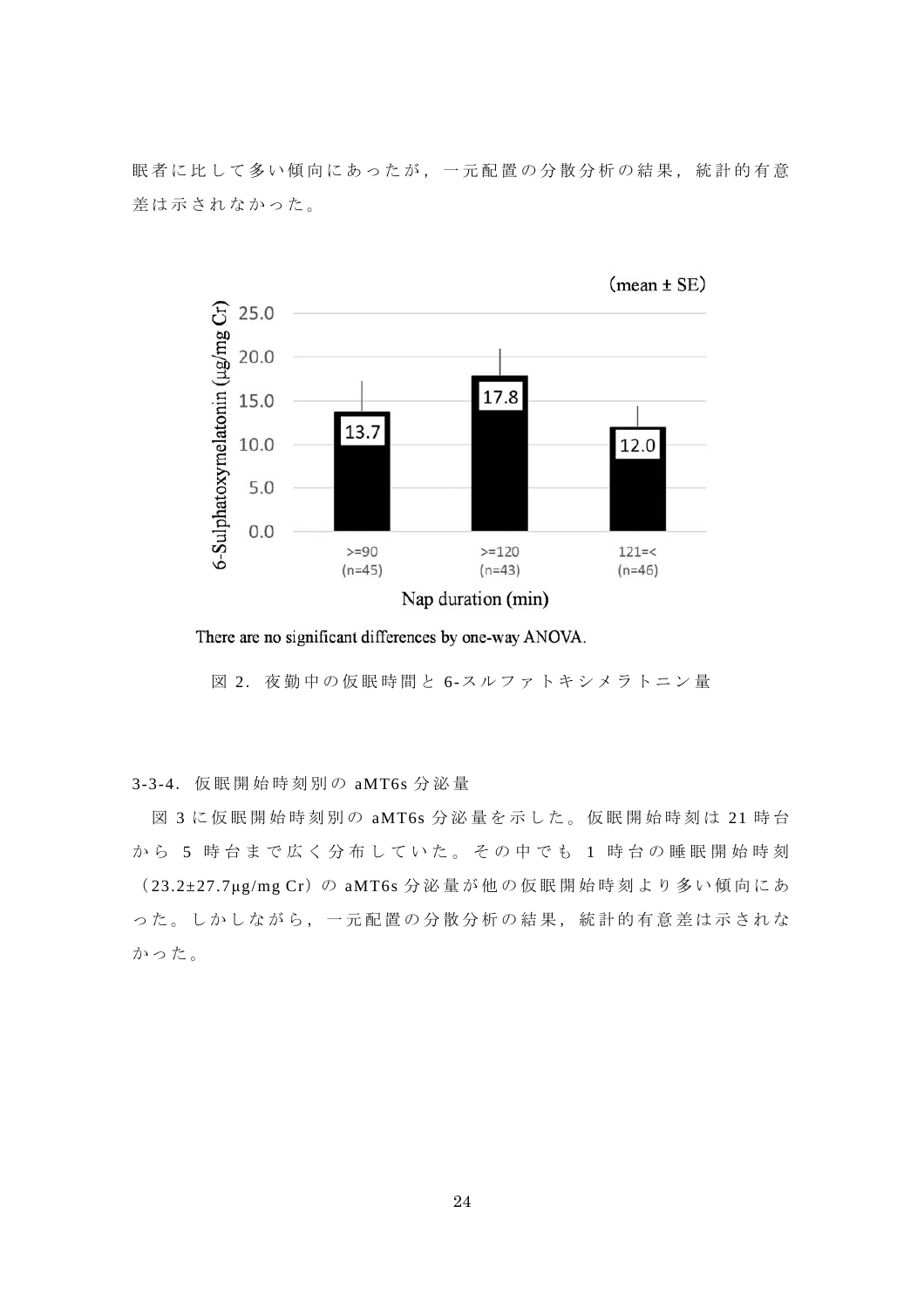

There are no significant differences by one-way ANOVA.

図 3. 仮眠開始時刻別の 6-スルファトキシメラトニン分泌量

3-3-5.仮眠取得時間と仮眠取得時刻を考慮した aMT6s 分泌量

「C」と「D」の結果を踏まえて,仮眠取得時間と仮眠取得時刻の aMT6s 分 泌量を考慮して,あらたに 3 条件を設定し作成したのが図 4 である。すなわ ち ,図 3 において aMT6s 分泌量が多い傾向があった 1 時台の仮眠取得時刻を 含まず, 平均仮眠取得時間が 120 分より長い (143.2±21.2 分) 条件, 1 時台の 仮眠取得時刻を含み平均仮眠取得時間が 120 分より長い( 123.8±33.3 分)条 件、1 時台の仮眠取得時刻を含まず、平均仮眠取得時間が 120 分より短い (61.1±20.5分) 条件で, aMT6s 分泌量を比較した。実際,「1時台の仮眠取得 時刻を含まず,平均仮眠取得時間が 120分より長い条件」は, n が 31 で, 前 仮眠時刻条件 58.1%,中仮眠時刻条件 12.9%,後仮眠時刻条件 29.0%と前仮 眠時刻条件が多く含まれていた。「1時台の仮眠取得時刻を含み平均仮眠取得 時間が 120 分より長い条件」では n は 65 と多く, 前仮眠時刻条件 23.1%, 中仮眠時刻条件 53.8%,後仮眠時刻条件 23.1%と中仮眠時刻条件が多く含ま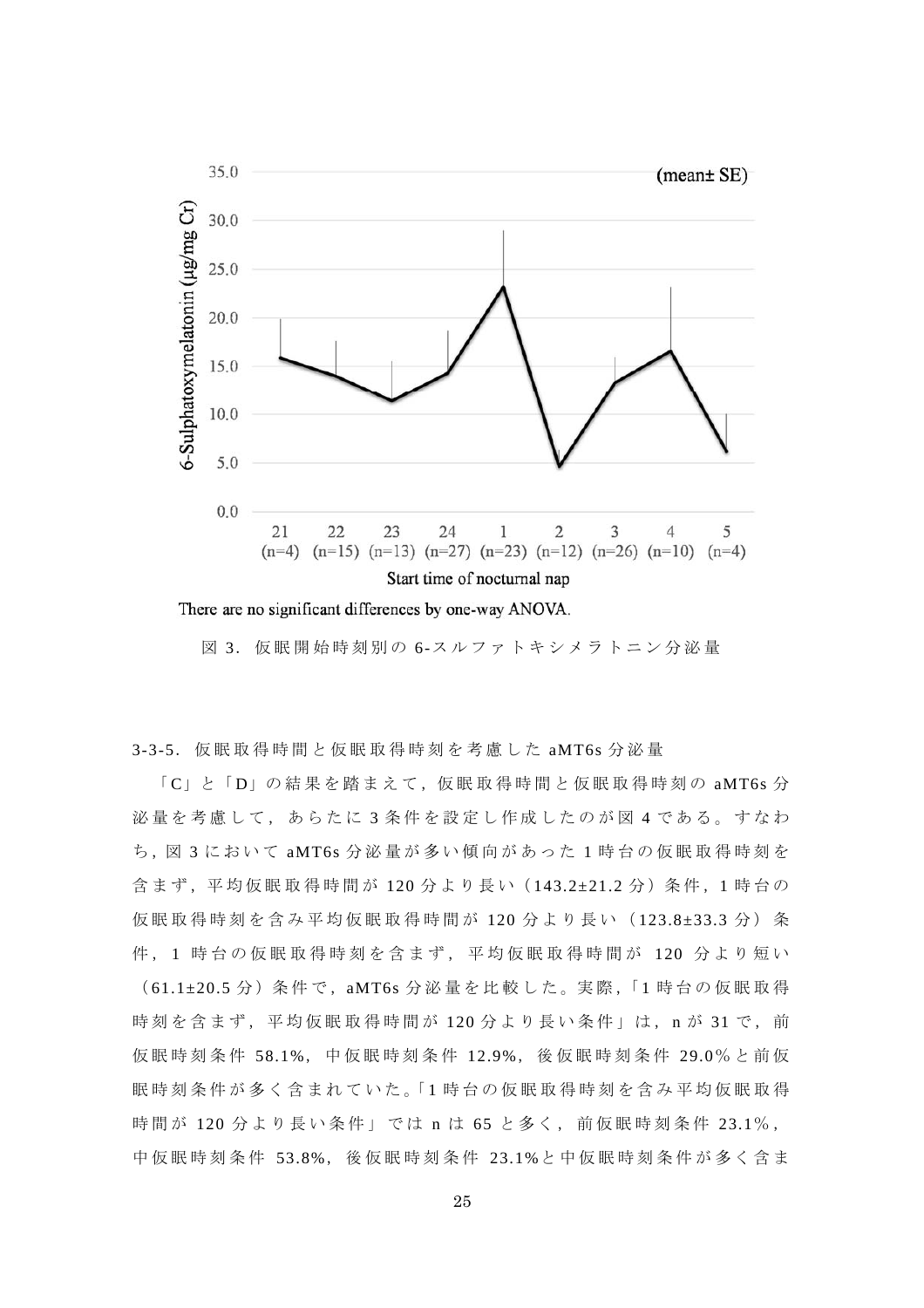れていた。「1時台の仮眠取得時刻を含まず、平均仮眠取得時間が 120分より 短い条件」の n は 38 で, 前仮眠時刻条件 31.6%, 中仮眠時刻条件 18.4%, 後 仮眠時刻条件 50.0%のように,後仮眠条件が多く含まれていた。それぞれの 条件の aMT6s 分泌量は,「仮眠取得時間が長いが, 仮眠取得時刻に 1 時を含 まない条件」で 13.6±14.9μg/mg Cr,「仮眠 取得時間が長く, 仮眠取得時刻に 1 時を含む条件」で 14.7±19.7μg/mg Cr,「仮眠取得時間が短く, 仮眠取得時刻 に 1 時を含まない条件」で 14.6±21.3μg/mg Cr であり, 一元配置の分散分析の 結果,統計的有意差は示されなかった。



Nap condition

There are no significant differences by one-way ANOVA.

図 4. 仮眠取得時間と仮眠取得時刻を考慮した

6-スルファトキシメラトニン分泌量

#### 3-4.考察

 本研究は, 16 時間夜勤を行っている看護師の 120 分仮眠の仮眠取得時刻 が , aMT6s 分泌量に及ぼす影響を調べた初めての論文である。本論文の結果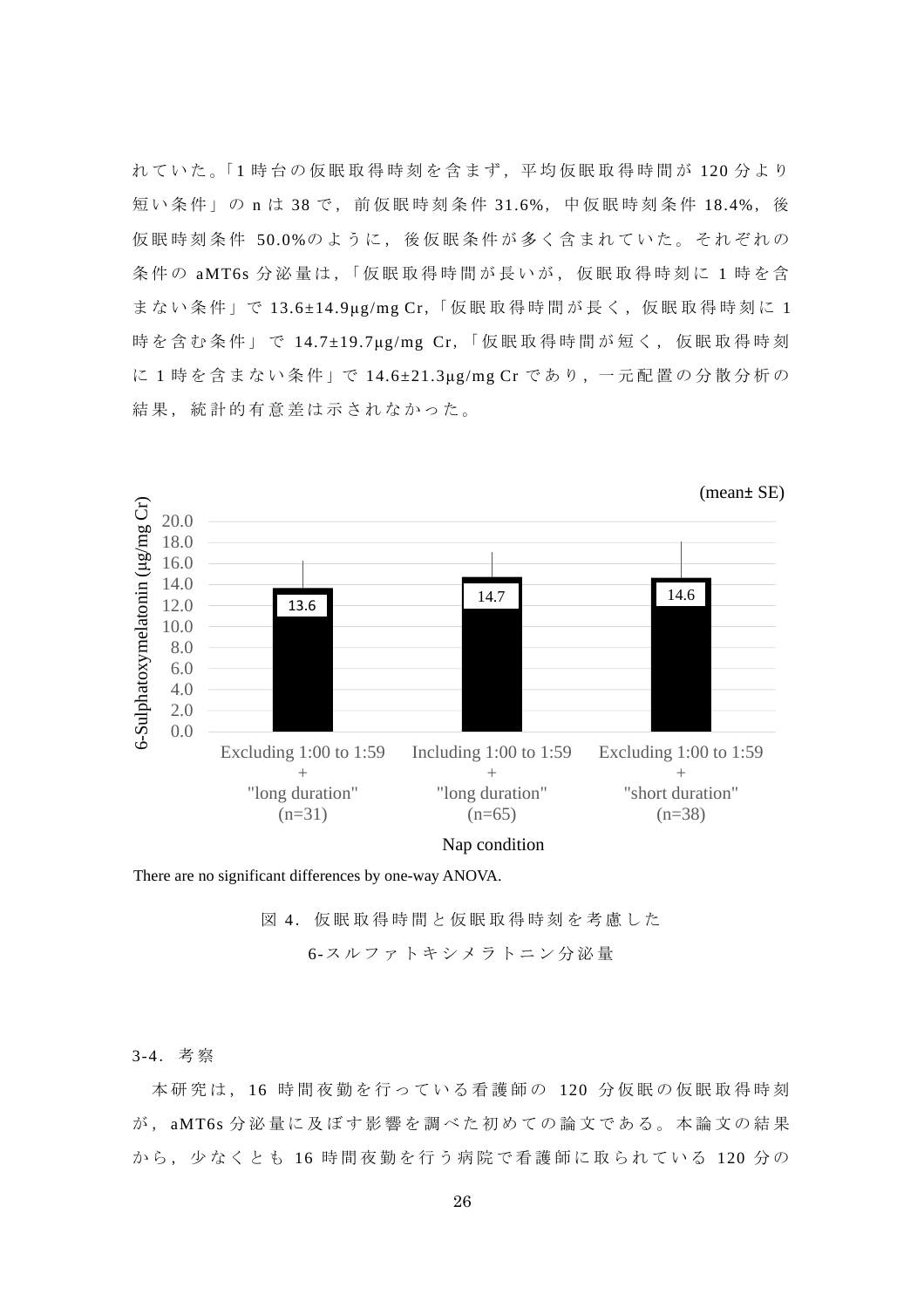仮 眠 は ,ど の 時 刻 区 分 帯 に 取 ら れ て も aMT6s 分泌量に変化がないことが明ら かになった。また各仮眠中の aMT6s 分泌量は,夜間睡眠中の aMT6s 分泌量 より有意に少なかったことから (図1:p=0.007), 夜勤時に 120 分の仮眠が取 られても夜間睡眠中に分泌される aMT6s 分泌量には及ばないことも明らか になった。

これまで夜勤時に仮眠を取る看護師の aMT6s 分泌量を検討した論文は,本 論文のように仮眠取得時刻の影響を検討したものはなく,仮眠取得の有無の 影響を検討した 2 編 <sup>22,23</sup>)のみである。まず Peplonska ら <sup>22)</sup>は, 平均年齢 48.3±5.2 歳 の 354 名の夜勤・交代勤務を行っている看護師と助産師を対象者 として夜勤前( 18:00-20:00)と夜勤後 (06:00-08:00)の aMT6s 分泌量を分析し ている。その結果,夜勤時の 23: 00-03: 00 の期間に仮眠を取った者が 161 名,取らなかった者が185名であり,仮眠取得者の仮眠時間は, 2時間以下 が 72 名 , 2 時間以上が 89 名であったと報告している。また,仮眠取得者の 取得時間の延長にしたがって,aMT6s 分泌量が増える傾向が見られたと報告 した。しかしながら,仮眠を取らなかった者を含めて分析した結果,有意差 は生じず (p=0.202), その後, 夜勤前に採取した aMT6s 分泌量, 子供の数お よび初潮年齢でデータを調整しても,傾向差 (p=0.067) が生じたのみであっ たと報告している。

次に、夜勤・交代勤務看護師のうち、夜勤時に仮眠を取った 14名 (仮眠時 間 = 60 分未満, 平均年齢 39.0 歳)と取らなかった 17 名 (平均年齢 36.0 歳) の尿を 07:00 に採取して aMT6s 分泌量を分析した Bracci ら <sup>23)</sup>は,仮眠を取 った看護師の aMT6s 分泌量が仮眠を取らなかった看護師より多い傾向が見 られたが,統計的有意差はなかったと報告した。一方, 同時に分析した 17β -エストラジオールは,仮眠を取らなかった看護師で有意に多く出現した ( p<0.05)と報告している。また対照条件として設定した日勤看護師(平均 年齢 40.0 歳)の夜間睡眠後の aMT6s 分泌量は, 仮眠時より有意に多かった と報告した( p<0.05)。

これら 2 編 <sup>22,23</sup>)の知見は,本研究と異なり,仮眠取得時刻の影響を検討し た も の で な い も の の ,日 勤 間 の 夜 間 睡 眠 中 の aMT6s 分泌量が夜勤時の仮眠中

27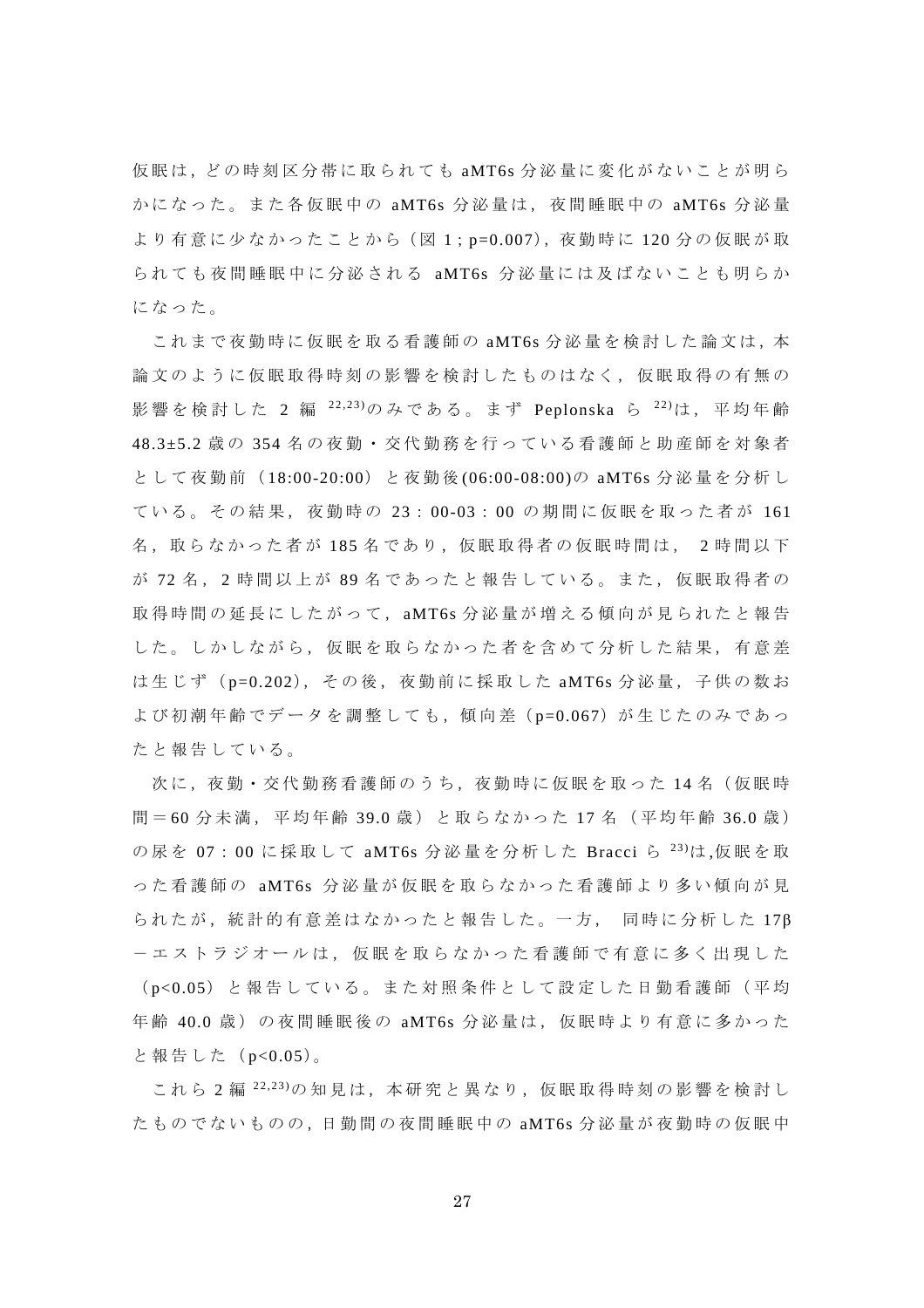よりも有意に多く( Fig.1; p=0.007),夜勤時の仮眠時間には,有意差が示さ れなかった(図2)という本知見とよく一致している。

仮眠時間がメラトニン分泌量に影響を与えなかった理由として,Peplonska ら  $^{22)}$ は, 調査対象者が新生児室と整形外科病棟の看護師であったため, 前者 の仮眠取得率が 31%, 仮眠時間 0.7 時間, 後者で取得率 54%, 仮眠時間 1.4 時間のような病棟差が生じて,結果的に仮眠時間が短くなったことに求めて いる。同様に, Bracci ら 23)も仮眠時間が 60 分未満と短かったことに求めて いるが,本研究の 91 分以上 120 分以下の仮眠が,統計的有意差はなかったも のの, 17.8±20.3μg/mg Cr と仮眠時間条件間で最も多い傾向(図 2)がうかが われたことからすれば,仮眠時間だけがメラトニン分泌量に影響を及ぼした わけではないことが推測される。

また本研究では仮眠における仮眠時間 (図 2) だけでなく, 3 つの仮眠時刻 区分(図1), さらには仮眠時間と仮眠時刻を考慮した分析(図4)において も aMT6s 分泌量には条件間に有意差が示されなかった。 それらの理由として, メラトニン産生には,個人差が多いことが知られている 24)から,この点を考 察する必要がある。事実,本知見においても,いずれの仮眠条件の aMT6s 分 泌量においても分散が大きかった。これはメラトニン分泌量が様々な状況要 因や特性要因の修飾を受けていることが原因と考えられた。それらを統制で きなかった限界が本研究にはある。

これまでの知見から,状況要因では,夜勤・交代勤務と発がんの有力なパ スウェーとして,人工照明によるメラトニン分泌量の抑制,それに伴うエス トロゲンの上昇が知られている 12)から、まず人工照明の影響を検討する必要 がある。Bracci ら <sup>23)</sup>の知見では, 夜間の仮眠によって aMT6s 分泌量の上昇に は有意差が示されなかったものの,仮眠を取った看護師の 17B-エストラジ オールが有意に減少していること( p<0.05)を考慮すると,その背景には看 護師個人の人工照明の受光量の影響が考えられるからである。現在のところ, 12 時間夜勤に従事する看護師を対象にした Grundy ら <sup>25,26</sup>)は, 光の強度と夜 勤時の aMT6s 分泌量は逆相関関係がある(前者; r = -0.40,p = 0.002, 後者; r = -0.05494,p = 0.04)と報告しており,また 8 時間夜勤と 12 時間夜勤看護師 を対象にした Dumont ら  $^{27}$ は夜勤時の 1 時間あたりの光の強度は, 夜勤時の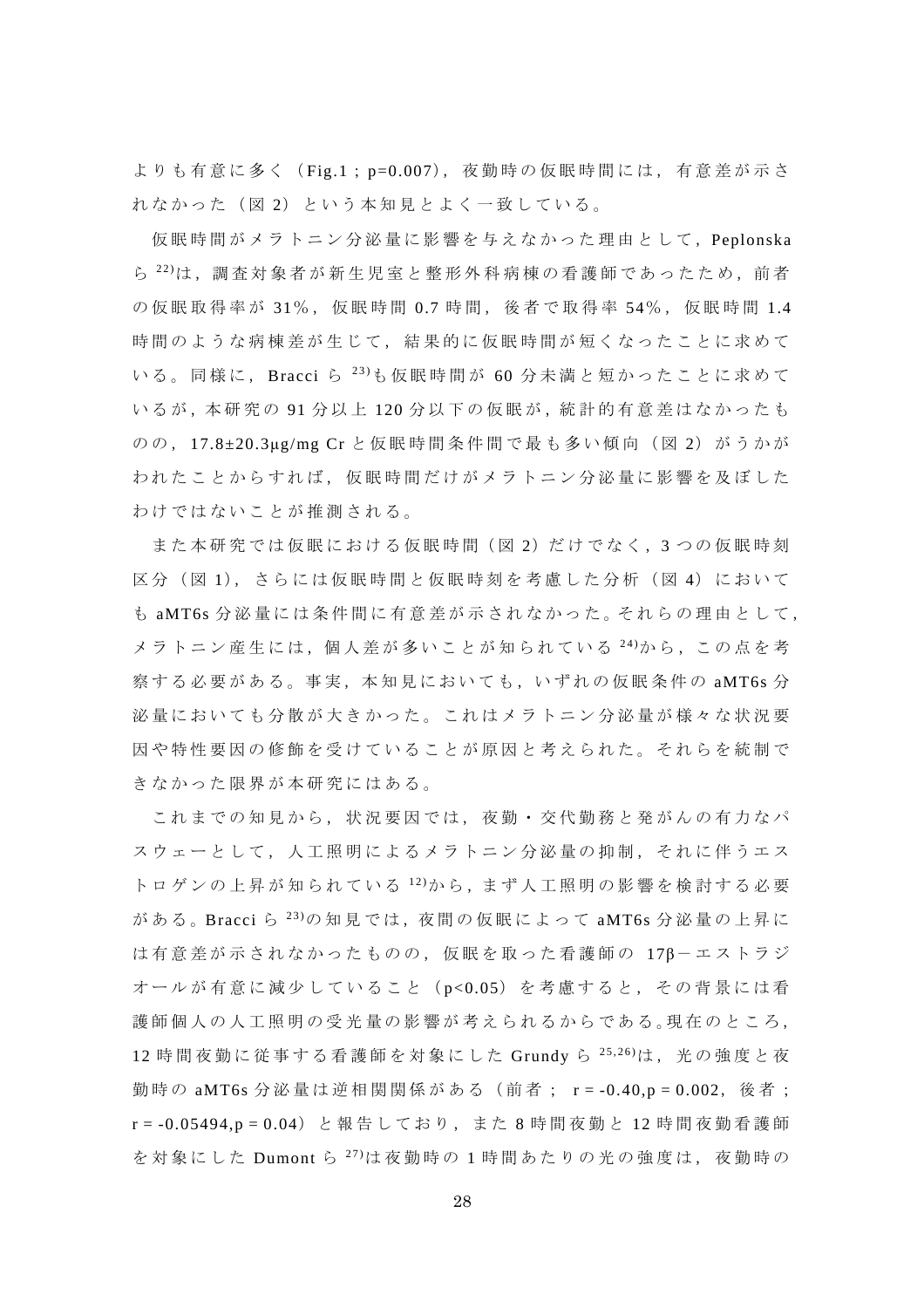aMT6s 分泌量に逆相関を示さない (r = 0.29,p = 0.53)が , 1 日の全体の人工照 明強度に有意に逆相関を示す(r = -0.83,p<0.01)と報告しているから, 本研 究においても看護師が曝露される詳細な光の強度を測定することで仮眠時刻 条件別の成績を向上させた可能性がある。

また看護師の活動量がメラトニン分泌量に影響すると言う知見もある。た とえば 12 時間夜勤(19:00-07:00)を行う 118 名の看護師(41.1±11.2 歳)を 対象とした McPherson ら 28)は,とりわけ 03:00-07:00 の座位作業中の aMT6s 分泌量と有意な逆相関を示した( p=0.008)と報告している。本研究では,労 働時間が 12 時間夜勤より 8 時間長い 16 時間の長時間夜勤であったことか ら,夜勤中の活動パターンが多様であったことが考えられ,看護師に対する 作業観察を各病棟で行っていれば,分析を一歩進めることができた可能性が ある。

一方,特性要因では,看護師の朝型-夜型性向がメラトニン分泌量に関係 する知見がある。たとえば Papantoniou ら <sup>29)</sup>は看護師(21:00-07:00), 自動車工 場の組み立て労働者,鉄道運転士 (いずれも 22:00-06:00)の 72 名の夜勤専従 者( 44.3±10.4 歳)を対象として,41 名の常日勤者( 41.6±9.5 歳)との aMT6s 分泌量を比較して, 朝型-夜型質問紙 $30$ によって朝型-夜型性向を踏まえた 解析を行っている。その結果,常日勤者に比べて,朝型の夜勤専従者は,夜 型の者よりも aMT6s 分泌量が有意に減少した (p<0.001) と報告している。ま た夜勤を行う女性兵士で,乳がんに罹患した 218 名と年齢を調整した 899 名 のコホート内症例対照研究を行った Hansen と Lassen<sup>31)</sup>は、夜勤回数が多い 朝型の兵士が,乳がんに罹患しやすい( OR = 3.9,95%CI = 1.6-9.5)と報告し ている。この知見は,メラトニン分泌量の測定を行っていないものの,メラ トニンを介して朝型の夜勤者の乳がんの罹患率が上昇するというパスウェー を想像させるものである。一方,12 時間夜勤を行う 123 名の看護師 (40.5±1.0 歳)の朝型-夜型性向は, aMT6s 分泌量に関係がないという報告もある 32)。 また夜勤を行うヘルスワーカーを対象とした研究によると, Smith らの朝型 -夜型質問紙 33)を用いた朝型夜勤者と夜型夜勤者の間には aMT6s 分泌量に 有意差は示されなかったと報告している。しかし朝型夜勤者の昼間睡眠中, 夜間睡眠中, 夜勤時の aMT6s 分泌量は, 夜型夜勤者に比して低いとし, 朝型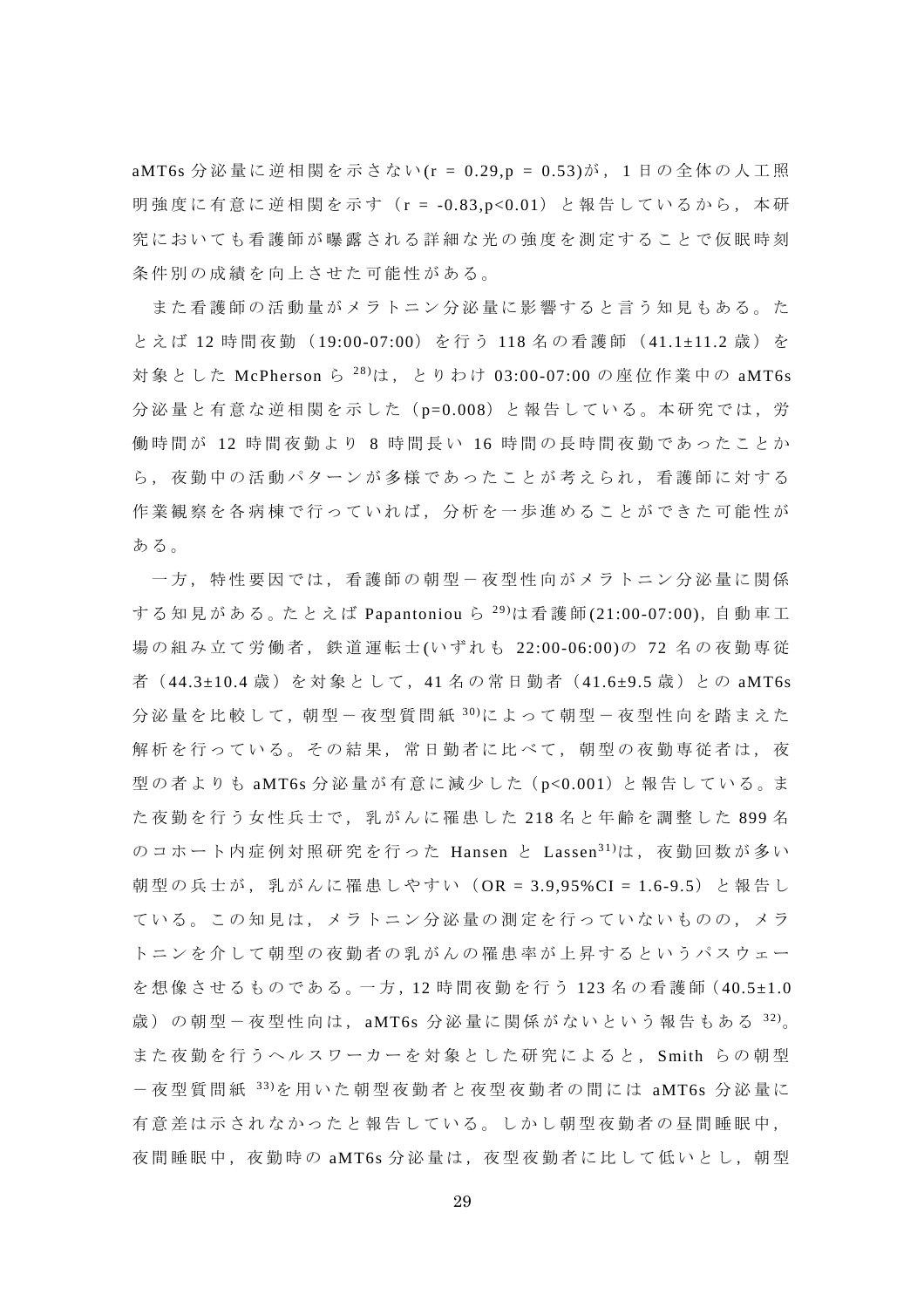-夜型性向の aMT6s 分 泌 量 の 差 は ,日 勤 者 に 比 し て 夜 勤 者 で 有 意 に 大 き か っ た(p<0.05)と報告している  $34$ )。これらのことから、現在のところ、朝型-夜 型性向とメラトニン分泌量との関係には,統一的な見解を導き出せていない ものの,特性要因の 1 つとして検討されるべき項目である。

また加齢によってメラトニン産生は低下するという知見も報告されている 35,36)。しかしそれらのデータは日勤者から得られた知見であり、夜勤を行う 労働者の場合,加齢に伴う「健康労働者効果」 37)が生じていることも考えら れ,夜勤中のメラトニン分泌量に影響を与えるか否かは,判断が難しいこと も考えられる。実際,本研究においては,年齢や経験年数で再解析を行った が,い ずれ も aMT6s 分泌量 に は有意 差 は示さ れ なかっ た( データ は 記して い ない)。

また睡眠の量を意味する睡眠時間ではなく,睡眠の質を意味する睡眠構築 がメラトニン産生と関係があることも考えられるが,現在のところ,メラト ニン分泌量が睡眠構築に及ぼす影響の研究  $38$ )は存在しても,睡眠の質がメラ トニン分泌量に及ぼす影響を検討した知見はない。

さらには上記のすべての論文は白人を対象としているが,乳がんの罹患に 関して,アジア人である上海の夜勤看護師 39)や夜勤繊維工場労働者 40)の 罹 患率は低い(前者; OR = 0.9,95%CI = 0.7-1.1, 後者 HR = 0.88, 95%CI = 0.74-1.05)という報告もある。このことは,メラトニン産生の人種差を考慮する ことが重要であることを示唆している。たとえばアジア人ヘルスワーカー51 名と白人ヘルスワーカー 225 人の夜勤時と日勤時の aMT6s 分泌量を比較した Bhatti ら  $41$ )は, 有意差は示されなかったが, アジア人の夜勤時の aMT6s 分泌 量は,白人よりも日勤時に近いとし,アジア人での夜勤時と日勤時の aMT6s 分泌量の差は,白人よりも有意に小さい (p<0.05)と報告している。

また本研究では、尿サンプルの採取について排卵期を除いて行ったが、月 経周期の排卵前後でメラトニン分泌量が異なるとの報告もある。たとえば看 護師 39名を対象に,夜勤(00:00-08:45)の血中メラトニンを採取した尾谷ら<sup>42)</sup> は,有意差は示されなかったものの,排卵後のメラトニン分泌量が低い傾向 にあったと報告している。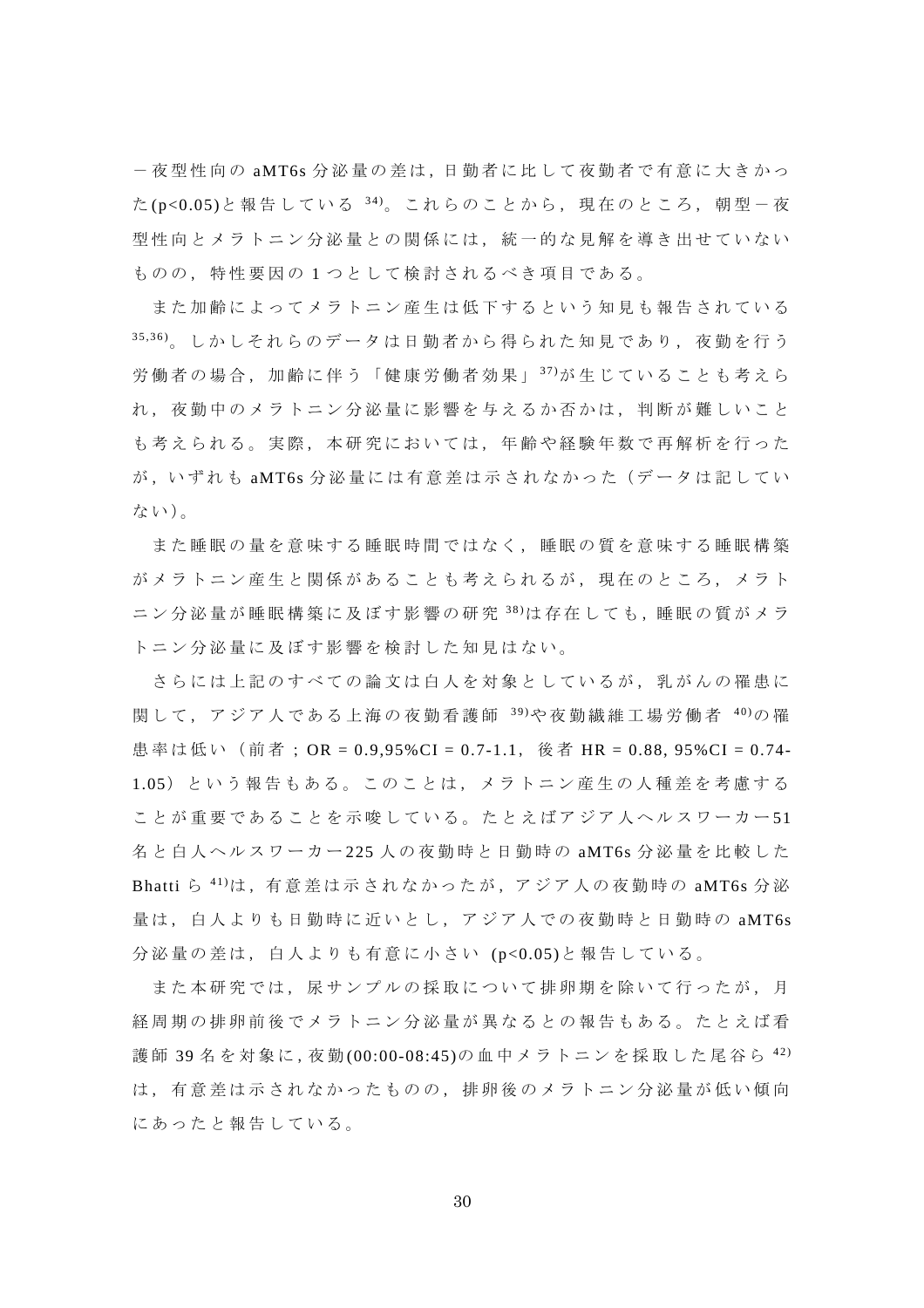以上のように,従来の報告では光量,活動量,朝型-夜型性向,月経周期 などの要因がメラトニン産生に関連していることが示唆されている。したが って,本研究においてもこれらの要因の複合的な影響を考慮することによっ て,仮眠時間,仮眠時刻別のメラトニン分泌量の関係をより正確にとらえる ことが出来たのではないかと考える。また本研究では、仮眠取得時の照度, 温度,湿度,騒音レベルなどの環境測定を行えなかった。これらの要因もメ ラトニン産生に間接的に影響しているとも考えられることから,今後の課題 となろう。

しかしながら、本研究の強調される点は、少なくとも16時間夜勤を行う看 護師が病棟で取っている 120 分の仮眠は,どのような時刻帯区分で取っても aMT6s 分泌量に差がないため、仮眠時刻に関わらず、同様な効果が期待でき ることである。また,日勤後の夜間睡眠と比べると, aMT6s 分泌量は有意に 減少していることから,夜勤中に取る仮眠は,あくまでも仮眠であり,主睡 眠のような効果は期待できないことが明らかとなったことである。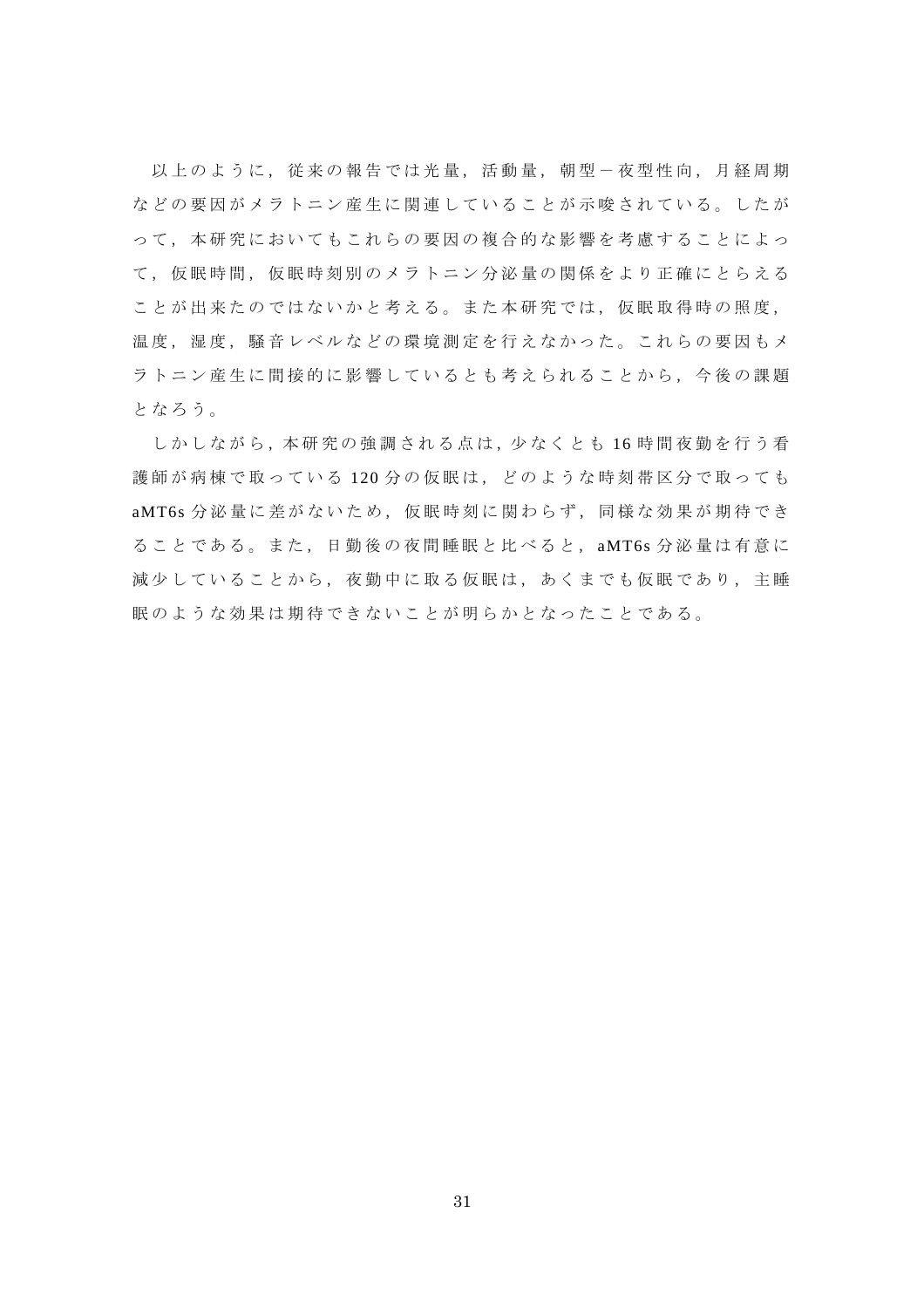第 4 章 16 時間夜勤が看護師の生活時間に及ぼす影響 -長時間夜勤中の仮眠と生活性-

4-1.緒言

 病棟看護師の従事する勤務は夜勤を含む交代勤務であり, 3 交代勤務が広 く行われてきたが,昨今では 2 交代勤務が導入されている病棟が増えてきて いる<sup>1)</sup>。日本の看護労働で行われてきた3交代勤務が,それぞれ8時間の日 勤,準夜勤,深夜勤であったのに対して,2 交代勤務は 8 時間の日勤と 16 時 間の夜勤(準夜勤と深夜勤をまとめた勤務)が多くを占めている 2)。この 2 交代勤務化が進む背景には,看護師からみれば主だった理由は圧縮勤務化 <sup>3</sup>) によりまとまった勤務間隔時間が確保される点に集約されるといえる。 3 交 代勤務に比べて, 2 交代勤務では夜勤が長時間化するものの,準夜勤と深夜 勤をまとめて勤務間隔を 0 時間にすることで夜勤前後に配される休日を含む 勤務間隔時間が延長され,夜勤回数が少なくなり,事故リスクや <sup>4</sup>) 労働負担  $5)$ の増大はみられないと指摘されている。それに対して従来の逆循環方式  $6)$ の 3 交代勤務では、基本となる勤務の組み合わせが日勤-深夜勤-準夜勤-休日となっており労働負担の大きい深夜勤後には休日が配されず,いわゆる 「日勤-深夜」や「準夜-日勤」の組み合わせにおいて勤務間隔は 8 時間以 下しか確保されない。病棟看護師の多くは勤務制にかかわらず夜勤入り日や 明け日の昼間に仮眠をとっているため <sup>7</sup>), 2 交代勤務化による勤務間隔時間 の延長は,睡眠による疲労回復機会を生むだけでなく,休日の自由時間が確 保されることで個々の生活行動を改善することが期待される。長時間夜勤対 策として 2 交代勤務で保障される夜勤中の 2 時間の仮眠による眠気解消や疲 労回復効果は限定的であることが示されているものの  $8.9$ ), 看護師の 2 交代 勤務化が生活行動時間に及ぼす影響について検証した研究はない。そこで本 研究では,8 時間夜勤の逆循環 3 交代勤務を行う病棟における 16 時間夜勤を 伴 う 2 交代勤務の試験導入の機会を得て, 2 交代勤務化が看護師の夜勤明け 日および休日の生活時間に及ぼす影響を検討することを目的とした。

32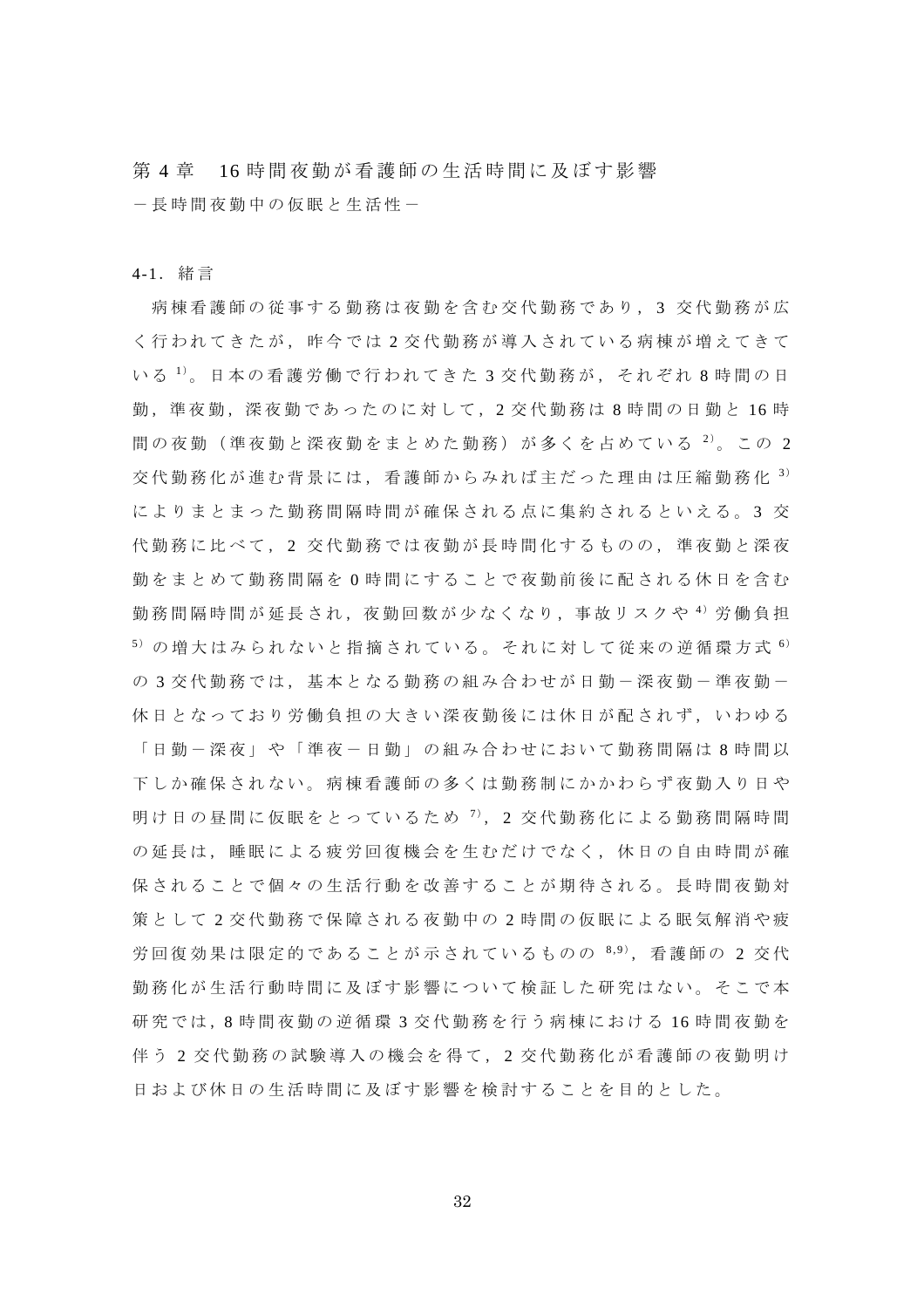4-2.方法

#### 4-2-1.調査概要

 大阪府にある約 240 床の民間病院で, 8 時間夜勤の逆循環 3 交代勤務を行 っていた眼科・整形外科の混合病棟 41 床において, 16 時間夜勤を伴う 2 交 代勤務を試行した。調査対象病棟の看護師 18 名が調査に参加し、年齢は 38.0±11.2 歳 (平均 ±標 準 偏 差, 以 下 同 じ), 臨 床 経 験 年 数 は 11.6±10.9 年, 対 象病棟での経験年数 4.4±5.1 年, 全員女性であった。対象者のうち独居者は 3 名であった。既婚者は8名で、そのうち6歳以下の未就学児のいるものは1 名であった。

元々行われていた 3 交代勤務は, 日勤が 8:30-17:15 (休憩 1 時間), 準夜 勤 が 16:15- 1:00(休憩 1 時間),深夜勤が 0:30- 9:15(休憩 1 時間)であっ た。基本的な勤務の組み合わせは、日勤ー深夜勤ー準夜勤もしくは休日であ った。3 交代勤務では決まった仮眠室, 仮眠時間は設けられていなかった。 またナースステーションに併設された休憩室には寝具は用意されていなかっ た。試行時の 2 交代勤務は,日勤が 3 交代勤務と同じく 8:30- 17:15(休憩 1 時間)であり,夜勤が 16:15-翌 9:15 (夕食休憩 1 時間,仮眠休憩 2 時間)で あった。基本的な勤務の組み合わせは、日勤もしくは休日一夜勤一休日であ り,連続夜勤はなかった。 2 交代勤務の試行時には,ベッドのある仮眠室が 病 棟 か ら 離 れ た 別 階 に 設 け ら れ , 仮 眠 は そ こ で と ら れ た 。 2 交 代 勤 務 , 3 交 代 勤務ともに夜勤では 3 人の看護師が勤務しており,調査期間中は対象者に対 して時間外労働時間,休憩時間,仮眠時間の制限や取得を促すような介入は 行わなかった。

2 交代勤務の試行は 2010 年 2 月 1 日から 1 ヵ 月 間 で あ り ,そ の う ち 調 査 期 間 は 2 月 8 日から 28 日までであった。その後 3 月 1 日から 3 交代勤務に戻 し,調査を3月8日から31日までの間で行った。調査期間中は,生活時間調 査により毎日の生活行動を記録した。調査票は, 2 交代勤務と 3 交代勤務で の調査につきそれぞれ一冊の冊子にまとめて配布し,調査対象者には職場と 自宅に携行するよう求めた。調査票の回収はプライバシーを考慮して,調査 対象者が個別に封をした上で回収した。調査参加者には,一冊の調査票記録 につき 3 万円の謝礼を全調査終了後に支払った。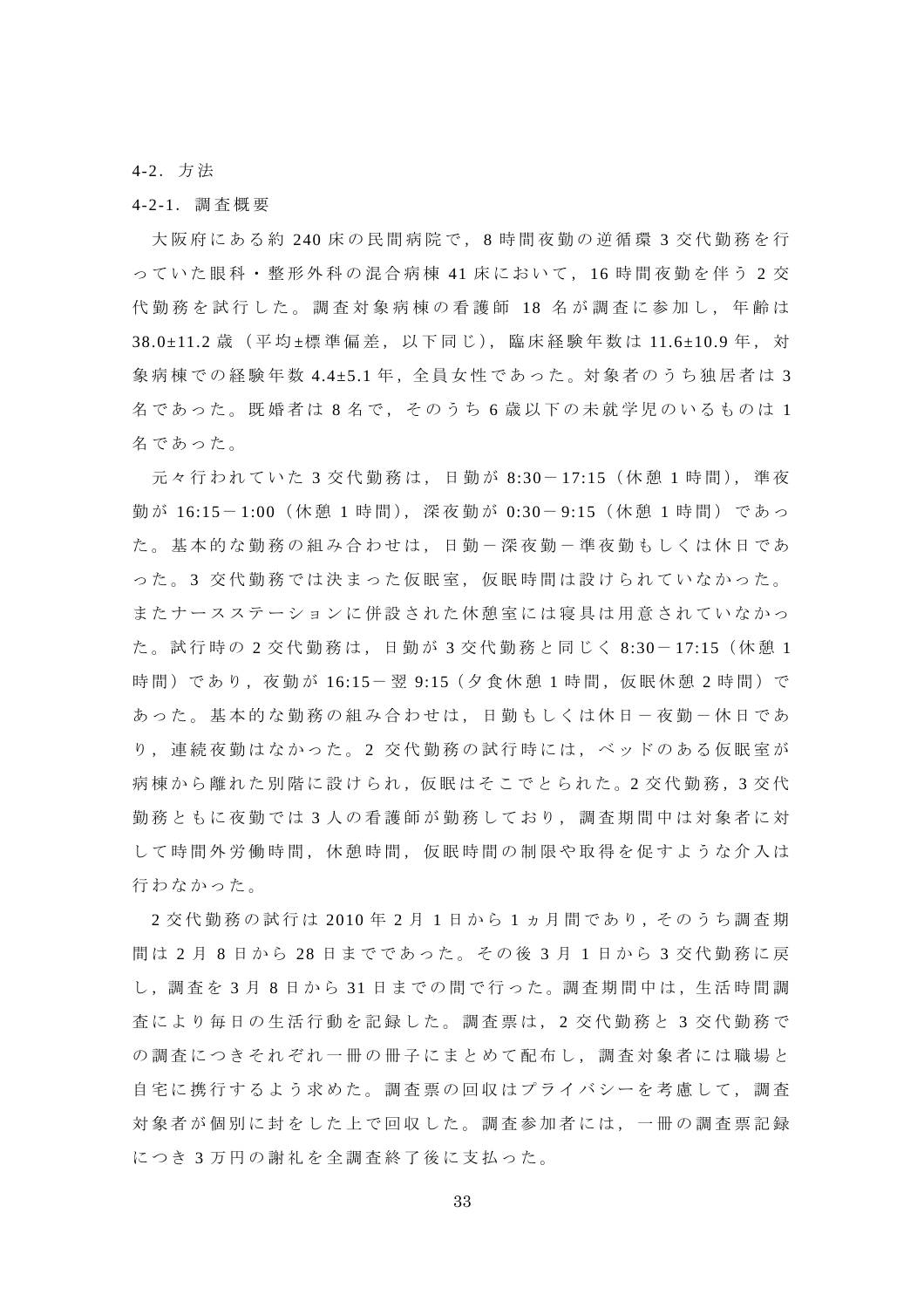#### 4-2-2.生活時間調査

調査期間中の勤務日と休日の生活行動は自記式の生活時間調査により調べ た。調査票には縦軸に 13 種類の生活行動項目,横軸に 1 日 1440 分 を 10 分 単位 で 区 切 っ た マ ス を 印 刷 し た 用 紙 を 用 い た 。生 活 行 動 項 目 は , 1) 勤 務 , 2) 勤務中の休憩, 3)睡眠・仮眠・うたた寝, 4)通勤・移動, 5)家事, 6)食 事・飲酒,7)育児・介護,8)入浴・シャワー,9)自主学習,10)運動・散 歩 , 11)自宅での趣味・娯楽, 12)自宅外での趣味・娯楽, 13)社会的活動 (地域,組合)の 13 項目であった。記入は,行った行動に該当する調査票上 のマスの中に水平線を引くように教示した。同時刻に複数の行動を行った場 合には,その時刻にもっとも中心的に行っていた項目1つにだけ線を引くよ う求めた。

#### 4-2-3.データの記述と統計的検定

本論文におけるデータは平均値±標準偏差で示した。夜勤の労働実態につ いては,生活時間調査記録から算定した。拘束時間は勤務開始から終了まで の間の長さをとった。夜勤中の休憩時間は拘束時間内の「勤務中の休憩」お よび「食事・飲酒」の記録から,仮眠時間は「睡眠・仮眠・うたたね」の記 録から,それぞれ 1 回の夜勤での合計値の平均を示した。調査期間中に行わ れた, 2 交代勤務での夜勤全 51 回(一人につき 2-4 回)と, 3 交代勤務での 深夜勤全 54 回(一人につき 1-6 回)を対象に解析を行った。また,2 交代勤 務の夜勤については,仮眠取得有無で分けて解析を行った。調査期間中に休 日は, 2 交代勤務で全 149 回, 3 交代勤務で全 172 回であった。また, 2 日以 上の連続休日は 2 交代勤務では 42 回 , 3 交代勤務では 43 回あった。休日の うち夜勤後と欠損のあったデータを除く,2 交代勤務での 97 回 と 3 交 代 勤 務 での100回について解析を行った。生活時間調査のデータは、勤務に関する 3 項目を除く 10 項目それぞれについて,夜勤明けは 9:00-24:00 の合計時間, 休日は 0:00-24:00 の合計時間を示した。生活時間調査データは 2 交代勤務と 3 交代勤務の比較,および 2 交代勤務の夜勤中の仮眠取得有無の比較に student's t-test を行った。いずれも有意水準を 5%(両側)に設定した。全て の統計的検定は IBM® SPSS® for Windows ver20.0J を用いて行った。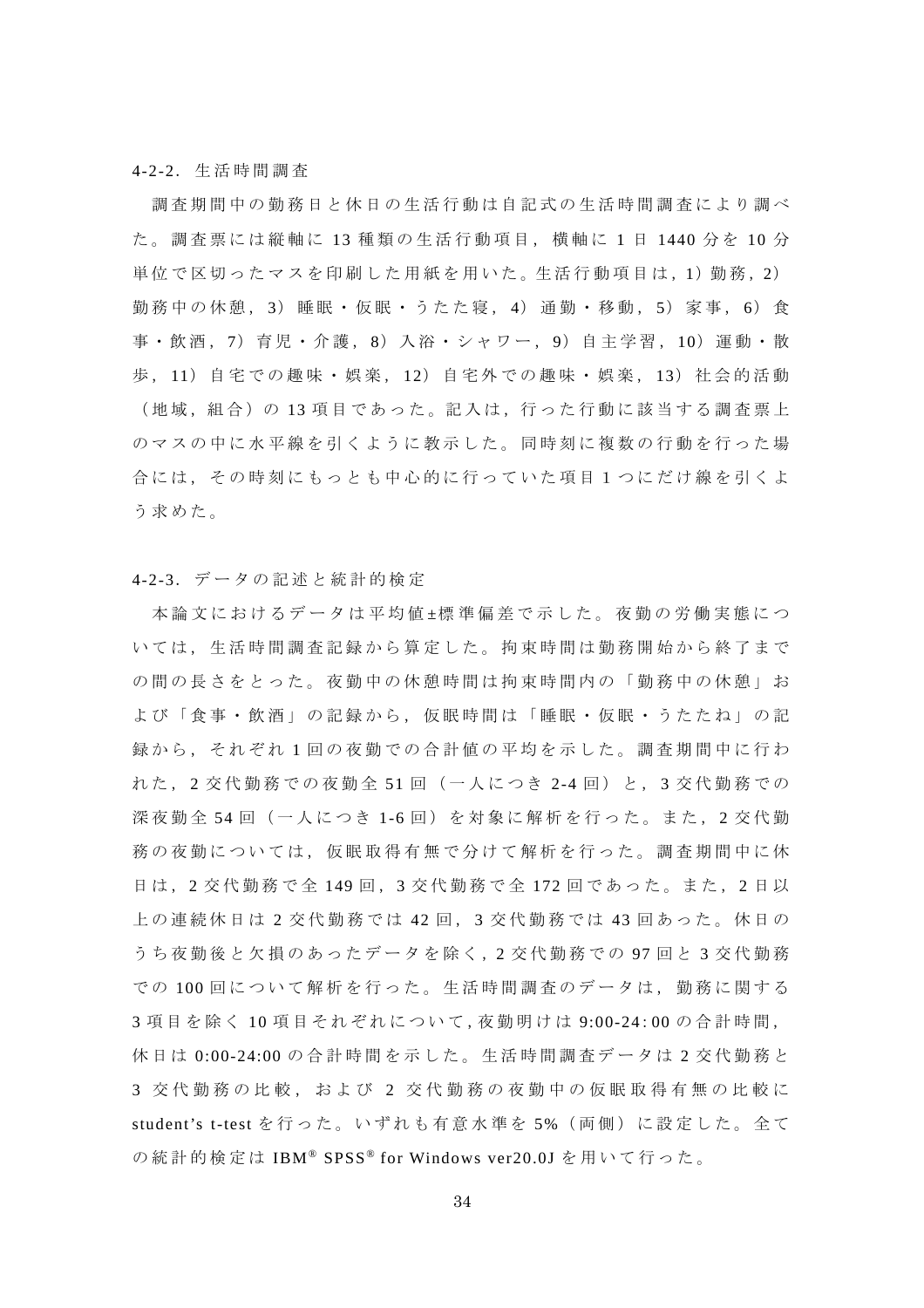#### 4-2-4.倫理的配慮

本調査は,調査対象者に口頭および書面にて内容の説明を行い,文書にて 同意を得た。また労働科学研究所に設定されている「調査研究のための倫理 委員会」の承認を得て行われた(通知番号 09-008)。

4-3.結果

4-3-1.夜勤の拘束時間と休憩・仮眠時間

 夜勤の拘束時間は 2 交代勤務で 17.7±0.5 時間, 3 交代勤務で 9.3±0.4 時 間 であり, どちらも時間外勤務時間は平均で 30 分未満であった。そのうち, 夜 勤中の休憩時間は, 2 交代勤務で 160.0±86.6 分で, 3 交代勤務では 90.4±49.3 分であった。また,夜勤中の仮眠について,2交代勤務での取得率は72.5%, 仮眠時間は 113.0±33.8 分であった。 3 交代勤務でも夜勤中の仮眠の記録があ り, 取得率は 24.1%, 仮眠時間は 63.1±42.5 分であった。夜勤中の休憩時間と 仮眠時間をあわせた全休憩時間は 2 交代勤務で 242.0±77.8 分であった。 3 交 代勤務では全休憩時間は 105.6±52.8 分 で あ っ た 。休 憩 時 間 と 仮 眠 時 間 と も に , 両勤務で規定よりも多くとられていた。 3 交代勤務の日勤-深夜勤の組み合 わせにおける日勤の拘束時間は 9.7±0.7 時間であった。日勤の休憩時間は 57.1±11.7 分であった。

4-3-2.夜勤明けの生活時間構造

夜勤明けの睡眠について, 昼間睡眠は2交代勤務では 254.1±135.7分, 3交 代勤務では 261.5±134.7 分であった。また,夜間睡眠は 2 交代勤務では 508.4±137.2 分 , 3 交代勤務では 548.2±116.0 分であった。どちらの睡眠も勤 務間で統計的有意差は示されなかった。表 1 に , 2 交代勤務時と 3 交代勤務 時の夜勤明け (9:00-24:00) の生活時間を示した。中でも、食事には有意差

( t[103]=2.487, p=0.014)が,運動には傾向差( t[103]=1.900, p=0.060)が示さ れた。どちらも2交代勤務で3交代勤務よりも約18分,約8分長かった。ま た, 2 交代勤務においては仮眠取得有無によって, 夜勤明けの昼間睡眠, 夜 間睡眠を含むいずれの生活時間にも差はみられなかった。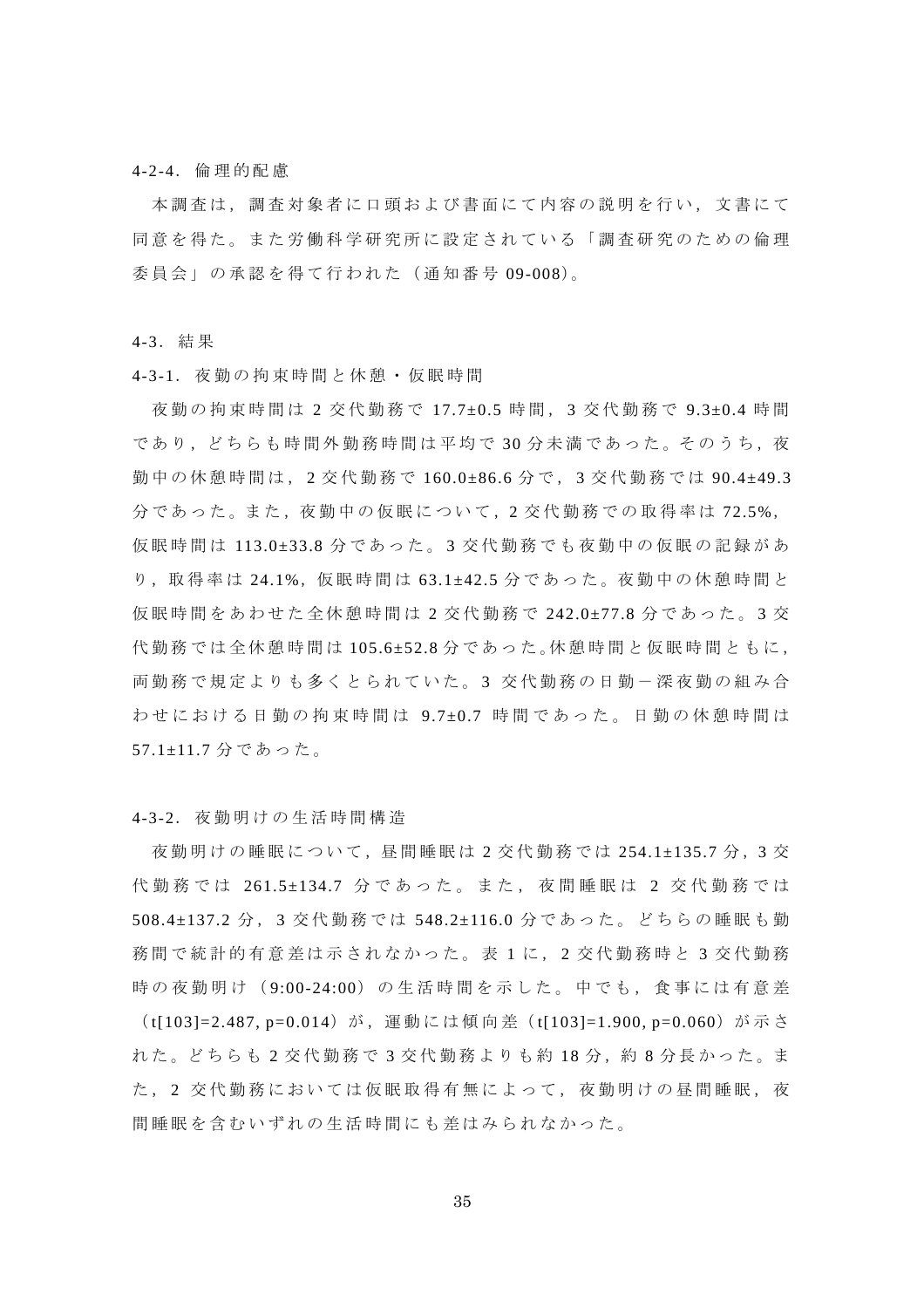| Activity<br>行動                                         | 2-shift system    | 3-shift system       |       |
|--------------------------------------------------------|-------------------|----------------------|-------|
|                                                        | 2交代勤務             | 3交代勤務<br>p values    |       |
|                                                        | n= 51 person-days | $n = 54$ person-days |       |
|                                                        | mean $\pm$ SD min | mean $\pm$ SD min    |       |
| Household chores<br>家事                                 | 75.3 $\pm$ 74.3   | $80.7 \pm 77.2$      |       |
| Eating<br>食事                                           | 60.8 $\pm$ 41.9   | 43.0 $\pm$ 30.9      | 0.014 |
| Child rearing/nursing care<br>育児/介護                    | 16.9 $\pm$ 48.1   | $18.9 \pm 50.6$      |       |
| Taking a bath<br>入浴                                    | $29.6 \pm 23.7$   | $27.0 \pm 24.1$      |       |
| Studying<br>自主学習                                       | $0.4 \pm 2.8$     | $5.7 \pm 24.8$       |       |
| Exercise/taking a stroll<br>運動/散歩                      | $9.6 \pm 29.2$    | $1.9 \pm 6.8$        | 0.060 |
| Hobby/amusement at home<br>自宅での趣味/娯楽                   | $212.5 \pm 109.3$ | $239.3 \pm 135.6$    |       |
| Hobby/amusement in place other than home<br>自宅外での趣味/娯楽 | $86.9 \pm 118.4$  | 75.9 $\pm$ 122.2     |       |
| Social activities<br>社会活動                              | $6.1 \pm 25.3$    | $3.0 \pm 19.2$       |       |

表 1.夜勤明けの生活時間

4-3-3.休日の生活時間構造

表 2 に, 2 交代勤務時と 3 交代勤務時の休日 (0:00-24:00) の生活行動時間 を示した。勤務間で統計的有意差がみられたのは、自宅外での趣味/娯楽のみ で, 2 交代勤務の 161.5±173.6 分に対して 3 交代勤務で 234.6±276.0 分と, 約 70 分長かった( t[195]=-2.216, p=0.028)。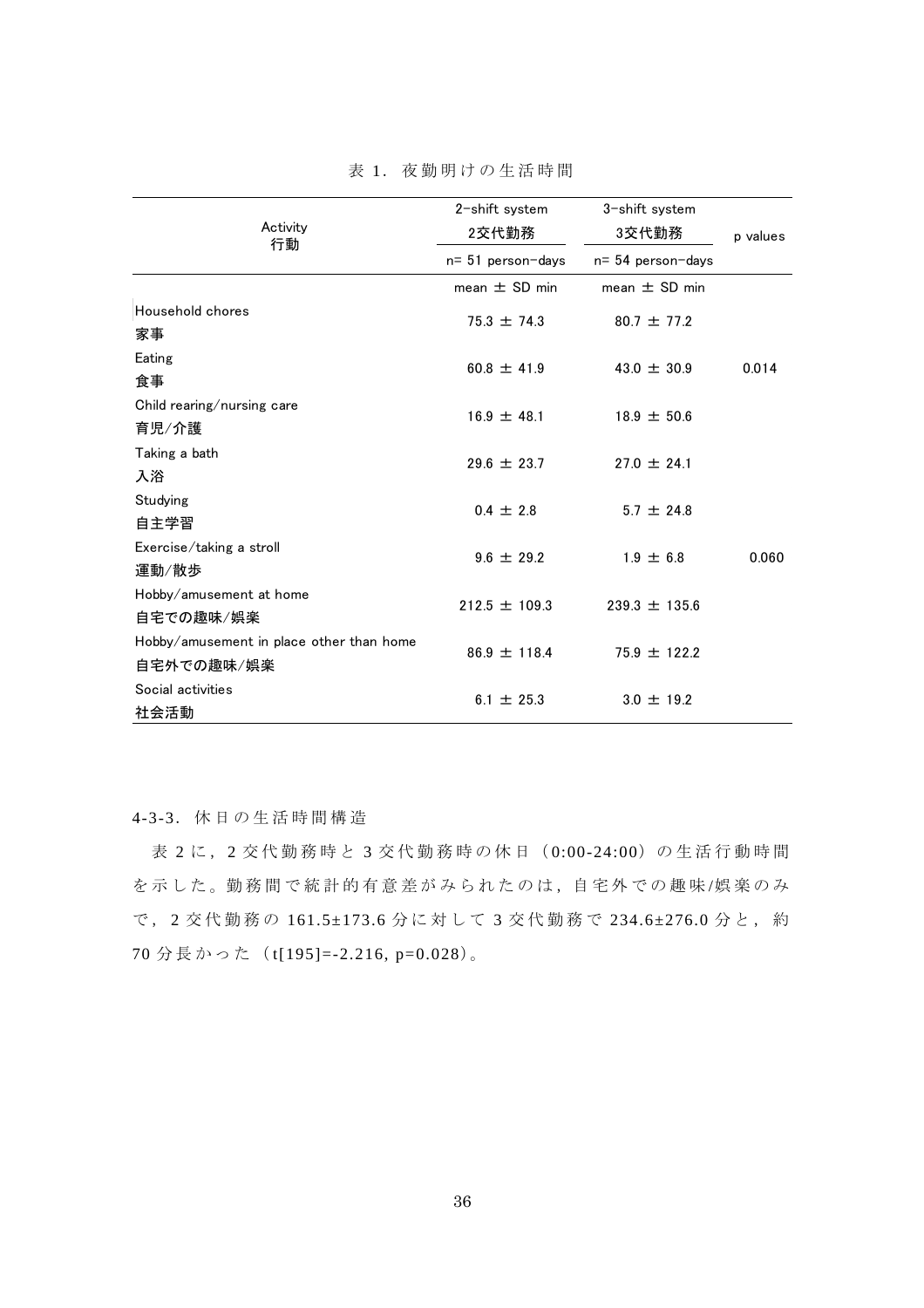| Activity<br>行動                                         | 2-shift system<br>2交代勤務 | 3-shift system<br>3交代勤務 |          |  |
|--------------------------------------------------------|-------------------------|-------------------------|----------|--|
|                                                        | n= 97 person-days       | $n = 100$ person-days   | p values |  |
|                                                        | mean $\pm$ SD min       | mean $\pm$ SD min       |          |  |
| Sleep/nap<br>睡眠/仮眠                                     | $542.5 \pm 141.7$       | $523.2 \pm 172.0$       |          |  |
| Household chores<br>家事                                 | $157.1 \pm 121.2$       | $133.8 \pm 139.0$       |          |  |
| Eating<br>食事                                           | $83.3 \pm 45.3$         | 79.5 $\pm$ 51.0         |          |  |
| Child rearing/nursing care<br>育児/介護                    | $25.3 \pm 64.3$         | 17.2 $\pm$ 47.9         |          |  |
| Taking a bath<br>入浴                                    | $30.8 \pm 26.6$         | $28.2 \pm 21.4$         |          |  |
| Studying<br>自主学習                                       | $3.8 \pm 17.6$          | 11.7 $\pm$ 47.6         |          |  |
| Exercise/taking a stroll<br>運動/散歩                      | 7.2 $\pm$ 25.3          | $6.6 \pm 20.9$          |          |  |
| Hobby/amusement at home<br>自宅での趣味/娯楽                   | $335.7 \pm 196.9$       | $336.9 \pm 201.9$       |          |  |
| Hobby/amusement in place other than home<br>自宅外での趣味/娯楽 | $161.5 \pm 173.6$       | $234.6 \pm 276.0$       | 0.028    |  |
| Social activities<br>社会活動                              | $17.9 \pm 52.6$         | $8.5 \pm 40.7$          |          |  |

表 2. 休日の生活時間

4-4.考察

本研究は,16 時間夜勤を伴う 2 交代勤務化が看護師の夜勤明けおよび休日 の生活時間に及ぼす影響を検討した。

2 交代勤務化には、圧縮勤務化による長時間夜勤と引き替えにその後の勤 務間隔時間を長くして十分な疲労回復機会の確保と生活行動の変化が期待さ れた $10$ 。しかし、本研究における 16時間夜勤と 8時間夜勤の間では、夜勤 明けにおける昼間と夜間の睡眠時間で統計的な有意差は生じなかった。夜勤 後の昼間睡眠は、勤務の長さにかかわらず約4時間であり、これは松元ら 8) が報告した,16 時間夜勤が導入されている病棟における看護師の夜勤明け昼 間睡眠時間と似た結果を示した。この昼間睡眠時間は夜勤中の仮眠が 120 分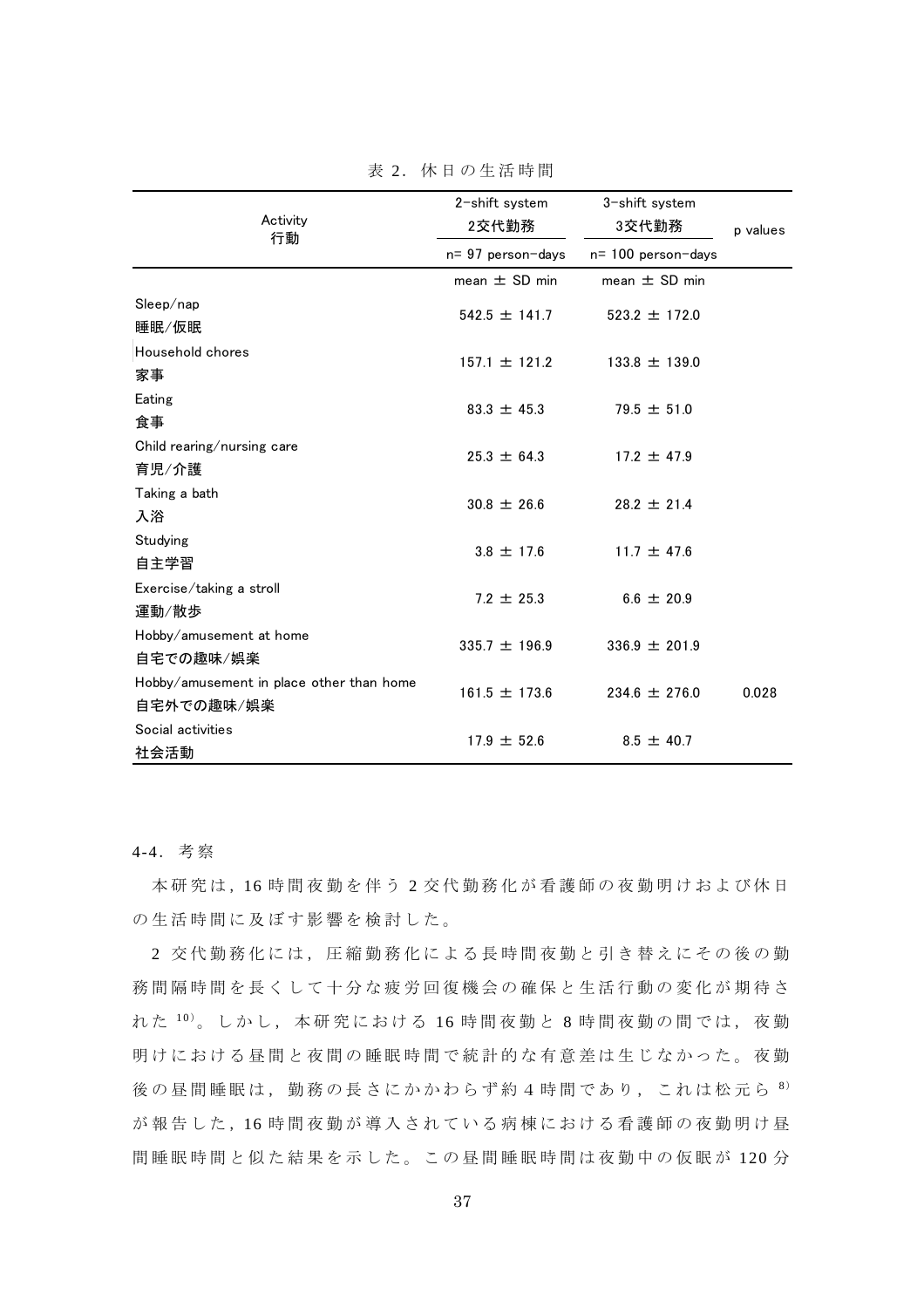未満の群で 236 分 , 120 分以上の群で 218 分であった。 8 時間夜勤において も藤内 11) は、夜勤明けの昼間睡眠を個人差が大きいものの平均では 4 時間 48 分 ( 288 分)であることを示しており,やはり本研究と似た結果を報告し ている。また,休日の夜間睡眠においても勤務間で差がないことから,夜勤 の拘束時間の長さおよび夜勤中の仮眠と圧縮勤務化による夜勤後の勤務間隔 時間の延長(翌日が必ず休日になること)は,睡眠時間には影響しないこと がうかがえた。

睡眠以外の生活時間については,夜勤明けでは 8 時間夜勤後よりも 16 時 間夜勤後で食事時間がわずかにではあるが有意に長かったものの,休日では 自宅外での趣味 /娯楽時間のみ 2 交代勤務に比して 3 交代勤務で約 70 分有意 に長く,他の生活時間では勤務間で差がみられなかったことから,生活行動 が 2 交代勤務化により改善する結果は示されなかったといえた。女性看護師 の 12 時間夜勤中の仮眠時間と家事時間との関係を調べた知見  $^{12)}$  では, 中央 値である 2.3 時間(138 分)以下の仮眠をとった群よりも, それ以上の仮眠を とった群で週あたりの家事時間が有意に長かった。このことは,家事のよう な定常的な活動をする場合において,夜勤直後では仮眠による疲労回復条件 が強く影響することを示唆した。本研究では, 1 か月単位で休日の生活時間 をみた結果,勤務間で家事時間や自宅での趣味/娯楽時間に差はみられず,能 動的な活動である自宅外での趣味/娯楽時間に差がみられた。この生活時間の 違いは, 2 交代勤務では 3 交代勤務よりも夜勤に従事することによる疲労を 休日まで持ち越しているためと推測された。それは, 2 連続休日において, よく外出すると回答した看護師が,在宅していることが多いもしくは睡眠を とっていることが多いと回答した看護師よりも,過去 1 か月の主観的疲労度 が低く疲労回復が早いことを示した知見  $^{13)}$  からもうかがえた。勤務制によ る自宅外での趣味 /娯楽時間の違いは,2 連続休日における余暇的活動の占め る割合が 16 時間夜勤を伴う 2 交代勤務に従事する看護師に比して 8 時間夜 勤を伴う 3 交代勤務に従事する看護師で多いという知見とも一致していた <sup>7</sup>)。 2 交代勤務でとりやすいとされる連続休日は,本調査が 1 ヵ月という短い試 行期間ではあったものの,結果的には2日以上の連続休日が2交代勤務で42 回, 3 交代勤務で 43 回であり差がなかった。同様のことが, 看護師の1か月

38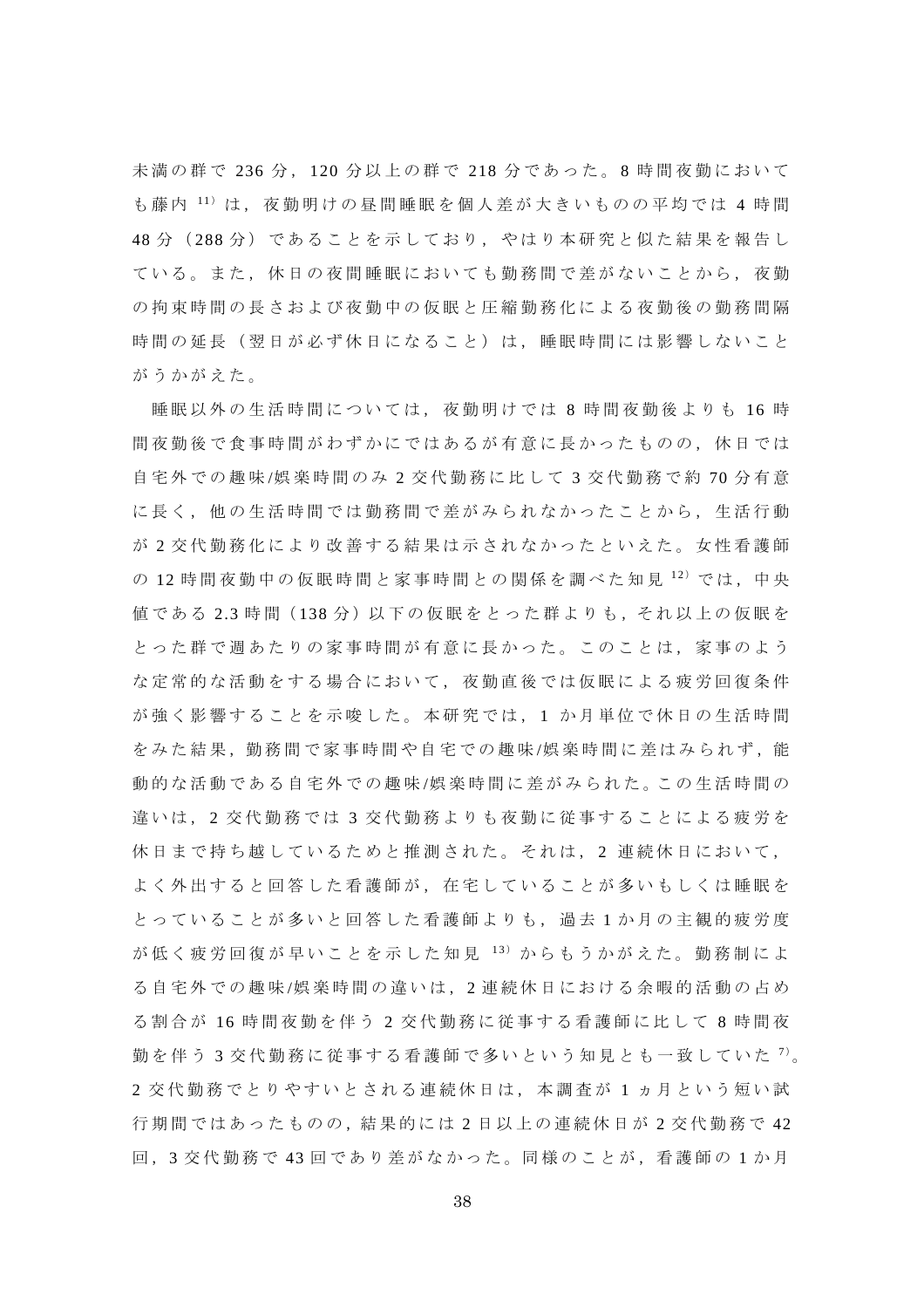の連休回数を調べた知見 <sup>7</sup>) からも示された。以上より, 2 交代勤務化により 生活時間が改善する様子はみられないと結論づけられた。本研究でみられた 勤務制による生活時間構造の違いと疲労の回復過程との関係を長期的に調べ ることは今後の課題である。

### 4-5.結語

本研究では,2 交代勤務における 16 時間の夜勤と逆循環 3 交代勤務における 8 時間の深夜勤の明けおよび休日の生活時間において, 2 交代勤務化で期待 されたような変化はみられず,むしろ自由時間が減少する結果が得られた。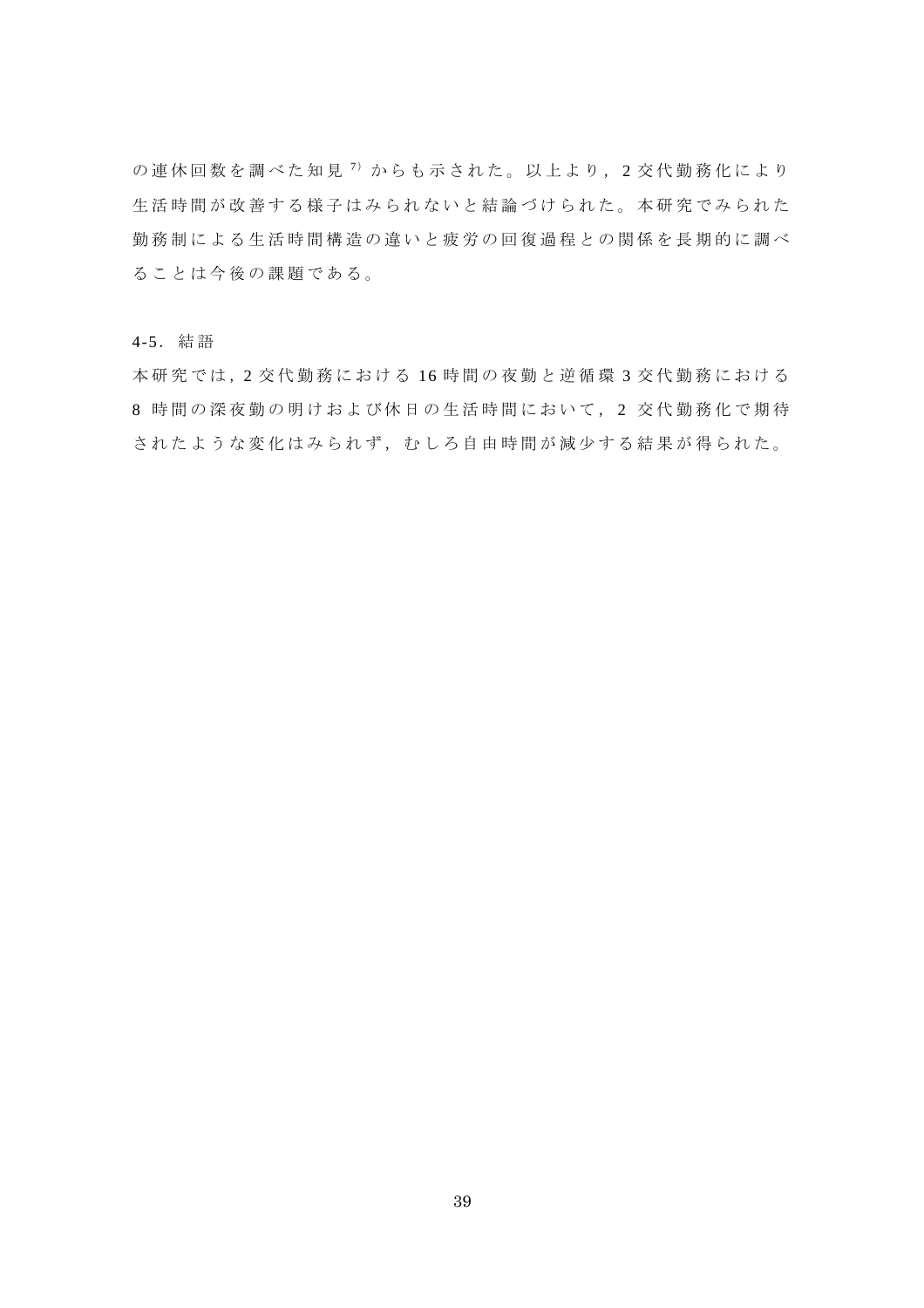第5章 日勤短縮による深夜勤前の勤務間隔時間の延長が看護師の 睡眠と疲労感に及ぼす効果

-逆循環 3 交代制の仮眠と対策の方向性-

5-1.緒言

わが国の看護職場の勤務実態調査の結果からは,16時間夜勤を伴う2交代 制の導入が進んでいることがみてとれるが <sup>1</sup>), それでも 3 交代制のみをとっ ている施設はいまだに 45.1%を占め, 3 交代制と 2 交代制が混在する施設は 37.9%を 占めていた。同様の傾向は別の調査でもみられ, 3 交代制をとってい る施設は 35.7%であった<sup>2)</sup>。

これらの勤務実態と,これまでに報告された労働安全衛生および生活の質 を 確 保 す る た め の 人 間 工 学 的 な 夜 勤 ・ 交 代 勤 務 編 成 の 提 言 内 容 3,4) と 照 ら し 合 わせると,わが国の看護職場で多く行われている特徴的な 16 時間以上の夜 勤を伴う 2 交代制と,交代方向が逆循環(日勤-深夜勤-準夜勤の順に交代 する)の 3 交代制のどちらにも労働負担を軽減するため改善が必要な点がう かが え る 。 そ れ ぞ れ の 提 言 <sup>3,4)</sup>に お い て , 夜 勤 時 間 を 短 縮 し 夜 勤 負 担 を 軽 減 す るべきとした指摘は 2 交代制に当てはまり,十分な勤務間隔時間を確保し, 正循環の交代方向にするべきとした指摘は 3 交代制に当てはまり, 現在の 2 交代制と 3 交代制はどちらも共通して提言に反した勤務形態となっている。

2 交代制に伴う長時間夜勤の労働負担に関する数少ない最近の知見では, 看護労働における 16 時間の長時間夜勤の負担軽減策としてとられていた夜 勤中の 2 時間の仮眠が, 取得量やタイミングによっても眠気発生 <sup>5</sup> や疲労感 抑 制 6 )に効果がみられないことを報告している。また,勤務間隔時間からみ ても, 2 交代制が逆循環の 3 交代制に比べて疲労回復機会としての夜勤後や 休日の睡眠時間に差が無く,休日の余暇活動が短かったという知見もあり<sup>7)</sup>, 2 交代制が安全性や生活性の点から優れているとは言いがたい。

導入の進む長時間夜勤を伴う 2 交代制に対して,現在でも多くの看護職場 で採用されている逆循環の 3 交代制の問題は,具体的には勤務間隔時間が極 端に短い 8 時間未満になるような勤務の組み合わせに集約される。例えば, 看護職場で多く見られる日勤後に深夜勤務が配置される場合に生じる短い勤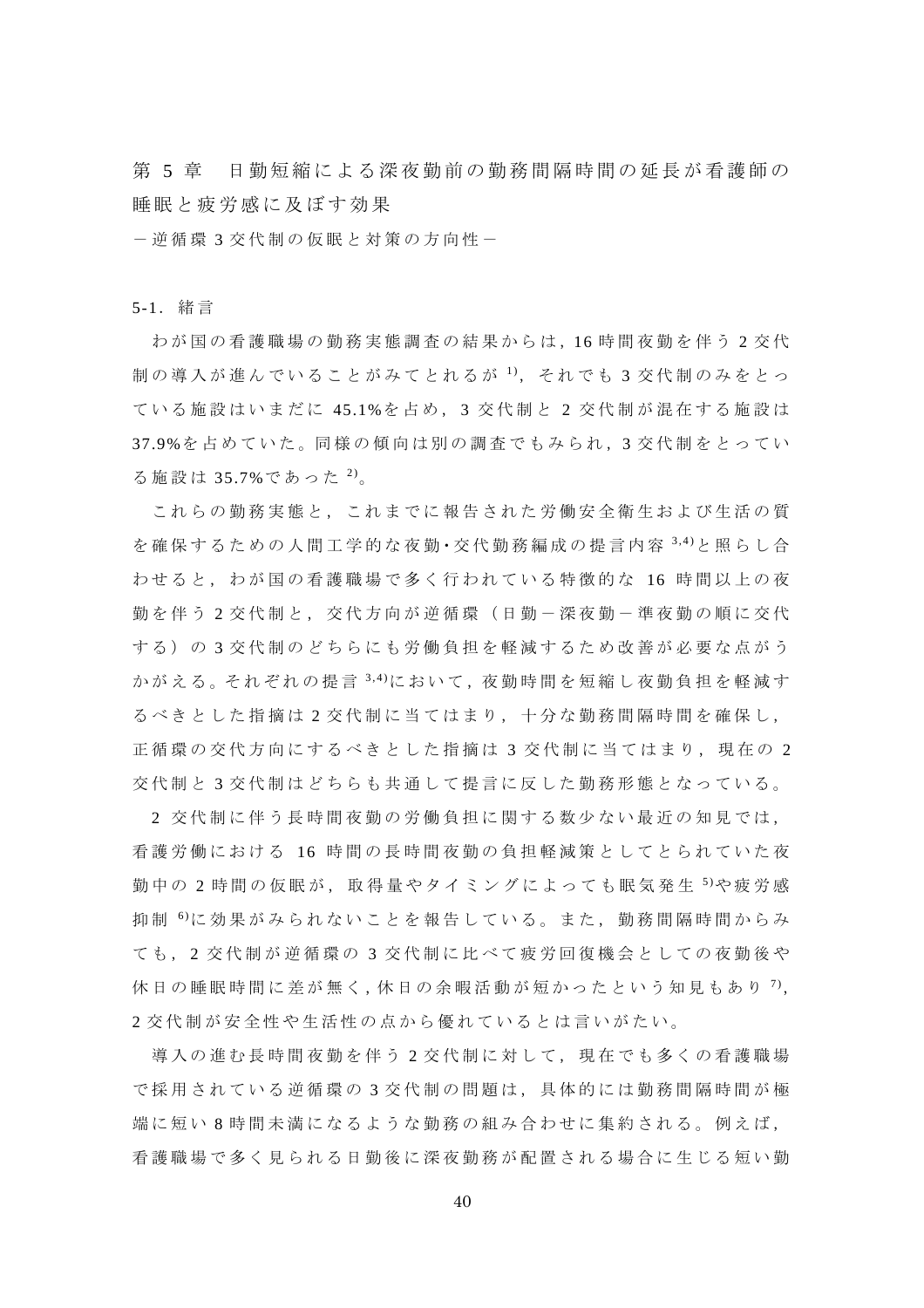務間隔時間では,日勤の疲労を回復して,深夜勤に堪えるための休息機会を 十分に得られない 8)。反対に,勤務間隔時間が最低でも 16 時間以上は確保さ れる正循環の 3 交代制も交代勤務者から望まれているとは言えない。その理 由としては,勤務間隔時間の確保とは別に,連続休日など長い自由時間をと りにくい勤務条件 9 )であることが考えられる。そのため 2 交代制に伴う 8 時 間を超える長時間夜勤や,正循環の 3 交代制に伴う休日のとりにくさの問題 とは別に,現行の逆循環の 3 交代制に伴う短い勤務間隔時間の問題に対策を 立てることはいまだ重要な課題である。

これまで,逆循環の 3 交代制にみられる短い勤務間隔時間の一つの解決策 として日勤-深夜勤の組み合わせにおいて,深夜勤前の日勤時間を午前の半 分(半日勤)にすることで勤務間隔時間を延長する試みがわずかではあるが 報告されている 10,11)。これらの研究においては,半日勤への変更が,深夜勤 前の勤務間隔時間と睡眠時間を延長させたものの,生化学的な指標や心理的 指標において深夜勤時のストレスや疲労感には明確な効果が見られなかった。 しかし,その理由としては,解析に用いられたのが体力のある若年看護師に 限られていたことや,半日勤の試行が 1 名につき 1 回であったことによる勤 務への慣れが不十分であったことなどの方法論上の問題が影響したものと考 えることもできる。したがって,本研究では,現場に即して様々な年齢層の 看護師を対象とし,また 1 名につき複数回の半日勤を試行して,先行研究の 知見が正しいか否かを検討することを目的とした。

5-2.方法

5-2-1.調査病院と勤務条件

兵庫県の公立病院において、総合診療科病棟で逆循環の8時間3交代制に 従事する看護師 20 名が本調査に参加した。調査期間は 2011 年 11 月 1 日 か ら 12 月 31 日までであり, 11 月 1 日から 30 日までの 1 か月間は日勤( 8:30- 17:30)-深夜勤( 0:30-9:30)のある通常勤務を行い(日勤条件), 12 月 1 日 か ら 31 日までの 1 か月間は,深夜勤前を午前半分に短縮する半日勤( 8:30- 12:30) を導入した (半日勤条件)。全ての看護師が両条件での調査に参加し た。1回の深夜勤には3名の看護師が勤務しており、半日勤条件における深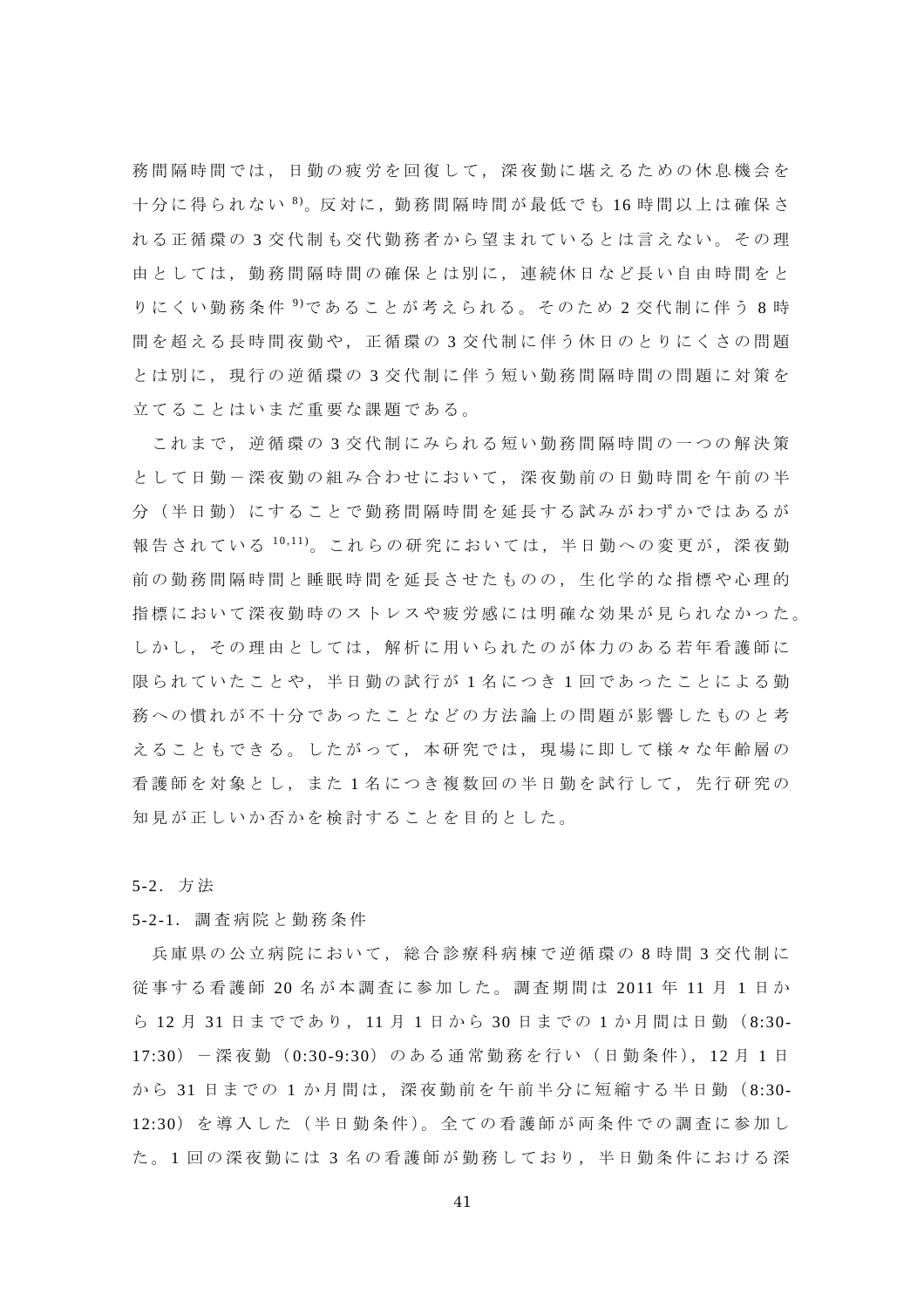夜勤では 3 名のうち 2 名が半日勤,1 名 が 日 勤 を 深 夜 勤 前 に 行 っ た 。そ の 際 , 業務内容や勤務当たりの看護師数には変更を加えなかったが,調査に参加し た看護師が最低 1 回は半日勤-深夜勤に従事するように調整し,その結果, 15 名が半日勤条件を 2 回行い, 5 名 が 3 回行った。

#### 5-2-2.調査手続き

調査参加者は,調査開始時に性別,年齢,看護経験年数,同居者について 回答し,調査期間中は 10分精度の自記式の生活時間調査票に,毎日の勤務, 勤務中の休憩,睡眠の 3 項目について行った時刻に水平線を記入するよう求 められた。また、勤務開始時と終了時には、 100mm の水平線分による Visual Analogue Scale<sup>12)</sup> (質問;そのときの疲れ, 左端 0;まったく疲れていない, 右端 100: ひじょうに疲れている)を用いて疲労感を測定した。対象者には 疲労の程度を線分上のどの位置にあるか垂直線を引いて表現させ,左端から 垂直線までの長さを疲労感の値とした。同時に,睡眠取得時刻を客観的に把 握することを目的として, Actiwatch® AW-64( Mini Mitter Company, U.S.A) を左上腕に装着し,就床時と起床時にイベントスイッチを押すように教示し た。

## 5-2-3.データ記述方法と統計的検定

本文,表,図におけるデータは平均値±標準偏差で表記した。全ての統計的 分析には, IBM® SPSS® ver. 20.0 for Windows 日本語版を用いた。疲労感や生 活時間記録の未記入を除いたデータに対して,深夜勤前の勤務条件(日勤, 半日勤)と,疲労感の測定点(日勤および半日勤の開始時と終了時,また深 夜勤の開始時と終了時)を要因とする Two-way repeated measures ANOVA を 行った。また、深夜勤前の睡眠(日勤条件群,半日勤条件の一括群,半日勤 条件の分割群)と疲労感の測定点(深夜勤の開始時と終了時)を要因とする Two-way repeated measures ANOVA を 行 い ,主 効 果 に 有 意 差 が 生 じ た 場 合 は 下 位検定として Tukey HSD を 行 っ た 。勤 務 条 件 間 の 変 数 の 比 較 に つ い て は 対 応 のない t-test を,睡眠取得状況間の変数の比較については One-way ANOVA を 行った。いずれも有意水準を 5% (両側)に設定した。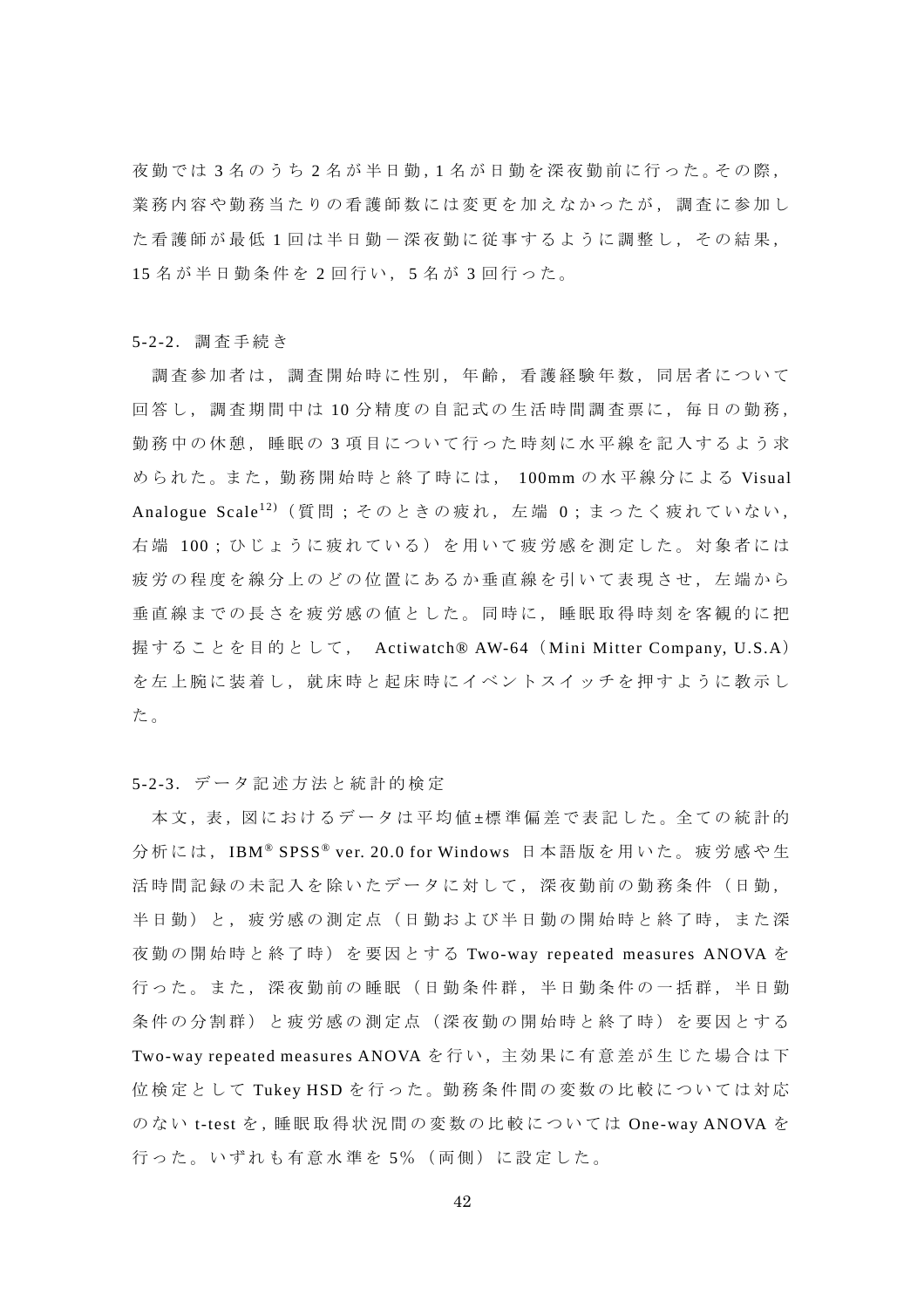5-2-4.倫理的配慮

本調査計画は, (公財) 労働科学研究所の「調査研究のための倫理委員会」 の承認を得て行った。調査参加者には,調査前に口頭および文書にて調査内 容および測定方法に関する説明を行い,書面にて同意を得た。本研究への参 加は任意であり,研究協力者への謝礼は無かった。

5-3.結果

5-3-1.解析対象看護師の属性,勤務関連時間

解析対象看護師は,調査に参加した看護師 20名のうち,日勤ー深夜勤と半 日勤ー深夜勤の組み合わせの勤務の両方に従事し、比較可能なデータが得ら れた 16名 (女性 14名, 男性 2名)であった。彼らの日勤条件(日勤ー深夜 勤)は57回,半日勤条件(半日勤ー深夜勤)は32回であった。調査期間中 で の 1 名あたりの日勤条件従事回数は,全 57 回のうち, 3 名 が 2 回 , 4 名 が 3 回 , 6 名 が 4 回 , 3 名 が 5 回であった。同じく半日勤条件従事回数は全 32 回のうち, 2 名 が 1 回 , 12 名 が 2 回 , 2 名 が 3 回であった。

解析対象看護師の年齢は 37.4±8.4 歳, 所属病院での勤務年数は 11.5±9.5 年, 所属病棟での勤務年数は 2.8±2.6年であった。同居者については、独居者は 3 名,未就学・小学生の子どものいる者は6名,配偶者のいる者は9名であっ た。

表 1 に勤務条件別に調査期間中の勤務関連時間を示した。日勤の拘束時間 は日勤条件で 642.6±34.4 分,半日勤条件で 277.2±19.4 分であり,半日勤条件 で日勤条件より有意に短かった (t[87]=-55.269, p<0.001)。拘束時間から所定 労働時間 (540分) を引いた日勤の時間外労働時間は,日勤条件で 102.6分, 半日勤条件で 37.2 分であり,半日勤条件で日勤条件より有意に短かった ( t[87]= -9.898, p<0.001)。日勤の休憩時間は,日勤条件で 55.1±8.5 分とられ ており,半日勤条件は休憩時間が設けられていなかった。深夜勤の拘束時間 は日勤条件で 622.8±34.1 分,半日勤条件で 615.3±24.6 分であった。拘束時間 から所定労働時間(540分)を引いた深夜勤の時間外労働時間は,日勤条件 で 82.8 分, 半日勤条件で 75.3 分であった。深夜勤の休憩時間は, 日勤条件で 24.2±8.2 分, 半日勤条件で 21.3±11.0 分とられていた。深夜勤の労働関連時間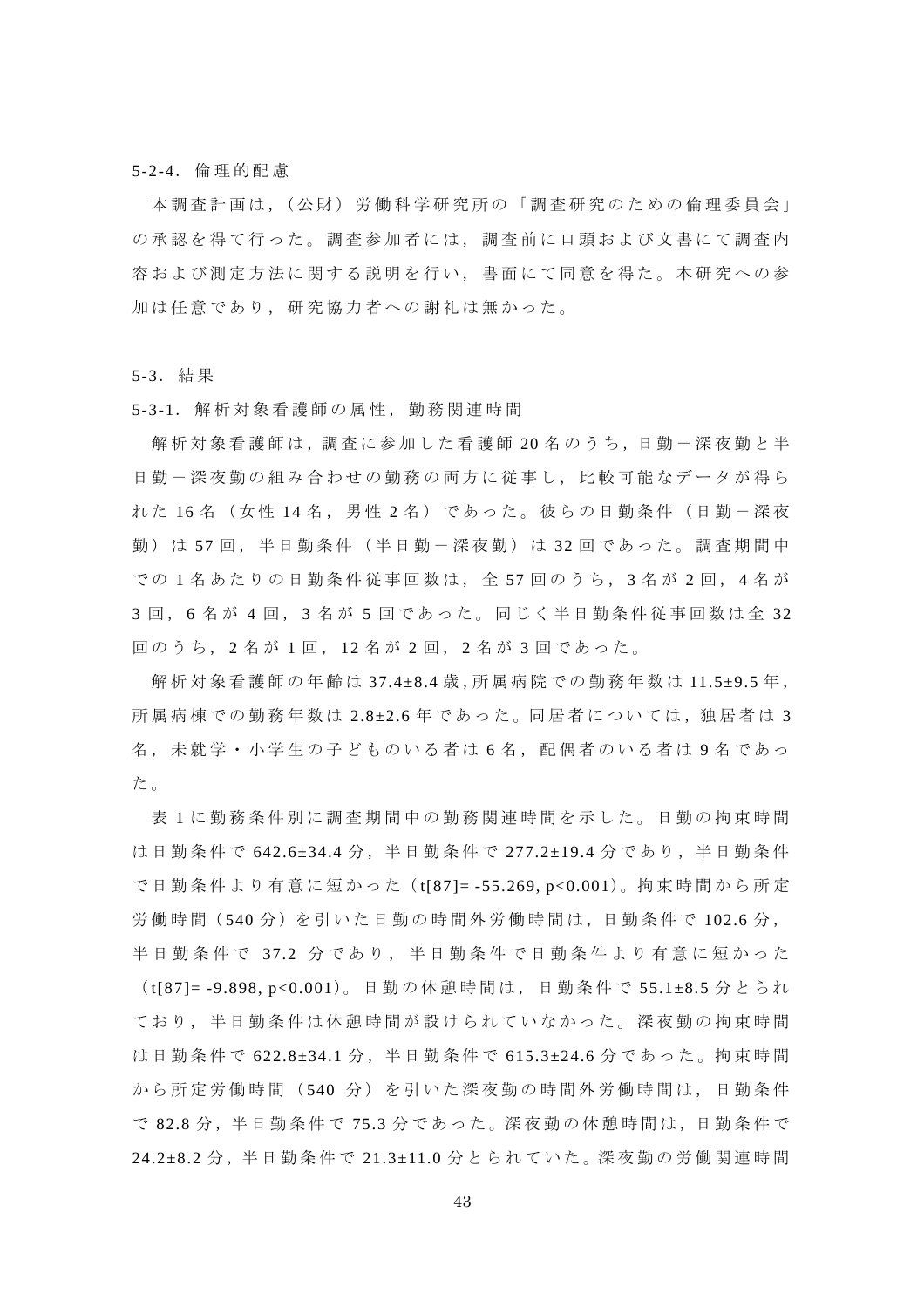の指標にはいずれも勤務条件間で有意差はみられなかった。

一方,深夜勤前の勤務間隔時間は,日勤条件で 324.0±35.3 分,半日勤条件 で 682.5±23.0 であり,半日勤条件で日勤条件より有意に長かった( t[87]= 51.563,  $p<0.001$ ).

|                                 | Full-day shift<br>$(n=57)$ | Half-day shift<br>$(n=32)$ | p values |
|---------------------------------|----------------------------|----------------------------|----------|
|                                 | $mean + SD$ min            | mean $\pm$ SD min          |          |
| Hours on duty                   |                            |                            |          |
| Day shift                       | $642.6 \pm 34.4$           | $277.2 + 19.4$             | < 0.001  |
| Overtime                        | $102.6 \pm 34.4$           | $37.2 \pm 19.4$            | < 0.001  |
| <b>Breaktime</b>                | 55.1 $\pm$ 8.5             |                            |          |
| Night shift                     | $622.8 \pm 34.1$           | $615.3 + 24.6$             |          |
| Overtime                        | $82.8 \pm 34.1$            | $75.3 \pm 24.6$            |          |
| <b>Breaktime</b>                | $24.2 \pm 8.2$             | $21.3 \pm 11.0$            |          |
| Intervals between<br>two shifts | $+35.3$<br>324.0           | $682.5 + 23.0$             | < 0.001  |

表 1.勤務条件別の労働関連時間と勤務間隔時間

5-3-2.深夜勤前の仮眠取得状況

図 1 に勤務条件別の仮眠の取得時刻分布を示した。仮眠は日勤条件では一 括でとられており,最頻値は 21:50,22:20,22:30( 78.9%)であった。また, 半日勤条件では一部の仮眠が分割してとられていた。半日勤条件で仮眠が一 括してとられた場合の最頻値は 21:00-22:20( 72.2%)であり,分割してとら れた場合の最頻値は,前半が 15:30( 80.0%),後半が 21:00-22:20( 90.0%)で あった。したがって,深夜勤前の仮眠は勤務条件および,一括取得もしくは 分割取得にかかわらず,最も多くとられている時刻帯 (21:50, 22:20)は重な っていた。

深夜勤前にとられた仮眠の睡眠時間(0時間を含む)は,日勤条件では 117.9±70.4 分, 半日勤条件では 209.7±128.1 分であった。仮眠時間は, 日勤条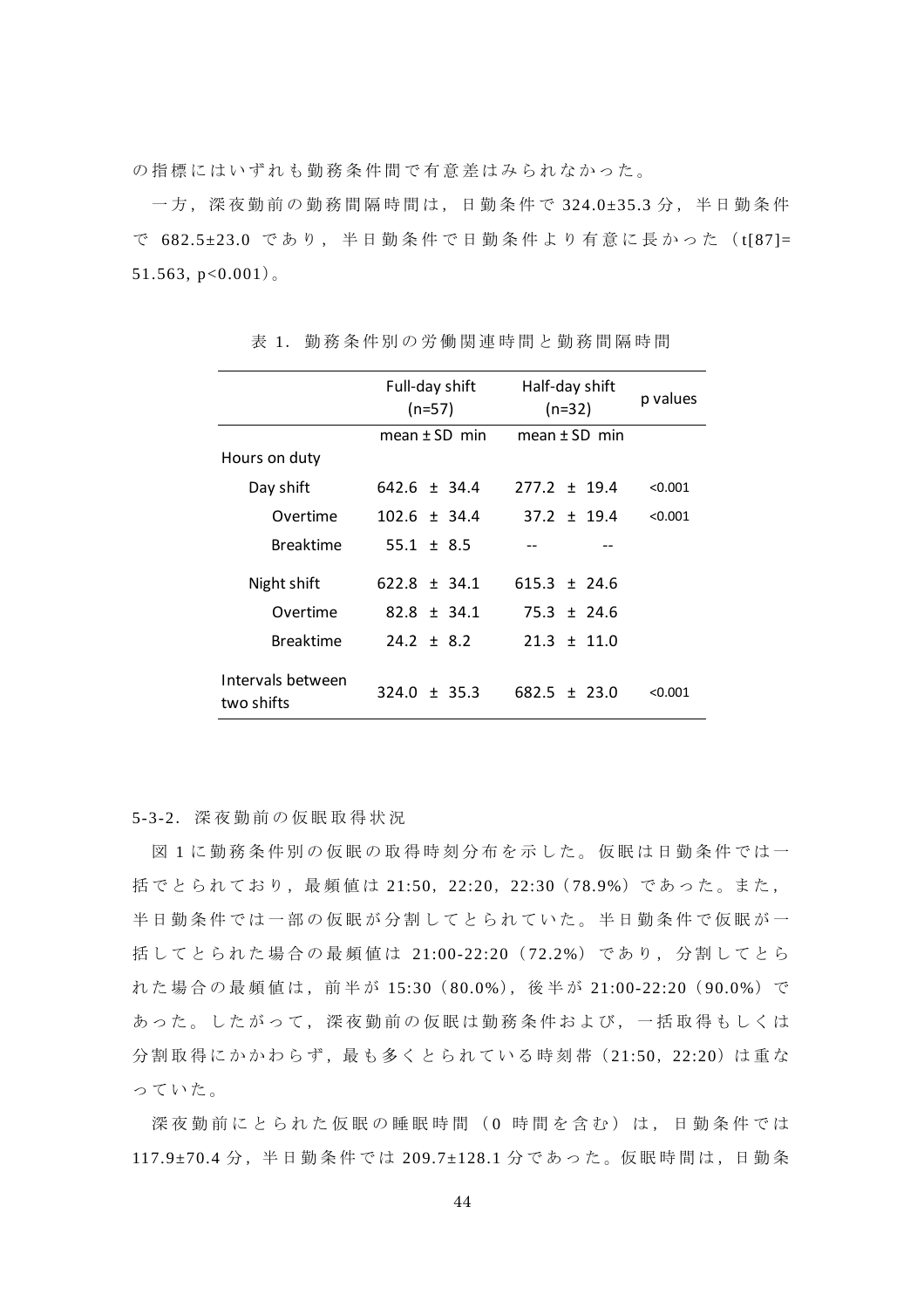件に比して半日勤条件で有意に長かった (t[87]=4.371, p<0.01)。また日勤条 件で全 57 回の仮眠機会のうち仮眠が取られていたのは 48 回( 84.2%),その 睡眠時間は,140.0±52.4 分であった。一方,半日勤条件における全 32 回の仮 眠機会のうち, 分割が 10 回 (31.2%), 睡眠時間は 301.0±68.9 分であり, 一 括 は 18 回( 56.3%),睡眠時間は 205.6±110.2 分であった。仮眠時間は一括よ りも分割してとっていた場合で有意に長かった (p<0.01)。また, 半日勤条件 の仮眠時間は, 一括 (p<0.01), 分割 (p<0.001) であっても日勤条件より有意 に長かった。

仮眠の取得状況を調査参加者別にみると,16 名のうち 8 名が半日勤条件で 仮眠を分割してとっていた。この 8 名のうち 2 名 は 2 回の半日勤条件のうち どちらも仮眠を分割してとり,残りの 6 名は, 2 回の半日勤条件のうち 1 回 のみを分割しており,それはいずれも 2 回目以降であった。



図 1.勤務条件別の仮眠取得時刻分布

5-3-3.日勤から深夜勤までの疲労感の変化

図 2 に,日勤条件,半日勤条件の勤務開始から深夜勤終了までの疲労感の 変化を示した。日勤条件,半日勤条件ともに,日勤の勤務開始から終了に向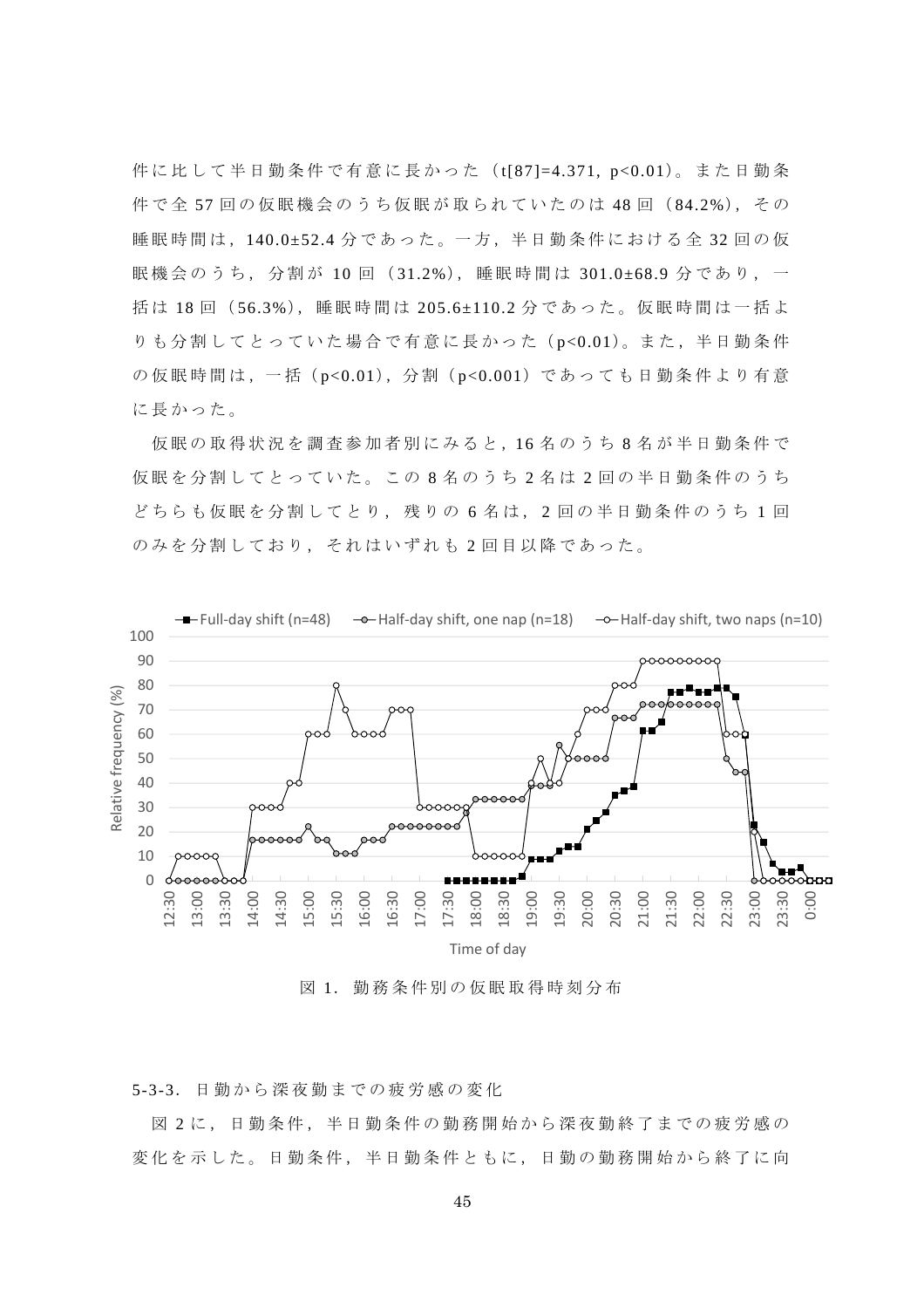かって,疲労感は増大したが,日勤条件よりも半日勤条件で低かった。統計 的検定の結果, 勤務条件 (F[1,87]=7.511, p<0.01), 測定点 (F[1,87]=147.138, p<0.001), 交互作用 (F[1,87]=24.232, p<0.001) のいずれにも有意差が示され た。また,深夜勤の開始から終了に向かって,両勤務条件とも疲労感は増大 したが,深夜勤開始時と終了時のどちらも日勤条件よりも半日勤条件で疲労 感は低かった。統計的検定の結果,勤務条件( F[1,87]=31.395, p<0.001), 測 定点 (F[1,87]=127.503, p<0.001)に有意差が示された。交互作用には有意差 が示されなかった。



Measurement point

図 2. 勤務条件別にみた日勤もしくは半日勤ー深夜勤での疲労感の変化

5-3-4.深夜勤前の仮眠取得状況と疲労感の関係

図 3 に,仮眠のとり方によって日勤条件群 (140.0±52.4 分), 半日勤条件の 一括群 (205.6±110.2 分), 半日勤条件の分割群 (301.0±68.9 分) の 3 群に分 けた場合の深夜勤前後の疲労感の変化を示した。疲労感は 3 群とも深夜勤開 始から終了に向かい増加した。深夜勤務終了後と深夜勤務開始時の疲労感の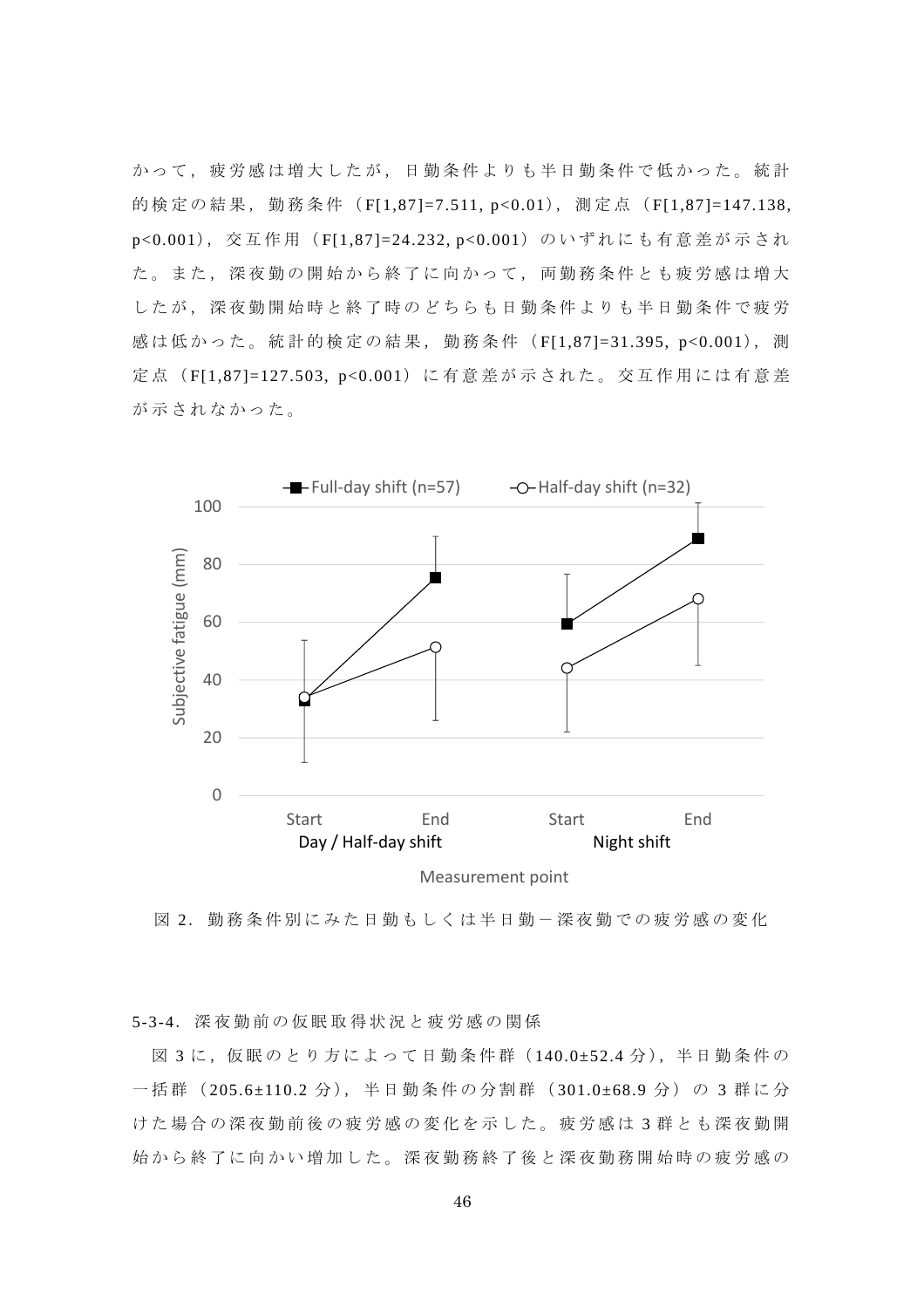差分は,日勤条件群で 32.4 ポイント,半日勤条件の一括群で 22.8 ポイント, 半日勤条件の分割群で 33.1 ポイントであった。また,仮眠時間が長い(半日 勤条件の分割群>半日勤条件の一括群>日勤条件群)ほど,深夜勤開始時と 終了時の疲労感が低く抑えられていた。統計的検定の結果,仮眠取得状況 (F[2,73]=21.945, p<0.001), 測定点 (F[1,73]=102.969, p<0.001) に有意差が示 された。交互作用には有意差は示されなかった。下位検定の結果,疲労感は, 深夜勤開始時では日勤条件群に比して, 半日勤条件の一括群 (p<0.05), 半日 勤条件の分割群( p<0.001)で有意に低かった。また,深夜勤終了時において も日勤条件群に比して,半日勤条件の一括群( p<0.001),半日勤条件の分割 群(p<0.001)の疲労感が有意に低かった。しかし、半日勤条件での仮眠のと り方(一括,分割)によって疲労感に有意差は示されなかった。



図 3. 仮眠取得状況別にみた深夜勤での疲労感の変化

### 5-4.考察

本研究では逆循環の 3 交代制における深夜勤時の疲労を低減するための方 策として,深夜勤前の日勤を半日勤にする現場介入調査を先行研究とは異な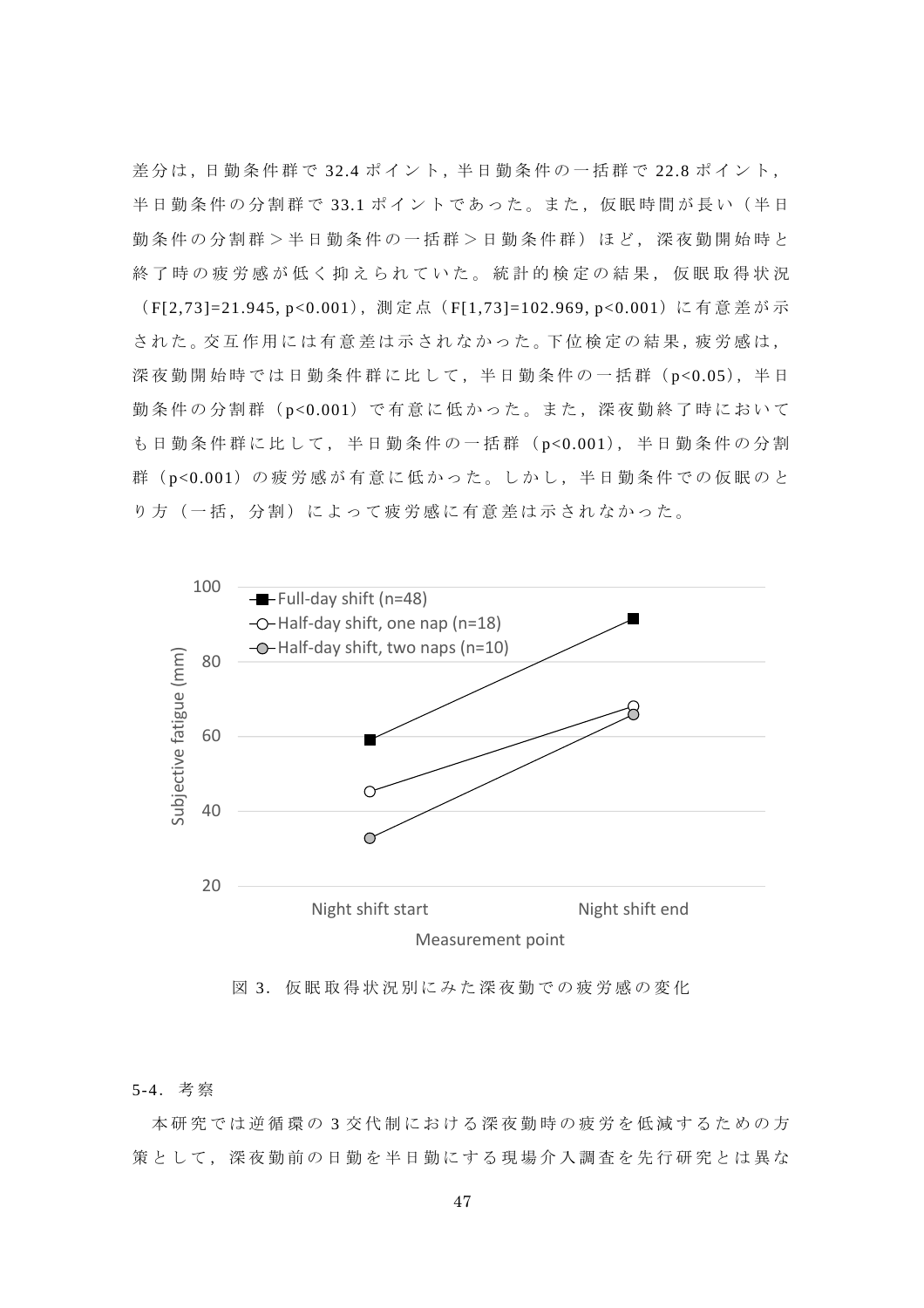る方法を用いて,現場実態に即して行い,深夜勤後の疲労感に及ぼす効果を 検討した。その結果,半日勤条件において仮眠時間が日勤条件より増加し, 深夜勤終了時までの疲労感も,半日勤条件で日勤条件に比して低いまま推移 し,半日勤の介入効果が示された。しかし,半日勤の仮眠時間を一括群と分 割群に分けて,日勤条件群と深夜勤務時の疲労感を比較した場合,深夜勤開 始時点と終了時点ともに日勤条件群に比して半日勤条件の一括群および分割 群で疲労感は低下したが, 3 群とも深夜勤開始時から終了時に向かい疲労感 は増加し,仮眠時間の長さにより深夜勤後の疲労感を抑制する効果は示され なかった。

5-4-1.半日勤条件の深夜勤前の仮眠時間が延長した理由

本研究では,日勤条件に比して半日勤条件で前仮眠時間が延長していた。 これは,半日勤条件の勤務間隔時間が延長したことによる。これまでも深夜 勤前にとられる仮眠の仮眠時間が,勤務間隔時間によって変わることは,本 研究と同じ短い勤務間隔時間を伴う逆循環の 3 交代制( backward rotation 13,14), advancing shift system<sup>15</sup>), counterclockwise rotating shift <sup>16,17</sup>) において, とく に短い勤務間隔時間(11時間未満)を指すクイックリターンズ(quick returns) 18,19)の研究においても示されている。

クイックリターンズのレビュー研究  $18$ )によると,日勤ー深夜勤の勤務間隔 時間が 7 時間から 11 時間の 4 編の論文 8,13,16,17)において、仮眠時間は 2.2 時 間から 2.8 時間であったと報告されている。本研究の日勤条件の勤務間隔時 間は,時間外労働(102.6分)があったことによって 5.4 時間と他の先行研究 より短く,その結果,仮眠時間も 2.0 時間と,他の知見に比して短かった。 一方,半日勤条件の勤務間隔時間は,時間外労働( 37.2 分)があったことに よって 11.4 時間であったが,日勤条件と比較して 358.5 分長く,仮眠時間は 3.5 時間であった。

看護師を対象とした半日勤の先行研究を行った Kobayashi ら 10)も, 日勤-深夜勤の勤務間隔時間は 8 時間,仮眠時間は 2.4 時間であったが,半日勤ー 深夜勤の場合では,勤務間隔時間が 12 時間で仮眠時間は 3.9 時間と仮眠時間 が 延 長 し た と 報 告 し て い る 。同 様 に Kurumatani ら 8 )も病棟看護師の実態調査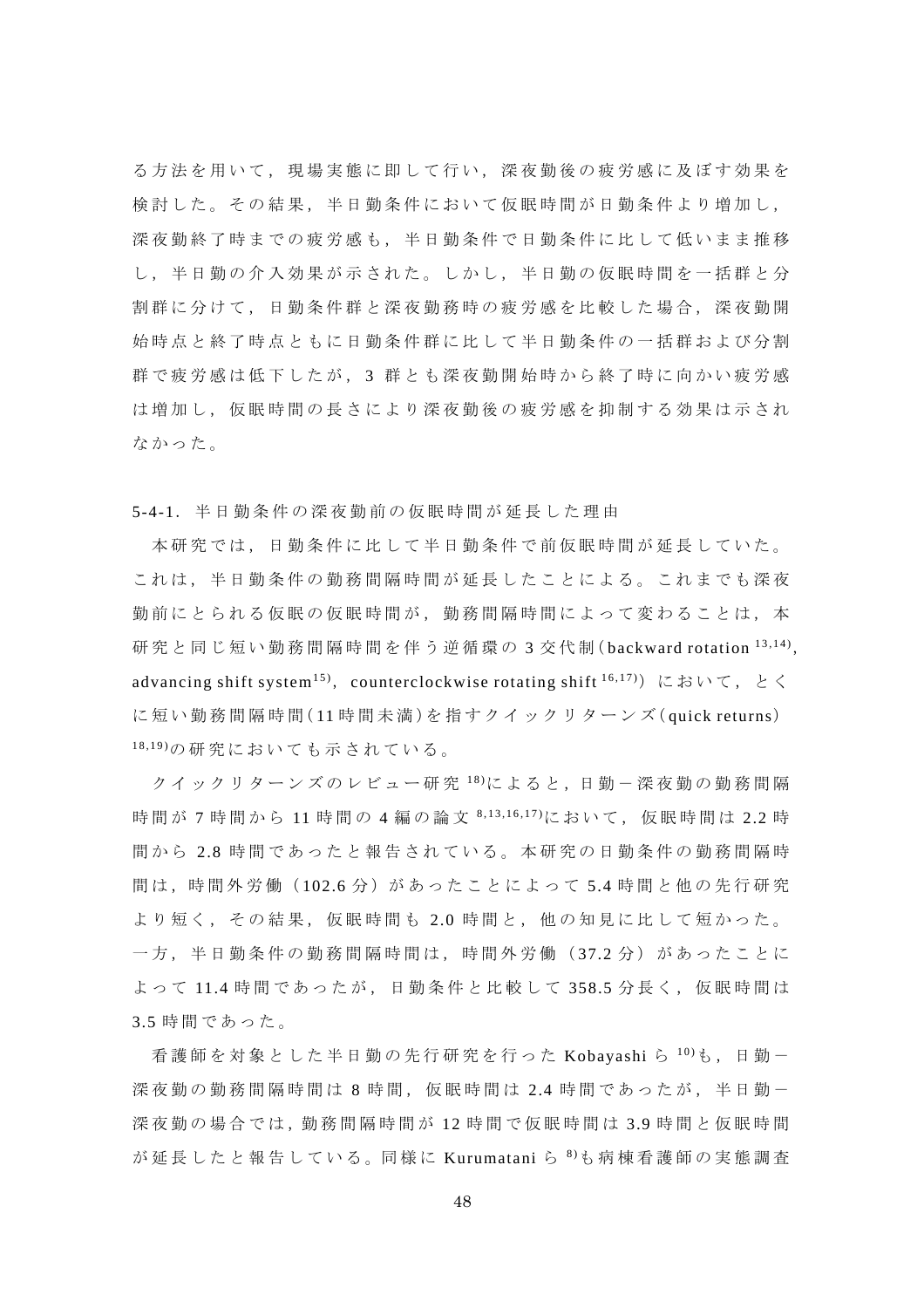より, 朝勤(8:00 から 8:30-12:30) 一深夜勤(0:00 から 0:30-8:30)において, 最も短い勤務間隔時間が 11.5 から 12 時間で深夜勤前の仮眠時間は 3.0 時間 であることを示している。したがって本研究の半日勤条件において,日勤条 件に比して仮眠時間が長かった理由は,明らかに勤務間隔時間が延長したこ とが原因と考えることができる。

5-4-2.勤務間隔時間以外の仮眠時間を延長させる要因

一方,他の研究の勤務間隔時間と仮眠時間の関係を,詳細に本研究の知見 と比較するために,仮眠 1 時間あたりの勤務間隔時間の比を算出して比べた ところ, Kurumatani ら  $8\pi$  3.1, Kobayashi ら  $10\pi$  3.3, Costa ら  $13\pi$  3.0, Cruz ら<sup>16</sup>)が 2.9, Signal ら<sup>17</sup>)が 5.0 であったのに対して, 本研究の日勤条 件では 2.7 であり,本研究の日勤条件の仮眠時間は,他の研究における勤務 間隔時間に比して長い傾向が示された。このことは,単に勤務間隔時間の長 さだけが,仮眠時間の長さを決める要因でないことを示唆する。

具体的には, 勤務間隔時間が7時間から 11 時間の日勤ー深夜勤 8,13,16,17)の 場合では,睡眠が 2.2 時間から 2.8 時間とられていたのに対して,同程度の 長さの勤務間隔時間である準夜勤ー日勤もしくは早朝勤務 13,14,16,21-23)の場合 では,睡眠が 5 時間から 6.5 時間とられている。

これらのことから日勤ー深夜勤の深夜勤前にとられる仮眠時間の長さは, 勤務間隔時間の長さよりも勤務間隔時刻の影響が強いことが考えられた。日 勤-深夜勤の勤務間隔時刻は,知見によって異なるが,本研究において勤務 間隔時刻は 17 時 30 分から 0 時 30 分であるため,深夜勤前の仮眠は 20 時 付 近にある生理的に眠りにくい睡眠禁止帯 20)を含む時刻帯にとられている。

5-4-3. 日勤条件より半日勤条件において深夜勤後の疲労感を低減させた理由 まず,深夜勤時の疲労の進展に影響を及ぼすと考えられる勤務関連時間を 比べると,深夜勤の拘束時間は,日勤条件で 622.8±34.1 分,半日勤条件で 615.3±24.6 分,休憩時間は日勤条件で 24.2±8.2 分,半日勤条件で 21.3±11.0 分であり,日勤条件と半日勤条件の間に差はみられなかった。したがって, 本研究において日勤条件と勤条件で深夜勤後の疲労感を低減させた理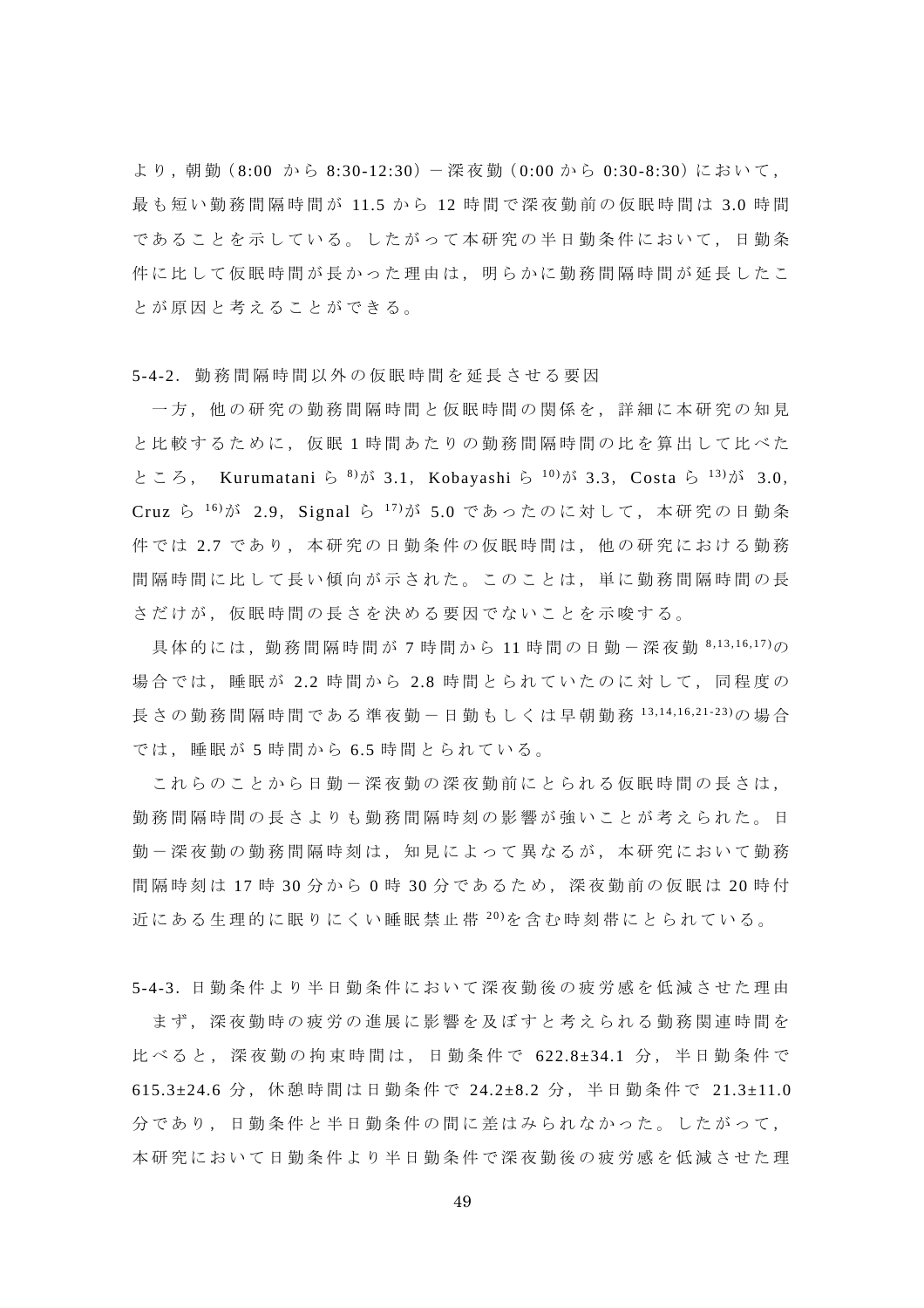由は,深夜勤務前の仮眠時間の長さによるものと考えられた。わが国の看護 師の逆循環の3交代制において日勤-深夜勤での深夜勤前と深夜勤中のそれ ぞれでとられた仮眠の長さの効果を比較した斉藤と佐々木 24)の知見がある。 彼らは,深夜勤前および深夜勤中のどちらも仮眠をとらない場合と比べた場 合に,深夜勤後の疲労感を低下させる条件は,181~ 240 分以上の仮眠を深夜 勤務前にとった場合であることを示している。本研究における仮眠時間も, 日勤条件では 117.9±70.4 分であったが,半日勤条件で 209.7±128.1 分であり, 斉藤と佐々木の知見のように深夜勤務前の仮眠時間が 180 分以上であったこ とが深夜勤後の疲労感を低減させた原因と考えられた。

5-4-4. 半日勤条件で仮眠時間の長さが深夜勤後の疲労感を低減させなかった 理 由

しかし,本研究では,半日勤条件間においては仮眠のとり方を一括と分割 に分けた場合,それらが 180 分以上であるにもかかわらず(一括群 205.6±110.2 分, 分割群 301.0±68.9 分), 深夜勤後の疲労感を抑制しなかった。 それは日中 の疲労感より夜間や早朝の疲労感が,概日リズムにより増大する疲労の影響 を強く受けることから,仮眠の効果が限定的に生じたものと考えられた。

夜間時刻帯で強い眠気を生じさせるような概日リズムの影響が強固である ことは,16 時間夜勤に従事する看護師の夜勤中の眠気の発現パタンを調べた 佐々木と松元5の知見からもみてとれる。彼らは、夜勤中の2時間の仮眠が 23 時, 1時, 3時からのいずれの時刻でとられても,眠気の訴え率が概日リ ズムの底点がある 5 時付近 25)で高いことは変わらなかったと報告している。 夜勤中の仮眠は,通常の睡眠の時刻帯でとられることから,睡眠潜時が早く, 睡眠効率が高いにも関わらず,概日リズムの影響受けて夜勤後に十分な疲労 低減効果をもたらさない。本研究では,深夜勤前の仮眠時間が長かった半日 勤条件においても,通常の睡眠時刻でない日中の仮眠であることから,仮眠 効果が限定されたものと考えられた。実際,日中にとられる仮眠による深夜 勤中の疲労感を抑制する効果が限定的であることは, Akerstedt<sup>26)</sup>の交代勤務 者における最適な睡眠を探る研究の知見においても示されている。彼は,夜 勤シミュレーションアルゴリズムを用いて, 2 連続夜勤の 1 日目の夜勤明け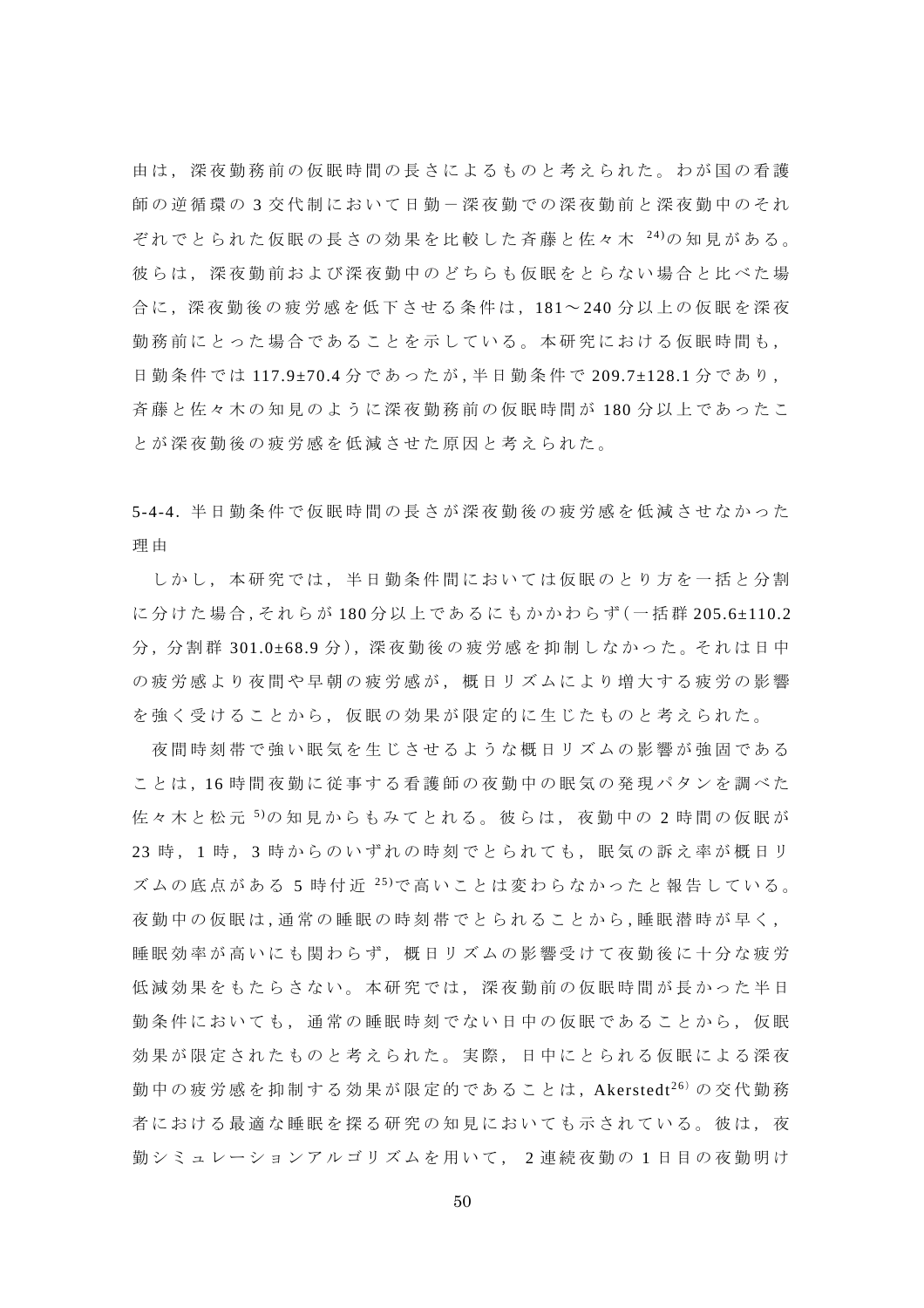の日中にとる睡眠を 5.5 時間から 7.5 時間に延長しても,その後の夜勤 2 日 目における主観的な覚醒度 (Karolinska Sleepiness Scale)は生理的な眠気を反 映する危険水準にまで達してしまうことを示した。

また半日勤条件で一括および分割でとられた仮眠から深夜勤終了時までの 先行覚醒時間の長さが,深夜勤後の疲労感を低下させなかったことも考えら れた。Matsumoto<sup>27)</sup>は, 2 時間の仮眠における徐波睡眠量が, 22 時からとった 場合で 47.8 分, 3 時からとった場合で 62.9 分出現しており, 仮眠までの先行 覚醒時間が長いと疲労を回復させる徐波睡眠量が多く出現していたことを示 した。本研究では半日勤条件の分割は一括よりも仮眠時間は長いものの,深 夜勤後までの先行覚醒時間が長くなることで仮眠の疲労抑制効果が相殺され, 半日勤条件の一括と分割で深夜勤後の疲労感に差がみられなかった可能性か 考えられた。

5-4-5.適正な勤務間隔時刻を含む深夜勤前の勤務間隔時間

一方で,疲労の低減には,仮眠時間よりも仮眠時間を保障する十分な勤務 間隔時間が必要とする研究もある。たとえば Härmä<sup>28)</sup>らは, 看護師を対象に した研究において,勤務間隔時間が 24 時間以上ある夜勤( 21:30-7:30)の前 に仮眠をとった群では, 仮眠をとらなかった群に比して夜勤後半の 4 時, 6 時, 終了後の 8 時までの主観的な疲労感(VAS 値)が有意に抑制されること を示した。彼らの夜勤前の仮眠時間は,108分 (15:24-17:06)であり,本研究 の日勤条件の仮眠時間 (117.9±70.4 分) よりも短かった。このことは, 深夜 勤務後の疲労感の低減には,勤務間隔時間が 24 時間ある正循環が対策とし て有効であることを示唆する知見である。この十分な勤務間隔時間は,心理 的な余裕を生じさせることで,眠る準備が整うため,仮眠時間が短くとも疲 労抑制効果を高めていることが考えられた。

5-4-6. 本研究と Kobayashi らの知見との違い

本研究では, Kobayashi ら 10)の知見とは異なり,日勤条件に比して半日勤 条件の疲労感が深夜勤務後まで低かった。本研究では、深夜勤前の仮眠が半 日勤条件の 32 回の仮眠機会のうち 10 回 (31.1%)で分割 (301.0±68.9 分) し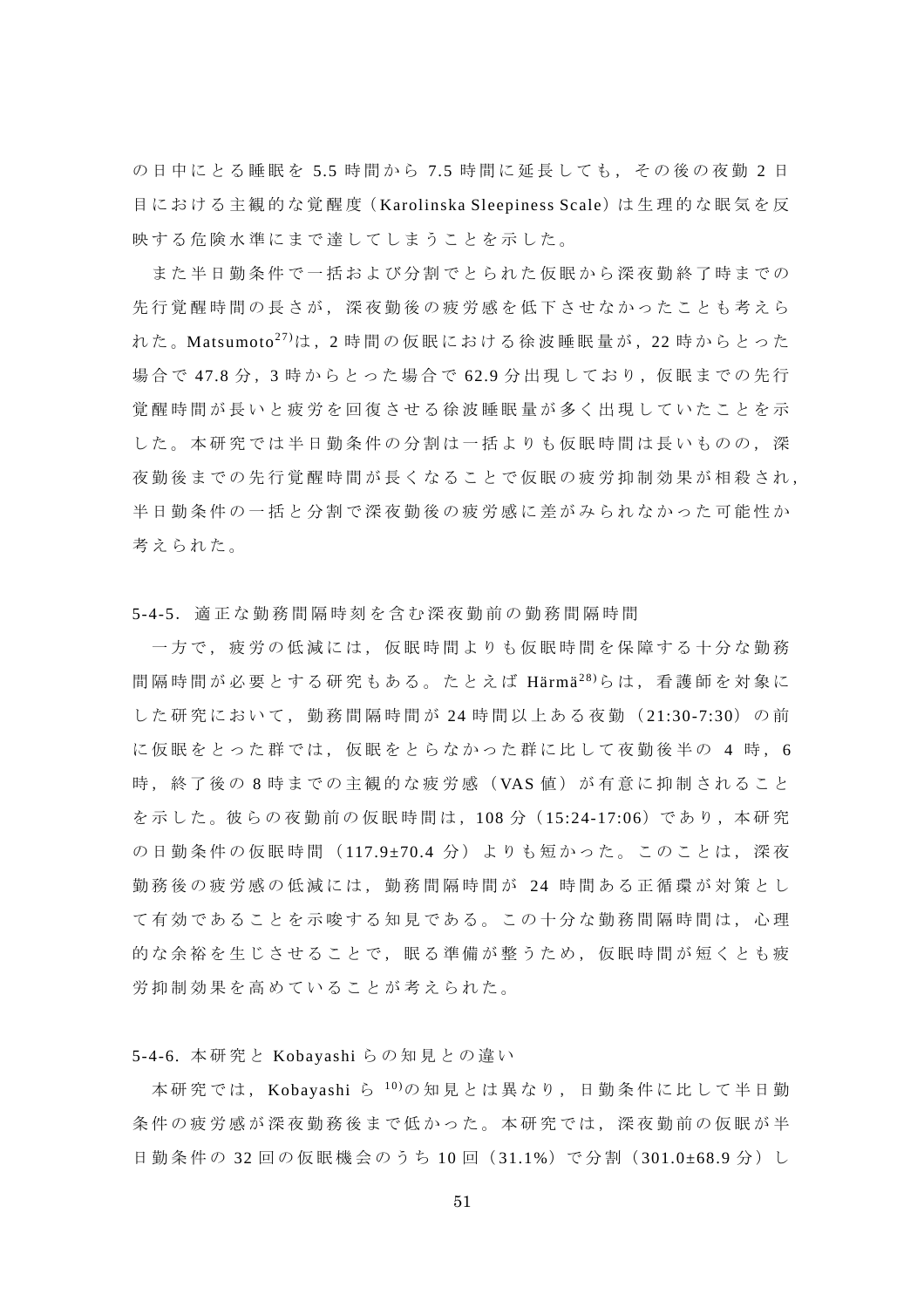てとられており,一括(205.6±110.2分)してとるよりも仮眠時間は長かった。 それは,分割してとられた 10 回の仮眠のうち, 8 回が半日勤条件への参加 2 回目以降であったことから,半日勤条件を繰り返し行うことによって仮眠を 効率的にとる方法を看護婦が取得したことが功を奏したものと考えられた。 また,仮眠の取得時刻は日勤条件と半日勤条件の一括および分割においてい ずれも最頻値 (21:50, 22:20)が重なっていたことから、半日勤条件で勤務間 隔 時 間 を 確 保 し て も, 生 理 的 に 眠 り に く い 時 刻 帯 で あ る 睡 眠 禁 止 帯 <sup>20)</sup>を 経 て sleep gate が 22 時頃になるため, 仮眠を一括で取得するだけでは, 十分な仮 眠時間を確保できず,分割することで仮眠時間を長く確保できることが利点 であることが考えられた。

5-5.結語

本研究より,逆循環の 3 交代制における深夜勤前の日勤を短縮し勤務間隔 時間を延長することで,仮眠の取得機会を創出し実際に仮眠時間を増大させ た。また,半日勤条件は日勤条件に比して,深夜勤後までの疲労感を抑制し, 半日勤の介入効果が示された。しかし,半日勤条件の仮眠が分割してとられ ることで睡眠時間が長くなっても,深夜勤開始時から終了時に向かい疲労感 は増加し,深夜勤後の疲労感を抑制する効果は示されなかった。したがって, 日中にとられる仮眠による深夜勤時の疲労感を抑制する効果は限定的であり, 日勤の労働時間短縮に伴う疲労感の低下が、その後の深夜勤時の疲労感を抑 制するために重要であると結論づけられた。

52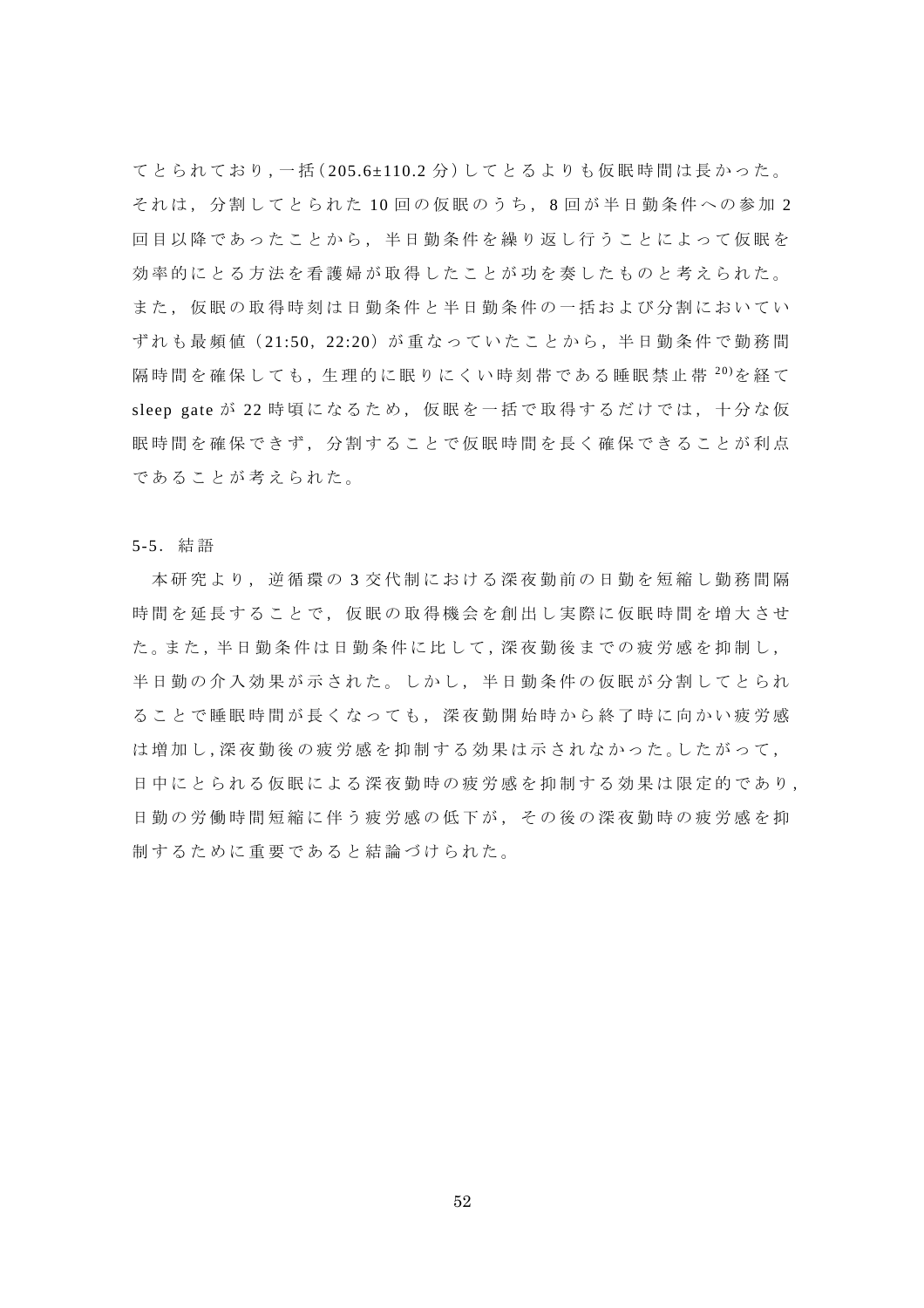# 第 6 章 結論

本研究は,日本の看護現場で導入が進む 2 交代制において,16 時間夜勤中 にとられる仮眠が看護師の安全性,健康性,生活性に及ぼす効果を検証した。 また,逆循環 3 交代制において,深夜勤前の日勤を半日勤に短縮して勤務間 隔時間を延長することが,深夜勤前にとられる仮眠と深夜勤後の疲労感に及 ぼす効果を検証した。

第2章では長時間夜勤の安全性について「16時間夜勤を行う看護師の主観 的眠気の発現」から,16時間夜勤中の眠気の出現率は,夜勤全体および勤務 開始時刻から各仮眠開始時刻まで,仮眠終了時刻から規定の勤務終了時刻ま でのいずれの区間においても,後仮眠条件で他条件よりも高かった。しかし いずれの仮眠条件においても眠気の出現率は夜勤の前半よりも後半高いこと, 共通して 5 時頃に高いことが示された。また,16 時 間 2 交代制における夜勤 は多くが一週間のうち 1 回しか配置されないこと, 2 時間程度の仮眠が係留 睡眠効果を持つことなどから,夜勤に生体リズムが適応するのではなく,日 勤志向型のリズムが持続していることが推測された。したがって 16 時間夜 勤のような長時間夜勤では,たとえ仮眠が 2 時間程度取れたとしても,夜勤 に適さない日勤志向型生体リズムが維持されるため,深夜勤時刻帯の眠気の 出現率が高く,とりわけ後半に仮眠をとった看護師の眠気の出現率が高く生 じることは,患者の安全性の点から問題があると結論づけられた。

第 3 章では長時間夜勤の健康性について「看護師が 16 時間夜勤中の 3 つ の異なる時刻にとる仮眠の尿中 6-スルファトキシメラトニン分泌量」から, 16 時間夜勤を行っている看護師が夜勤中に取る 2 時間の仮眠での aMT6s 分 泌量は,夜間睡眠中の分泌量に及ばないものの,どの時刻帯に取っても変わ らないことが明らかになった。従来の報告では光量,活動量,朝型-夜型性 向,月経周期などの要因がメラトニン産生に関連していることが示唆されて いる。したがって,本研究においてもこれらの要因の複合的な影響を考慮す ることによって,仮眠時間,仮眠時刻別のメラトニン分泌量の関係をより正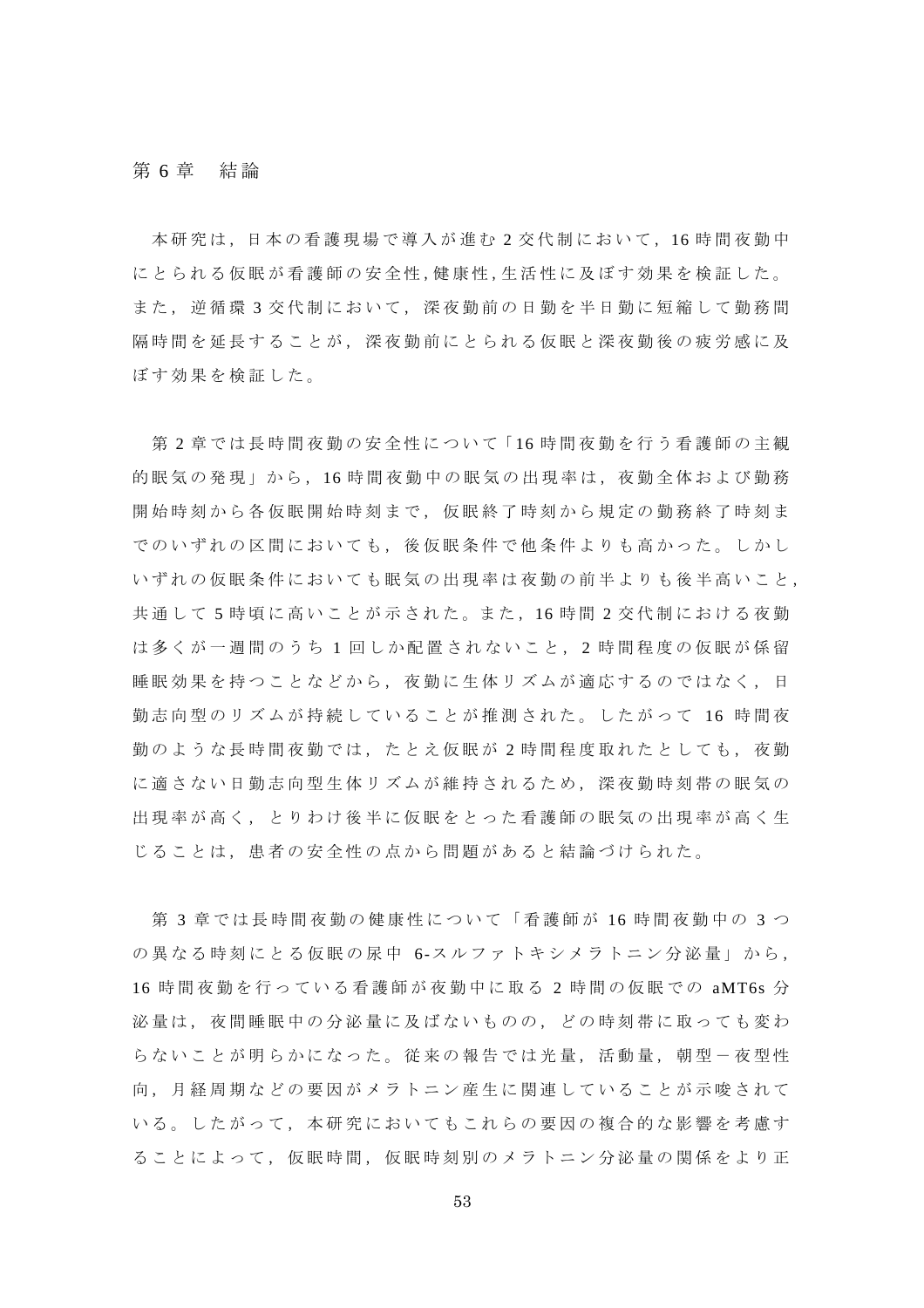確にとらえることが出来たのではないかと考えられた。しかしながら、少な くとも 16 時間夜勤を行う看護師が病棟で取っている 2 時間の仮眠は,どの ような時刻帯区分で取っても aMT6s 分泌量に差がないため, 仮眠時刻に関わ らず,同様な効果が期待できることがうかがえた。また,日勤後の夜間睡眠 と比べて仮眠中の aMT6s 分泌量は有意に減少していたことから, 夜勤中に取 る仮眠は,あくまでも仮眠であり,主睡眠のような効果は期待できないこと が明らかとなった。

第4章では長時間夜勤の生活性について「16時間夜勤が看護師の生活時間 に及ぼす影響」から, 2 交代勤務で取りやすいとされる連続休日は,本調査 が 1 か月という短い試行期間ではあったものの,結果的には 2 日以上の連続 休日が 2 交代勤務と, 3 交代勤務で差がなかった。 2 交代勤務化に伴い 16 時 間 夜 勤 中 に 2 時 間 程 度 の 仮 眠 が 取 ら れ て も, 夜 勤 明 け の 昼 間 睡 眠, 夜 間 睡 眠, 休日の夜間睡眠の睡眠時間には 8 時間夜勤と比して差は見られなかった。生 活時間では,8 時間夜勤に比して 16 時間夜勤の夜勤明け食事時間がわずかに 長かったものの,休日の自宅外での趣味・娯楽時間が減少する結果が示され た。したがって,16 時間夜勤を伴う 2 交代勤務の導入が 8 時間夜勤の 3 交 代 勤務に比して夜勤後や休日の生活時間を改善しないと結論づけられた。

第 5 章では夜勤中に仮眠が取りにくい逆循環 3 交代制における勤務間隔時 間の延長効果について「日勤短縮による深夜勤前の勤務間隔時間の延長が看 護師の睡眠と疲労感に及ぼす効果」から,逆循環の 3 交代制における深夜勤 前の日勤を短縮し勤務間隔時間を延長することで,仮眠の取得機会を創出し 実際に仮眠時間を増大させた。また,半日勤条件は日勤条件に比して,深夜 勤後までの疲労感を抑制し,半日勤の介入効果が示された。しかし,半日勤 条件の仮眠が分割してとられることで睡眠時間が長くなっても,深夜勤開始 時から終了時に向かい疲労感は増加し,深夜勤後の疲労感を抑制する効果は 示されなかった。したがって,日中にとられる仮眠による深夜勤時の疲労感 を抑制する効果は限定的であり,日勤の労働時間短縮に伴う疲労感の低下が, その後の深夜勤時の疲労感を抑制するために重要であると結論づけられた。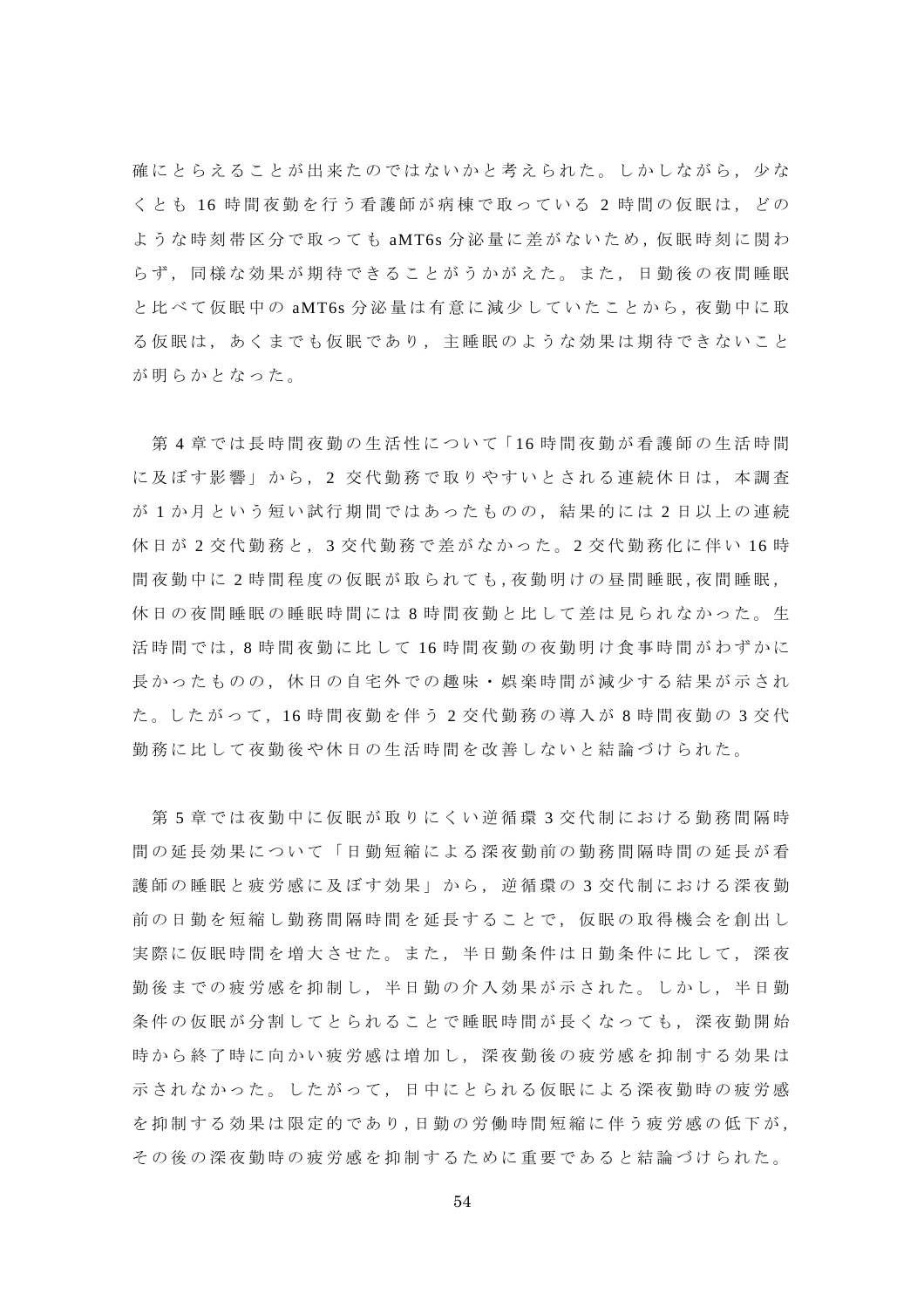以上, 4 つの研究より, 16 時間夜勤の 2 交代制に従事する看護師において 長時間夜勤対策として2時間の仮眠がとられても、眠気からみた夜勤中の安 全性と自宅外活動からみた夜勤後や休日の生活性を改善しなかった。また健 康性については,メラトニンの分泌量は 16 時間夜勤中の仮眠の仮眠時間や 仮眠時刻による差はみられなかったが,夜間睡眠より少なく主睡眠と同等の 効果は期待できないことが明らかになった。したがって,16 時間もの長時間 の夜勤は,可能な限り従事する回数を減らすことが望ましいことが確認され た。逆循環の8時間3交代制においては、夜勤中の仮眠は取れないものの夜 勤前の日勤の労働時間短縮に伴う勤務間隔時間の延長が睡眠を介して夜勤の 労働負担軽減策と成り得ることが確認された。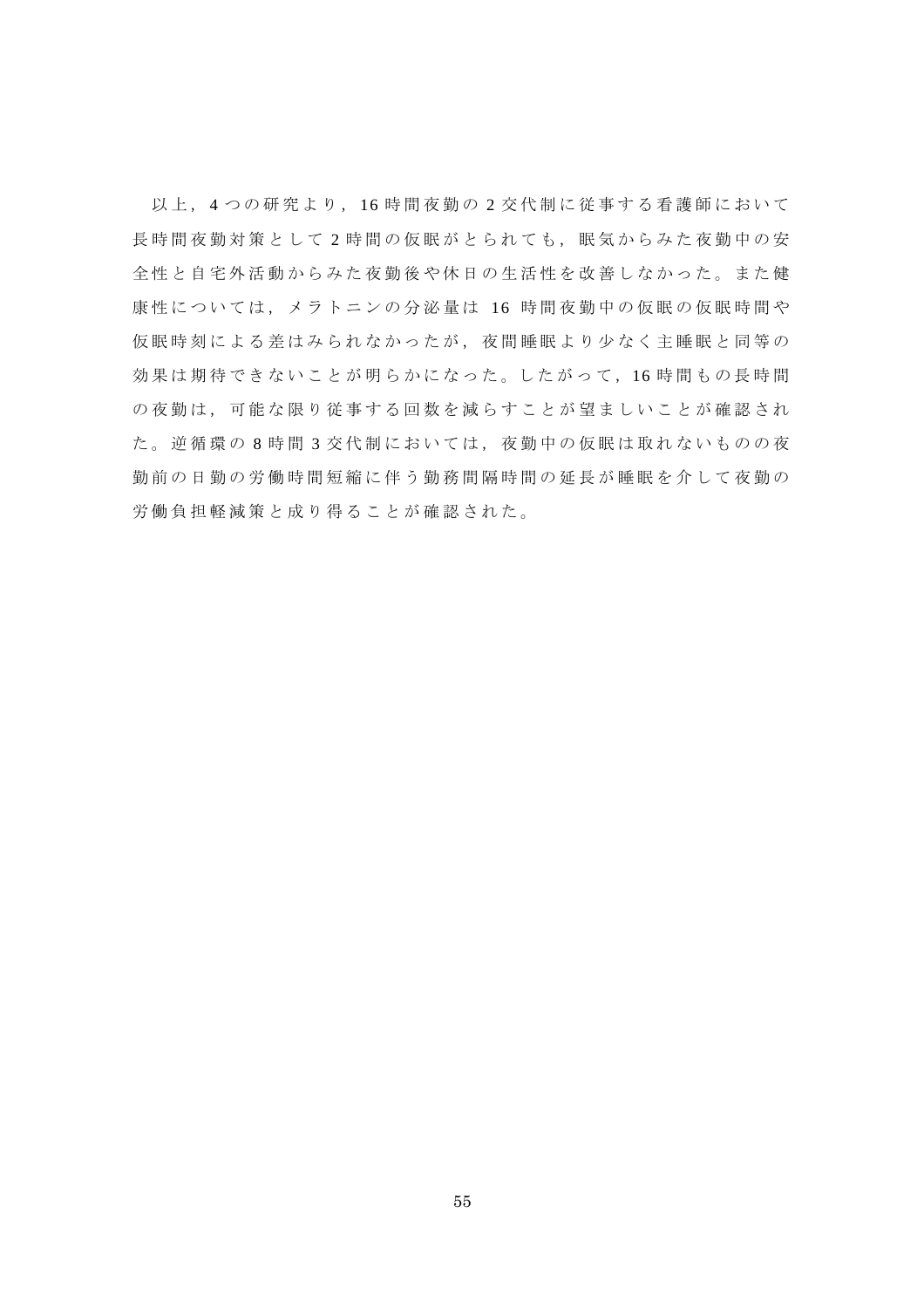引用文献

第 1 章

- 1) Costa G. Shift work and occupational medicine: an overview. Occup Med. 2003; 53(2): 83-8.
- 2) Härmä M, Kecklund G. Shift work and health how to proceed? Scand J Work Environ Health. 2010; 36(2): 81-4.
- 3)厚生労働省.平成 24 年労働者健康状況調査. http://www.mhlw.go.jp/toukei/list/h24-46-50.html (2017 年 9 月 1 日参照)
- 4)日本看護協会. 2016 年病院看護実態調査.日本看護協会調査研究報告 2017; 91.

http://www.nurse.or.jp/up\_pdf/20170404155837\_f.pdf( 2017 年 9 月 1 日参照)

- 5)日 本 医 療 労 働 組 合 連 合 会 .2016 年 度 夜 勤 実 態 調 査 .医 療 労 働 2016;595. http://irouren.or.jp/research/%E3%80%8C2016%E5%B9%B4%E5%BA%A6%E5 %A4%9C%E5%8B%A4%E5%AE%9F%E6%85%8B%E8%AA%BF%E6%9F%BB %E3%80%8D%E7%B5%90%E6%9E%9C%28PDF3.2MB%EF%BC%89.pdf ( 2017 年 9 月 1 日参照)
- 6 ) Knauth P, Hornberger S. Preventive and compensatory measures for shift workers. Occup Med 2003; 53(2): 109-16.
- 7)日本看護協会.看護職の夜勤・交代制勤務に関するガイドライン. 2013. https://www.nurse.or.jp/nursing/shuroanzen/yakinkotai/guideline/pdf/guideline .pdf( 2017 年 9 月 1 日参照)
- 8) Cruz C, Detwiler C, Nesthus T, Boquet A. Clockwise and counterclockwise rotating shifts: effects on sleep duration, timing, and quality. Aviat Space Environ Med 2003; 74(6 Pt 1): 597-605.
- 9) Signal TL, Gander PH. Rapid counterclockwise shift rotation in air traffic control: effects on sleep and night work. Aviat Space Environ Med 2007; 78(9): 878-85.
- 10) Kurumatani N, Koda S, Nakagiri S, Hisashige A, Sakai K, Saito Y, et al. The effects of frequently rotating shiftwork on sleep and the family life of hospital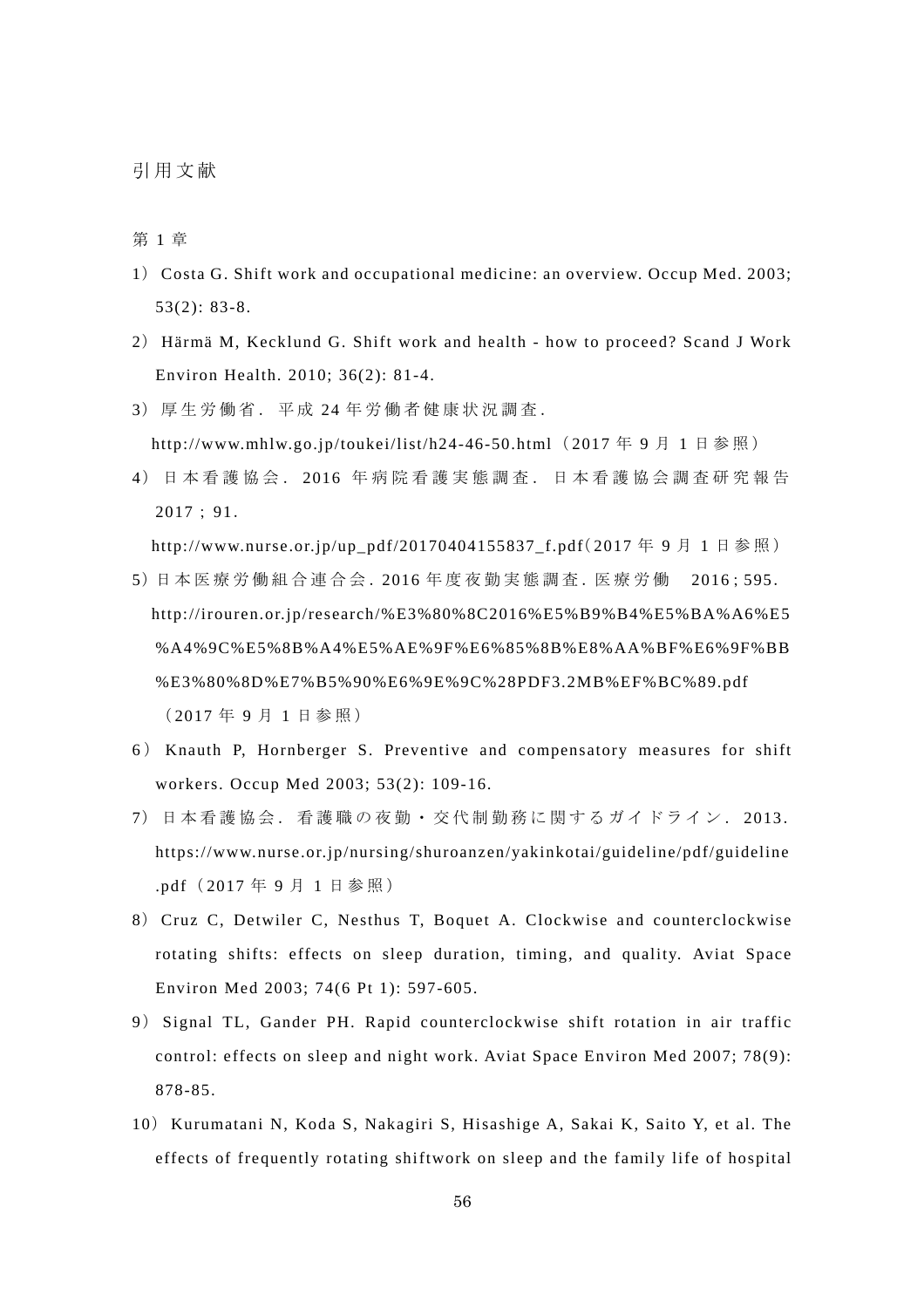nurses. Ergonomics 1994; 37(6): 995-1007.

- 11) Rosa R. 10. What can the study of work scheduling tell us about adolescent sleep? In. Carskadon MA eds., Adolescent sleep patterns. Cambridge, Cambridge Univ. Press 2002: 165.
- 12) Rogers AE, Hwang WT, Scott LD, Aiken LH, Dinges DF. The working hours of hospital staff nurses and patient safety. Health Aff (Millwood). 2004; 23(4): 202-12.
- 13) Knauth P, Rutenfranz J. Development of criteria for the design of shiftwork systems. J Hum Ergol 1982; 11(Suppl): 337-67.
- 14) Poissonnet CM, Véron M. Health effects of work schedules in healthcare professions. J Clin Nurs 2000; 9(1): 13-23.
- 15)佐々木司.労働者の睡眠から見た産業疲労管理の新戦略.労働科学研究 所ワークサイエンスリポート 1999; No.1557- 1558.
- 16) Lavie P. Ultradian rhythms: Gates of sleep and wakefulness. In: Schulz H, Lavie P. eds. Ultradian rhythms in physiology and behavior. Berlin, Springer-Verlag 1985: 148-164.
- 17) Dawson D, Reid K. Fatigue, alcohol and performance impairment. Nature. 1997; 388 (6639): 235.
- 18) Akerstedt T, Kecklund G, Hörte LG. Night driving, season, and the risk of highway accidents. Sleep 2001; 24(4): 401-6.
- 19) Garbarino S, Nobili L, Beelke M, De Carli F, Ferrillo F. The contributing role of sleepiness in highway vehicle accidents. Sleep 2001; 24(2): 203-6.
- 20)Akerstedt T. Shift work and disturbed sleep/wakefulness. Sleep Med Rev. 1998; 2(2): 117-28.
- 21) Akerstedt T. Shift work and disturbed sleep/wakefulness. Occup Med. 2003; 53(2): 89-94.
- 22) Knutsson A. Health disorders of shift workers. Occup Med. 2003; 53(2): 103- 8.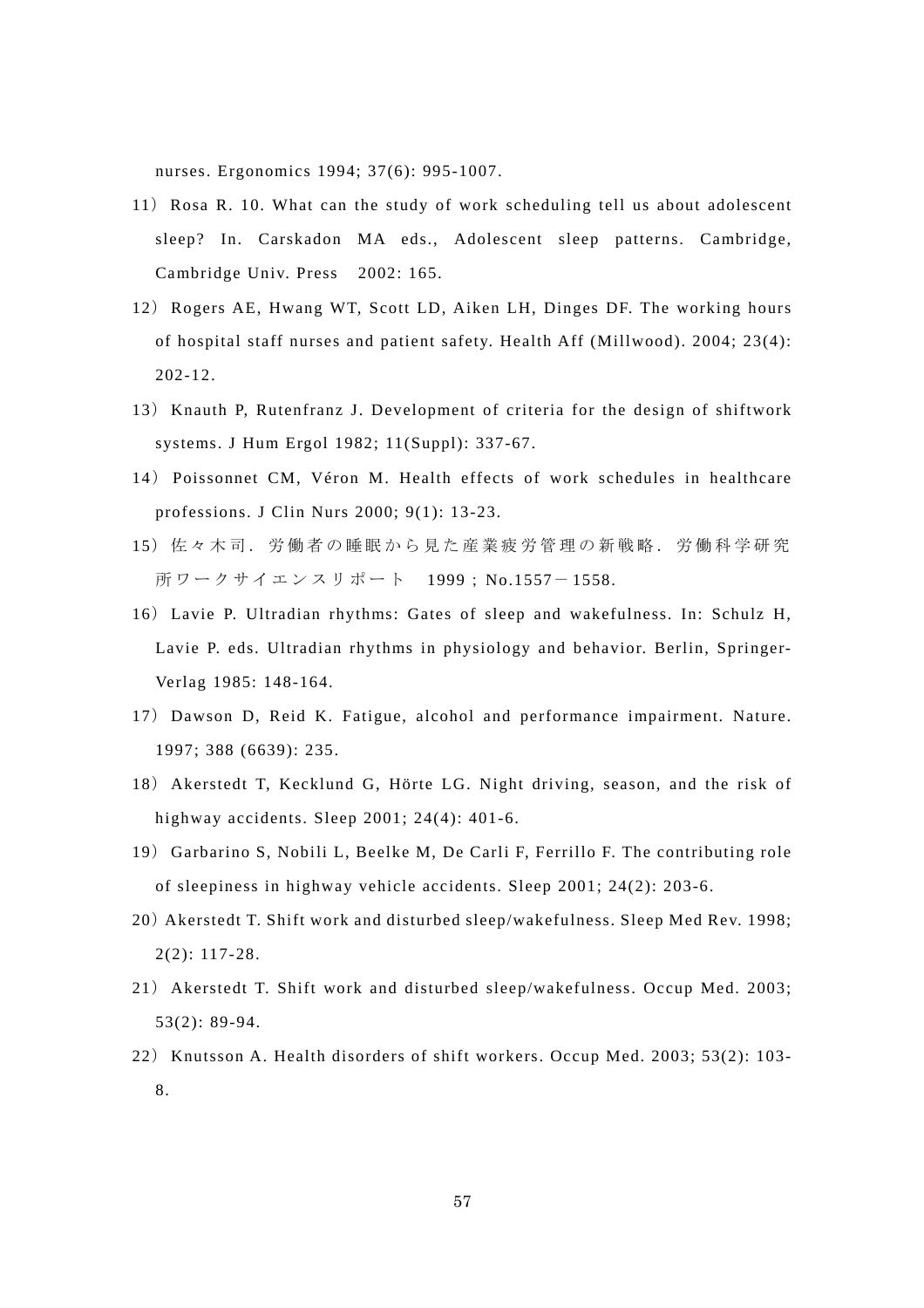- 23) Straif K, Baan R, Grosse Y, Secretan B, El Ghissassi F, Bouvard V, Altieri A, Benbrahim-Tallaa L, Cogliano V. Carcinogenicity of shift-work, painting, and fire-fighting. Lancet Oncol. 2007; 8(12): 1065-6.
- 24 ) International Agency for Research on Cancer. IARC monographs on the evaluation of carcinogenic risks to humans. Painting, firefighting, and shiftwork. Lyon: International Agency for Research on Cancer. 2010: 563-766.
- 25 ) Stevens RG. Electric power use and breast cancer: a hypothesis. Am J Epidemiol. 1987; 125(4): 556-61.
- 26) Erren TC, Reiter RJ, Piekarski C. Light, timing of biological rhythms, and chronodisruption in man. Naturwissenschaften. 2003; 90(11): 485-94.
- 27)酒井一博,前原直樹,山崎慶子,宮腰由紀子.種々の交代勤務が看護婦 の生活時間に与える影響の研究.主任研究者:上畑鉄之丞.看護婦の交代 勤務制の改善に関する研究. 厚生科学研究費補助金-政策科学推進研究事 業(課題番号 H10-政 策 -005), 2001: 46.
- 28) Sakai K, Kogi K, Watanabe A, Onishi N, Shindo H. Location-and-time budget in working consecutive night shifts. J Hum Ergol. 1982; 11(Suppl): 417-28.
- 29)佐々木司,菊池安行,斉藤良夫.夜間時間帯にとられる仮眠の効果に関 する文献的考察, 労働科学 1992; 68 (2): 47-59.
- 30)小木和孝.交代制編成の現状.労働科学 1962; 38( 3): 135-145.
- 31)松本一弥.装置産業における交替勤務編成について.労働科学 1989; 65 $(11): 590-601.$
- 32) Kogi K. Should shiftworkers nap? Spread, roles and effects of on-duty napping. In: Hornbetger S, Knauth P, Costa G, Folkard S (eds). Shiftwork in the 21st century. Frankfurt am Main, Perter Lang 2000: 31-6.
- 33) Rosekind MR, Graeber RC, Dinges DF, Connell LJ, Rountree MS, Spinweber CL, Gillen KA. Crew factors in flight operations IX: Effects of planned cockpit rest on crew performance and alertness in long-houl operations. NASA Tecqunical Memorandum, 108839; 1994.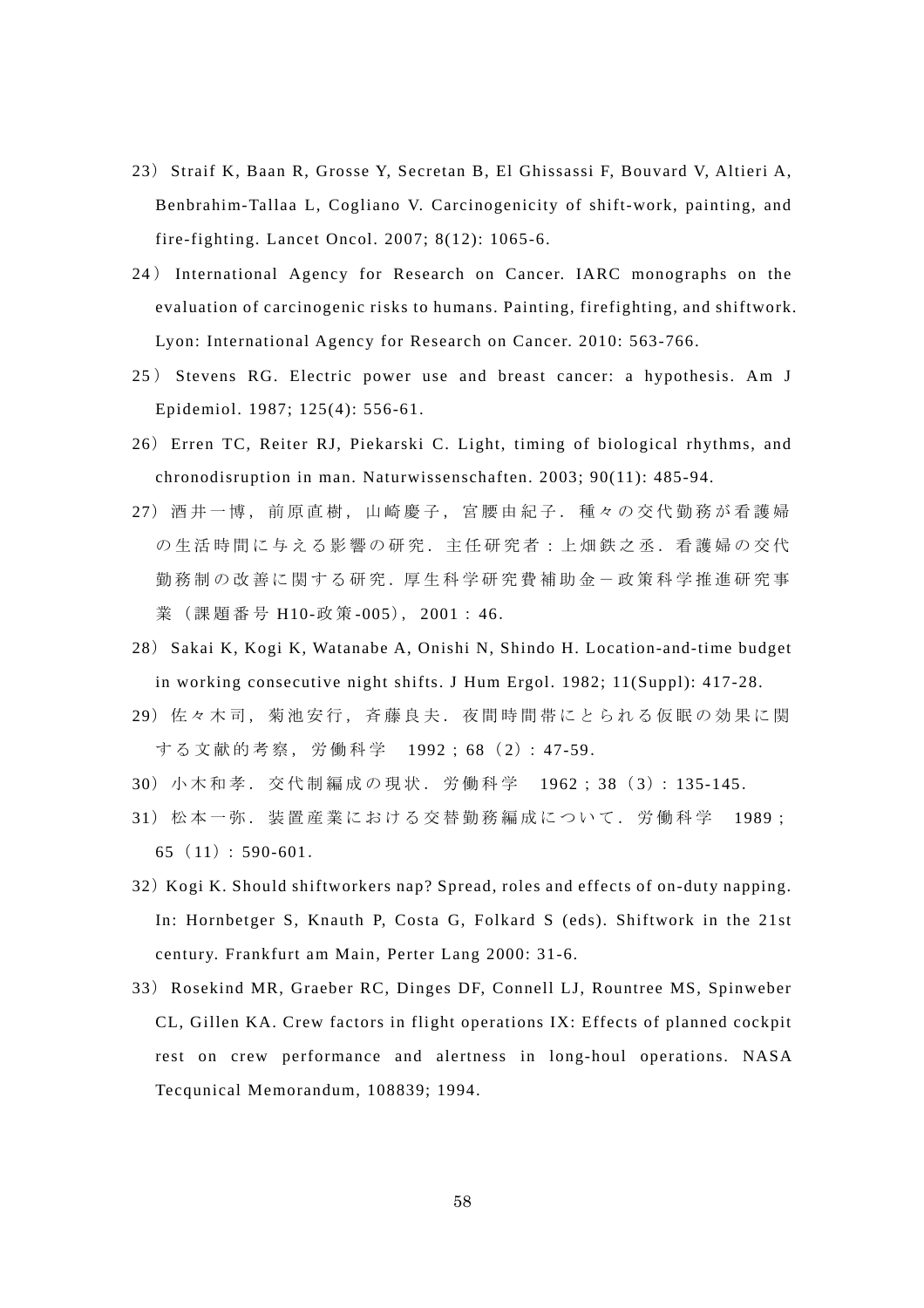- 34) Bonnefond A, Tassi P, Roge J, Muzet A. A critical review of techniques aiming at enhancing and sustaining worker's alertness during the night shift. Ind Health. 2004; 42(1): 1-14.
- 35)斉藤良夫,佐々木司.病院看護婦が日勤-深夜勤の連続勤務時にとる仮眠 の実態とその効果. 産衛誌 1998; 40: 67-74.
- 36) Minors DS, Waterhouse JM. Anchor sleep as a synchronizer of rhythms on abnormal routines. Int J Chronobiol. 1981; 7(3): 165-88.
- 37)吉田有希,佐々木司,三澤哲夫,肝付邦憲.12 時 間 2 連続夜勤を想定し た 夜 間 覚 醒 時 に と る 仮 眠 の 効 果 ー 仮 眠 後 の 覚 醒 水 準 に 及 ぼ す 影 響 ー . 労 働 科学. 1998; 74 ( 10): 378-90.
- 38)広瀬俊雄,大竹康彦,町田光子.あるパン製造工場の男子常夜勤労働者 の血圧への影響.産衛誌 1995; 37: 43-46.
- 39) Bracci M, Copertaro A, Manzella N, Staffolani S, Strafella E, Nocchi L, Barbaresi M, Copertaro B, Rapisarda V, Valentino M, Santarelli L. Influence of night-shift and napping at work on urinary melatonin, 17-β-estradiol and clock gene expression in pre-menopausal nurses. J Biol Regul Homeost Agents. 2013;  $27(1): 267-74.$
- 40) Sakai K, Kogi K. Conditions for three-shift workers to take nighttime naps effectively. In: Haider M, Koller M, Cervinka R, eds. Night and shiftwork : Longtrem effects and their prevention. Frankfurt am Main, Verlag Peter Lang 1986: 173-180.
- 41)佐々木司,菊池安行,新藤悦子.看護婦が深夜勤務時にとる仮眠の効果 (III). 人間工学 1993; 29(4): 223-230.
- 42)日本看護協会.時間外労働、夜勤・交代制勤務等緊急実態調査. 2008. https://www.nurse.or.jp/nursing/shuroanzen/jikan/pdf/02\_05\_09.pdf (2017年9 月 1 日参照)
- 43) 日本看護協会. 病院看護職の夜勤・交代制勤務等実態調査. 2010. https://www.nurse.or.jp/nursing/shuroanzen/jikan/pdf/02\_05\_09.pdf( 2017 年 9 月 1 日参照)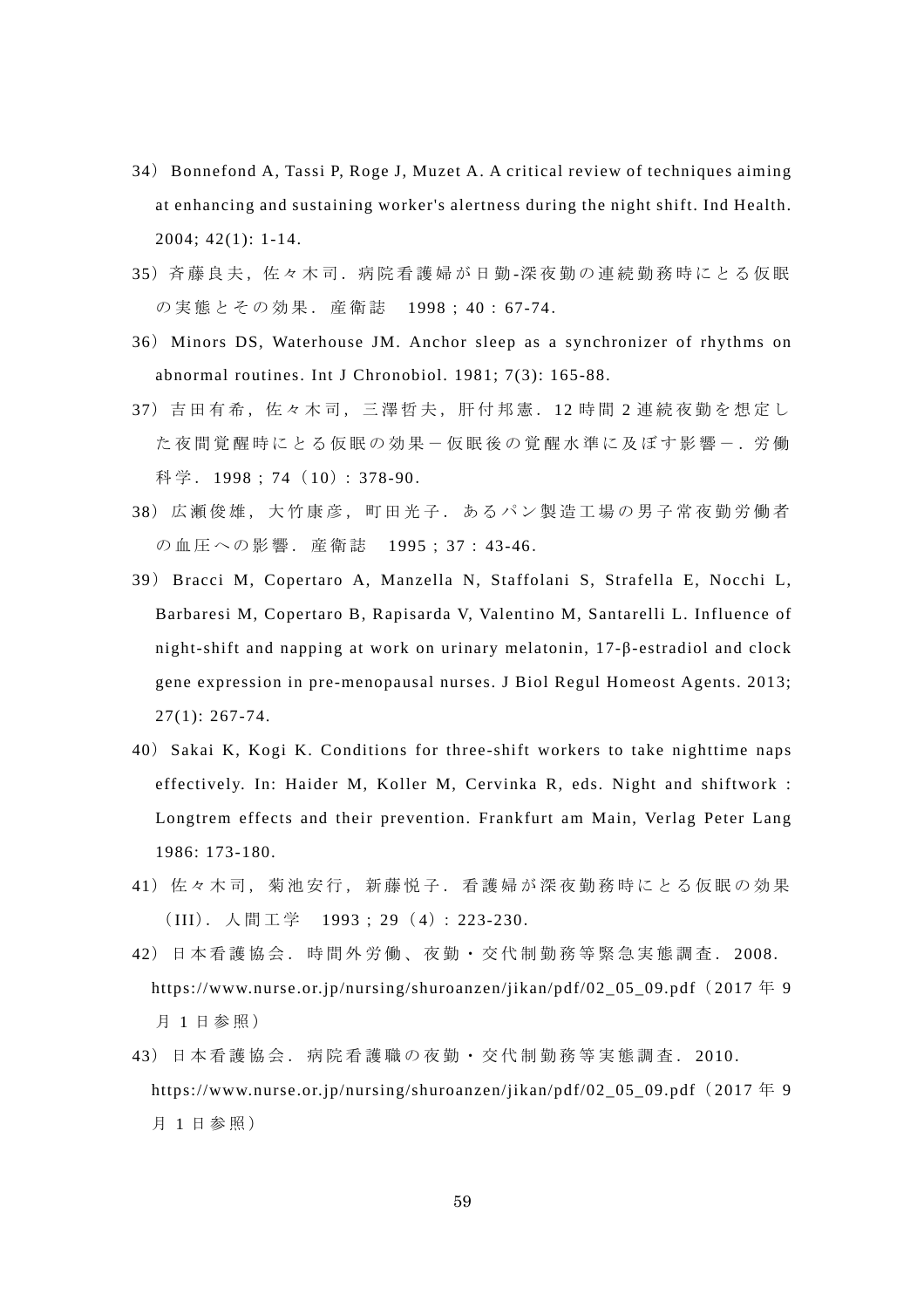- 44) Takahashi M, Fukuda H, Miki K, Haratani T, Kurabayashi L, Hisanaga N. et al., Shift work-related problems in 16-h night shift nurses (2): Effects on subjective symptoms, physical activity, heart rate, and sleep. Ind Health. 1999; 37(2): 228-36.
- 45) Tanaka K, Takahashi M, Hiro H, Kakinuma M, Tanaka M, Kamata N, et al. Differences in medical error risk among nurses working two- and three-shift systems at teaching hospitals: a six-month prospective study. Ind Health. 2010; 48(3): 357-64.
- 46) Kobayashi F, Furui H, Akamatsu Y, Watanabe T, Horibe H. Changes in psychophysiological functions during night shift in nurses. Influence of changing from a full-day to a half-day work shift before night duty. Int Arch Occup Environ Health 1997; 69(2): 83-90.
- 47) Watanabe M, Akamatsu Y, Furui H, Tomita T, Watanabe T, Kobayashi F. Effects of changing shift schedules from a full-day to a half-day shift before a night shift on physical activities and sleep patterns of single nurses and married nurses with children. Ind Health 2004; 42(1): 34-40.

第 2 章

- 1 )日本看護協会. 2010 年病院看護職の夜勤・交代勤務等実態調査. http://www.nurse.or.jp/nursing/practice/shuroanzen/jikan/02\_05.html (2014年 5 月 7 日参照)
- 2)日本医療労働組合連合会. 2013 年 夜勤実態調査~報告集~.医療労 働. 2013; 562. http://irouren.or.jp/research/%E6%9C%88%E9%96%93%E5%8C%BB%E7%99 %82%E5%8A%B4%E5%83%8D.pdf (2014年5月7日参照)
- 3) Takahashi M, Fukuda H, Miki K, Haratani T, Kurabayashi L, Hisanaga N. et al., Shift work-related problems in 16-h night shift nurses (2): Effects on subjective symptoms, physical activity, heart rate, and sleep. Ind Health. 1999; 37(2): 228- 36.
- 4 ) Tanaka K, Takahashi M, Hiro H, Kakinuma M, Tanaka M, Kamata N. et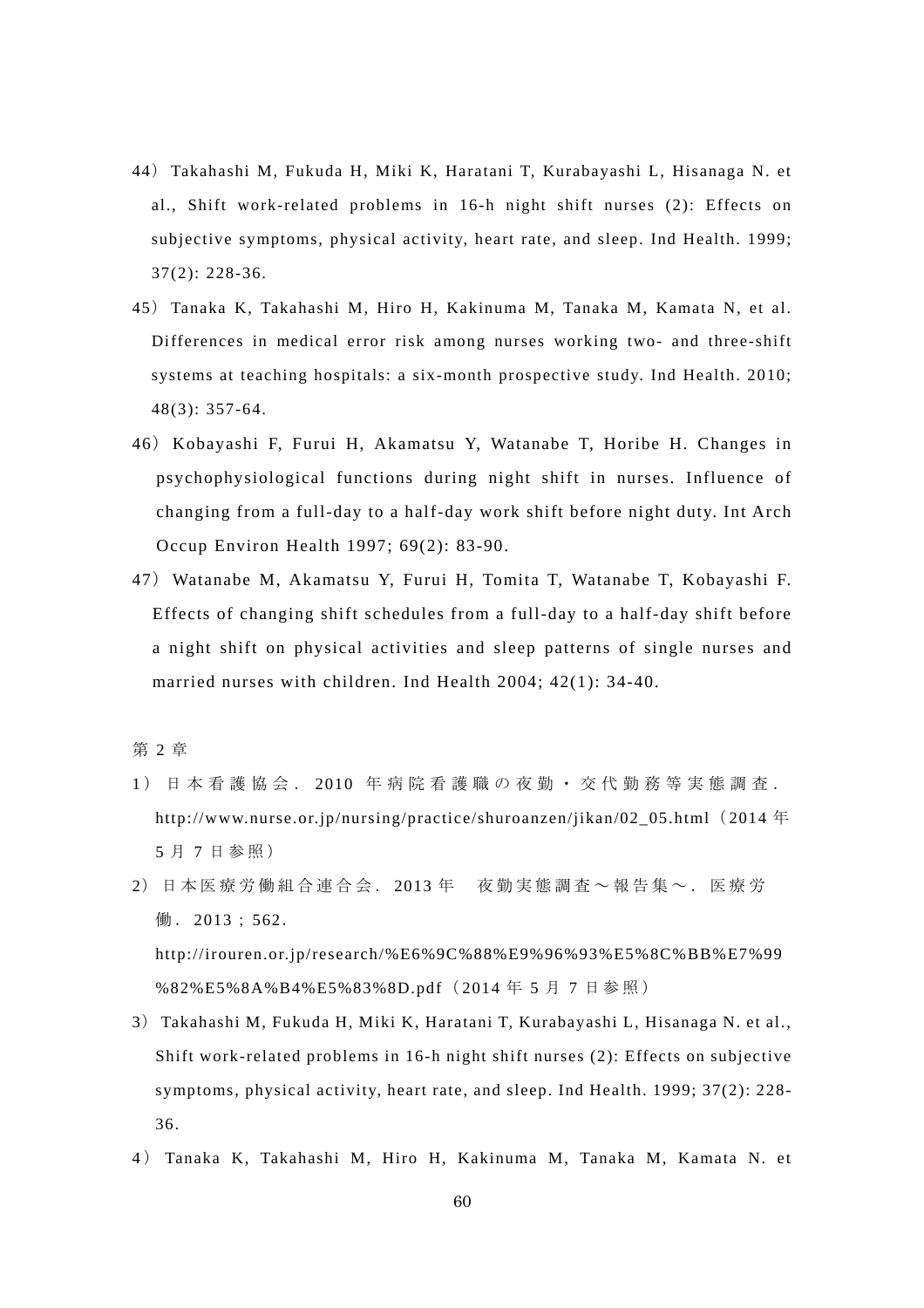al.,Differences in medical error risk among nurses working two- and three-shift systems at teaching hospitals: a six-month prospective study. Ind Health. 2010; 48(3): 357-64.

- 5) Volle M, Brisson GR, Pérusse M, Tanaka M, Doyon Y. Compressed work-week: psychophysiological and physiological repercussions. Ergonomics. 1979; 22(9): 1001-10.
- 6) 原玲子. 看護師として病院に就職することを選択した看護系大学4年生の 職場選択要因. 日本看護学会論文集 看護管理. 2009: 39: 391-3.
- 7) Fukuda H, Takahashi M, Airto H. Nurses' workload associated with 16-h night shifts on the 2-shift system. I: Comparison with the 3-shift system. Psychiat Clin Neurosci. 1999; 53(2): 219-21.
- 8)松元俊,佐々木司,崎田マユミ,内藤堅志,青柳直子,高橋悦子ら.看護 師が 16 時間夜勤時にとる仮眠がその後の疲労感と睡眠に及ぼす影響. 労 働科学. 2008; 84 (1): 25-9.
- 9) Åkerstedt T, Folkard S. Validation of the S and C components of the threeprocess model of alertness regulation. Sleep. 1995; 18(1): 1-6.
- 10) Folkard S, Hume KI, Minors DS, Waterhouse JM, Watson FL. Independence of the circadian rhythm in alertness from the sleep/wake cycle. Nature. 1985; 313(6004): 678-9.
- 11) Dijk DJ, Duffy JF, Czeisler CA. Circadian and sleep/wake dependent aspects of subjective alertness and cognitive performance. J Sleep Res. 1992; (2): 112- 7.
- 12)Czeisler CA, Walsh JK, Wesnes KA, Arora S, Roth T. Armodafinil for treatment of excessive sleepiness associated with shift work disorder: a randomized controlled study. Mayo Clin Proc. 2009; 84(11): 958-72.
- 13) Baker FC, Driver HS. Circadian rhythms, sleep, and the menstrual cycle. Sleep Med. 2007; 8(6): 613-22.
- 14) Åkerstedt T. Wide awake at odd hours.-shiftwork, time zones and burning the midnight oil-. Stockholm: Swedish Council for Work Life Research. 1996: 52- 3.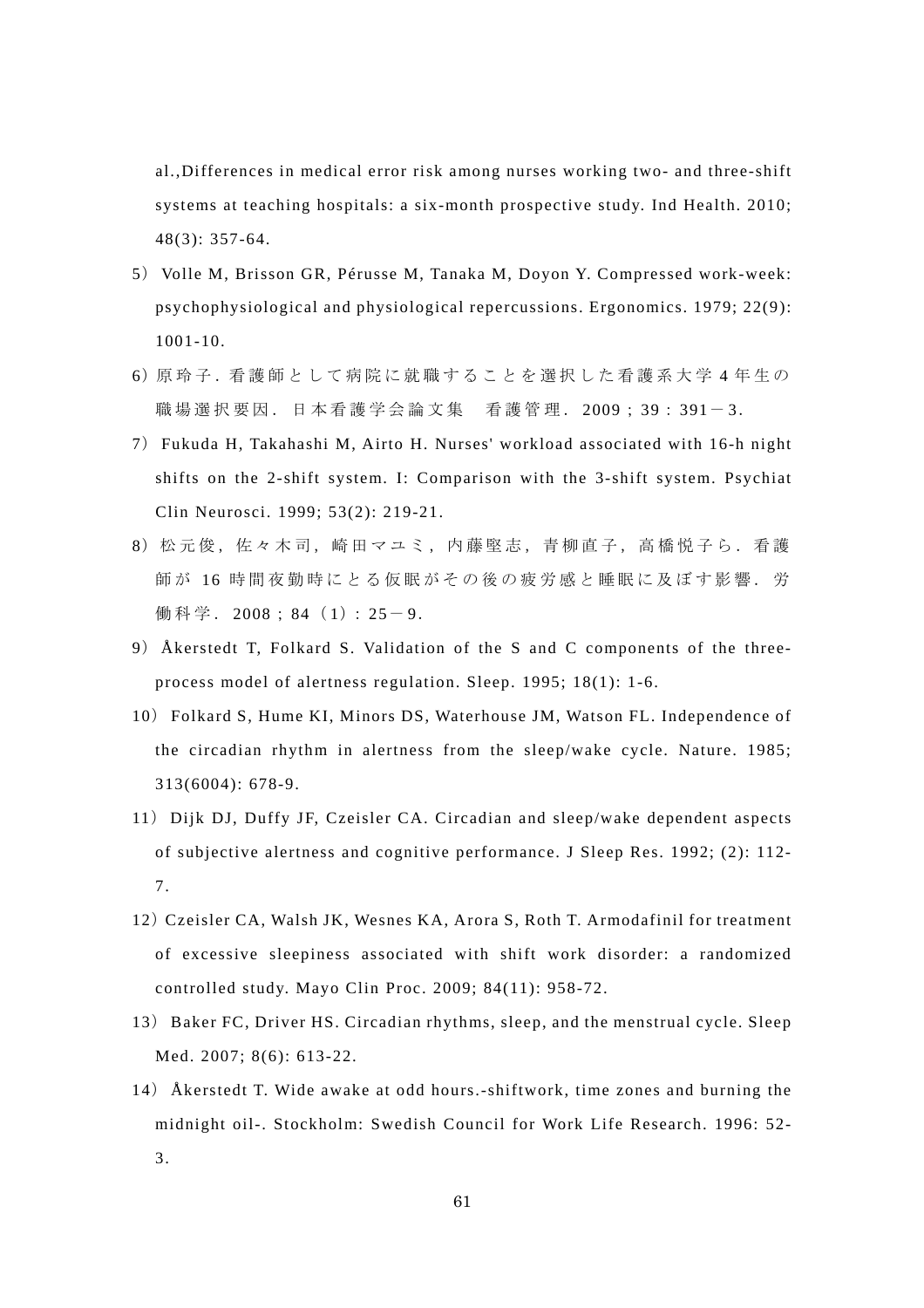- 15) Dinges DF. Adult napping and its effect on ability to function. In: Stampi C. eds., Why We Nap -Evolution, Chronobiology, and Functions of Polyphasic and Ultrashort Sleep. Boston: Birkhäuser. 1992: 119-134.
- 16) Muzet A, Nicolas A, Tassi P, Dewasmes G, Bonneau A. Implementation of napping in industry and the problem of sleep inertia. J Sleep Res. 1995; 4(S2): 67-9.
- 17) 佐々木司, 松元俊. 眠りモニター®を用いた 14 時間夜勤看護師の夜勤中 にとる仮眠の睡眠構築と夜勤前の睡眠調整. 労働科学. 2013:89 (6): 206-12.
- 18) Matsumoto K. Effects of nighttime naps on body temperature changes, sleep patterns, and self-evaluation of sleep. J Hum Ergol (Tokyo). 1981; 10(2): 173- 84.
- 19) Minors DS, Waterhouse JM. Anchor sleep as a synchronizer of rhythms on abnormal routines. Int J Chronobiol. 1981; 7(3): 165-88.
- 20)吉田有希,佐々木司,三澤哲夫,肝付邦憲.12 時 間 2 連続夜勤を想定し た 夜 間 覚 醒 時 に と る 仮 眠 の 効 果 ー 仮 眠 後 の 覚 醒 水 準 に 及 ぼ す 影 響 ー . 労 働 科学. 1998; 74 ( 10): 378-90.
- 21) 市川幾恵. シリーズ 2 交替制移行で現場は・・・・・その1.2 交替 制導入!働きやすい?働きにくい? ナースの疲労度は増し,集中力は本 当に落ちるのか. エキスパートナース. 1998; 14 (2): 126-32.

第 3 章

- 1)日本看護協会.2015 年病院看護実態調査.日本看護協会調査研究報告 No.90 2016: 42.
- 2)日本看護協会.看護職の夜勤・交代制勤務に関するガイドライン.メジカ ルフレンド社 東京 2013.
- 3)日 本 医 労 労 働 組 合 連 合 会 .2015 年 度 夜 勤 実 態 調 査 .医 療 労 働 2015;584.
- 4 ) Ishizuka Y, Yoshino K, Takayanagi A, Sugihara N, Maki Y, Kamijyo H. Comparison of the oral health problems and behavior of male daytime-only and night-shift office workers: An Internet survey. J Occup Health. 2016; 58(2):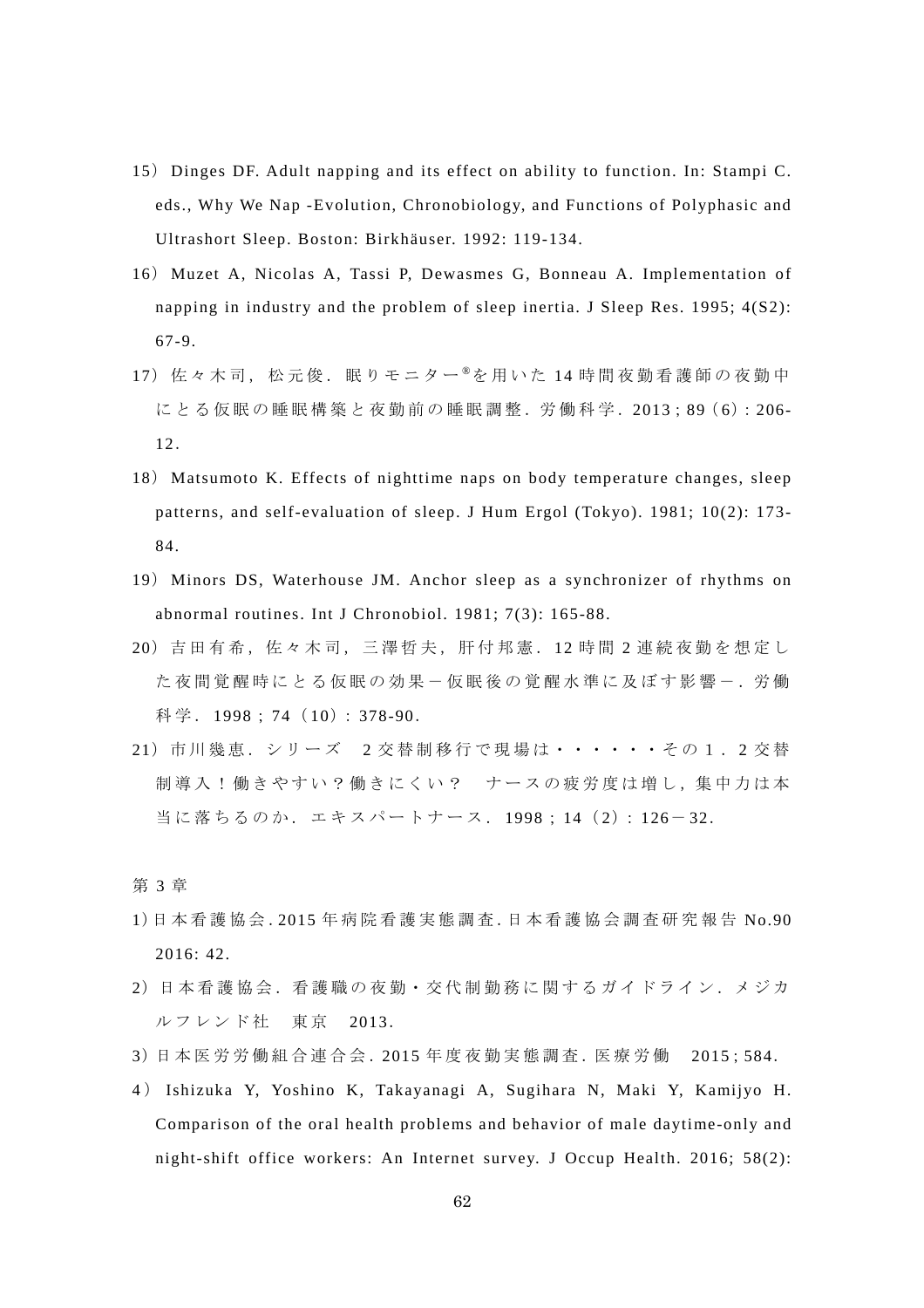155-62.

- 5) Nadir Y, Saharov G, Hoffman R, Keren-Politansky A, Tzoran I, Brenner B, Shochat T. Heparanase procoagulant activity, factor Xa, and plasminogen activator inhibitor 1 are increased in shift work female nurses. Ann Hematol. 2015; 94(7): 1213-9.
- 6) Straif K, Baan R, Grosse Y, Secretan B, El Ghissassi F, Bouvard V, Altieri A, Benbrahim-Tallaa L, Cogliano V. Carcinogenicity of shift-work, painting, and fire-fighting. Lancet Oncol. 2007; 8(12): 1065-6.
- 7 ) International Agency for Research on Cancer. IARC monographs on the evaluation of carcinogenic risks to humans. Painting, firefighting, and shiftwork. Lyon: International Agency for Research on Cancer. 2010: 563-766.
- 8) Reiter RJ, Tan DX, Jou MJ, Korkmaz A, Manchester LC, Paredes SD. Biogenic amines in the reduction of oxidative stress: melatonin and its metabolites. Neuro Endocrinol Lett. 2008; 29(4): 391-8.
- 9) Brainard GC, Hanifin JP, Greeson JM, Byrne B, Glickman G, Gerner E, Rollag MD. Action spectrum for melatonin regulation in humans: evidence for a novel circadian photoreceptor. J Neurosci. 2001; 21(16): 6405-12.
- 10) Reiter RJ, Tan DX, Terron MP, Flores LJ, Czarnocki Z. Melatonin and its metabolites: new findings regarding their production and their radical scavenging actions. Acta Biochim Pol. 2007; 54(1): 1-9.
- 11 ) Stevens RG. Electric power use and breast cancer: a hypothesis. Am J Epidemiol. 1987; 125(4): 556-61.
- 12) Wehr TA. The durations of human melatonin secretion and sleep respond to changes in daylength (photoperiod). J Clin Endocrinol Metab. 1991; 73(6): 1276-80.
- 13)佐々木司,松元俊.16 時間夜勤を行う看護師の主観的眠気の発現.労働 科学 2013: 89 (6): 218-24.
- 14) Dawson D, Encel N. Melatonin and sleep in humans. J Pineal Res. 1993; 15(1): 1-12.
- 15) Reiter RJ. The melatonin rhythm: both a clock and a calendar. Experientia.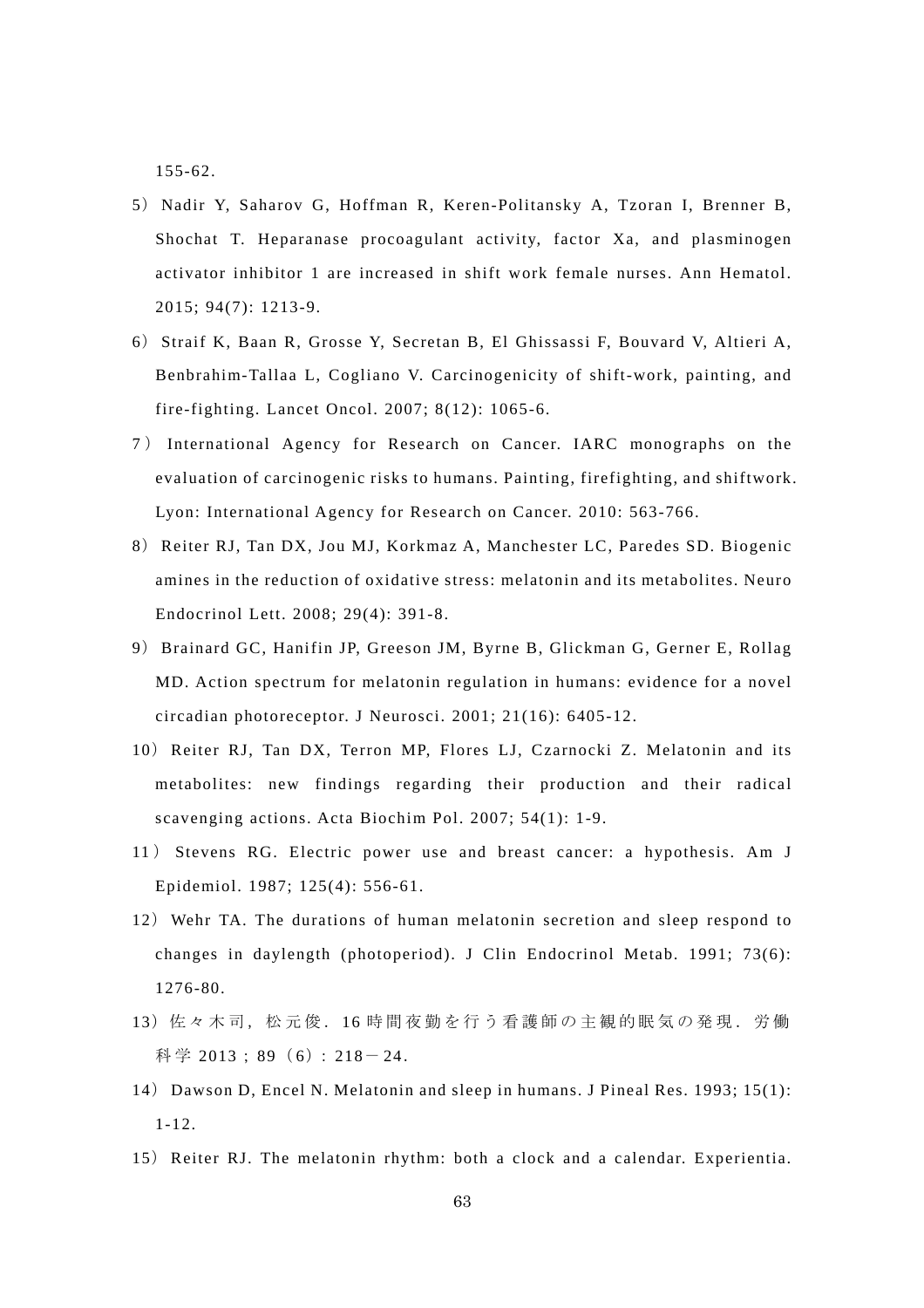1993; 49(8): 654-64.

- 16 ) Redman JR. Circadian entrainment and phase shifting in mammals with melatonin. J Biol Rhythms. 1997; 12(6): 581-7.
- 17) Peniston-Bird JF, Di WL, Street CA, Edwards R, Little JA, Silman RE. An enzyme immunoassay for 6-sulphatoxy-melatonin in human urine. J Pineal Res. 1996; 20(2): 51-6.
- 18) Brzezinski A. Melatonin in humans. N Engl J Med. 1997; 336(3): 186-95.
- 19) Czeisler CA, Duffy JF, Shanahan TL, Brown EN, Mitchell JF, Rimmer DW, Ronda JM, Silva EJ, Allan JS, Emens JS, Dijk DJ, Kronauer RE. Stability, precision, and near-24-hour period of the human circadian pacemaker. Science. 1999; 284(5423): 2177-81.
- 20) Graham C, Cook MR, Kavet R, Sastre A, Smith DK. Prediction of nocturnal plasma melatonin from morning urinary measures. J Pineal Res. 1998; 24(4): 230-8.
- 21) Minami M, Takahashi H, Inagaki H, Yamano Y, Onoue S, Matsumoto S, Sasaki T, Sakai K. Novel tryptamine-related substances, 5 sulphatoxydiacetyltryptamine, 5-hydroxydiacetyltryptamine, and reduced melatonin in human urine and the determination of those compounds, 6 sulphatoxymelatonin, and melatonin with fluorometric HPLC. J Chromatogr B Analyt Technol Biomed Life Sci. 2009; 877(8-9): 814-22.
- 22) Peplonska B, Bukowska A, Gromadzinska J, Sobala W, Reszka E, Lie JA, Kjuus H, Wasowicz W. Night shift work characteristics and 6-sulfatoxymelatonin (MT6s) in rotating night shift nurses and midwives. Occup Environ Med. 2012; 69(5): 339-46.
- 23) Bracci M, Copertaro A, Manzella N, Staffolani S, Strafella E, Nocchi L, Barbaresi M, Copertaro B, Rapisarda V, Valentino M, Santarelli L. Influence of night-shift and napping at work on urinary melatonin, 17-β-estradiol and clock gene expression in pre-menopausal nurses. J Biol Regul Homeost Agents. 2013; 27(1): 267-74.
- 24) Burgess HJ, Fogg LF. Individual differences in the amount and timing of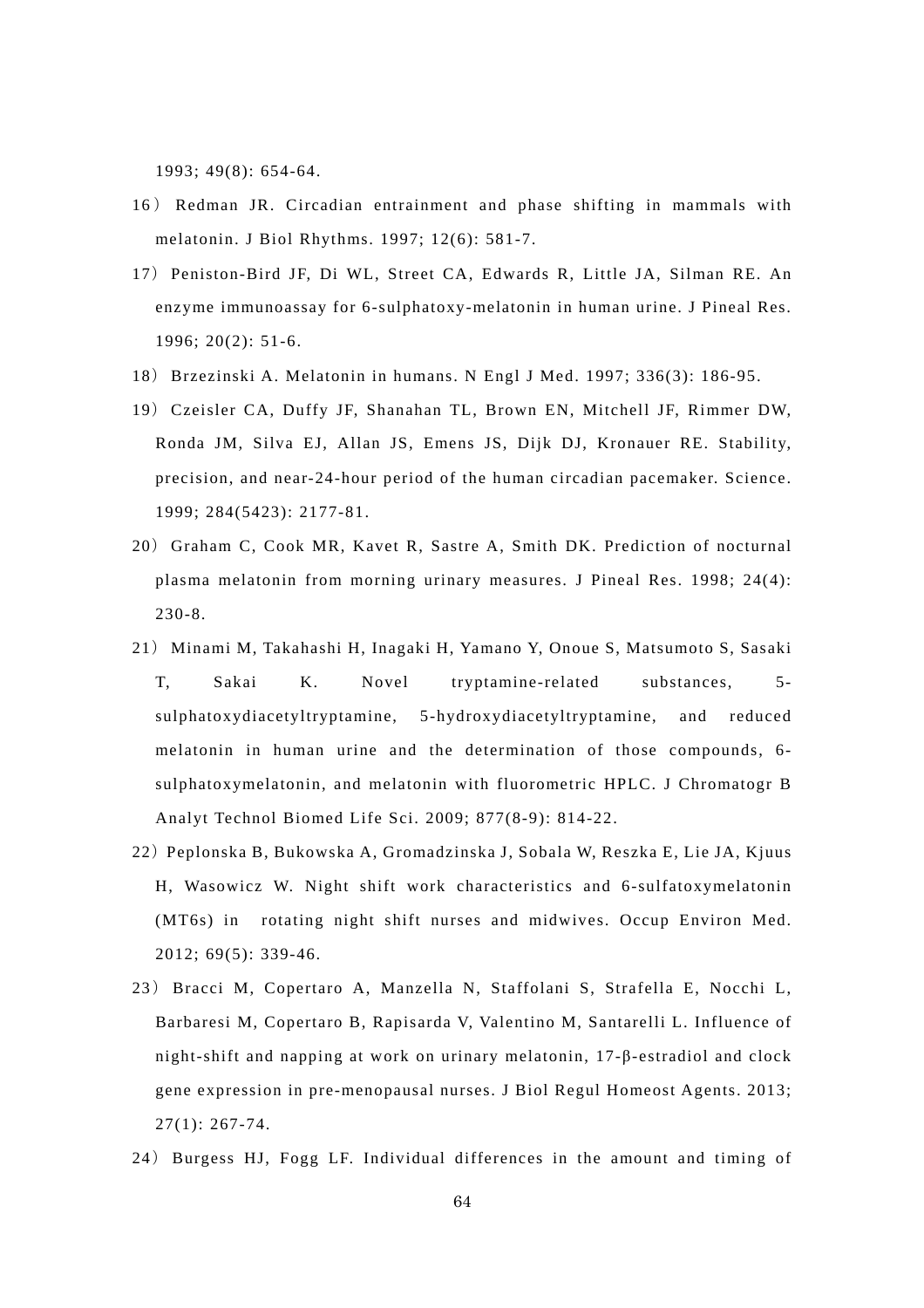salivary melatonin secretion. PLoS One. 2008; 3(8): e3055.

- 25) Grundy A, Sanchez M, Richardson H, Tranmer J, Borugian M, Graham CH, Aronson KJ. Light intensity exposure, sleep duration, physical activity, and biomarkers of melatonin among rotating shift nurses. Chronobiol Int. 2009; 26(7): 1443-61.
- 26) Grundy A, Tranmer J, Richardson H, Graham CH, Aronson KJ. The influence of light at night exposure on melatonin levels among Canadian rotating shift nurses. Cancer Epidemiol Biomarkers Prev. 2011; 20(11): 2404-12.
- 27) Dumont M, Lanctôt V, Cadieux-Viau R, Paquet J. Melatonin production and light exposure of rotating night workers. Chronobiol Int. 2012; 29(2): 203-10.
- 28) McPherson M, Janssen I, Grundy A, Tranmer J, Richardson H, Aronson KJ. Physical activity, sedentary behavior, and melatonin among rotating shift nurses. J Occup Environ Med. 2011; 53(7): 716-21.
- 29) Papantoniou K, Pozo OJ, Espinosa A, Marcos J, Castaño-Vinyals G, Basagaña X, Ribas FC, Mirabent J, Martín J, Carenys G, Martín CR, Middleton B, Skene DJ, Kogevinas M. Circadian variation of melatonin, light exposure, and diurnal preference in day and night shift workers of both sexes. Cancer Epidemiol Biomarkers Prev. 2014; 23(7): 1176-86.
- 30 ) Horne JA, Östberg O. A self-assessment questionnaire to determine morningness-eveningness in human circadian rhythms. Int J Chronobiol. 1976; 4(2): 97-110.
- 31) Hansen J, Lassen CF. Nested case-control study of night shift work and breast cancer risk among women in the Danish military. Occup Environ Med. 2012; 69(8): 551-6.
- 32) Grundy A, Tranmer J, Richardson H, Graham CH, Aronson KJ. The influence of light at night exposure on melatonin levels among Canadian rotating shift nurses. Cancer Epidemiol Biomarkers Prev. 2011; 20(11): 2404-12.
- 33 ) Smith CS, Reilly C, Midkiff K. Evaluation of three circadian rhythm questionnaires with suggestions for an improved measure of morningness. J Appl Psychol. 1989; 74(5): 728-38.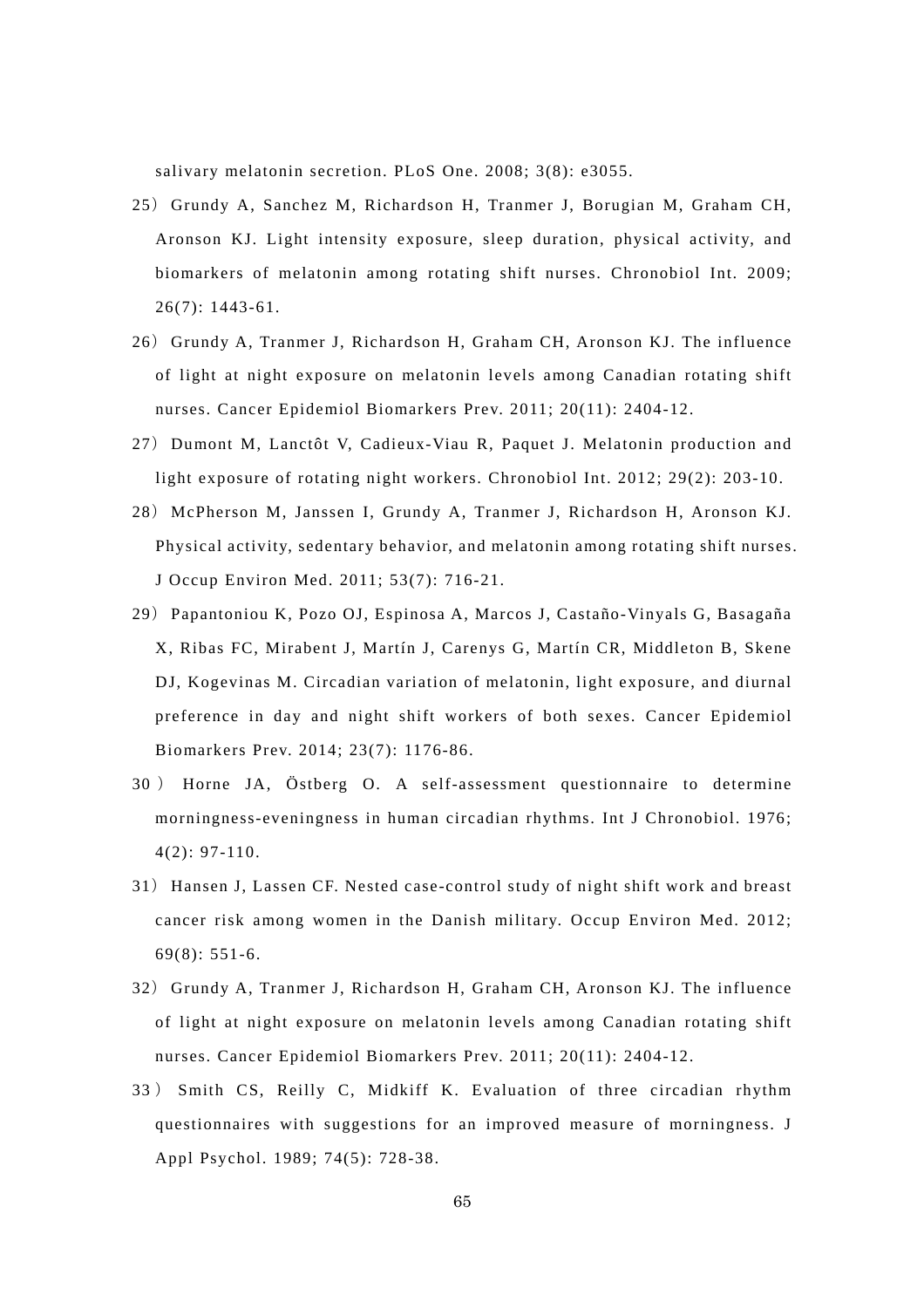- 34) Bhatti P, Mirick DK, Davis S. The impact of chronotype on melatonin levels among shift workers. Occup Environ Med. 2014; 71(3): 195-200.
- 35) Zeitzer JM, Daniels JE, Duffy JF, Klerman EB, Shanahan TL, Dijk DJ, Czeisler CA. Do plasma melatonin concentrations decline with age? Am J Med. 1999; 107(5): 432-6.
- 36) Kennaway DJ, Lushington K, Dawson D, Lack L, van den Heuvel C, Rogers N. Urinary 6-sulfatoxymelatonin excretion and aging: new results and a critical review of the literature. J Pineal Res. 1999; 27(4): 210-20.
- 37) Knutsson A. Methodological aspects of shift-work research. Chronobiol Int. 2004; 21(6): 1037-47.
- 38) Brzezinski A, Vangel MG, Wurtman RJ, Norrie G, Zhdanova I, Ben-Shushan A, Ford I. Effects of exogenous melatonin on sleep: a meta-analysis. Sleep Med Rev. 2005; 9(1): 41-50.
- 39) Pronk A, Ji BT, Shu XO, Xue S, Yang G, Li HL, Rothman N, Gao YT, Zheng W, Chow WH. Night-shift work and breast cancer risk in a cohort of Chinese women. Am J Epidemiol. 2010; 171(9): 953-9.
- 40) Li W, Ray RM, Thomas DB, Davis S, Yost M, Breslow N, Gao DL, Fitzgibbons ED, Camp JE, Wong E, Wernli KJ, Checkoway H. Shift work and breast cancer among women textile workers in Shanghai, China. Cancer Causes Control. 2015;  $26(1): 143-50.$
- 41) Bhatti P, Mirick DK, Davis S. Racial differences in the association between night shift work and melatonin levels among women. Am J Epidemiol. 2013; 177(5): 388-93.
- 42)尾谷功,馬淵義也,今井秀彰,谷本敏,矢本希夫.看護師の夜間労働が 月経および内分泌系に及ぼす影響.日本職業·災害医学会会誌 2005;53(6): 284-288.

第 4 章

1)日本医療労働組合連合会. 2013 年度夜勤実態調査~報告集~.医療労働 2013; 562.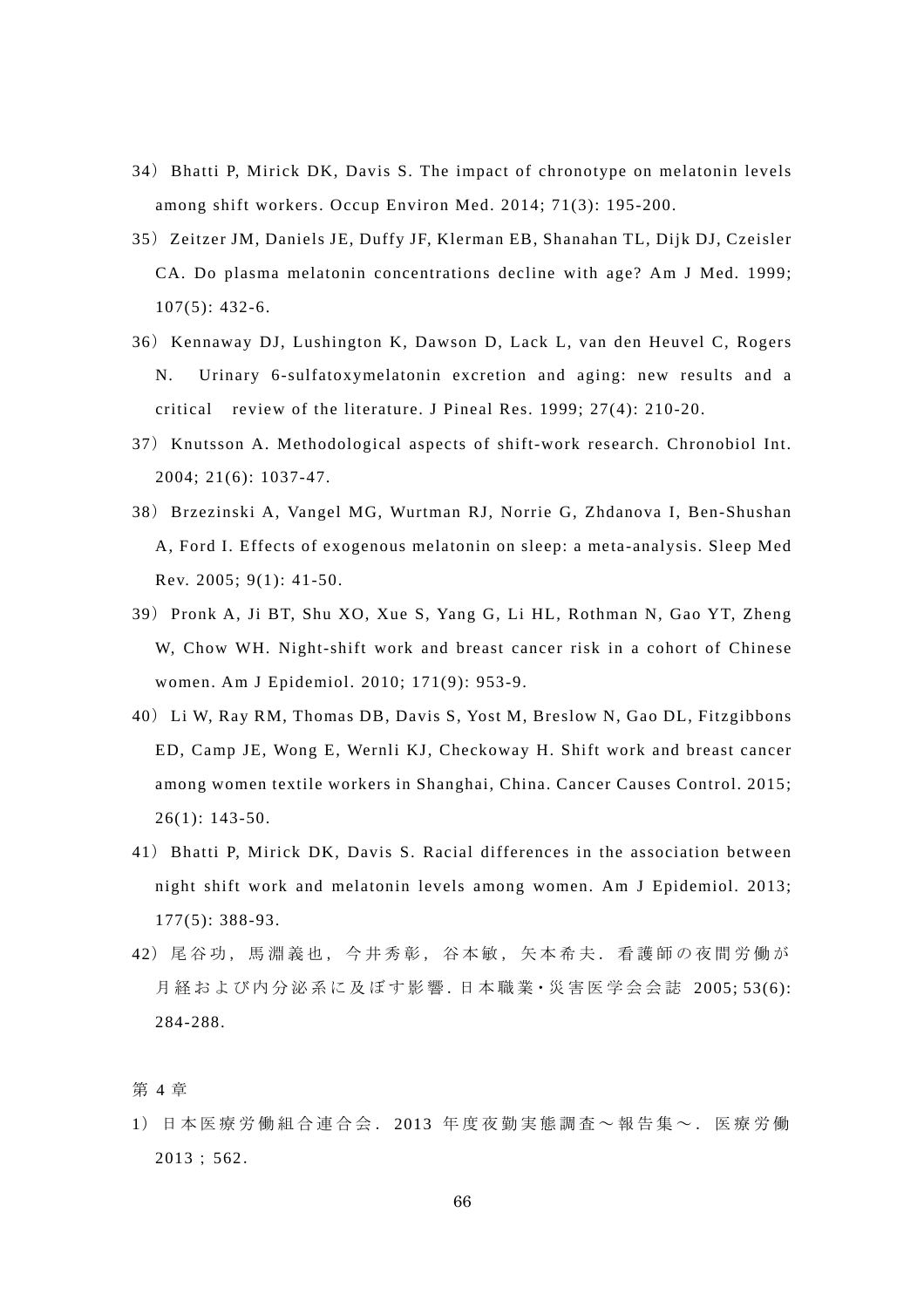http://irouren.or.jp/research/%E6%9C%88%E9%96%93%E5%8C%BB%E7%99 %82%E5%8A%B4%E5%83%8D.pdf (2014年5月23日参照)

- 2)日本看護協会. 2010 年病院看護職の夜勤・交代制勤務等実態調査. http://www.nurse.or.jp/nursing/practice/shuroanzen/jikan/02\_05.html (2014 年 5 月 23 日参照)
- 3) Volle M, Brisson GR, Pérusse M, Tanaka M, Doyon Y. Compressed work-week: psychophysiological and physiological repercussions. Ergonomics 1979; 22(9): 1001-10.
- 4 ) Tanaka K, Takahashi M, Hiro H, Kakinuma M, Tanaka M, Kamata N. et al.,Differences in medical error risk among nurses working two- and three-shift systems at teaching hospitals: a six-month prospective study. Ind Health. 2010; 48(3): 357-64.
- 5) Takahashi M, Fukuda H, Miki K, Haratani T, Kurabayashi L, Hisanaga N. et al., Shift work-related problems in 16-h night shift nurses (2): Effects on subjective symptoms, physical activity, heart rate, and sleep. Ind Health 1999; 37(2): 228- 36.
- 6) Cruz C1, Detwiler C, Nesthus T, Boquet A. Clockwise and counterclockwise rotating shifts: effects on sleep duration, timing, and quality. Aviat Space Environ Med 2003; 74(6): 597-605.
- 7)酒井一博,前原直樹,山崎慶子,宮腰由紀子.種々の交代勤務が看護婦の 生活時間に与える影響の研究.主任研究者:上畑鉄之丞.看護婦の交代勤 務制 の 改 善 に 関 す る 研 究. 厚 生 科 学 研 究 費 補 助 金 ー 政 策 科 学 推 進 研 究 事 業 (課題番号 H10-政 策 -005), 2001: 46.
- 8)松元俊,佐々木司,崎田マユミ,内藤堅志,青柳直子,高橋悦子ら.看護 師が 16 時間夜勤時にとる仮眠がその後の疲労感と睡眠に及ぼす影響. 労 働科学 2008; 84 (1): 25-9.
- 9)佐々木司,松元俊. 16 時間夜勤を行う看護師の主観的眠気の発現.労働 科学 2013; 89 (6): 218-24.
- 10) Bambra C, Whitehead M, Sowden A, Akers J, Petticrew M. "A hard day's night?" The effects of Compressed Working Week interventions on the health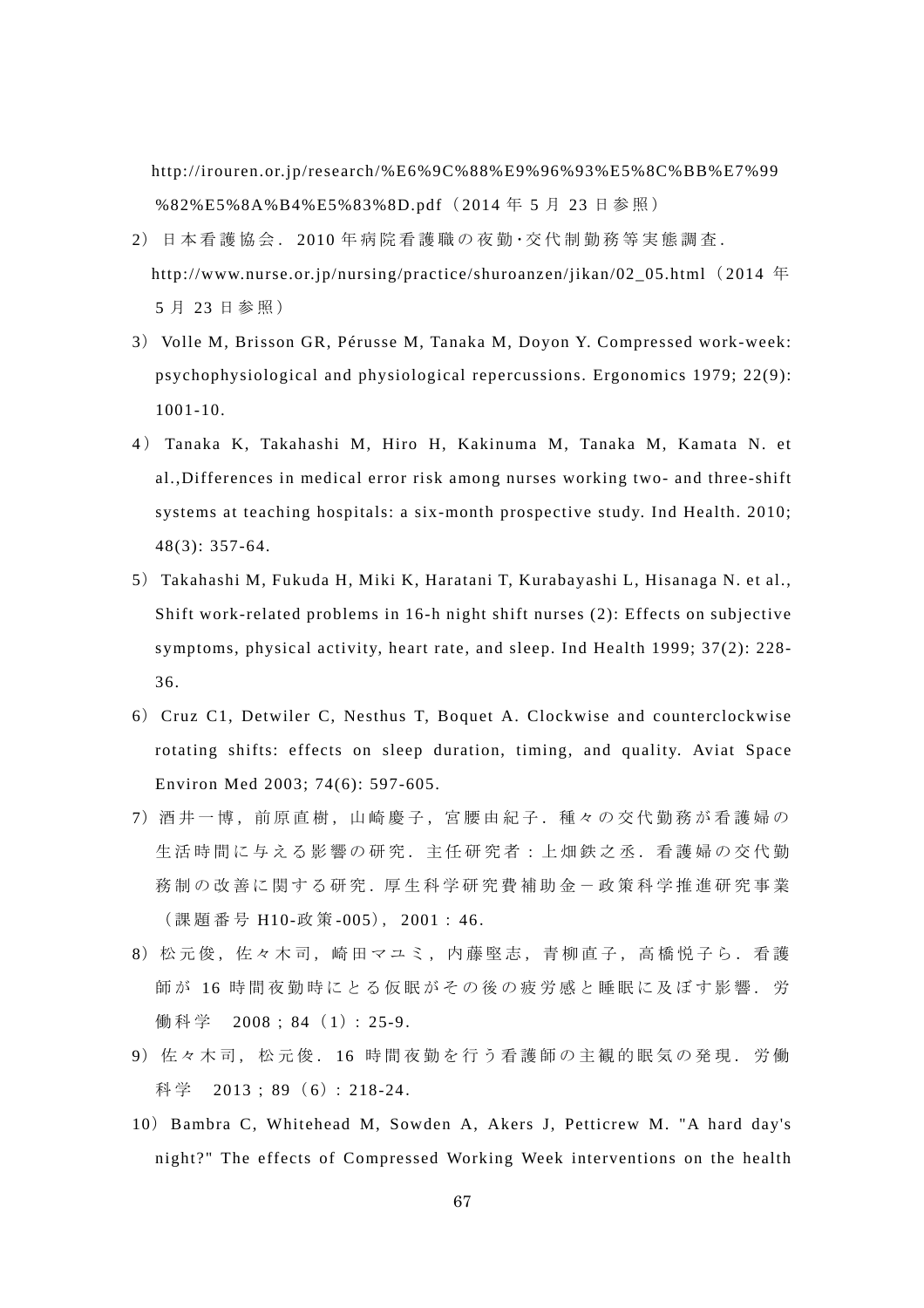and work-life balance of shift workers: a systematic review. J Epidemiol Community Health 2008; 62(9): 764-77.

- 11)藤内美保.交代制勤務の看護師の生活時間構造と生活意識および疲労と の関連--微女性有識者および女性教員との比較-.日本看護研究学会雑 誌 2004; 27 (4): 17-24.
- 12) Silva-Costa A, Fischer FM, Griep RH, Rotenberg L. Relationship between napping during night shift work and household obligations of female nursing personnel. Int J Gen Med 2013; 6: 227-31.
- 13) 久保智英, 高橋正也, ミカエル・サリーネン, 久保善子, 鈴村初子. 生 活活動と交代勤務スケジュールからみた交代勤務看護師の疲労回復. 産衛 誌 2013; 55 (3): 90-102.

## 第 5 章

- 1)日 本 医 療 労 働 組 合 連 合 会 .2016 年 度 夜 勤 実 態 調 査 .医 療 労 働 2016;595.
- 2)日本看護協会. 2016 年病院看護実態調査.日本看護協会調査研究報告 2017; 91.
- 3) Knauth P, Rutenfranz J. Development of criteria for the design of shiftwork systems. J Hum Ergol 1982; 11(Suppl): 337-67.
- 4 ) Poissonnet CM, Véron M. Health effects of work schedules in healthcare professions. J Clin Nurs 2000; 9(1): 13-23.
- 5) 佐々木司,松元俊. 16 時間夜勤を行う看護師の主観的眠気の発現. 労 働科学 2013; 89( 6): 218-24.
- 6)松元俊,佐々木司,崎田マユミ,内藤堅志,青柳直子,高橋悦子ら.看 護師が 16 時間夜勤時にとる仮眠がその後の疲労感と睡眠に及ぼす影響. 労働科学 2008; 84( 1): 25-9.
- 7)松元俊.16 時 間 夜 勤 が 看 護 師 の 生 活 時 間 に 及 ぼ す 影 響 .労 働 科 学 2015;  $91(3/4): 39-44.$
- 8) Kurumatani N, Koda S, Nakagiri S, Hisashige A, Sakai K, Saito Y, et al. The effects of frequently rotating shiftwork on sleep and the family life of hospital nurses. Ergonomics 1994; 37(6): 995-1007.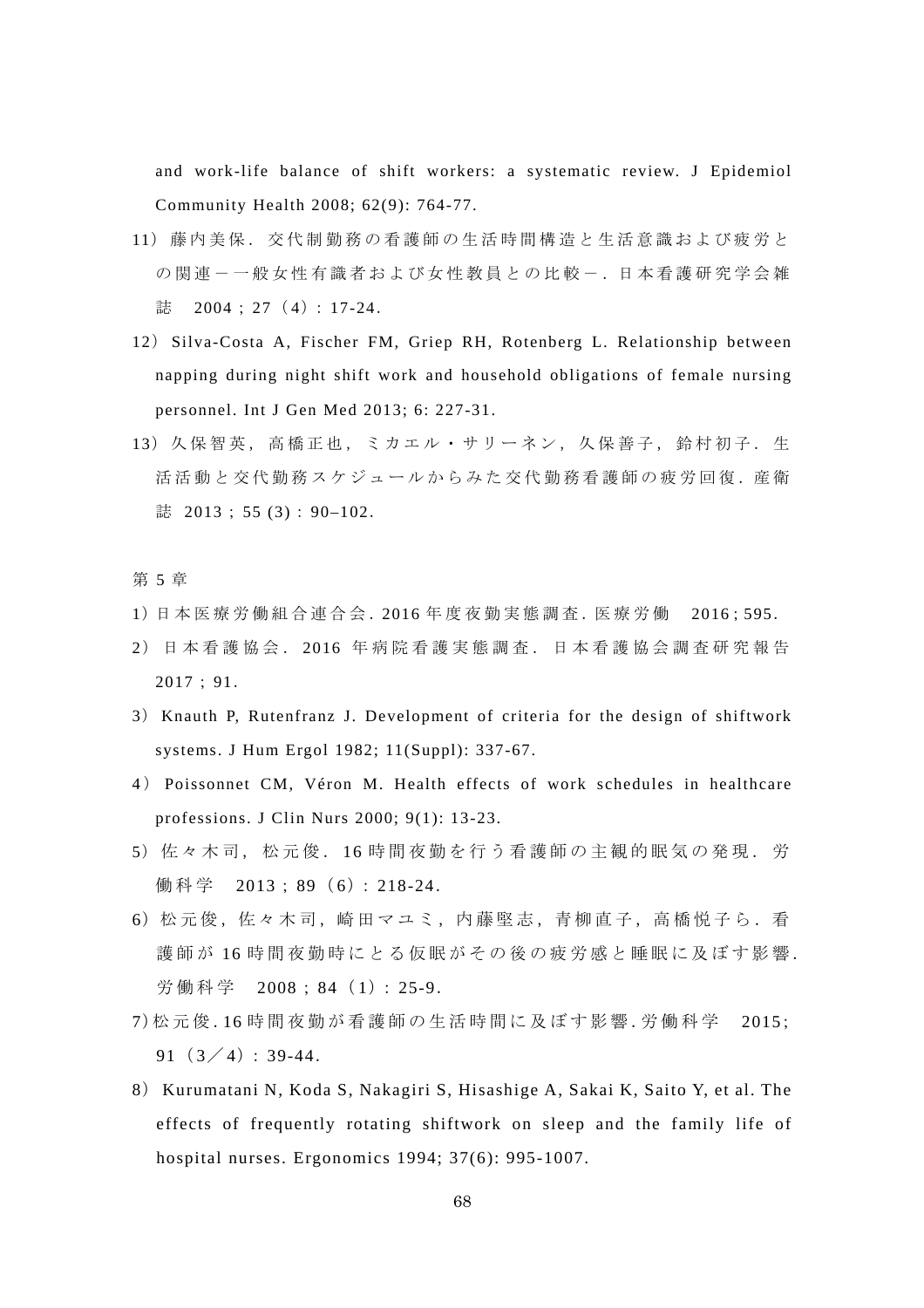- 9) Kandolin I, Huida O. Individual flexibility: an essential prerequisite in arranging shift schedules for midwives. J Nurs Manag 1996; 4(4): 213-7.
- 10) Kobayashi F, Furui H, Akamatsu Y, Watanabe T, Horibe H. Changes in psychophysiological functions during night shift in nurses. Influence of changing from a full-day to a half-day work shift before night duty. Int Arch Occup Environ Health 1997; 69(2): 83-90.
- 11) Watanabe M, Akamatsu Y, Furui H, Tomita T, Watanabe T, Kobayashi F. Effects of changing shift schedules from a full-day to a half-day shift before a night shift on physical activities and sleep patterns of single nurses and married nurses with children. Ind Health 2004; 42(1): 34-40.
- 12) Monk TH. A Visual Analogue Scale technique to measure global vigor and affect. Psychiatry Res 1989; 27(1): 89-99.
- 13) Costa G, Anelli MM, Castellini G, Fustinoni S, Neri L. Stress and sleep in nurses employed in " $3 \times 8$ " and " $2 \times 12$ " fast rotating shift schedules. Chronobiol Int 2014; 31(10): 1169-78.
- 14) Knauth P, Kiesswetter E, Ottman W, Karvonen MJ, Rutenfranz J. Timebudget studies of policemen in weekly or swiftly rotating shift systems. Appl Ergon 1983; 14(4): 247-52.
- 15) Tucker P, Smith L, Macdonald I, Folkard S. Effects of direction of rotation in continuous and discontinuous 8 hour shift systems. Occup Environ Med 2000; 57(10): 678-84.
- 16) Cruz C, Detwiler C, Nesthus T, Boquet A. Clockwise and counterclockwise rotating shifts: effects on sleep duration, timing, and quality. Aviat Space Environ Med 2003; 74(6 Pt 1): 597-605.
- 17) Signal TL, Gander PH. Rapid counterclockwise shift rotation in air traffic control: effects on sleep and night work. Aviat Space Environ Med 2007; 78(9): 878-85.
- 18 ) Vedaa Ø, Harris A, Bjorvatn B, Waage S, Sivertsen B, Tucker P, et al. Systematic review of the relationship between quick returns in rotating shift work and health-related outcomes. Ergonomics 2016; 59(1): 1-14.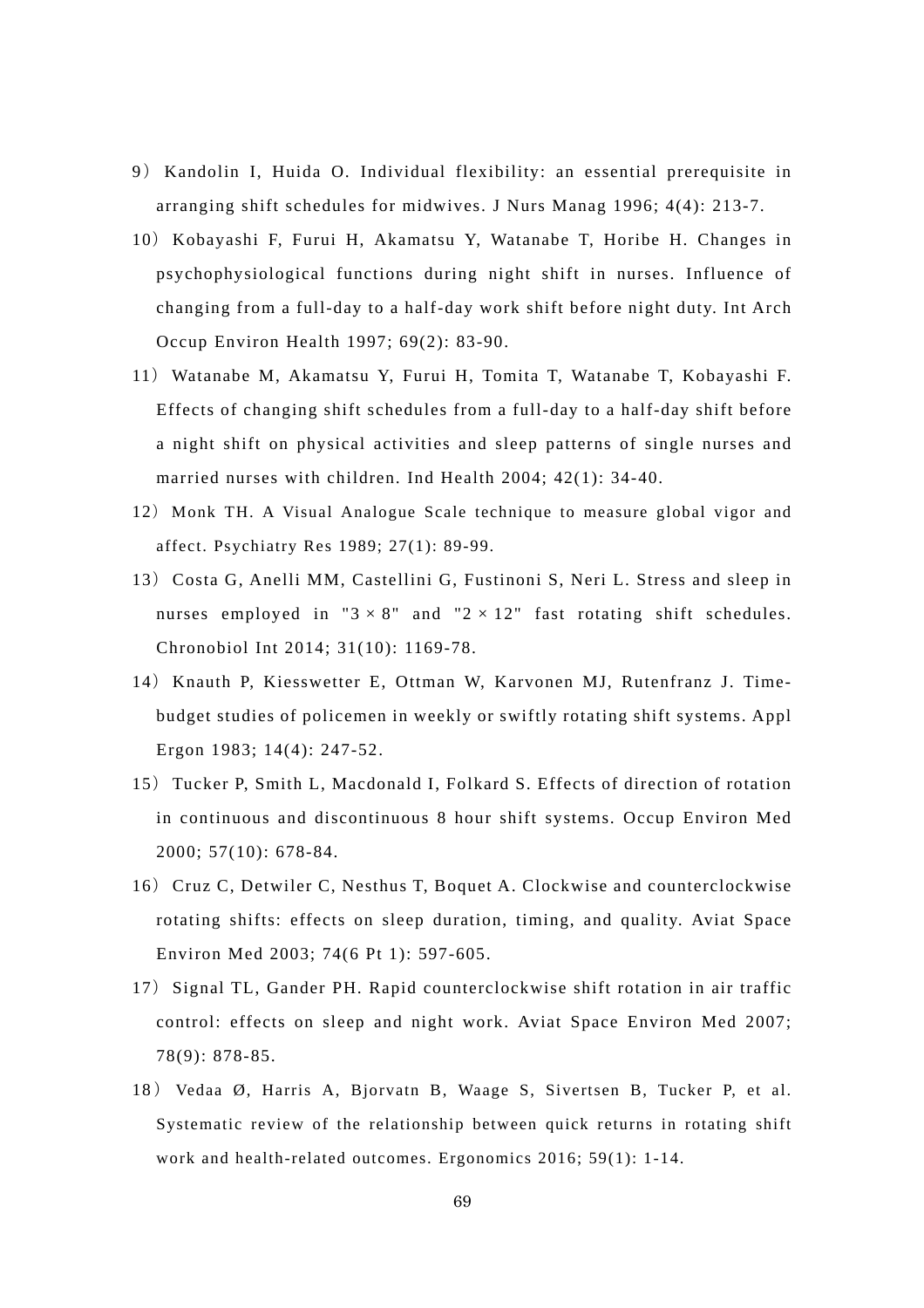- 19) Vedaa Ø, Mørland E, Larsen M, Harris A, Erevik E, Sivertsen B, et al. Sleep Detriments Associated With Quick Returns in Rotating Shift Work: A Diary Study. J Occup Environ Med 2017; 59(6): 522-7.
- 20) Lavie P. Ultrashort sleep-waking schedule. III. 'Gates' and 'forbidden zones' for sleep. Electroencephalogr Clin Neurophysiol 1986; 63(5): 414-25.
- 21) Axelsson J, Akerstedt T, Kecklund G, Lowden A. Tolerance to shift work-how does it relate to sleep and wakefulness?. Int Arch Occup Environ Health 2004; 77(2): 121-9.
- 22) Sallinen M, Härmä M, Mutanen P, Ranta R, Virkkala J, Müller K. Sleep-wake rhythm in an irregular shift system. J Sleep Res 2003; 12(2): 103-12.
- 23) Hakola T, Paukkonen M, Pohjonen T. Less quick returns--greater well-being. Ind Health 2010; 48(4): 390-4.
- 24)斉藤良夫,佐々木司.病院看護婦が日勤-深夜勤の連続勤務時にとる仮眠 の実態とその効果.産衛誌 1998; 40: 67-74.
- 25) Åkerstedt T. Is there an optimal sleep-wake pattern in shift work? Scand J Work Environ Health 1998; 24(Suppl 3): 18-27.
- 26) Åkerstedt T. Wide awake at odd hours.-shiftwork, time zones and burning the midnight oil-. Stockholm: Swedish Council for Work Life Research. 1996:52-3.
- 27) Matsumoto K. Effects of nighttime naps on body temperature changes, sleep patterns, and self-evaluation of sleep. J Hum Ergol 1981; 10(2): 173-84.
- 28) Härmä M, Knauth P, Ilmarinen J. Daytime napping and its effects on alertness and short-term memory performance in shiftworkers. Int Arch Occup Environ Health 1989; 61(5): 341-5.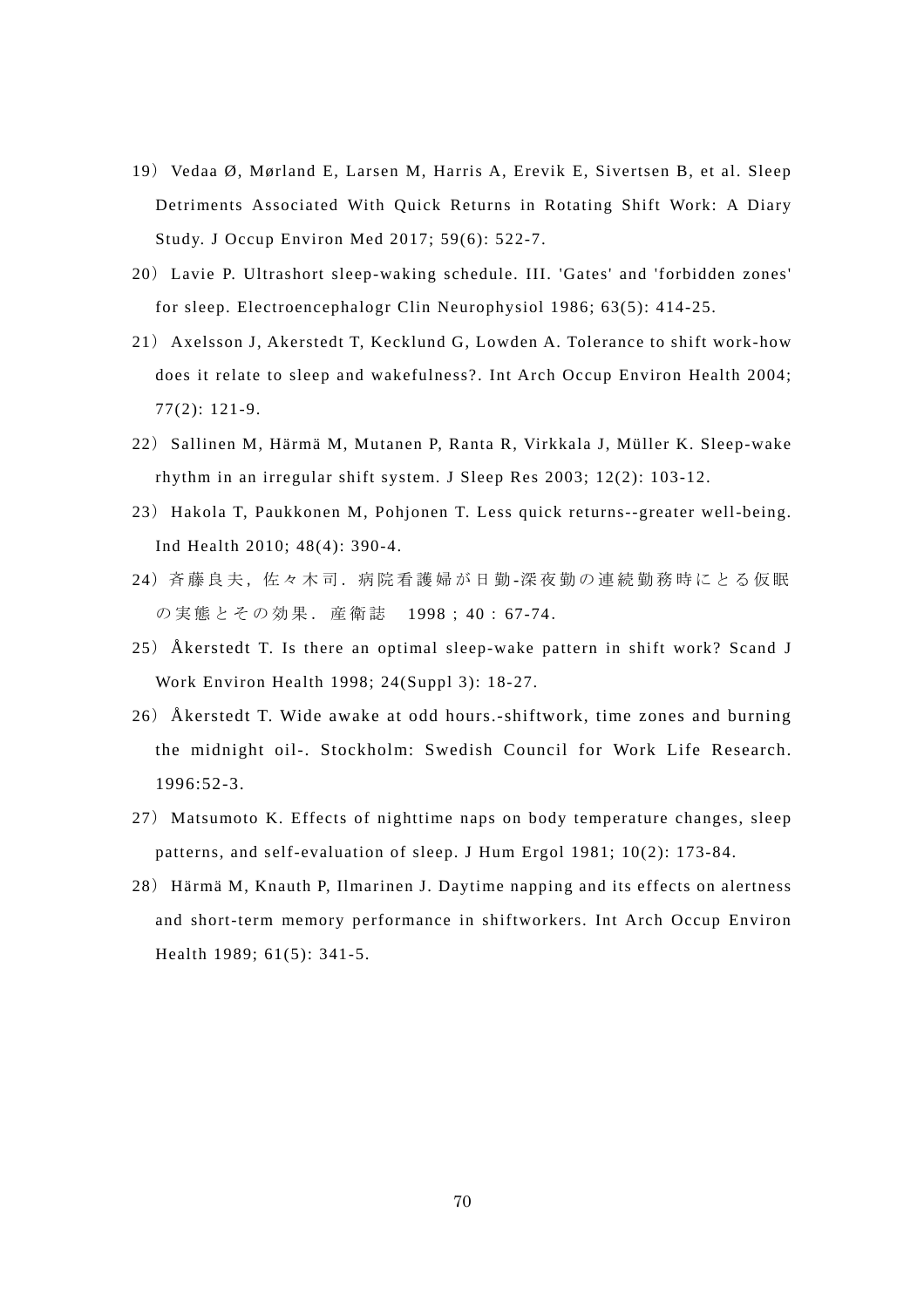謝辞

本論文は、現公益財団法人大原記念労働科学研究所での研究成果をまとめ たものです。執筆にあたり多くの方々のご指導やご支援を賜りましたこと, ここに感謝の意を表します。

主査である千葉工業大学の三澤哲夫先生には,何よりも指導を快くお引き 受け下さったことに深謝いたします。なかなか論文が仕上がらず申請までに 時間がかかったことも優しく見守っていただき,本研究の人間工学研究とし ての位置づけについて多くの貴重なご助言を賜りました。

副査である千葉工業大学の白石光昭先生,松崎元先生,滝聖子先生,十文 字学園女子大学の田中茂先生には,検討不足の点について丁寧なご指摘をい ただくとともに,今後の研究に向けて視野を広げてくださいました。

大原記念労働科学研究所の酒井一博先生には,今日までさまざまな仕事に 参加させていただき,多くの労働現場で研究経験を積む機会をくださいまし た。また,この論文に取り組む後押しをしていただきました。

 大原記念労働科学研究所の佐々木司先生には,学部生時代に中央大学での 指導教員にはじまり,ここまで研究者としての道を歩むためのすべてを教わ り良き手本とさせていただいてきました。本論文を構成する主著論文の執 筆, 副著論文への参加における厳しく根気強いご指導抜きには本論文の執筆 は成し得ませんでした。

 松田文子様,茂木伸之様には,同門の先輩として折に触れ学位取得に向け 相談に乗っていただき,あたたかい励ましの言葉をいただきました。

現在の所属である労働安全衛生総合研究所の過労死等調査研究センターの 皆様には,学位取得を積極的に勧めていただいたことのみならず,本論文執 筆において多面にわたってサポートをいただきました。特に,梅崎重夫様, 高橋正也様,久保智英様,池田大樹様には様々な相談に乗っていただいたこ とが心の支えとなりました。

最後に,生活面・精神面から支えてくれた妻の奈緒美と,娘の響,息子の 奏に感謝します。

71